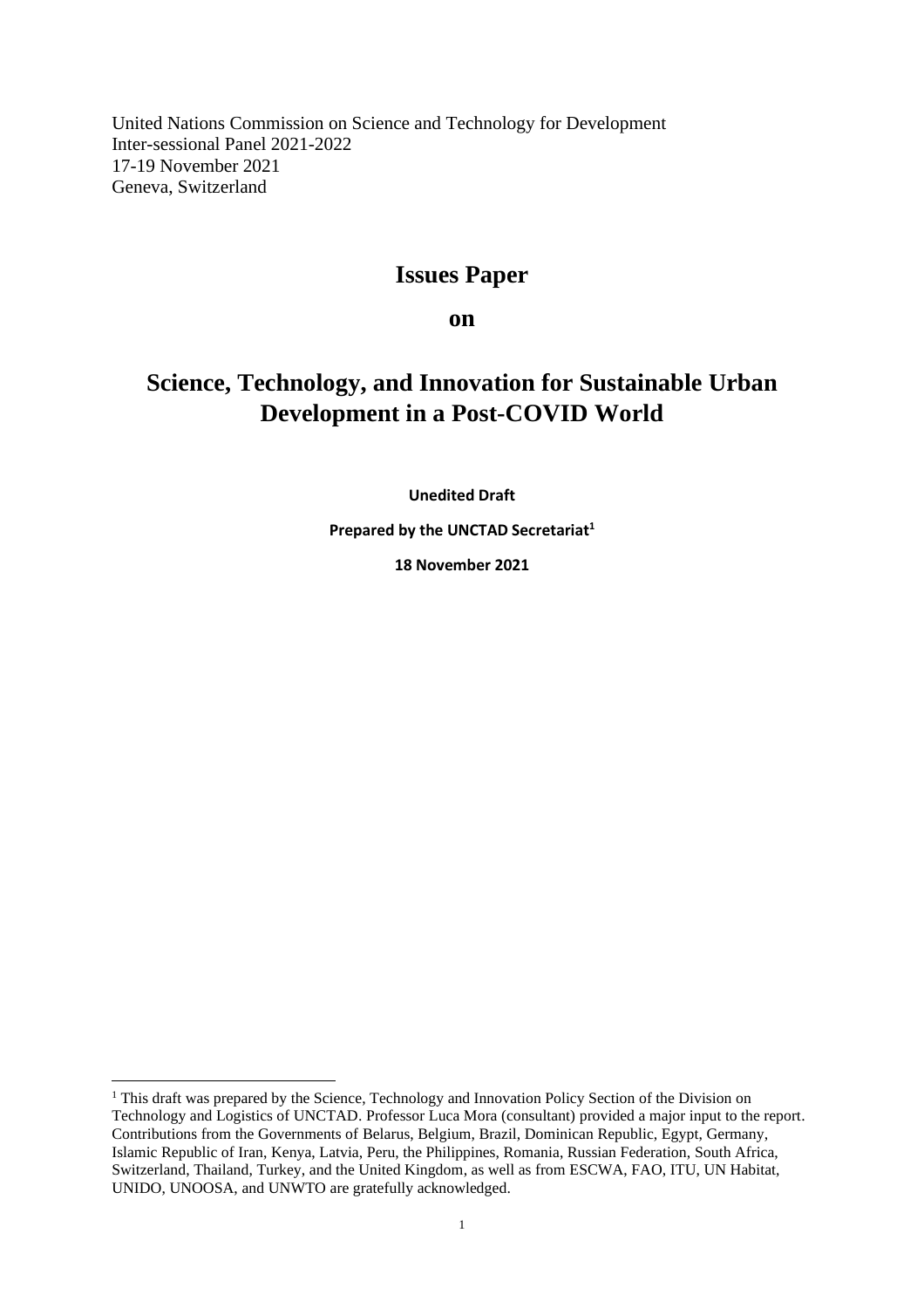# **Table of Contents**

| 2. APPLYING SCIENCE, TECHNOLOGY, AND INNOVATION FOR SUSTAINABLE |  |
|-----------------------------------------------------------------|--|
|                                                                 |  |
|                                                                 |  |
|                                                                 |  |
|                                                                 |  |
|                                                                 |  |
|                                                                 |  |
|                                                                 |  |
|                                                                 |  |
|                                                                 |  |
|                                                                 |  |
|                                                                 |  |
|                                                                 |  |
|                                                                 |  |
|                                                                 |  |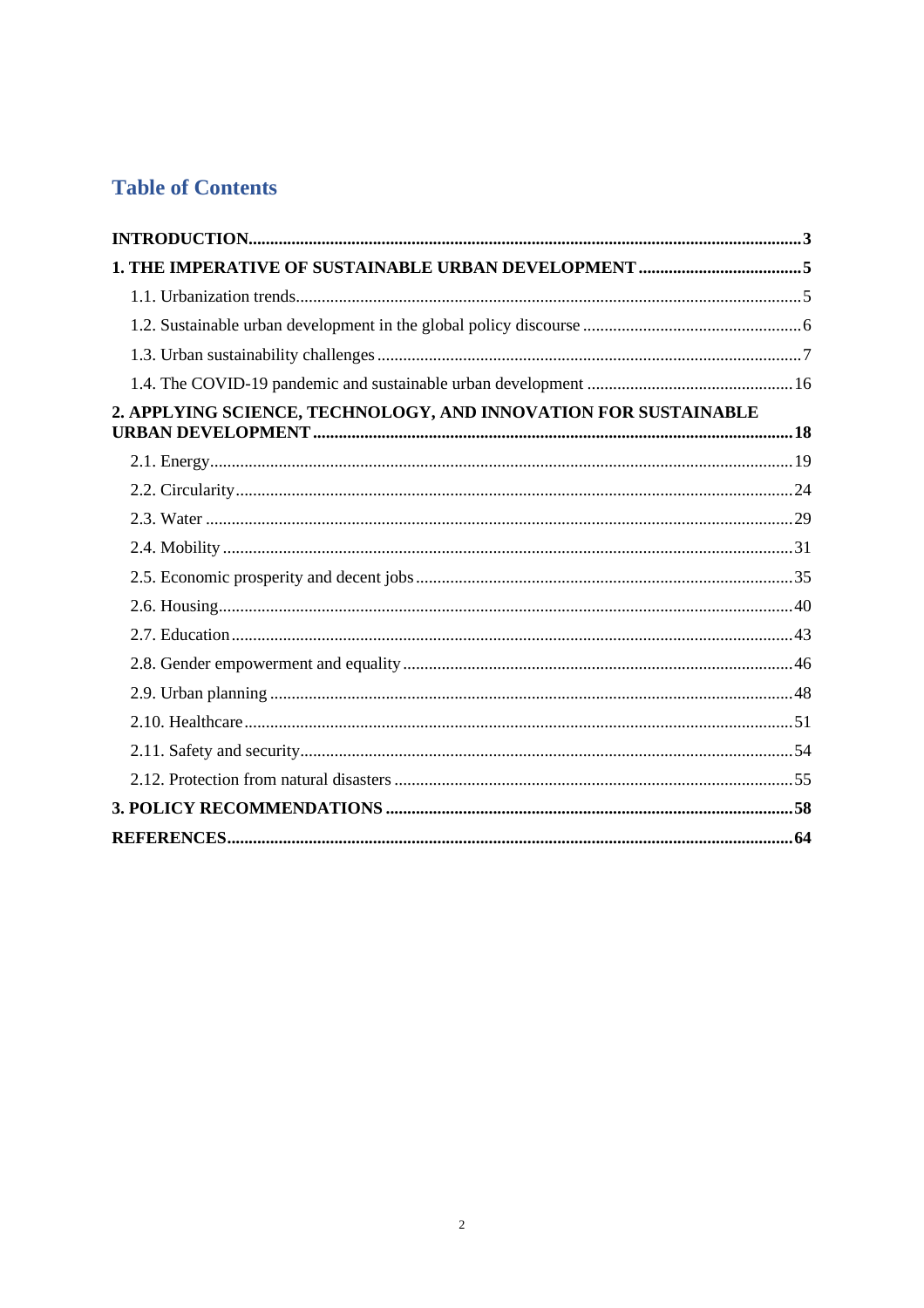## <span id="page-2-0"></span>**INTRODUCTION**

The world is far from attaining resource efficient, safe, and inclusive urban areas<sup>2</sup>, where anyone can benefit from environmentally friendly and prosperous economies and high-quality public goods and services. The overall impact of COVID-19 has exacerbated existing sustainability challenges, exposing the vulnerability and inefficiencies of urban systems worldwide. However, pre-COVID urban development trends were already picturing deteriorating conditions, especially in developing countries: raising numbers of slum dwellers, whose misfortunes are mainly rooted in enduring cycles of urban poverty; growing levels of air pollution that threaten public health worldwide; urban planning that is unable to manage the complexity of peri-urbanization processes; and increasing levels of exclusion and inequalities, due to an uneven access to basic urban services, which go hand in hand with growing levels of poverty (UN, 2021).

Fostering more sustainable urban futures requires government leaders and other stakeholders to reorganize the functioning of urban sociotechnical systems. Housing, energy, water, education, mobility, healthcare, waste management, telecommunication, economic growth, decent jobs, and justice are all examples of urban sociotechnical systems that serve urban communities. However, under the pressure exerted by exogenous forces – such as urbanization trends, demographic change, natural disasters, climate change, and the decline in national economies – ensuring the sustainable functioning of urban sociotechnical systems have become increasingly difficult. Multiple inefficiencies have propagated, which have pervaded within and across urban systems, preventing urban operations from taking place in a sustainable manner.

In a world in which societies and economies are now primarily based upon science, technology, and innovation (STI) advancements, including digital technologies, significant research and development efforts have been sustained, which have planted global sustainability principles in urban development processes. As a result of these efforts, the world has gained access to a rich variety of STI solutions, both technological and non-technological, to urban sustainability issues (Mora and Deakin, 2019). These innovative solutions help shape the evolutionary patterns of urban sociotechnical systems and contribute to fixing unsustainable urban operations, including economic activities.

To boost sustainable development in urban environments, STI solutions can be adopted to rearrange the configuration of incumbent urban sociotechnical systems and modify their components (Fuenfschilling et al., 2019). Examples of components include physical infrastructure assets, institutional settings, regulations and policies, governance and collaborative mechanisms, market structures, and user behaviors (Frantzeskaki et al., 2017).

This paper builds on the Secretary-General's Report entitled "Science, Technology and Innovation for Sustainable Cities and Peri-Urban Communities" that was presented to the 16th Commission on Science and Technology for Development in 2013. It focuses on the interdependence between urban sustainability and STI. After describing the current

<sup>&</sup>lt;sup>2</sup> Definitions of urban, peri-urban, and rural areas differ significantly in the literature and among countries. These differences usually relate to minimum population sizes and density, and they make it difficult to agree on universal definitions. In this paper, the terms urban area and its synonyms – such as urban environments, urban settlements, urban communities, urban systems, urban regions, and urban territories – are used interchangeably, and they cover all degree of urbanization and types of urbanized territories, from the more densely populated urban areas of cities and towns to the intermediate and less dense urban areas that create the urban-rural continuum of periurban spaces. Peri-urban spaces are composed of both urban and rural areas; they form urban-rural interfaces and may gradually evolve into fully urban territories, but their growth is fragmented and involves relatively sparse and discontinuous land use patterns.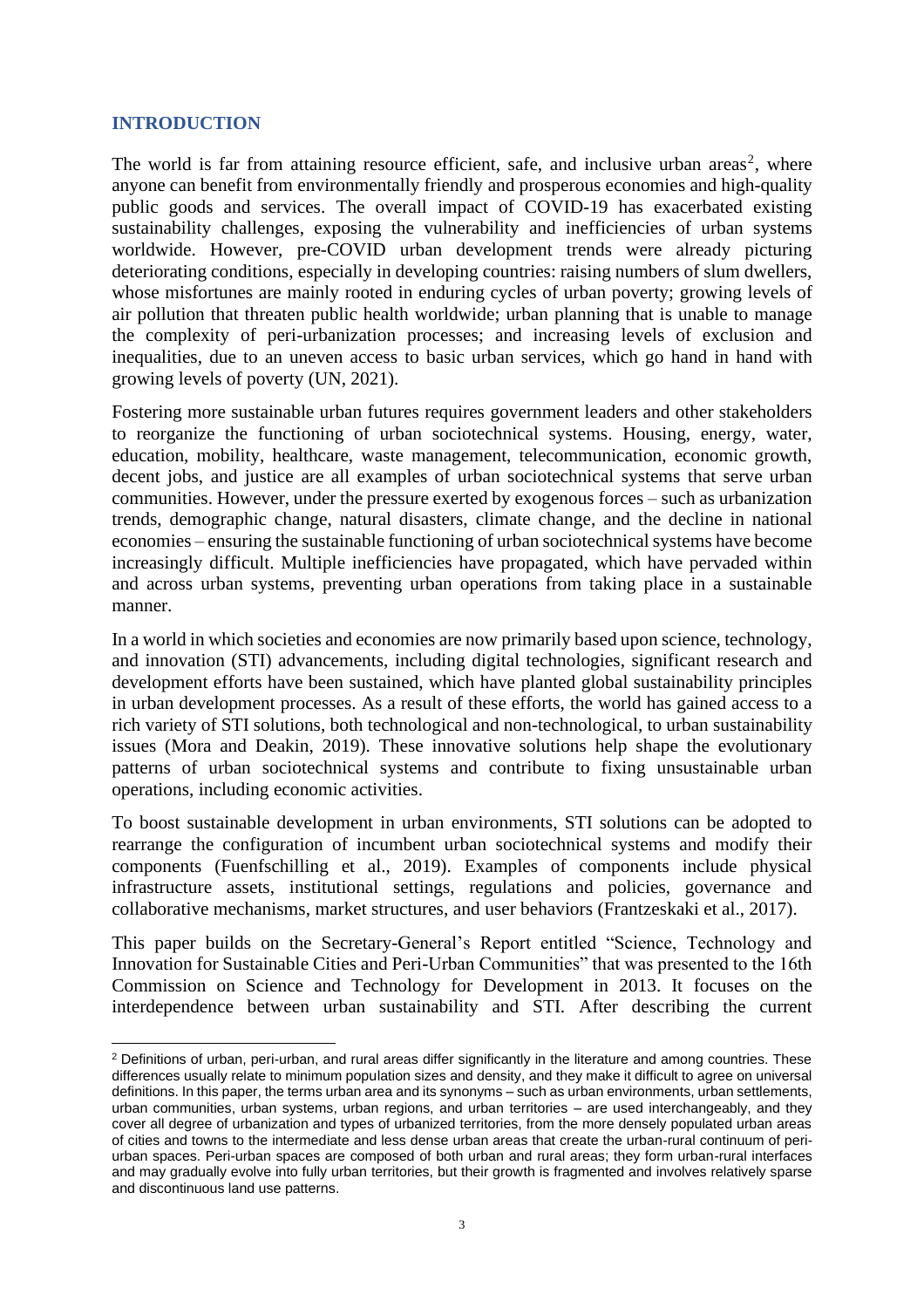urbanization trends, the status of the global policy discourse on sustainable urban development, and the main urban sustainability challenges that are putting pressure on urban sociotechnical systems worldwide, the paper provides an overview of the contribution that STI practices make towards mitigating some of the most pressing sustainability challenges facing the urban sociotechnical systems. It concludes with recommendations on what policy interventions should be adopted by government leaders and other stakeholders to intensify the production and adoption of STI solutions to urban sustainability challenges.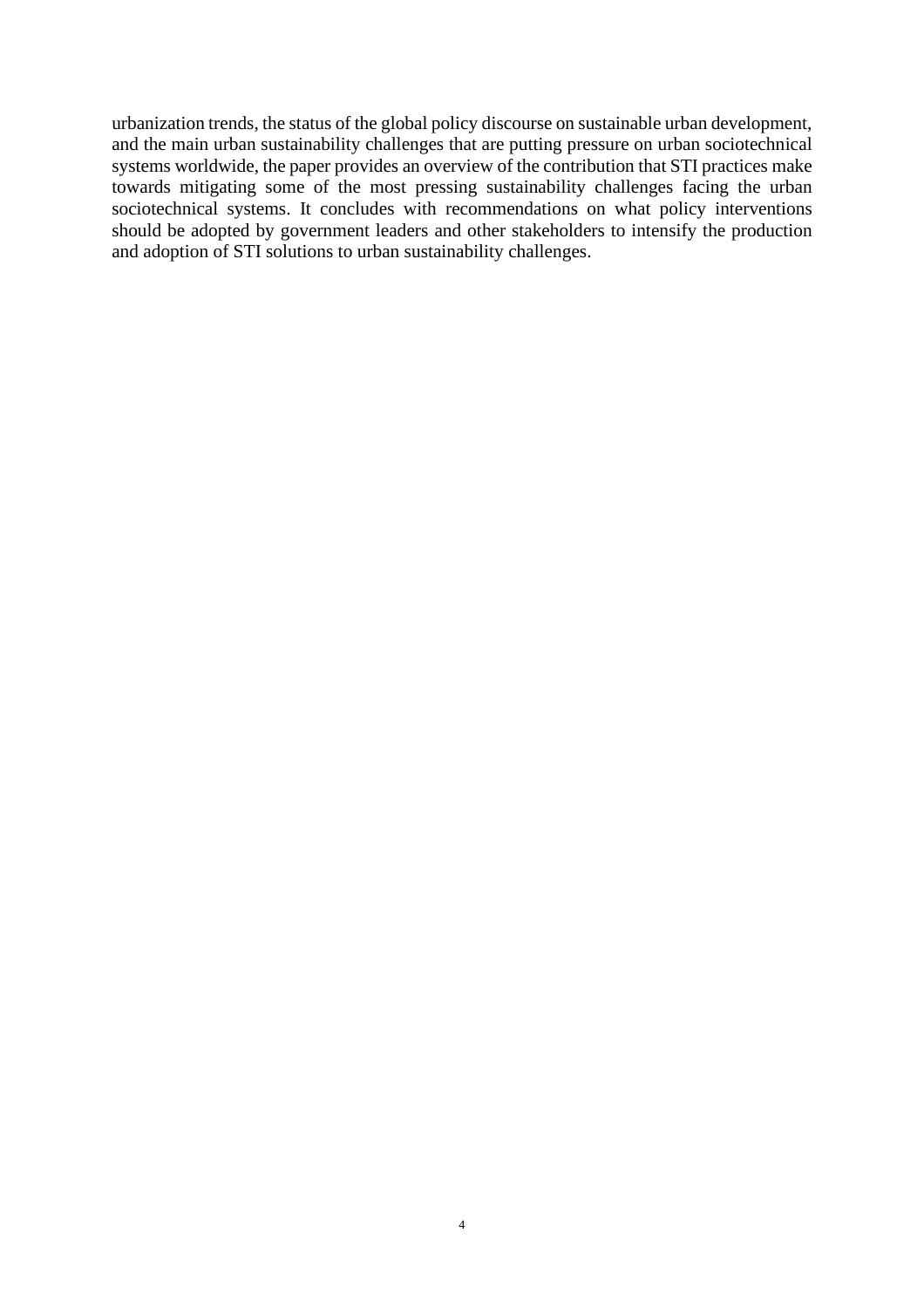# <span id="page-4-0"></span>**1. THE IMPERATIVE OF SUSTAINABLE URBAN DEVELOPMENT**

The analysis begins with a discussion of the most recent data describing urbanization trends and the status of the global policy discourse on sustainable urban development, which is embedded in some of the main agreements of the post-2015 development agenda. This initial discussion is followed by a detailed overview of the main global challenges that are undermining the sustainability of urban sociotechnical systems. The challenges cover key areas of the green-productive-inclusive triad of sustainable urban development and their overview takes into consideration the effects that the COVID-19 pandemic has brought on urban systems.

# <span id="page-4-1"></span>**1.1. Urbanization trends**

We live in a highly urbanized world. In 2017, urban areas were home to more than 4 billion people<sup>3</sup> , and this event has become an important milestone in the history of humanity; for the first time, the worldwide share of urban population has outnumbered the rural population (UNDESA, 2018b). The urbanization process is considered as one of the main demographic trends, alongside with population growth, population aging, and international migration.

During the last two centuries, an overall reduction of human fertility levels has been registered almost worldwide. As a result of this trend, the absolute size of the world's population is expected to grow continuously over the next decades, but at a slower pace compared to the pre-1950 scenario, moving from the 7.7 billion recorded in mid-2019 to 8.5 billion in 2030 and almost 10 billion in 2050 (UNDESA, 2019b). Notwithstanding the reduced growth pace, urban areas will continue to expand and absorb most of this future population growth.

Two-thirds of the worldwide population are expected to live in urban areas by 2050 (Baeumler et al., 2021). In 2020, most of the population was still rural only in a few low-income and lower-middle-income countries – mainly located in Central Africa and South Asia. In many middle-income countries across Eastern Europe, East Asia, Africa, and South America, between 50% and 80% of the population was already living in urban environments, and the percentage went above 80% in most high-income countries across Western Europe, the Americas, Australia, Japan and the Middle East (Ritchie and Roser, 2018). Moreover, in addition to being among the most highly urbanized regions in the world, Asia and Africa are also expected to urbanize fastest in the coming decade and to accommodate the largest numbers of new urban dwellers (Baeumler et al., 2021). As a result of these variations within and across regions, dissimilarities appear in urban sustainability implications, which expose the coexistence between local and global dimensions of sustainable urban development.

Moreover, while the population of many urban areas continue to expand, other urban areas are affected by urban shrinkage, a phenomenon that has become global. However, because urban shrinkage and urban population growth are two very localized events, they can manifest together within the same town, city, or macro-region. For example, the most notable and rapid increase in urban population is expected in Africa and Asia, but cases of urban shrinkage have been spotted in some macro regions of Japan, India, China, and Korea (Pallagst et al., 2021; Richardson and Woon Nam, 2014). Shrinking towns and cities – and sometimes neighborhoods (Schenkel, 2015) – are also appearing in Europe and North America (Gao and Ryan, 2020; Richardson and Woon Nam, 2014). For example, urban shrinkage has affected the structural

<sup>3</sup> In producing this estimate, UNDESA has examined urbanization trends in 1,900 urban settlements with 300,000 inhabitants or more.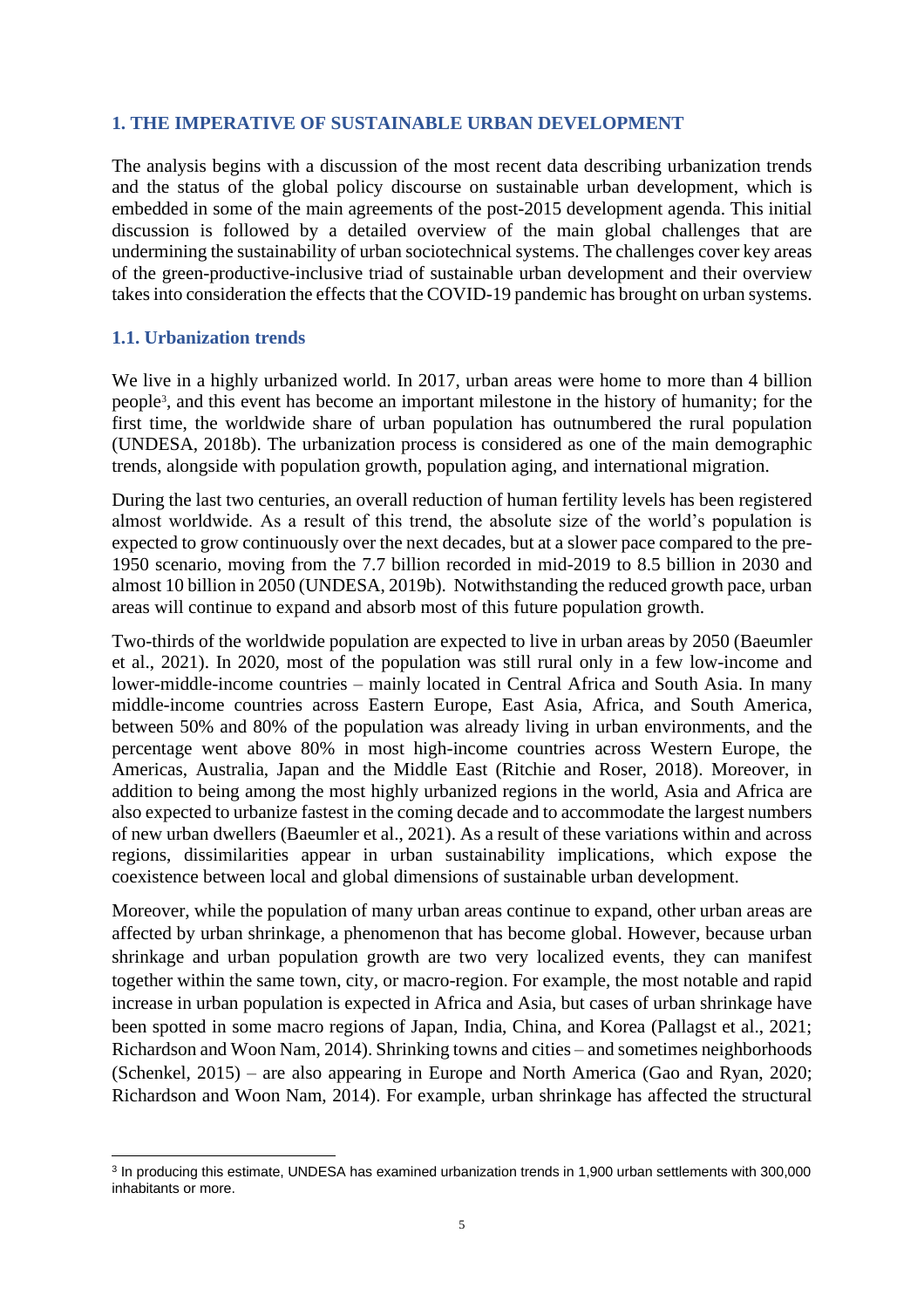configuration of cities like Schwedt and Dresden in Germany, Glasgow in Scotland, and Buffalo and Pittsburgh in the United States.

Regionally differentiated patterns also appear when observing the dynamics of population aging. The share of older population – individuals aged 65 years or more – has increased globally over the last three decades, and it is expected to double by 2050 (UNDESA, 2019a). However, global aging remains a more local issue. The uneven distribution of elderly population causes variations in this general prediction; more impact is forecasted in regions like Sub-Saharan Africa, whereas only relatively modest changes are expected in Europe cities (Sivaramakrishnan, 2018).

The global scale and the pace of urbanization trends bring unprecedent challenges, whose implications deeply affect the configuration of urban systems and their functioning.

# <span id="page-5-0"></span>**1.2. Sustainable urban development in the global policy discourse**

The global policy framework on sustainable urban development is structured upon five main agreements of the post-2015 development agenda. They are the Sendai Framework for Disaster Risk Reduction, Addis Ababa Action Agenda on Financing for Development, 2030 Agenda for Sustainable Development, the Paris Agreement on Climate Change, and the New Urban Agenda, which was adopted at the United Nations Conference on Housing and Sustainable Urban Development (Habitat III) in 2016.

Reduction and management of disaster risk are key concerns in sustainable urban development discourses. The Sendai Framework focuses on these themes and introduces a roadmap with two fundamental goals: (1) preventing urban and rural communities from being exposed to natural and manmade disasters; (2) enhancing the reliance of the communities that are forced to suffer from the effects of disasters, by strengthening the effectiveness of post-disaster responses. Special importance is given to the need to complement national-level actions with city-level platforms that connect and empower local authorities, whose contribution and coordination are deemed indispensable to build more resilient and disaster-free urban communities. (UN, 2015c).

The Addis Ababa Action Agenda addresses the challenge of financing sustainable development actions. With respect to the urban development, the Action Agenda recognizes the need to strengthen technical and technological capacity, financing, and support for the municipalities and other local authorities, to transform their financing needs for sustainable development into an investment opportunity.

The 2030 Agenda for Sustainable Development introduces the Sustainable Development Goal (SDG) 11, drawing further attention to the importance of positioning urban areas at the forefront of global policy discourses on sustainable development. SDG 11 invites to rethink urban development patterns and to introduce the means that are required to make urban settlements more inclusive, productive, and environmentally friendly (UN, 2015d).

The New Urban Agenda provides comprehensive policy framework for the achievement of SDG ambitions in urban settings, especially the targets related to SDG 11. With the adoption of the New Urban Agenda, countries have committed to ensuring that all citizens can benefit from greener, more inclusive, and more productive urban environments where universal access to opportunities and basic services is guaranteed.

Finally, the global policy framework on sustainable urban development is completed with the Paris Agreement, which strengthens the worldwide response to climate change (UN, 2015b).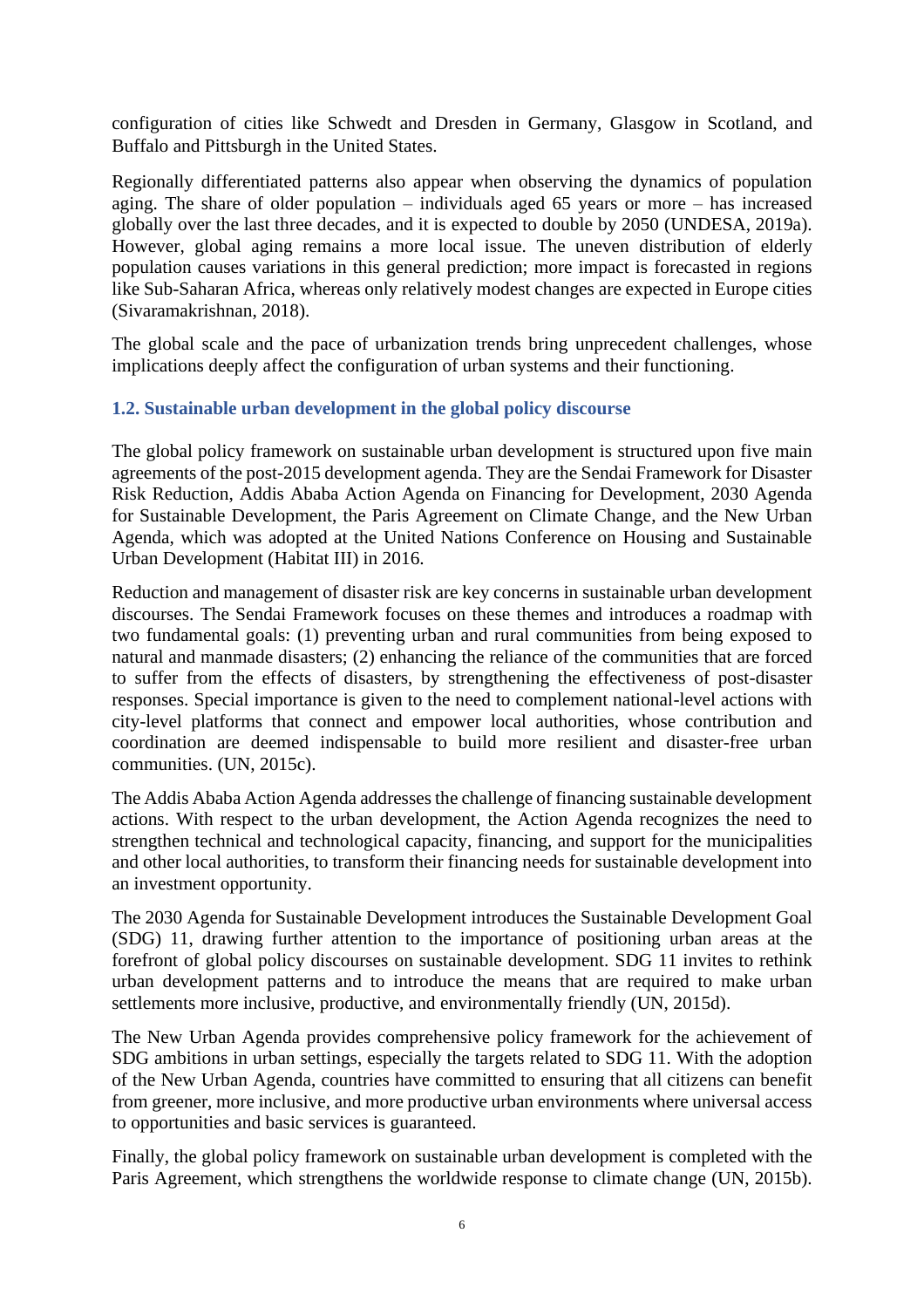Urban areas are among the largest sources of greenhouse gas emissions, and local development actors will play a key role in the arranging the global climate change response.

These five policy documents offer cross-cutting considerations that underpin worldwide efforts to capitalize on the value of urbanization. Moreover, in this global policy discourse lies the opportunity to push for a new STI programs for sustainable urban development, responding to the call for innovative solutions that can help leave no place behind.

# <span id="page-6-0"></span>**1.3. Urban sustainability challenges**

This section presents a detailed overview of the main global challenges that are undermining the sustainability of urban sociotechnical systems. The challenges cover key areas of the greenproductive-inclusive triad of sustainable urban development and their overview takes into consideration the effects that the COVID-19 pandemic has brought on urban systems.

| <b>Urban Sustainability Challenges</b>                                              | <b>Urban Sustainability Dimensions</b> |            |           |
|-------------------------------------------------------------------------------------|----------------------------------------|------------|-----------|
|                                                                                     | Green                                  | Productive | Inclusive |
| Inefficient and polluting urban energy systems                                      |                                        |            |           |
| Unsustainable urban production and consumption patterns                             |                                        |            |           |
| Urban water scarcity                                                                |                                        |            |           |
| Urban traffic congestion and vehicle emissions                                      |                                        |            |           |
| Limited access to decent urban employment opportunities and<br>growing inequalities |                                        |            |           |
| Unaffordable and poor-quality housing                                               |                                        |            |           |
| Uneven access to quality education                                                  |                                        |            |           |
| Gender-based inequalities and violence against women and girls                      |                                        |            |           |
| Defective urban planning practices                                                  |                                        |            |           |
| Vulnerable healthcare systems                                                       |                                        |            |           |
| Urban violence and insecurity                                                       |                                        |            |           |
| Vulnerability to natural disasters                                                  |                                        |            |           |

Table 1. Global urban sustainability challenges: a brief summary

# *Inefficient and polluting urban energy systems*

Urban systems globally consume up to 75% of the world's energy (UN-Habitat et al., 2018), and they are responsible for producing over 50% of the overall greenhouse gasses  $(GHGs) - a$ percentage that increases to approximately 80% when indirect GHG emissions are included in the count (UN-Habitat, nd-a). These harmful levels of emissions are correlated with urban energy producion and consumption processes, which are highly dependent on fossil fuels (UNDESA, 2021a); when coal, natural gas, and oil are burned, they release carbon dioxide and other GHGs, which are one of the prime causes of global warming and climate change.

Hidden among the environmental consequences of fossil fuel combustion is also an energy accessibility issue. Between 2010 and 2019, the global access to electricity has increased from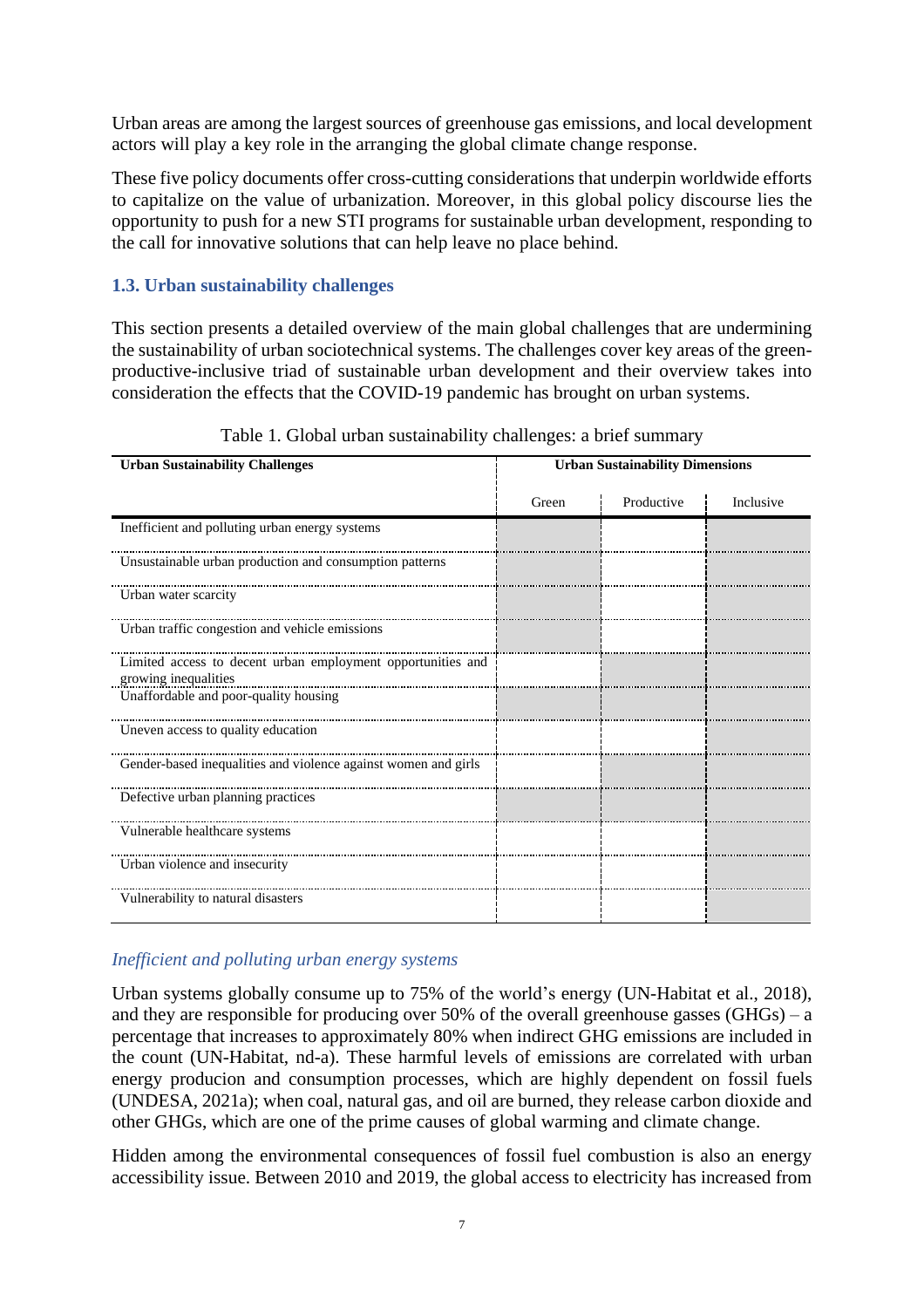83% to 90%. This progress notwithstanding, in 2019, approximately 760 million people were still lacking access to electricity, and 75% of them were in Sub-Saharan Africa (UN, 2021). However, recent studies show that, in this region, electrification programes have been faster in connecting rural areas rather than urban households, where most of the newly connected customers use very few electricity due to limited appliance uptake and affordability issues (Falchetta et al., 2020).

Finally, it is important to note that public financial flows for renewable energy continue to be concentrated in a few countries, making it difficult for many developing countries and LDCs to sustain urban energy transitions. Sub-Saharan Africa and Latin America have attracted most of the international investments since 2010. However, national-level data shows significant inequalities; between 2010 and 2018, developing countries like Argentina, Nigeria, India, Turkey, and Pakistan received 30% of the total investments, whereas only 20% was directed to the 46 least developed countries (UN, 2021). In addition, the COVID-19 pandemic has caused substantial decline in renewable energy investments – a 34% decrease in the first half of 2020 compared to 2019 (IRENA, 2020).

#### *Unsustainable urban production and consumption patterns*

In 2020, the global material footprint – which refers to the raw materials extracted to meet the existing consumption demand – exceeded the growth in population and economic output (UN, 2020h). Should the world continue to follow this consumption trend, with the global population that is expected to reach almost 10 billion by 2050, the equivalent of almost three planets will be required to provide the natural resources needed to sustain current lifestyles (UNEP, 2019c). Most of this ecological footprint is generated in urban areas (UNEP, 2018d). In many Mediterranean countries, for instance, few major urban systems are sufficient to consume the vast majority of the biocapacity of their nation – in some cases, even all of it. Examples of cities include Rome and Naples in Italy, Barcelona and Valencia in Spain, Tunis in Tunisia, Cairo in Egypt, and Athens and Thessaloniki in Greece (GFN, 2015).

Excluding Europe, Northern America, Australia, and New Zealand, all regions of the world experienced a significant rise in domestic material consumption rates over the past two decades, and the material consumption of urban systems is expected to grow from 40 billion tonnes in 2010 to 90 billion tonnes by 2050 (UNEP, 2018d). In developing and least developed regions, this increase is mainly due to late industrialization processes and the outsourcing of material-intensive production, whereas developed countries expose unsustainable lifestyles (UN, 2021).

Plastic and food waste have been emphasized significantly in urban-related material consumption debates (UN, 2020h, 2021). Plastic is one of the most commonplace materials for producing packaging items, such as shopping bags, containers, and drinking bottles, to name a few. Every minute, 1 million plastic drinking bottles are purchased, and 5 trillion single-use plastic bags are thrown away annually (UN, 2021).

However, the global recycling rate remains between 14% and 18% (OECD, 2018c), and cities are responsible for producing an estimated 60% of the plastic that reaches marine waters (WWF, 2020). This recycling issue has also been exacerbated by the COVID-19 pandemic, which has caused a heavy use of plastic goods, especially single-use plastics, such as face masks, personal protective equipment kits, and sanitizer bottles. The overall sale of disposable face coverings has increased from 800 million in 2019 to 166 billion in 2020 (Braich et al., 2020).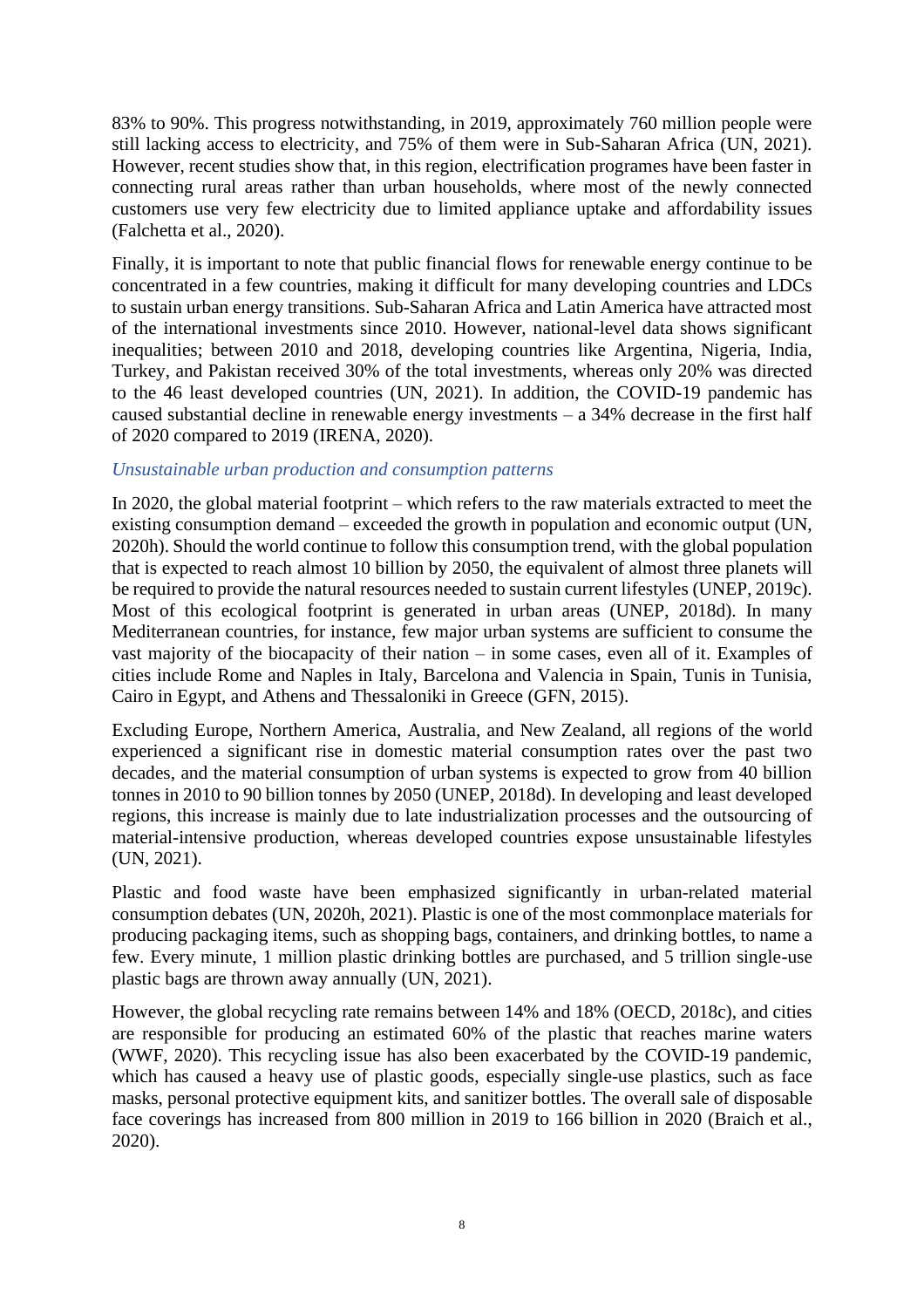The extent of the food waste challenge is as critical as the accumulation of plastic. Food waste represents 44% of the global waste and more than 17% of the global food production may be lost annually. In poorer countries, most food loss happens at the production and distribution stages, whereas most food losses occur at the consumption stage in richer countries. A recent study that compares food waste habits in New York City, Denver and Nashville has estimated that residents trash an average of approximately 3 kilograms of uneaten food weekly (Leigh Hester, 2017).

Electronic waste is an additional challenge, which continues to expand, and is a consequence of the combination between consumerism culture and the easier access to electronic products (WEF, 2019b). Despite highly hazardous substances, which contaminates soil and groundwater, less than 20% of electronic waste is formally recycled and 80% ends in landfill site or is informally recycled (, 2019c). Many landfill sites are homed in developing regions, where they are severely polluting urban spaces. For example, the town of Guiyu and the slum area of Agbogbloshie, which are respectively located in Southern China and the city of Accra, Ghana, have become two of the largest electronic waste recycling dumps in the world, and burning is a regularly applied practice for eliminating the waste, alongside with rudimental and health-threatening dismantling techniques (Adanu et al., 2020; Chai et al., 2020; Minter, 2016).

# *Urban water scarcity*

Urban water scarcity is a key societal challenge. The control and movement of water resources require several core activities to be conducted, which include the replenishment of water reserves, extraction, transport, distribution, and safely treatment and disposal of wastewater. Each activity involves a combination of technologies, management techniques, and human and financial resources whose absence threaten the sustainable and stable supply of clean and fresh water to urban populations (Favre and Oksen, 2020).

For example, more than 60% of urban areas in Sub-Saharan Africa do not have access to water and sanitation services. Moreover, most households connected to municipal piped networks receive water intermittently, and residents that cannot access public supply are forced to rely on self-provision or private vendors, an alternative that costs up to 52 times more than the public service (Mitlin et al., 2019).

Recent studies also estimate that the global urban population facing water scarcity will drastically increase in the following years; between 1.7 and 2.4 billion people will live in waterscarce regions by 2050 (He et al., 2021). This estimate varies between one third to approximately half of the worldwide urban population. Moreover, 292 out of 526 large cities worldwide and 19 megacities are expected to experience perennial or seasonal water scarcity issues by 2050<sup>4</sup>. The megacities are located in Bangladesh, Brazil, China, Egypt, India, Indonesia, Mexico, Pakistan, Peru, Philippines, Russia, Turkey, and United States.

Droughts, climate change, and pollution are among the most critical events that influence the availability of water resources – and hence the adequate supply of clean water for drinking and sanitation purposes (EEA, 2011). Additionally, whilst increasing levels of pollution contaminate surface water and groundwater, affecting human health and the growth prospects of urban and rural economies, population growth and urbanization are increasing the demand, amplifying levels of water stress (Favre and Oksen, 2020). Poorest countries are suffering the most, as they also have a lower coverage of freshwater bodies: 1.4% of land compared to the overall 3.5% of developed countries.

<sup>4</sup> In this study, large cities are urban areas with more than 1 million inhabitants, whereas megacities have a population of more than 10 million inhabitants.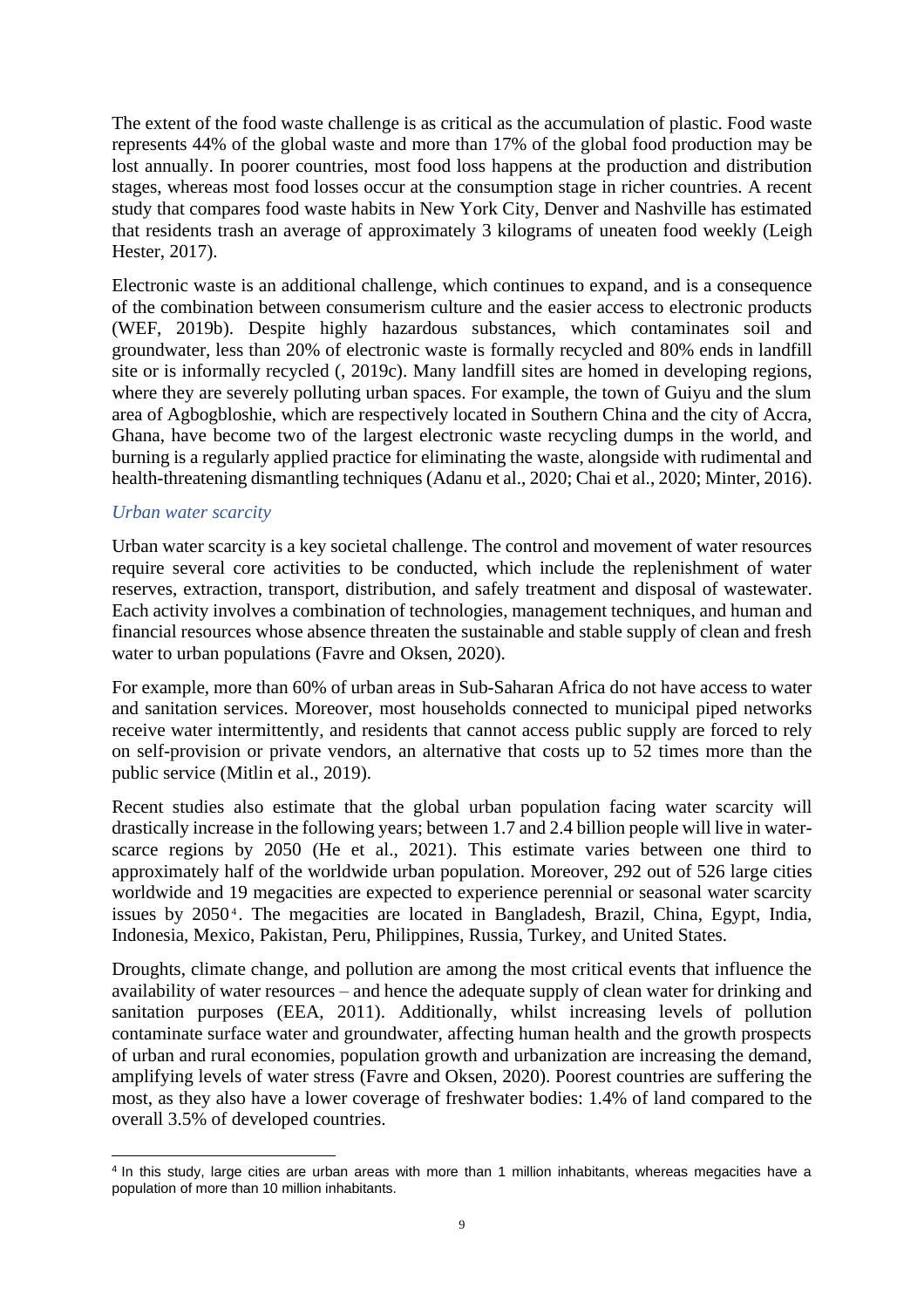#### *Urban traffic congestion and vehicle emissions*

Although transport systems offer numerous benefits to societies, urban mobility hinders some of the greatest obstacles to urban sustainable development. Air pollution, congestion, and limited access to public transportation have become prominent challenges facing many urban areas in developing and developed countries. Among the most relevant causes are: the presence of many transport vehicles that are still heavily dependent on fossil fuel; private ownership of polluting vehicles that is on the rise worldwide; different modes of urban mobility that are forced to share the same, limited urban space, which is not able to accommodate growing levels of urban traffic; access to public transportation that is increasingly unaffordable for poorest groups of urban populations (Gössling, 2020; Nadeau, 2016).

Transport activities are responsible for generating approximately 25% of energy-related carbon emissions from fuel combustion worldwide (UN-Habitat, nd-b), and most of this pollution is coming from urban areas. For example, European cities account for 40% of all carbon emissions of road transport, and they also produce up to 70% of other transport-generated pollutants (EC, 2013). These high levels of harmful emissions have severe health implications on urban residents; they are directly associated with increasing mortality rates and respiratory and cardiovascular diseases (WHO, nd).

Road congestion is particularly common in high-density urban systems, where the presence of vehicles on urban streets is increasing while physical space to support their movement remains insufficient. This urban challenge influences the effectiveness and efficiency of transport systems and road usage; urban economies deteriorate due to limited accessibility, and it creates parking difficulties, longer commuting times, limited mobility of non-motorized transport modes and pedestrians, lower quality of public spaces, higher environmental degradation, and higher levels of stress for drivers and urban residents (Alexopoulos and Wyrowski, 2015).

#### *Limited access to decent urban employment opportunities and growing inequalities*

Before the pandemic started, the world had successfully decreased the number of workers suffering from extreme poverty, increased workforce productivity, and decreased unemployment rates, whereas less positive results were associated to employment inequalities, decent work and forced labors rates, the quality of the youth employment environment, and effectiveness of existing labor force protection mechanisms (UN, 2020h). The COVID-19 pandemic has exacerbated all these challenges and erased previous successes, pushing the global economy in a new Great Depression. In 2020, the growth rate of the global real GDP dropped by 4.6% – a sharp contrast with the average growth rate of 2.0% that kept steady every year during the period between 2014 and 2019. This growth reduction is strongly correlated with the notable impact of the pandemic on urban employment landscapes (UN, 2021), and has pushed countries worldwide to introduce drastic measures in their recovery plans.

Pre-COVID data shows the economic power of cities; urban areas were contributing to generating about 80% of global GDP (Estrada et al., 2017) and the impact of the pandemic notwithstanding, they are expected to become the main driving force of the post-COVID economic recovery (The World Bank, 2021a). However, due to substantial differences in the roll-out of vaccines and distribution of state aids, urban areas in developed countries are exposing a general tendency to recover faster than urban settings in least developed countries and developing countries, many of which are lagging behind. For example, as of May 2021, 2.5 million people in the UK were still unemployed – about 50% more than pre-COVID statistics – but fewer people were claiming unemployment benefits in almost all UK cities and large towns. This data suggests the UK urban labor market may be on the recovery track (Magrini, 2021). Conversely, urban unemployment rates in Latin America and the Caribbean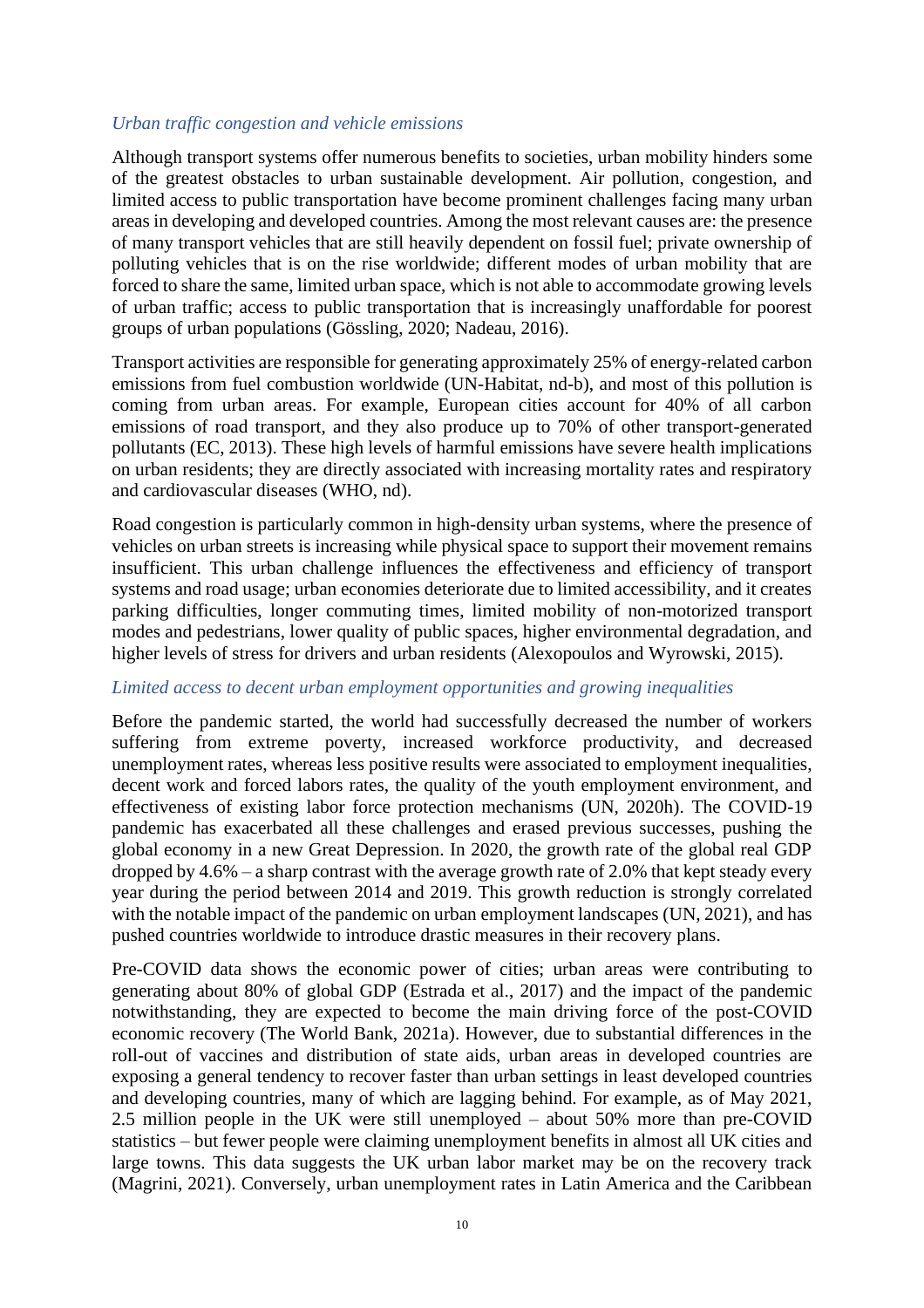had already reached an average of 10% in 2017 (ECLAC and ILO, 2017) and, as a result of the pandemic, the figure doubled in January 2021 (Llanes, 2021). Similarly in South Africa, the COVID-19 pandemic has exacerbated already high unemployment rates, particularly amongst the youth at  $46,3\%$ <sup>5</sup>.

This global decline of labor productivity and job opportunities in urban areas indicates a fragile economic system with low resistance to exogenous shocks. One of the main causes of this weakness is the widespread presence of informal working conditions; 1.6 billion informal workers worldwide are left with no or little social protection (Codd and Ferguson, 2020; UNISON, 2021). During the pandemic, informal economies have been severely impacted, especially in developing countries. For example, millions of informal urban workers in India had to move back to rural settlements after losing their jobs. Similarly, in Peru, over 170,000 urban dwellers in poor conditions transferred to the countryside in 2020.

During the COVID-19 pandemic, a number of working hours equivalent to more than 250 million full-time jobs have been lost worldwide and, while the global unemployment rate has grown, already existent gender and age discrepancies in job opportunities have aggravated. In North America and Western Asian, for instance, approximately 11% of the labor force was without a job in 2019, but the unemployment rate of female workers was 6% higher than male workers. Moreover, with a level of unemployment that was 18% higher than adults (UN, 2020h), young people are required to confront higher degrees of uncertainty, as well as the likelihood of greater labor market disruption.

Forced labor, child labor, modern slavery, human trafficking, and high numbers of workplace fatalities and injuries are additional challenges that prevent many urban areas from being a place of inclusive and equitable economic growth. For example, over one million work-related fatalities are reported every year in rural and urban areas – which is equivalent to 5.7% per 100,000 workers – and millions of workers suffer from occupational injuries (ILO, 2019).

# *Unaffordable and poor-quality housing*

Because of existing poverty rates, around a billion urban dwellers are forced to live in informal settlements, which enhance peri-urbanization processes and are mainly located in regions of developing countries. Available statistics show that Eastern and South-Eastern, Central and Southern Asia, and Sub-Saharan Africa account for 80% of the worldwide population living in informal settlements (UN, 2021), where residents experience overcrowded and low-quality housing conditions, forceful evictions, higher levels of vulnerability to disasters, and the lack of access to basic urban services, such as water supply, schools, sanitation, and waste collection.

Considering current urbanization trends, approximately 3 billion people may require quality and affordable housing by 2030 (UN, 2021), augmenting an existing housing deficit that the building sector is incapable to overcome. However, this affordable housing crisis extends beyond developing countries; it also afflicts housing markets in developing economies. House prices are currently three times higher than the median family income in almost all international cities (UCL, 2021), and the most unaffordable housing markets worldwide are spread across all developed regions. Example of cities include Dublin, New York, London, San Francisco, Hong Kong Special Administrative Region of China (HKSAR), Toronto, Paris, and Sydney, just to name a few (URI and FCPP, 2021). The scarce availability of affordable housing

<sup>5</sup> Contribution from the Government of South Africa.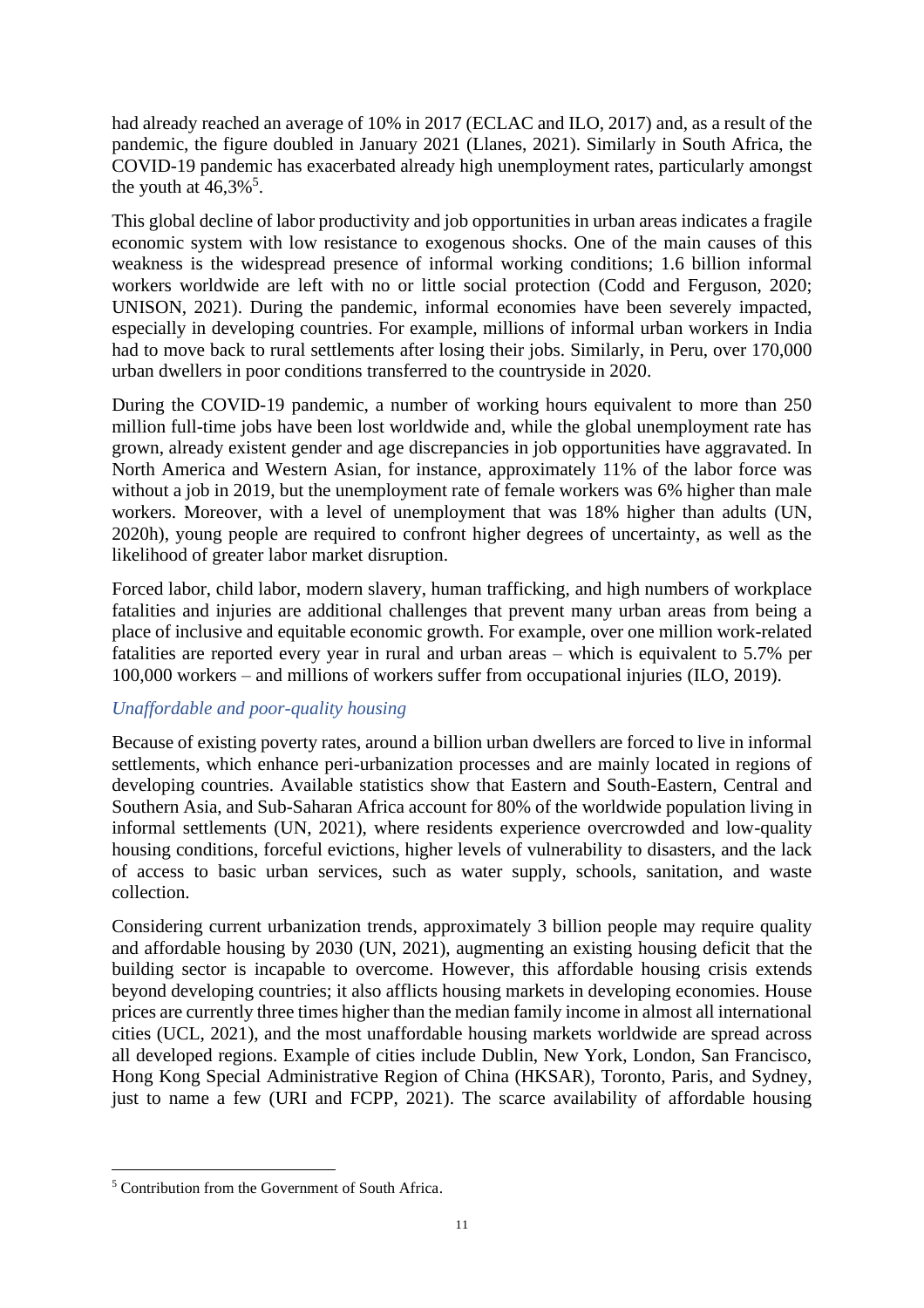solutions fuels a global housing crisis that contributes to sustaining "urbanization without growth" (Florida, 2015).

To increase infrastructure resilience and improve the sustainability and efficiency of industrial sector activities, including the housing sector, significant global investments have already been made in research and development – US\$1.7 trillion in 2020. Most of these investments are focused on the delivery of new products, processes, systems, and services for sustaining the Forth Industrial Revolution and the introduction of digital technologies in industrial sectors to improve their capability to respond to societal needs. However, when comparing country-level financial capacity for research and development efforts, a significant gap emerges between developed and developing countries (UNCTAD, 2020b).

#### *Uneven access to quality education*

With a higher density of schools and higher education institutions in urban areas, urban sociotechnical systems for the delivery of education services play a key role in the development of human capital (Van Maarseveen, 2020), an activity that requires municipal governments to connect multi-level governance systems and coordinate with heterogeneous actors.

The COVID-19 pandemic has severely hit urban education systems, causing "the largest disruption to learning in recent history" (UNESCO, 2021b). With a massive closure of schools, universities, and other higher education institutions, education services have been disrupted worldwide, and local development levels have dramatically influenced the ability of countries to respond to the emergency. Lockdowns and other social distancing measures have left more than 1.5 billion children living in urban and rural areas in need for distance education and more than 90% of the world's enrolled students forced out of school (The World Bank, 2016).

Among the consequences of the pandemic, in 2020, urban education provision has not been able to support millions of children and young people, who have fallen behind in their learning and did not reach the minimum reading proficiency level. In addition, millions from preprimary to tertiary education risk dropping out or not having access to school in the following years due to the current global recession. Therefore, disparities in school completion are likely to worsen, especially among vulnerable and disadvantaged children. Reduced educational opportunities in early years is another consequence of the pandemic, whose negative effect can influence the learning potential of many children for the rest of their lives, while undermining future employment rates (UN, 2020e, 2021).

Moreover, fast-growing urban populations are expected to generate increasing pressure on education provision, especially in more density populated urban areas, where the demand is likely to exacerbate the already insufficient capacity, causing existing infrastructures to expand and consume additional land (Richardson, 2016).

#### *Gender-based inequalities and violence against women and girls*

Women and girls who live in urban areas are subject to inequalities. Despite they represent approximately 40% and 50% of the workers and working-age population, respectively (UN, 2020h), their economic position is significantly disadvantaged compared to men. In certain occupations predominated by women, wages are often lower than occupations predominated by men. As a result, the overall gender pay gap stands at 16% and, for women of color, immigrant women, and women with children, the gap is even greater (UN Women, 2020).

Every day, women around the world contribute to sustain the growth of urban environments by delivering a massive amount of unpaid care work, including parenthood. Despite more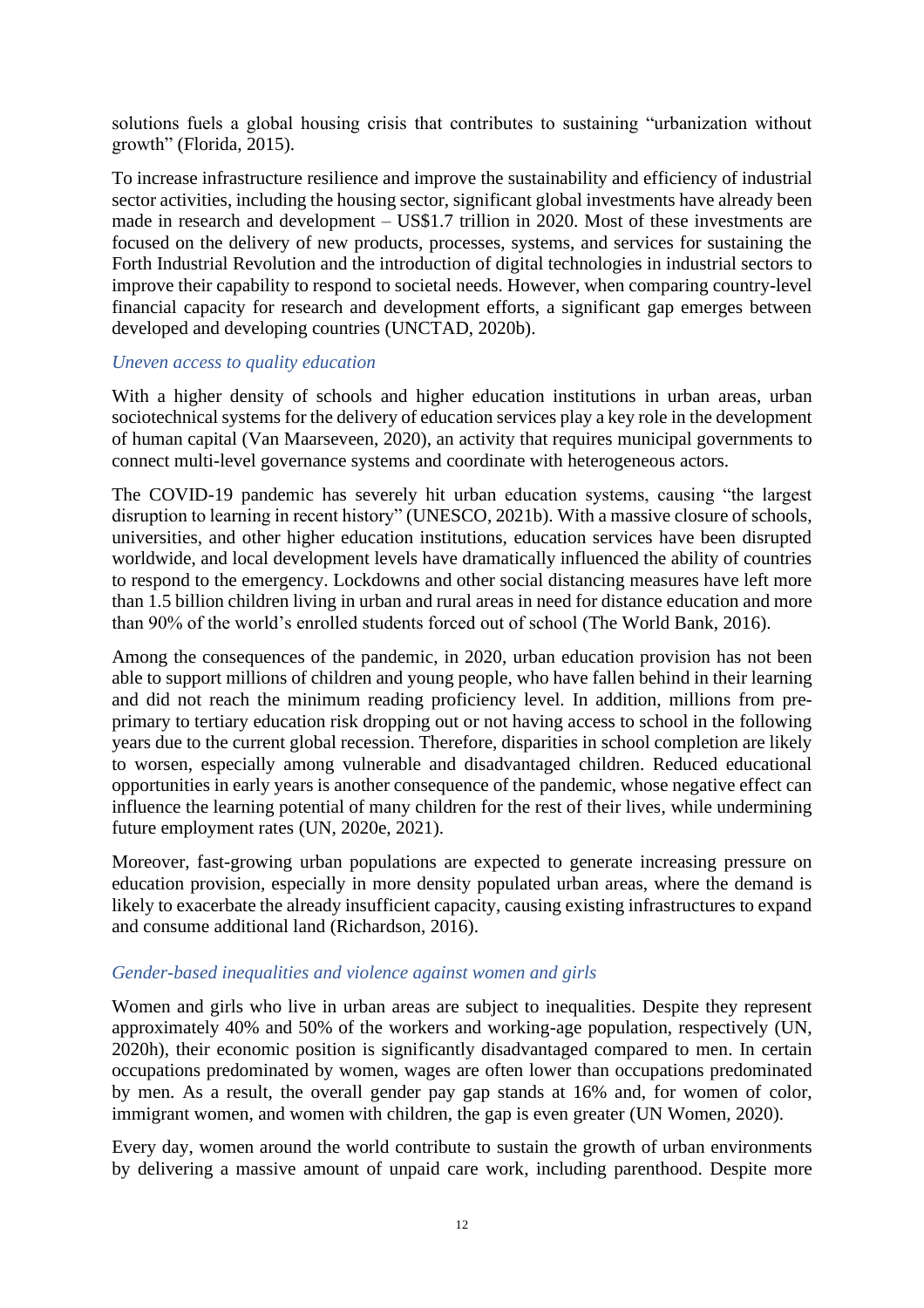substantial working effort, however, women accumulate 50% less wealth than men (UN-Habitat, 2020c), and they are subject to occupational segregation, which prevent them for accessing many urban employment opportunities, including managerial jobs. For example, in 2019, only 28% of managerial positions worldwide were occupied by women and, when compared with the situation in 2000, this figure only shows a 3% increase in a 19-year timeframe (UN, 2020h).

Legal barriers and gaps are among the main cause of this economic inequality, and they are also instrumental in creating occupational segregation and preventing girls and women from having an equal participation in decision making processes within workplaces (Hyland et al., 2019; OECD, 2018b).

Urban areas are also the spaces in which most of technological advancements are produced and implemented. However, during these innovation processes, gender inequality may appear in the form of a technology-related bias. For example, evidence that proves the presence of gender biases in AI and emerging technologies is growing. Facial recognition technologies, web searches, and the speech recognition software enabling AI bots and voice assistants are examples of technological solutions whose levels of performance have been evaluated as higher for men than women (Chin and Robison, 2020; Palmiter Bajorek, 2019) This phenomenon is observed by the European Union Agency for Fundamental Rights, in a report that examines discrimination in data-supported decision making. The report indicates that these different levels of performance could be the result of technology design processes that have been developed by using a too men-centered focus (FRA, 2018).

Moreover, cases have been reported of gender issues in urban planning practices (Pojani et al., 2018), which tend to overlook how girls and women experience the urban environment. Consequently, their needs are not addressed. According to the Handbook for Gender-Inclusive Urban Planning and Design that The World Bank has recently released, most cities in the developed and developing world have been planned by and for men (The World Bank, 2020d).

Strong correlation also exists between urbanization and the gender-based violence and abuses against women and girls (McIlwaine, 2013). All over the world, for many girls and women living in urban environments, experiencing these forms of violence in public or domestic spaces has become an everyday occurrence. Moreover, the data collected after the COVID-19 outbreak confirms that, during the pandemic, all acts of violence against women and girls have intensified in many countries, especially domestic violence cases (UN, 2020a). Many local and national governments still lack efficient protective measures.

# *Defective urban planning practices*

In addition to exposing a limited capability to cope with the urgent need for gender-inclusive urban spaces and addressing the needs of people with disabilities, urban planning practices have also exposed difficulties in regulating the growing demand for land that a fast-urbanizing world is posing – a demand that creates urban sprawl and uncontrolled peri-urbanization processes.

Due to rapid urbanization and the growing unaffordability of basic urban services, many large urban areas in developing and developed countries have expanded their boundaries and economic activities by taking possession of surrounding rural areas, where unregulated patterns of informal settlements and small towns – some of which are newly developed – have rapidly densified. Fragmented around existing urban areas, these new urban entities are regulated by growth dynamics that "contradict the conventional structure theory of urban form" (Kombe, 2005) and generate peri-urban spaces that many local authorities have largely overlooked.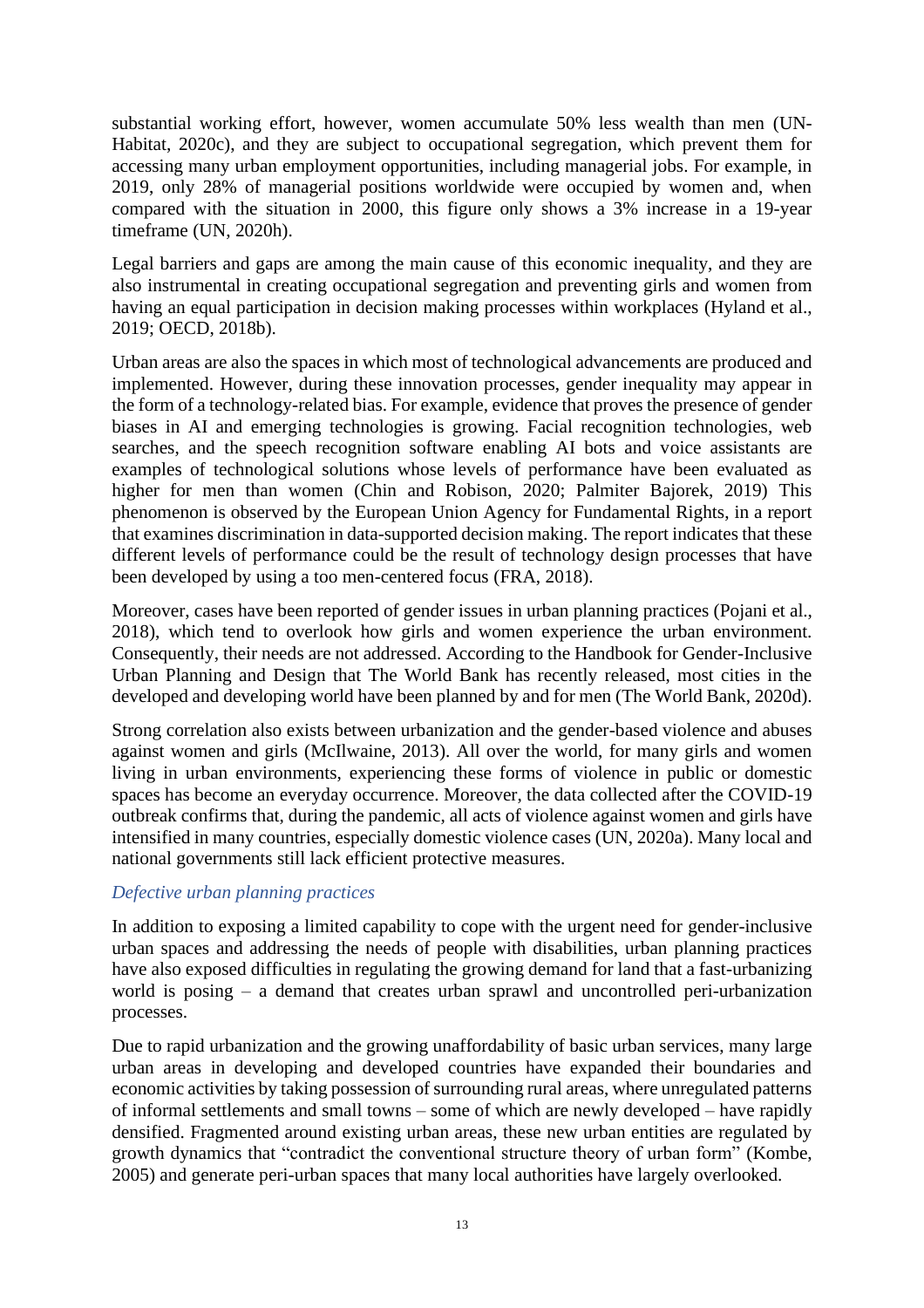A common reaction among municipal governments has been the attempt to regulate peri-urban areas with traditional urban planning instruments. However, these tools have proven incapable to successfully deal with the complexity that fragmented spatial distribution processes poses to socio-economic and environmental sustainability. The result is an uneven development of between centrally located urban spaces and urban spaces positioned in peri-urban interfaces; compared to populations living in urban centers, many peri-urban residents are exposed to higher levels of vulnerability and poverty, because they have a reduced accessibility to the jobs, housing, and other socio-economic opportunities and services that central areas can offer (OECD, 2020d).

Local planners and authorities struggle to cope with the complexity of peri-urbanization expansions (Ledo Espinoza, 2021), and this issue is documented in many studies that analyze multiple urban settings, such as Sacaba, Bolivia (Ledo Espinoza, 2021), the metropolitan area of Lille, France (Hasiak and Richer, 2021), Dar es Salaam, Tanzania (Kombe, 2005), Jimma and Bahir Dar, Ethiopia (Abebe et al., 2019; Haregeweyn et al., 2012), and African New Towns (Keeton and Nijhuis, 2019). From these studies, a widespread agreement emerges on the need for alternative urban planning tools and strategies and innovative land use governance systems and policies.

# *Box 1: Promoting urban policy as part of national development: Lesson from Romania<sup>6</sup>*

The Ministry of Development, Public Works and Administration is currently setting up the first Urban Policy of Romania. The Urban Policy represents an essential framework for establishing the connection between the dynamics of urbanization, demographic changes and the overall process of national development. A broad array of policy objectives and associated measures were identified for the effective attainment of a) green and resilient b) competitive and productive c) just and inclusive d) well-governed cities.

Building on the logic of the resilient recovery, the Urban Policy of Romania promotes the reconsideration of policy choices that address inequalities and local capacities while emphasizing a green, inclusive recovery. Cities should rebuild based on "a new approach to urban spaces that takes better account of different needs and shifts from a logic of mobility to one of accessibility to basic amenities and services". Key concepts such as the "circular economy", the "localization of the Sustainable Development Goals", "tactical urbanism" and "the 15-min city" are all taken into consideration into the first Urban Policy of Romania to help achieve better quality of life by enhancing economic activity, providing quality living environments, improving job opportunities and well-serviced business locations.

Pursuing sustainable urban development also requires accelerating change on disability inclusion in urban planning practices. Urban areas are facing a global urban accessibility crisis; estimates suggest that one billion people worldwide are living with a disability, however, planning processes often fail to consider the barriers – physical but also technical, environmental, and social – that design choices create for urban residents with disabilities. As a result of this neglected perspective, the capability of persons with disabilities to access urban spaces, their services, and their facilities is severely undermined. Poor planning poses a significant threat to the inclusion of people with disabilities in urban life, leading to increased inequalities, marginalization, and an accentuated risk of poverty (UNDESA, 2015a, 2016).

However, some good examples persist of the inclusion in urban life. In Germany between 2010 and 2014 the German Standard series DIN 18040 has been published. The three standards cover accessibility requirements for publicly accessible buildings, dwellings and public areas. By

<sup>6</sup> Contribution from the Government of Romania.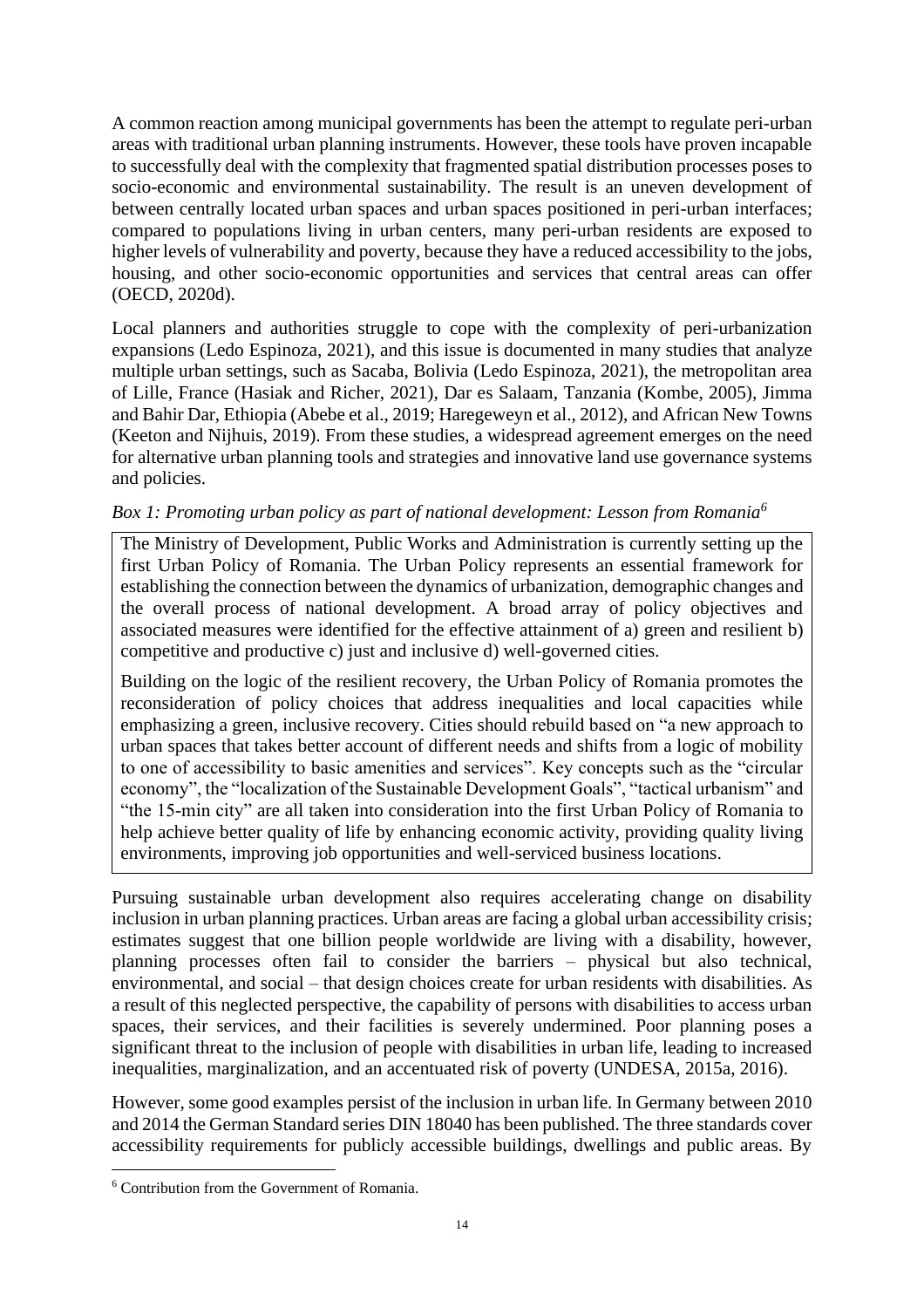considering these requirements in every planning process a maximum of inclusion will be reached. Meanwhile parts of the three standards are even implemented into the German building regulations<sup>7</sup>. In the Republic of Belarus, standards for the construction of ramps have been adopted to satisfy the needs of people with disabilities, starting with design. Furthermore, to create a barrier-free environment not only through providing physical facilities but also removing obstacles in the minds of people and their behavior, a national plan is currently being developed to implement the Convention on the Rights of Persons with Disabilities.<sup>8</sup>

## *Vulnerable healthcare systems*

Urban areas play a twofold role in public health. Urban sociotechnical systems provide access to most of the healthcare facilities and services that protect the wellbeing and health of urban populations. However, urban areas also facilitate the spread of infectious diseases (Neiderud, 2015), and peri-urbanization processes may exacerbate this issue (Allen et al., 2017).

Large urban settings, for example, have been the epicenter of the COVID-19 pandemic, which has exposed the fragility and structural issues of their healthcare systems, in addition to boosting existing inequalities, by disproportionately affecting vulnerable people, especially the residents of informal urban settlements and slums. To enhance the sustainability of urban environments, more resilient urban sociotechnical systems for healthcare provision are urgently needed. Restoring all essential healthcare services while continuing to manage the ongoing risk and consequences of COVID-19, for example, has become a key priority for local and national public authorities worldwide.

Shortage of health and care staff is one of the biggest challenges facing many urban areas and their local authorities. In presenting the workforce requirements for universal health coverage, WHO has estimated a gap of around 18 million health workers, with the majority of this personnel that is needed in developing countries (WHO, 2020b) – this data has been released in 2020 and shows a 3.5 million increase compared to the 2016 projections (WHO, 2016). However, given the notable differences in workforce availability, the intensity of the issue tends to change within and across regions (WHO, 2021c). For example, WHO data comparing the density of nursing and midwifery personnel in different geographical areas picture a state of great inequality. The number of workers per 10,000 people of Northern America is more than 150, a figure which is 15 times greater than Sub-Saharan Africa and 8 times greater than Northern Africa and Southern Asia (UN, 2021).

# *Urban violence and insecurity*

About 83 million people in urban areas worldwide have to live with the consequences of armed conflicts, crime, and violence (UN, 2021). For example, murders related to armed conflicts in urban settings have caused more than 20,000 deaths between 2015 and 2017, and this figure escalated to almost 70,000 between 2018 and 2020 (UN, 2020h). In addition, in 2017, approximately 500,000 urban residents were murdered worldwide as a result of other types of crimes (UN, 2020c). Recent statistics show that approximately 54% of these homicides are carried out with firearms (UN, 2020b; UNODC, 2020a), many of which are entering urban spaces due to illicit trafficking (UNODC, nd).

Armed conflicts in cities generally are the consequence of social unrest, unstable political conditions, and corruption, which pose a substantial threat to urban livelihood. Statistics from over 120 countries indicate that, in 2018, the global cost of corruption that took place in urban

<sup>7</sup> Contribution from the Government of Germany

<sup>8</sup> Contribution from the Government of Belarus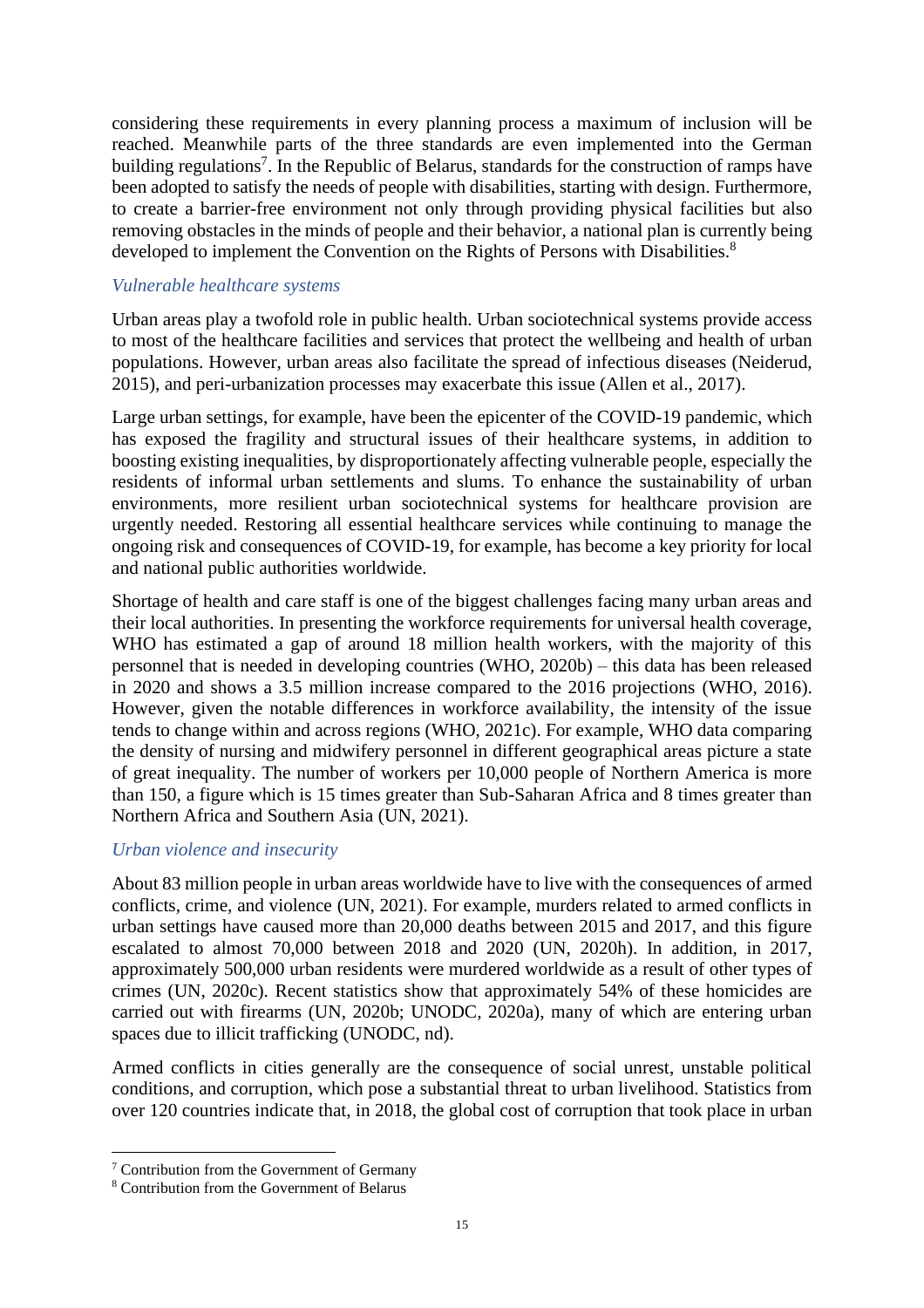areas was approximately \$2.6 trillion, with individuals and businesses that paid at least half of this figure in bribes (UNSC, 2018). Additionally, over the last decade, the average bribery rate of low-income countries had remained almost 30% higher than high-income countries (ECOSOC, 2021).

Over 150 million urban citizens are also confronted with forced evictions (Farha, 2020) – involuntary removal from their homes or land without having access to legal and judicial processes (OHCHR, 2021). This problem has been amplified by COVID-19; significantly impoverished living conditions have left millions of urban households without the means for reaching tenure security. For example, 40 million Americans are at risk of eviction, whereas in India, South Africa, Kenya, and Brazil, thousands have lost their homes (Letzing, 2020).

# *Vulnerability to natural disasters*

The sustainable development of many urban areas in developed and developing countries is also constantly threatened by natural disasters; not only pandemics, but also adverse events such as hurricanes, urban floods, earthquakes, and landslides. The direct losses from natural disasters in urban spaces was \$2.9 trillion during the period between 1990 and 2017 (UNDRR, 2019).

Beyond economic damages, natural disasters also wreak havoc with urban social stability and dramatically increase urban death tools; "as a result of natural disasters, 1.3 million people were killed and 4.4 billion were injured in the past two decades, while millions were left homeless, displaced or required emergency help" (Gu, 2019). In China, for example, almost 98% of all major cities are vulnerable to urban floods (Normile, 2021), which caused the displacement of about 750,000 people in 2020 (Lew, 2020),. Meanwhile in Peru, people are displaced and lost their job in areas at risk of streams that endanger the population for the occurrence of mudslide and flash flood caused by torrential rains occurring high in the Andean mountains<sup>9</sup>.

# <span id="page-15-0"></span>**1.4. The COVID-19 pandemic and sustainable urban development**

Urban areas have become the epicenter of the COVID-19 pandemic. Estimates show that 90% of the COVID-19 cases reported worldwide are located in urban settings (UN, 2020d), where the quality of life has been severely damaged by the devastating effects that the pandemic has caused. However, in addition to being home to most of the infected individuals, urban areas have also become the locus of crucial urban sustainability lessons that country leaders, local authorities, and other urban development actors should take into consideration. These lessons combine optimistic notes of encouragement with powerful expressions of criticism that should serve as a forceful warning: much more intense efforts are urgently needed to ensure transitions to more environmentally-sustainable, inclusive, and productive urban communities (OECD, 2021)

The responses of government leaders to the pandemic have introduced drastic social distancing and lockdown measures, which have modified patterns of energy and transport demand worldwide. Although only temporarily, these measures have led to a significant reduction of greenhouse gas emissions (Le Quéré et al., 2020) and some air pollutants (Streiff, 2020) in many urban areas. These indirect effects of the COVID-19 pandemic have demonstrated that a greener urban future is possible. However, other pressing environmental challenges have been exacerbated, showing the need for more innovation in urban sociotechnical systems. For

<sup>9</sup> Contributions from the Government of Peru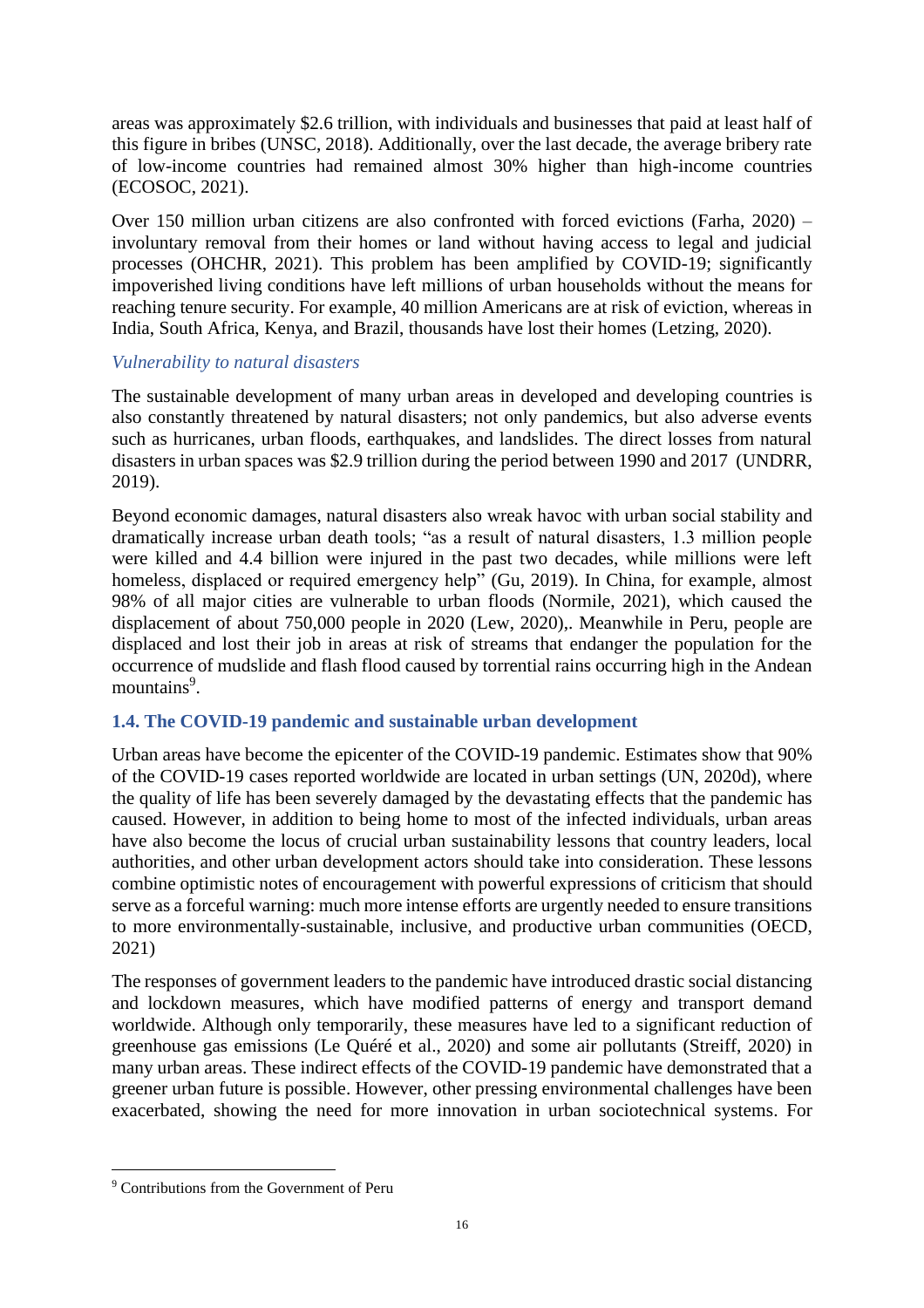example, the intense use of disposable plastics has led to a significant increase of urban plastic pollution and inappropriate waste management practices (Adyel, 2020).

The COVID-19 pandemic has also led to a global economic crisis that has further highlighted the deep fragility of a labor market that is incapable of ensuring well-being and decent work for all. The devastating impact of COVID-19 on national labor markets has generated business closures and jobs losses worldwide, especially in least developed and developing countries. As a result, existing economic inequalities have been exacerbated and the level of poverty has increased, especially in the share of world population where vulnerable families rely on informal economic activities (ILO, 2020a). During the pandemic, wage losses in the informal sector made many informally employed workers worse due to lack of basic financial support that they needed to protect their health and well-being from COVID-19. For example, the economic hardship has pushed millions of informal workers in developing countries out of urban areas due to their impossibility to afford the prevision of basic urban services, including housing (UN-Habitat, 2020c). Moreover, populations who are affected by a higher incidence of extreme poverty will also be the most exposed to the long economic fallout of the pandemic.

For many cities the COVID-19 pandemic has started as a health crisis but has subsequently expanded into "a crisis of urban access, urban equity, urban finance, safety, joblessness, public services, infrastructure and transport" (UN, 2020d). Urban areas have become the physical space in which COVID-19 has worsened existing deep-rooted inequalities caused by gender, age, and place of residence. Example of the higher pressure on economically disadvantaged groups and other vulnerable populations can be perceived when looking at education systems, where adults and children without Internet access have been left behind. Meanwhile, social care systems have left older individuals and those affected by mobility issues isolated, with no opportunities for social interaction, and housing systems with informal settlements have left their residents exposed to a higher risk of virus transmission due to overcrowded and unhealthy leaving conditions.

On the one hand, the pandemic has exposed the incapability of many urban settings to deliver on the expectations of disaster and risk management for urban resilience and sustainability. Many urban sociotechnical systems have fallen under the pressure, leaving people and places behind, and this result clashes with the core principles of inclusivity and social justice that urban sustainable development champion. On the other hand, the pandemic has showcased the pivotal importance that STI systems play in contributing to equip society with the instruments and capabilities required to direct innovation efforts towards improving sustainable urban development and the resilience of urban systems. Scientific knowledge production processes, digital technology adoption, and innovations in organizational and institutional settings have contributed to mitigating the impact of COVID-19, helping many urban sociotechnical systems to continue to function during the crisis.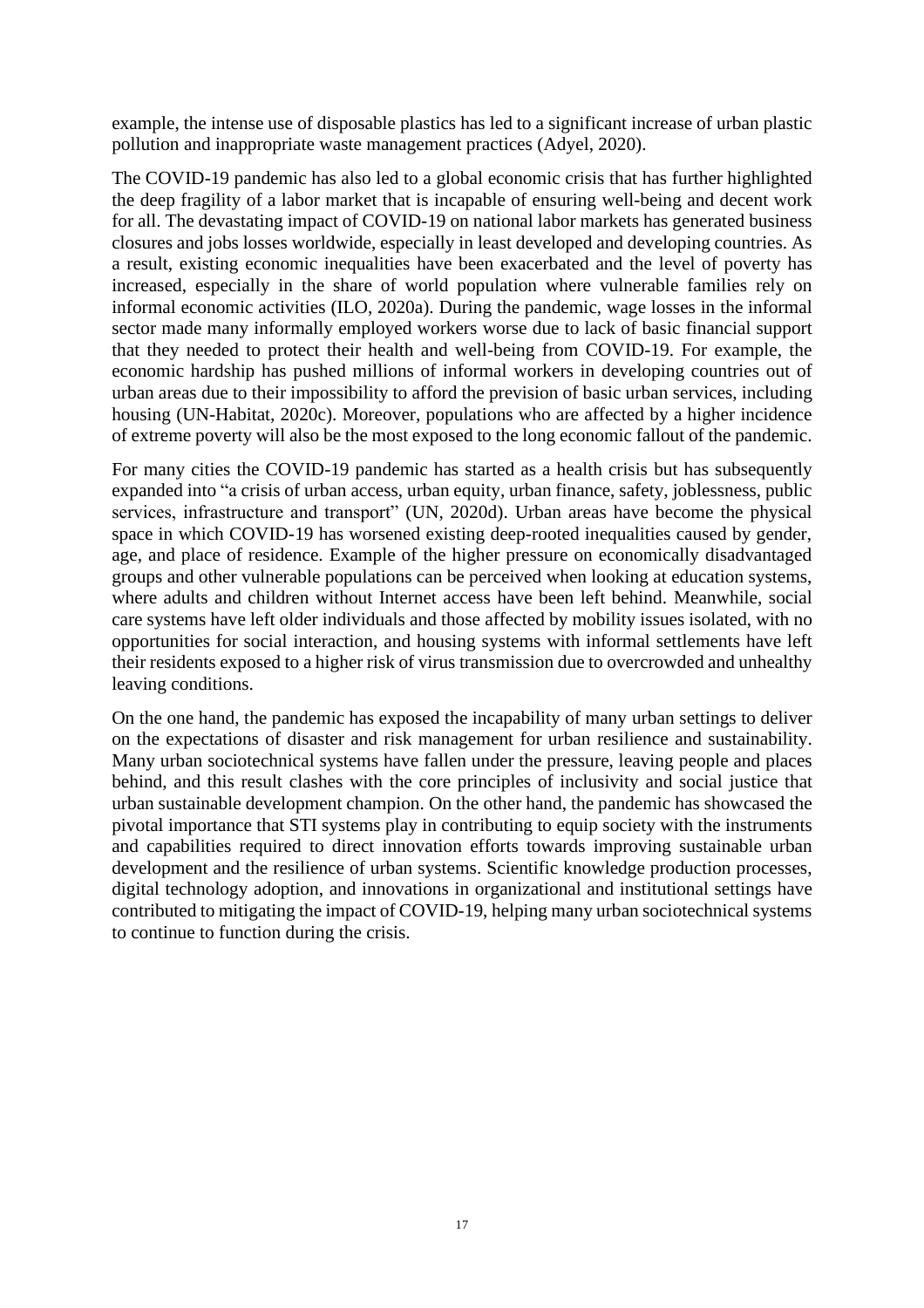# <span id="page-17-0"></span>**2. APPLYING SCIENCE, TECHNOLOGY, AND INNOVATION FOR SUSTAINABLE URBAN DEVELOPMENT**

STI solutions can mitigate the most pressing urban sustainability challenges and harness the value embedded in the global population growth while ensuring sustainable urbanization processes. Both technological and non-technological innovations have been introduced in developed, developing, and LDCs to sustain positive change in urban sociotechnical systems<sup>10</sup>. The application cases are grouped in twelve main categories, which identify a series of societal needs that urban areas are expected to provide for in a sustainable manner: energy; circularity; water; mobility; work and financial stability; housing; food; education; gender empowerment and equality; urban planning; healthcare; and safety and security. Each category is connected to one of the twelve groups of urban sustainability challenges presented in the previous section (see Table 2).

| <b>Urban Sustainability</b><br><b>Challenges</b>                                          | Category                                             | <b>STI Solutions</b>                                                                                                                                                                                                                                                                                                                                                                                                                                                                                                       |
|-------------------------------------------------------------------------------------------|------------------------------------------------------|----------------------------------------------------------------------------------------------------------------------------------------------------------------------------------------------------------------------------------------------------------------------------------------------------------------------------------------------------------------------------------------------------------------------------------------------------------------------------------------------------------------------------|
| Inefficient and polluting<br>urban energy systems                                         | <b>Energy</b>                                        | Biomass energy systems; Solar energy systems; Hydropower energy<br>system; Geothermal energy systems; Wind energy systems; Green<br>hydrogen technology; Energy efficiency in the construction sector                                                                                                                                                                                                                                                                                                                      |
| Unsustainable urban<br>production and<br>consumption patterns                             | <b>Circularity</b>                                   | Product-service systems; Matchmaking platforms for exchanging<br>resources; Environmental labelling; Food traceability systems; Food<br>sharing networks and technology; PAYT pricing models; Smart bin<br>solutions; Single-use plastic ban; Circular economy for plastic; Cup-as-<br>a-service subscription models; Data platforms for plastic waste<br>mapping; Digital systems for automatic hazardous waste detection;<br>Robotic systems for waste management; Right-to-repair standards;<br>Urban mining techniques |
| Urban water scarcity                                                                      | Water                                                | Smart metering infrastructures; Nanotechnological applications for<br>desalination processes; Sensor-based water protection systems;<br>Portable testing kits for real-time quality control; Satellite technology;<br>Mobile applications for waste monitoring                                                                                                                                                                                                                                                             |
| Urban traffic congestion<br>and vehicle emissions                                         | <b>Mobility</b>                                      | Low-emission vehicles; Journey planner applications; Real-time traffic<br>management systems; Mobile ticketing; Mobility as a Service; Bike<br>sharing systems; Cycle-to-work schemes                                                                                                                                                                                                                                                                                                                                      |
| Limited access to decent<br>urban employment<br>opportunities and growing<br>inequalities | Economic<br>prosperity and<br>financial<br>stability | Dedicated urban zones for STI development; Digital finance; E-<br>commerce platforms; ICT-related education and training programs;<br>Innovative data management systems; Cash transfer schemes and<br>programs; Smart technologies to fight forced labor and modern slavery                                                                                                                                                                                                                                               |
| Unaffordable and poor-<br>quality housing                                                 | <b>Housing</b>                                       | Digitalization of construction operations and manufacturing processes;<br>Digital twin technology in construction; Predictive analytics;<br>Environmentally sound technologies; Smart building solutions                                                                                                                                                                                                                                                                                                                   |
| Uneven access to quality<br>education                                                     | <b>Education</b>                                     | Touch-screen tablet solutions; Speech recognition software; Adaptive<br>learning technology; Augmented reality; Learning platform solutions;                                                                                                                                                                                                                                                                                                                                                                               |

Table2. Summary of STI solutions to urban sustainability challenges

<sup>&</sup>lt;sup>10</sup> Please note that the analysis does not aim to cover all possible STI solutions to urban sustainability challenges. The objective is to select a comprehensive number of most notable technological and non-technological innovation cases whose collective examination is required to form a sufficiently robust and data-rich environment for supporting: (1) the identification of relevant lessons and practical implications; and (2) the subsequent formulation of policy measures that can maximize existing potentials. In the framework of this analysis, more than one hundred STI-related initiatives have been examined. Moreover, the urban sustainability potential of some innovations has been examined in different application areas. For example, digital twin technology has been analysed in the context of housing provision, as a monitoring tool, and in urban planning practices, where it becomes a digital support tool for enhancing collaborative decision-making.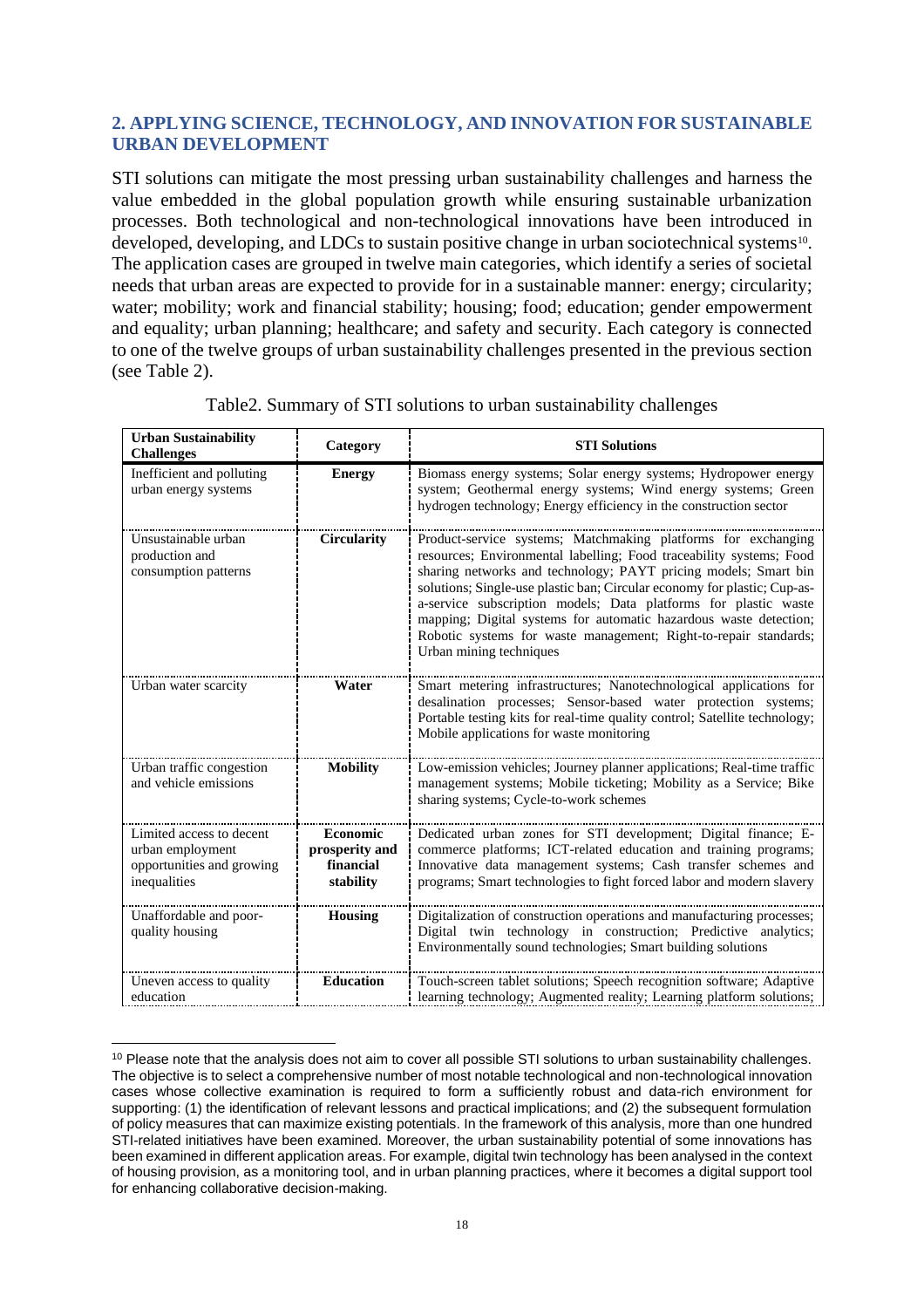|                                                                      |                                                | Place-based digital education strategies; Digital learning masterplans;<br>Education for sustainable development                                              |
|----------------------------------------------------------------------|------------------------------------------------|---------------------------------------------------------------------------------------------------------------------------------------------------------------|
| Gender-based inequalities<br>and violence against<br>women and girls | Gender<br>empowerment<br>and equality          | Gender-pay-gap regulations; Compensation management platforms;<br>Anti-violence online services; Awareness-raising measures<br>and<br>education               |
| Defective urban planning<br>practices                                | Urban planning                                 | Spatial group model building; Gamification for digital participation;<br>Digital twin technology for urban planning; Online crowdsourcing<br>platforms        |
| Vulnerable healthcare<br>systems                                     | <b>Healthcare</b>                              | Digital communication channels as early-warning systems; Wearable<br>health devices; Remote clinical services; Crowdfunding platforms;<br>Dashboard solutions |
| Urban violence and<br>insecurity                                     | <b>Safety and</b><br>security                  | Crime prevention policy; Gunshot detection technology; Crime<br>mapping tools; Predictive profiling technology                                                |
| Vulnerability to natural<br>disasters                                | <b>Protection from</b><br>natural<br>disasters | Disaster data infrastructure; Nature-based solutions                                                                                                          |

# <span id="page-18-0"></span>**2.1. Energy**

Urban sociotechnical systems for energy production and distribution are highly dependent on fossil fuel combustion and a transition to low carbon and sustainable renewable sources is urgently needed, especially considering the steep increase in urban energy demand that an expanding population will progressively cause (Phillips and Smith, 2015). The use of renewable sources to produce energy gained momentum during the last two decades. However, their shares have always remained limited in comparison to fossil fuels. This gap has triggered significant investments is research and development activities, which have resulted in notable technological and non-technological advancements. Examples of STI solutions to unsustainable urban energy systems including solar, wind, hydropower, biomass, and geothermal energy systems that leverage available natural resources and local climate conditions to produce green energy; green hydrogen technology; and energy efficient buildings. Most of these solutions have already been embedded in urban settings, whereas others serve urban areas by providing them with clean energy that is produced outside their administrative boundaries. Offsite renewable energy production, however, may be undermined by potential market and policy-related barriers, and the diffusion of this green energy production model may benefit urban areas at the expense of rural territories. For example, wind farms can generate landscape and visual impacts in rural settings.

#### *Biomass energy systems*

Anaerobic digestion technologies or biomass that convert biodegradable waste into methanerich biogas are commonly diffused worldwide. For example, urban areas in Guatemala use electricity generated from sugarcane biomass – also known as bagasse – which has been an established practice amongst sugarcane producers since 1990. Electricity from bagasse is used to meet the energy needs of local sugar companies and any surplus is sold back to the grid. During the 2017-2018 harvest season, bagasse made it possible to save approximately 4 million tons of carbon emissions (SWESN, 2021e).

In Manouba, a city in north-eastern Tunisia, a family-managed agricultural enterprise developed in 2015 an innovative form of biofuel that can replace firewood and eliminate the dangerous emissions it generates. The small enterprise invented an agroforestry waste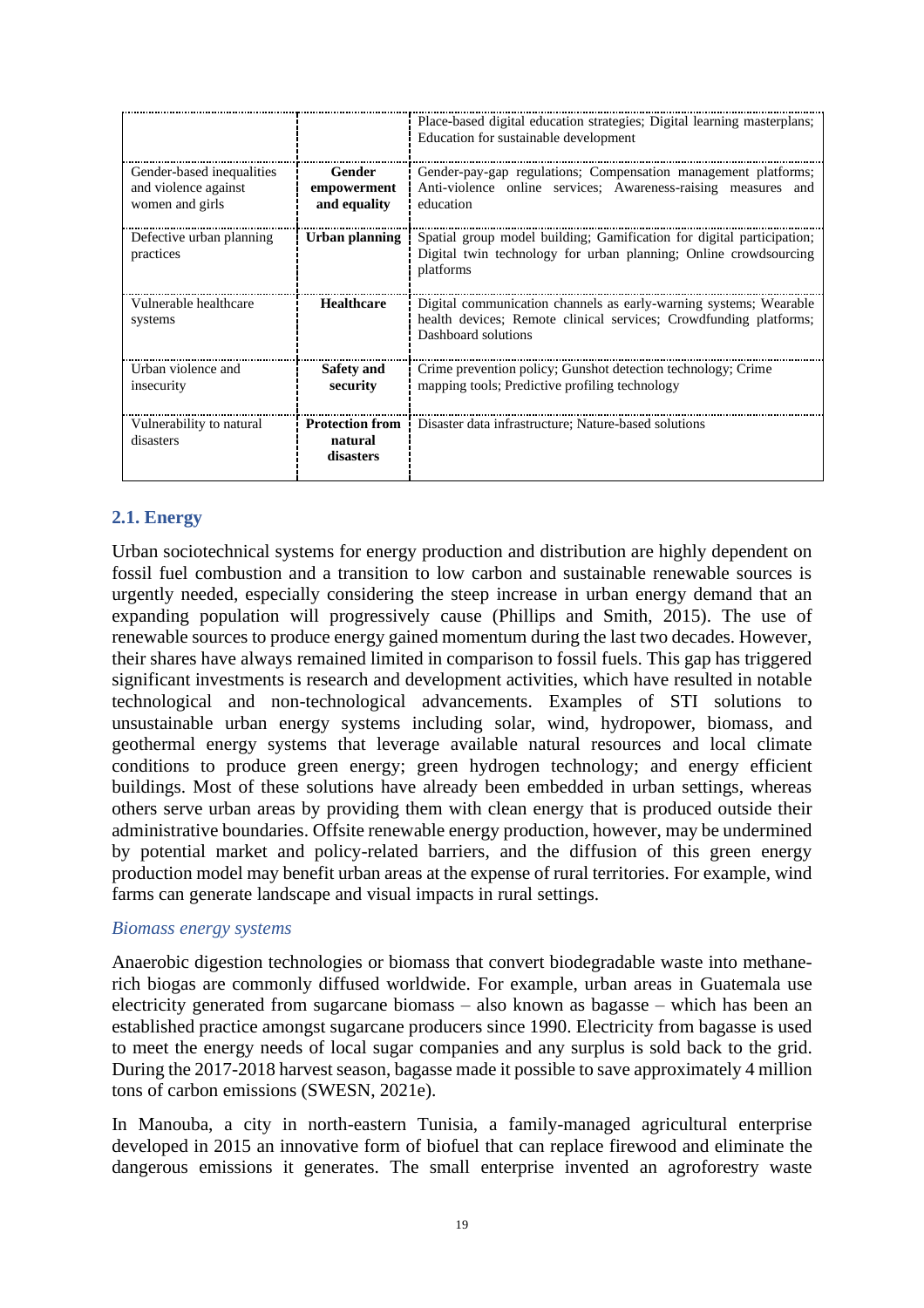recycling system that extracts organic charcoal and biomass energy out of pear and olive tree waste (Rajab, 2018). A few years later, Rio de Janeiro piloted the first Biomethanisation system in Latin America (Yeung, 2020). Biomethanisation is "a process by which organic material is microbiologically converted under anaerobic conditions to biogas" (Angelidaki et al., 2011). This system processes the organic fraction of urban solid waste via anaerobic digestion to generate energy and to produce organic compost. The pilot project was conducted in 2018 through the collaborative partnership between the Methanum Company and the Federal University of Minas Gerais. The systems tested in Rio de Janeiro could provide meet the daily need for green energy of an urban area with 70,000 inhabitants.

However, despite the value that the newly developed technology can produced, the project did not reach scalability. Research shows that several issues prevented scale up operations from taking place. For example, the digestion process was complicated by the mix of urban waste; materials needed to be divided during the input phase, but waste management systems do not always offer this service. Moreover, building the pumping systems used for introducing and extracting waste required significant levels of financial investment. Finally, legal frameworks, market conditions, and user demand did not offer the appropriate enabling conditions (C40, 2020).

# *Solar energy systems*

Technologies using solar photovoltaic (SPV) systems to produce urban energy are used in many different application contexts, such as buildings and waste management systems. Moreover, ground mounted panels are among the most common applications, together with rooftop and floating installations.

Rooftop SPV installations have increased significantly in recent years and can easily sustain energy production in urbanized territories where energy is not available, or power interruptions and outages occur regularly. Zambia, for example, is a country in which power interruptions were particularly dangerous for urban areas, because they were regularly leaving medical facilities without electricity provision. To mitigate the effects of this issue, UNDP and the Norwegian Government installed rooftop solar panels on Zambia's national medical warehouse, giving them the capability to autonomously produce green energy (Burton and Alers, 2019). Similarly, in Zimbabwe, hospitals and clinics were frequently affected by long term power interruptions. This disruption was forcing healthcare workers to operate under inadequate conditions and to postpone emergency surgeries. As a part of the UNDP's Solar for Health Initiative, 400 healthcare facilities across the country were provided with rooftop SPV systems to steady power supplies and switch from expensive and polluting diesel-fired generators to clean and renewable sources (Burton and Alers, 2019).

Compared to ground mounted and rooftop installations, floating SPV power represents a more recent technology in the solar power industry. The implementation of floating SPV systems has started emerging in 2008 (IRENA, 2021c), mainly in response to an increasing competition for land use, due to an expanding population and a growing demand for agriculture and industry services (Chandran, 2019). Floating SPV systems also eliminate the operational challenges that typically affect land-based SPV systems – site preparation, site decontamination, and shading activities for cooling purposes (Juch and Rogoll, 2019).

Singapore, for example, has recently introduced floating SPV system installations that groups 122,000 panels. This operation is expected to reduce carbon emissions by approximately 32 kilotonnes annually (Lin, 2021). Moreover, in the city of Suzhou, China's Anhui Province, the China Energy Conservation and Environment Protection Group has partnered with Ciel & Terre – a French company specialized in floating SPV panels – to complete a 70MW floating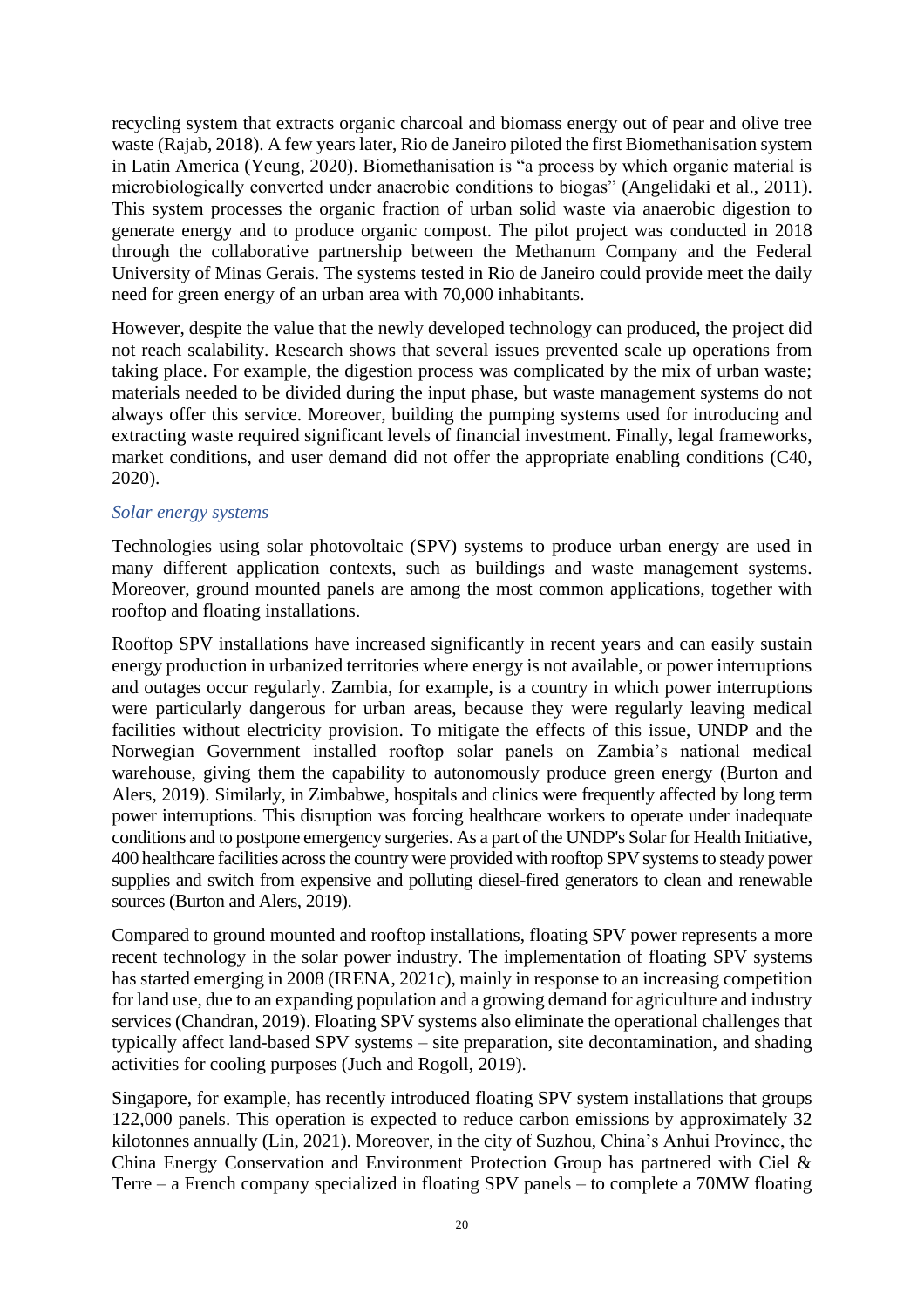SPV system. The plant is expected to generate approximately 70,000 MWh of green electricity annually, equivalent to the power consumption of 21,000 households (SWESN, 2021c).

Developing regions host some of the remotest cities and urban areas in the world, whose development is affected by electricity production challenges. The Chullpia case demonstrates that SPV power can help mitigate these challenges, by introducing scalable off-grid solutions. Relevant examples in this applications domain have also surfaced in the Sub-Saharan region, where the number of urban residents without access to clean and affordable electricity continues to remain very high (IEA et al., 2021).

To eliminate gaps in electricity provision, SPV systems have been extensively used in Africa. For example, as part of Egyptian government's sustainable energy strategy 2035, the government is currently constructing 26 new electricity stations near the city of Aswan, with a total capacity of 26,000 MW. Electricity produced through solar energy increased from 0.529 billion KW to 1.465 billion KW between 2018 and 2019 (increasing by 177%) as Egypt inaugurated the Benban Solar Park, the world's largest solar park<sup>11</sup>.

To address the energy affordability challenge facing many urban residents, the African company SolarWorks is providing solar home systems and energy services on a pay-as-yougo basis to urban populations in Mozambique and Malawi. SolarWorks produces technology for different needs, from small systems that include lights and mobile-charging capacity, to bigger systems that can provide power to more complex electric equipment, such as televisions, refrigerators, and sewing machines. The company operates using an innovative business model; customers pay small amounts every month using mobile money until they reach the necessary expenditure to own the appliance model (GIZ, 2021c).

# *Hydropower energy system*

Hydropower is an old technological solution, but under the right conditions, it can still provide urban areas with cost-effective and green electricity. As of 2021, for example, Norway produces 99% of electricity from hydropower, while China has the largest hydropower plant in the world, which produces 80 to 100 terawatt-hours per year.

Examples from various countries show that cities can enhance their existing hydropower infrastructure to produce more emission-free energy. For example, the hydropower station on the River Danube in Pfaffenstein, Germany, produces about 40 million kilowatt-hour of green electricity for the City of Regensburg. This amount of energy is sufficient to serve 11,000 households and the electric buses of the city (SWESN, 2021b).

Melbourne is another city where hydropower plants are used to produce green electricity. Melbourne Water, a statutory authority owned by the Government of the State of Victoria, has been introducing mini plants in different parts of the city since 2008 (SWESN, 2021a). These plants generate approximately 69,500 megawatt-hour of power per year, and they save about 75,800 tonnes of carbon emissions (Keller, 2017).

But in addition to large-scale projects, small-scale micro-hydropower solutions have also spread, and they are making a notable difference to urban and rural communities in remote locations. For instance, kinetic hydropower systems have been introduced in canals in Germany, South Africa, the United States, and India (UNIDO, 2019).

<sup>&</sup>lt;sup>11</sup> Contribution from the Government of Egypt.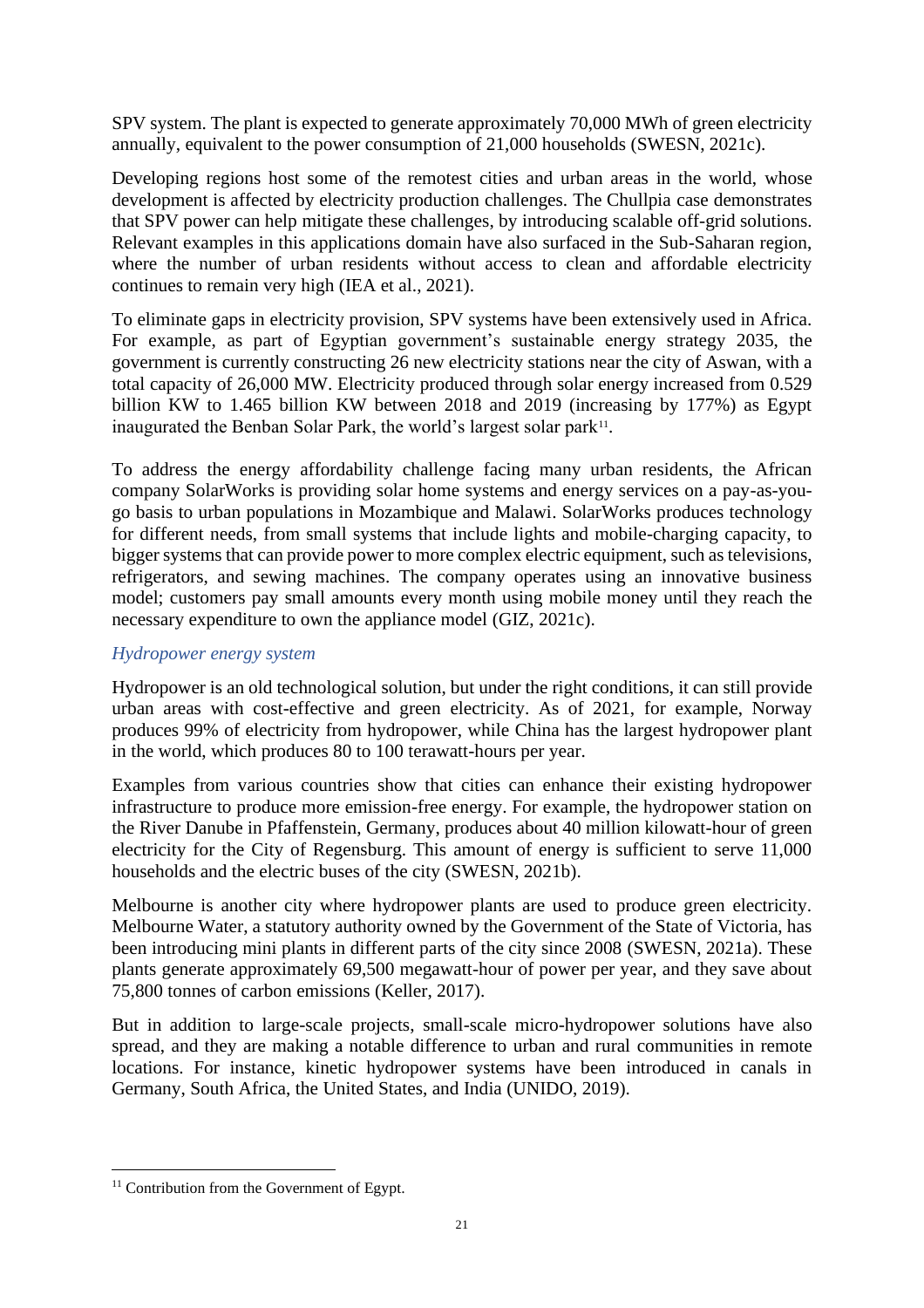#### *Geothermal energy systems*

Technologies for geothermal energy production are used for heating, cooling, and generating electricity. Geothermal power plants produce electricity by converting heat sourced from geothermal fluid. However, high or medium temperature resources are needed for ensuring better efficiency (IRENA, 2021a), and these resources are located closely to regions like Iceland, El Salvador, New Zealand, Kenya, and Philippines. Leveraging the predisposition of their natural environment, all these regions are currently using geothermal energy to produce a share of the electricity demand generated by their urban and rural areas. For example, geothermal resources account for nearly 40% of Kenya's power generating capacity (SWESN, 2021d).

Geothermal energy is also used in European cities. As part of the project Decarb City Pipes 2050, for example, the European cities of Bilbao, Bratislava, Dublin, Munich, Rotterdam, Vienna, and Winterthur are coordinating their work in this green energy domain by exchanging experiences and lessons on how geothermal energy can be used to decarbonize building heating systems (EC, 2021a).

#### *Wind energy systems*

Wind power is one of the most rapidly accelerating technologies amongst all renewable energy systems. In twenty years, the combination of onshore and offshore wind generation capacity has increased worldwide, from 7.5 gigawatts (GW) to some 564 GW (IRENA, 2019b). The power generated is transmitted and distributed to the industrial, commercial, and residential users in cities. The UK was the third largest generator of wind powered electricity amongst OECD European countries in 2018, after Germany and Spain (BEIS, 2020). Other pioneering countries in the use of wind power for energy production also include China and the United States. In the meantime, France, Korea and Vietnam are increasing their investments (IRENA, 2020).

Land-based wind sites are often located in remote locations, but small wind turbines can also enter into urban areas, on the roofs of residential and commercial buildings, for example. However, the efficiency and environmental sustainability of these roof-mounted turbines is still highly debated, mainly due to the presence of multifaced technical challenges that research and development activities have been attempting to solve. For instance, winds in urban areas are irregular and severely affected by the presence of buildings and other obstacles (Zabarjad Shiraz et al., 2020).

#### *Green hydrogen technology*

Green hydrogen is one of the newest members in the family of renewable energy sources. In recent years, countries started to announce their investment plans to investigate how to benefit from green hydrogen production and develop the technologies required to transform hydrogen in a source of clean power. Europe, Chile, Japan, Australia, Germany, Saudi Arabia, and Portugal are some of the countries that are planning extensive investments in green hydrogen technologies (EC, 2020b; UNFCCC, 2021a). However, developments are still more theoretical rather than practical and technological. Current technologies can produce hydrogen for energy production, but the current practices cause excessive amount of carbon monoxide and dioxide. This type of hydrogen is called grey hydrogen (UNFCCC, 2021a).

Green hydrogen is a promising alternative energy source to fossil fuels and studies show that it may enable the development of low- and zero-emission vehicles for urban mobility, such as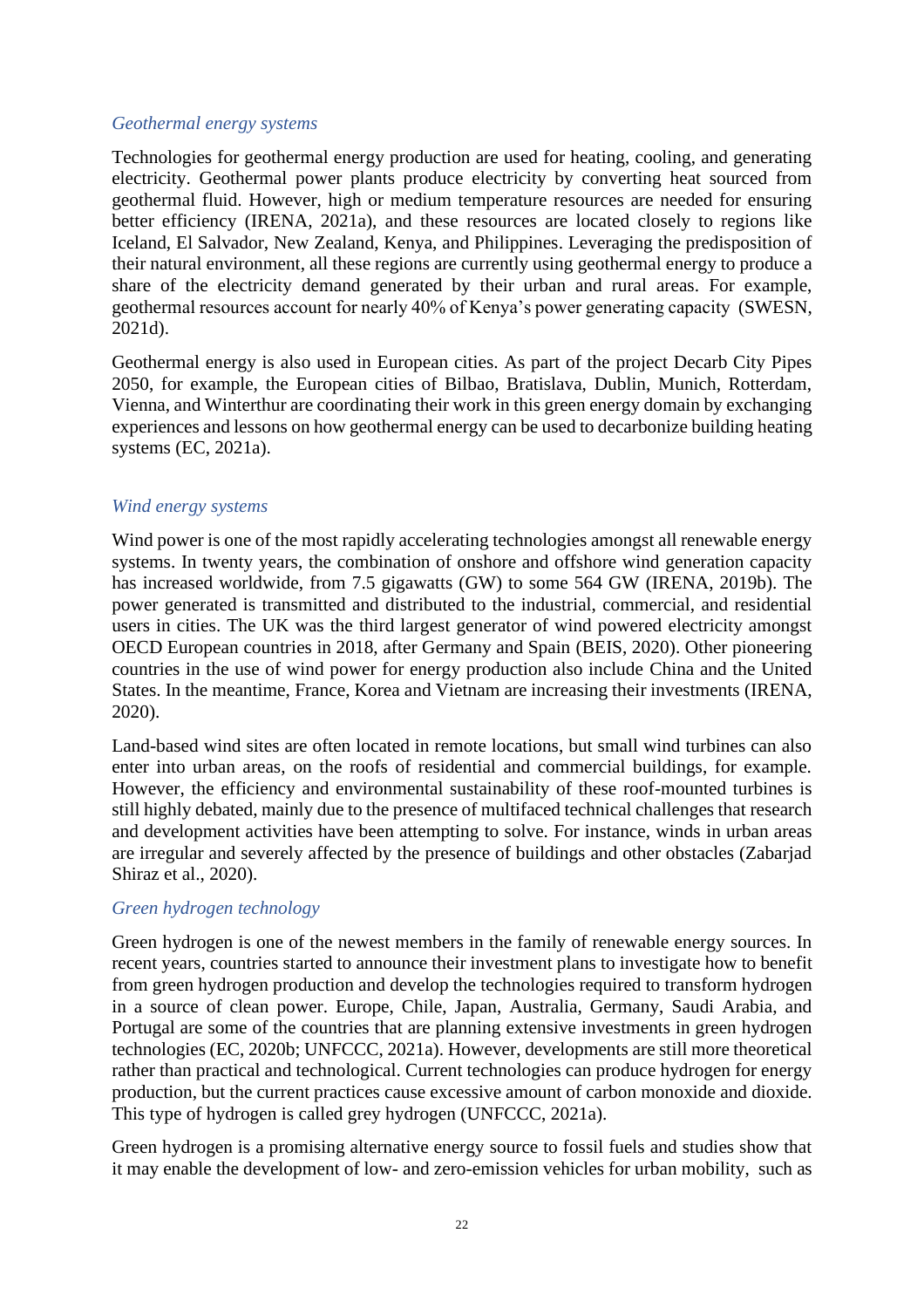buses, cars and long-haul trucks, and also hydrogen trains, hydrogen-powered aerial vehicles, and turbines for grid power (HC, 2020).

# *Energy efficiency in the construction sector*

To improve energy efficiency of new-built and existing constructions, urban areas are introducing smart technology solutions in the design and construction process and nontechnological innovations (IRENA, 2021d; UNECE, 2019), such as energy rating systems, performance certification schemes, building and construction codes and standards, solar thermal ordinances, and design for sustainability approaches. These solutions help to firmly embed sustainable development principals in the building and construction sector, while providing supply chain actors with regulatory frameworks that contain local, national, and international sustainability-related expectations (NIDirect, 2021).

In recent years, many developing and developed countries have introduced new regulatory systems or modified their existing schemes. For example, in Romania, new building energy codes have been introduced in 2017, which require new construction and renovations to comply with minimum energy performance standards. Similar restriction have also been introduced in Brazil, where some types of incandescent bulbs have been banned, and the Brazil's National Institute for Standardization has made mandatory the certification of public lighting using LEDs and other efficient lamps (Abergel et al., 2017). Meanwhile, other countries are experimenting with solar thermal ordinances (STOs), which are applied as a part of municipal regulations regarding building technologies. STOs are legal provisions that require a building's minimum share of heating demand to be covered through the installation of solar thermal systems (IRENA, 2021d).

Energy efficient buildings also require investments in innovate materials that offer adequate thermal performance. On this matter, the government of Ukraine launched a State Program on Energy Efficiency in 2016. The program foresees loans to finance the costs for a variety of energy efficient materials and equipment, such as insulation materials, energy efficient windows, and smart energy meters for individual households and condominiums. The total amount of loans issued as of the end of 2017 was over  $\epsilon$ 150 million for 373,000 households. As a result of the measures implemented during the program, 6 billion cubic meters of natural gas were saved (UNECE, 2018).

Thermal insulation is key to attain energy efficient buildings, because heating and cooling operations accounts for approximately 50-60% of their total energy consumption, and many heating and cooling systems are inefficient and still dependent on fossil fuels (IRENA, 2021d). Digital solutions can be used to track these inefficiencies, by monitoring the overall energy performance of buildings and evaluate the performance of single building components (Morán et al., 2016; Rawte, 2017). Monitoring devices such as sensors, smart meters, and real-time energy management systems are some of the most common examples of technologies that can be used for energy monitoring purposes (Grid Edge, 2021; IEA, 2019a). Some of these solutions – such as smart meters and home energy management systems – can also enhance households' engagement with energy efficiency, by making users more conscious of their energy use habits and inducing behavioral change (IEA, 2019b).

Continuous research and development to improve the energy efficiency in the construction sector is equally important. At this front, [The Collaborative Laboratory for the Built](https://builtcolab.pt/en/)  [Environment of the Future \(builtcolab.pt\)](https://builtcolab.pt/en/) in Portugal is a good example of an effort that aims to develop research, innovation, and knowledge transfer activities, with a view to increasing productivity, competitiveness, and sustainable growth of the Ecosystem of the AEC sector (Architecture, Engineering, and Construction). The Lab is promoting the digital and climatic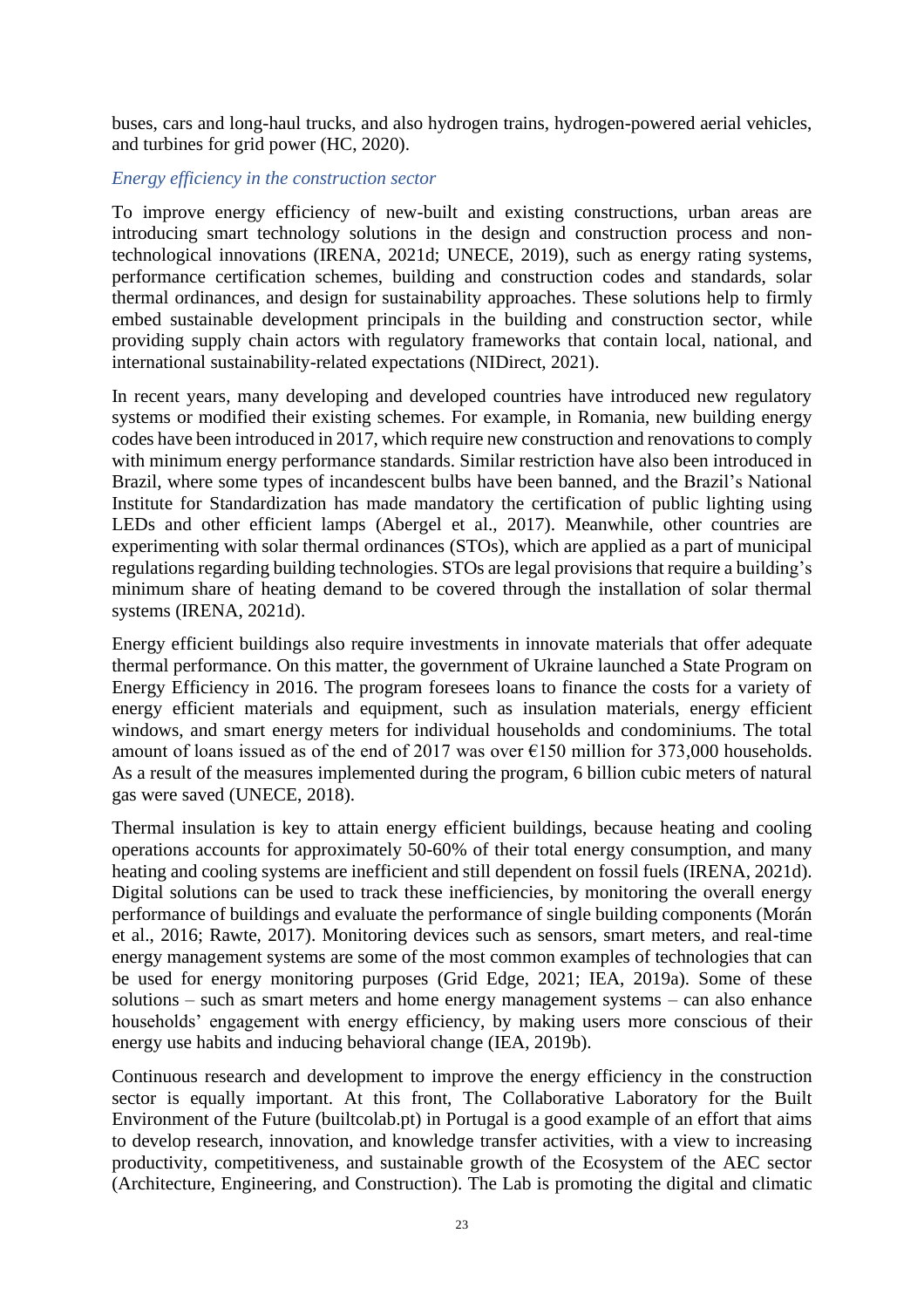transformation of buildings and infrastructures, making them adaptable, intelligent, resilient, and sustainable $^{12}$ .

# <span id="page-23-0"></span>**2.2. Circularity**

Production and consumption patterns have become key priorities for many urban regions of the developed world because they are putting a serious strain on the limited natural resources that the world has to offer. In the last decade, local and national governments, consumers, and producers started to take conscious actions that attempt to bring circularity and behavioral change into urban areas. The STI solutions resulting from these actions mainly focus on decreasing material footprint per capita, preventing excessive waste production, and increasing recycle and reuse of different types of waste. The main categories of waste include plastic, hazardous chemicals and materials, electronic products, food, and municipal solid waste.

*Box 2: Bioeconomy, Circular, and Green (BCG) Economy Policy Model in Thailand. 13*

BCG Economy Model Policy is an economic model towards sustainability that combines bioeconomy with circular economy and green economy.

o Bioeconomy focuses on efficient utilization of natural resources along with natural balance protection, by using technological advancement in various disciplinary to increase efficiency and innovation.

o Circular Economy is an economic system that all resources can be restored and re-utilized to avoid resource scarcity.

o Green Economy is an economic development model that concerned balanced development between economy, society, and environment.

This development model emphasizes on inclusive and sustainable development focusing on food and agriculture, health and medicine, bioenergy, biomaterials and biochemicals, and tourism and creative economy. The BCG model will help Thailand to overcome the middleincome trap and the effect of COVID-19 pandemic to improve social inequality by linking knowledge on science, technology, innovation to biodiversity and cultural diversity to build internal strength of the country and distribute benefits to community equally.

# *Product-service systems to reduce footprints*

To reduce the ecological footprint of urban environments and their residents, many companies are spending significant resources on the development of innovative business models. Productservice systems, for example, are circular business models that enable producers to retain the ownership of their products whereas customers only buy its utility. Producers also remain responsible for undertaking maintenance service and repairs. These business models stimulate producers to use production techniques and product designs that extend product lifespan, minimize the use of harmful and toxic resources, and maximize the use of sustainable and durable materials (Vezzoli et al., 2021). For example, CECOLAB in Portugal is working to develops sustainable market solutions in a model of circular economy for strategic value chains on the national level<sup>14</sup>.

<sup>&</sup>lt;sup>12</sup> Contribution from the Government of Portugal

<sup>&</sup>lt;sup>13</sup> Contribution from the Government of Thailand

<sup>&</sup>lt;sup>14</sup> Contribution from the Government of Portugal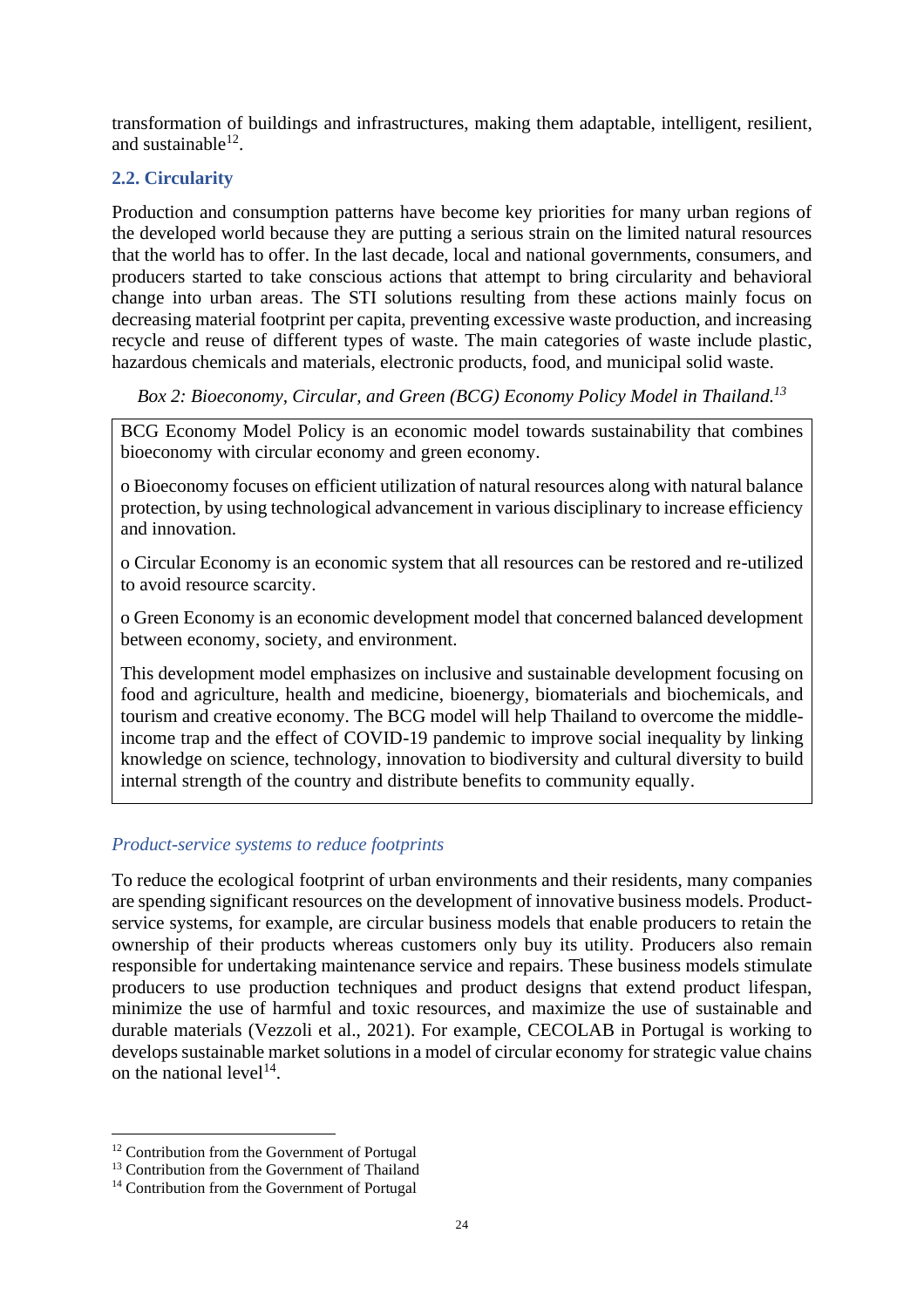#### *Matchmaking platforms for exchanging resources*

In addition to product-service systems, companies are also adopting business-to-business (B2B) matchmaking platforms for exchanging resources. These platforms allow companies to put their unused products, materials, and waste streams back into the market and help other companies to find resources while reducing waste (EC, 2017a). Excess Materials Exchange is an example of B2B matchmaking platform that enables users to find reuse options for unused materials and waste. During the pilot study, the platform has circulated 18 different materials back to markets, enabling exchanges of excess resource flows between different industries and sectors, and saved significant amount of carbon emissions and energy (EME, 2019).

# *Environmental labelling*

Another way to decelerate the consumption of materials and goods in urban areas is to make customers aware of the environmental cost of their buying habits, by providing them with detailed information. This can be done with environmental labelling and information schemes, which are voluntary methods of environmental performance certification (OECD, 2016a). By adopting labelling and information schemes, for example, organizations can inform their customers about the energy consumed to manufacture a product, offer data on the recyclability of packaging materials, or highlight the absence or presence of certain materials (ISO, 2019).

Eco-labels can be effective tools for communicating and marketing environmental credentials of products, and they are often used in sustainable public procurement to ensure that public organizations purchase best-standard products, for example, in India, Vietnam, Colombia, and Brazil (UNEP, 2019a). However, it is important to note that eco-labels may also be misused to convey inauthentic information about environmental impacts. This practice is known as greenwashing.

#### *Food traceability systems*

Food that should feed urban and rural population can easily become waste along its production and distribution journey. Digital traceability and tracking systems can enable earlier detection of inefficiencies along food supply chains. These systems are highly effective; they help reach higher levels of transparency in production processes, prevent food safety issues, and reduce food loss through supply chain optimization (WEF, 2019a). However, price, accessibility to specific technologies, and the uptake of key digital solutions are among the main barriers for implementation, especially in developing regions.

The improvement of locally produced food safety and traceability measures is the core focus of the AMBROSIA project, whose main output is a digital system that helps municipalities tracks points of origin and shipping processes. It also records all transactions, the status of foods during transportation, and environmental conditions (ESA, 2020). The AMBROSIA solution increases the visibility of food along its journey and ensures quality controlled logistics, an activity that helps avoid waste and spoilage. Recent studies show that reductions in the total lead time up to 48 hours may result in a higher quality level upon arrival and less waste (IoT4AGRI Consortium, 2021).

#### *Food sharing networks and technology*

Food waste is a growing concern on a global scale. In response to this challenge, innovative solutions have been introduced in urban areas not only to improve the food supply chain but also to convert the waste it produces in other products. Food waste from companies, supermarkets, and hospitality facilities, for example, can be reintroduced as organic waste in other processes (Ellen MacArthur Foundation, 2021).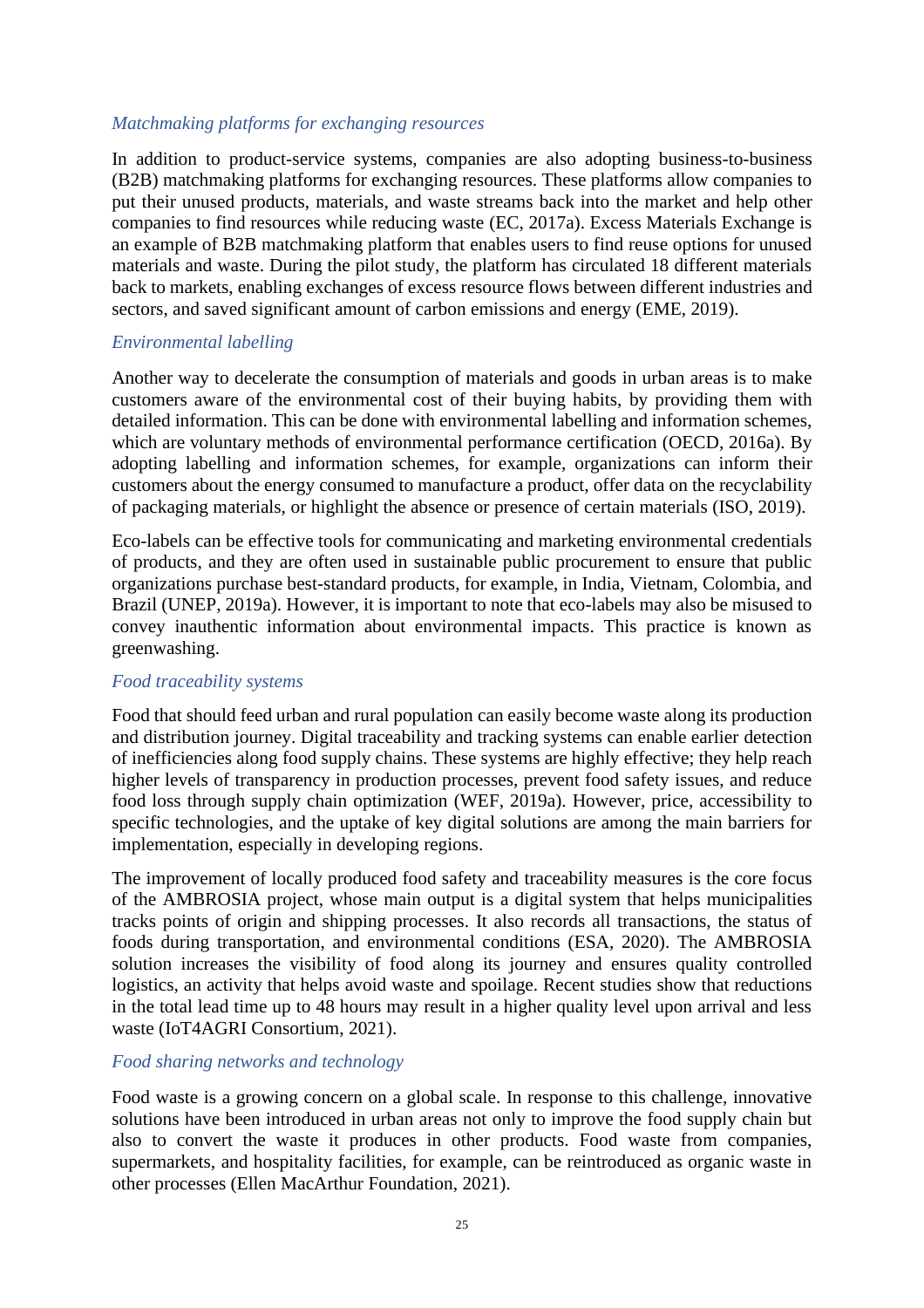Online food sharing services like Ollio and FoodCloud, is another innovative example to manage food that would otherwise be wasted. The online platform will help to collect food that can be redistributed among urban and rural residents in need (Harvey et al., 2020). Moreover, unused food can also be managed through redistribution organizations. With the support of the UK Food Reduction Fund, eight redistribution organizations have been able to save 2500 tonnes of food and redirect it to people in need – food that would have ended up in landfills (DEFRA, 2018a).

# *PAYT pricing models*

The COVID-19 pandemic, however, has introduced new challenges in food supply chains and municipal waste management systems. The pandemic has caused increasing amount of mixed waste, a suspension of recycling activities, and lack of proper equipment for waste collectors, including personal protective equipment. Collecting, classifying, and separating the waste are critical activities in waste management systems (Chen et al., 2018; OECD, 2019b). In the Philippines, results of the survey conducted by the Technical Working Group on Anticipatory and Forward Planning, showed that in the first month of pandemic, 35% of the respondents were not able to sell their product which led to wastage of produce and losses for the farmers. Although the government is assuring the people that there is enough food supply, bringing them to the consumers becomes a problem during the early stage of the COVID-19 pandemic<sup>15</sup>.

In urban areas, to facilitate the process, some local authorities have introduced pay-as-youthrow (PAYT) pricing models. The objective is to improve municipal waste management by encouraging waste reduction and separation before disposal and making waste producers responsible for collection and treatment (EC, 2017c; OECD, 2019b). PAYT pricing models can be combined with other digital and physical platforms, such as WasteIQ, a platform implemented in Bergen, Norway. The system links with digitized waste management equipment to generate a customized waste pricing model. In Bergen, the combination of the digital platform with data collection processes and new economic incentives has resulted in a 10% reduction of the general waste level (CIRCit Nord, nd).

#### *Smart bin solutions*

Municipal waste management can also be improved by introducing networks of compacting bins with built-in sensor solutions, which are connected through a digital platform. The bins automatically upload data on filling levels on the platform, which helps determine when and where waste collection services are needed. Existing bins can also be integrated into these new platform solutions, by equipping them with sensor solutions (OECD, 2020e).

For example, Konya's Selçuklu Municipality in Turkey, started to monitor the garbage containers instantly with the Waste Scada System. The system, which has an environmentally friendly technology, takes its energy from the sun and does not need extra wiring. The system can manage not only the level of waste in the garbage container, but also the medical waste and waste oil collection units. The technology can be easily installed on already used containers, vehicles and other elements without the need to change the existing infrastructure<sup>16</sup>.

#### *Single-use plastic ban*

To accelerate the transition to zero-plastic waste, countries and industrial sectors have introduced changes in policy, regulatory, and business settings. These changes are helping urban areas to decrease plastic waste production by modifying the consumption patterns of

<sup>&</sup>lt;sup>15</sup> Contribution from the Government of the Philippines.

<sup>&</sup>lt;sup>16</sup> Contribution from the Government of Turkey.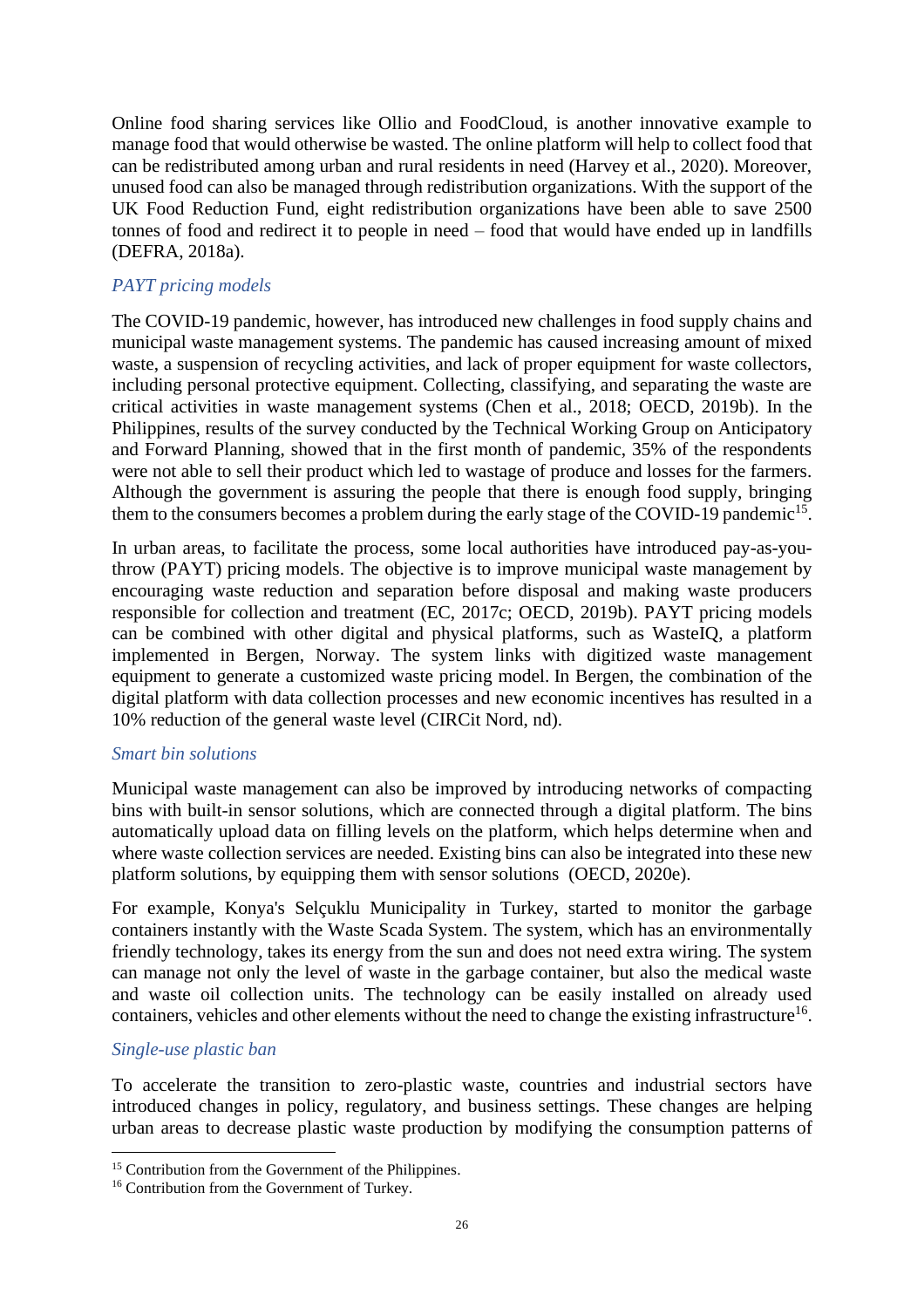single-use plastics and stop their usage. For example, single-user plastic bags have been widely removed in small-scale markets and supermarket chains, where many retailers have introduced biodegradable bags. Plastic shrink wrap have also been replaced with alternative options such as reusable pallet wrappers (Viera et al., 2020).

#### *Circular economy for plastic*

Other initiatives include deposit return schemes and reward mechanisms that encourage customers to bring back plastic containers, such as bottles and cans, and innovative cross-sector alliances which provide policy direction. The United Kingdom, for example, is advocating green production and consumption through the UK Plastics Pact initiative – a cross-sector alliance whose objective is to create a circular system that keeps plastic out of the natural environment (WRAP, 2020). To introduce circular economy principles in urban settings, the Government of the United Kingdom has banned the sale of a number of dangerous plastic products, such as microbeads (DEFRA, 2018c), whereas the European Commission has proposed mandatory collection schemes to separate collection of residual waste, especially single-use plastic waste, in full scale by 2050 (PlasticsEurope, 2018). Moreover, to prevent the export of unmanageable plastic waste from developing countries – the main producers of plastic waste – the UN has introduced a legally binding pact that almost every country in the world have signed (Edmond, 2019).

# *Cup-as-a-service subscription models*

Another stream of innovative solutions to plastic pollution includes technology-based platforms and new business models that are helping urban areas to establish stronger collaborations between actors along the supply chain, ranging from consumers, food retailers, utility companies, and recyclers. These solutions act as an intermediate agent between the public and private sector, and they facilitate the creation of sustainable waste management ecosystems for plastic products.

For example, cUPcircle is an award-winning circular economy service that has been piloted in the hospitality sector. cUPcircle proposes to introduce a cup-as-a-service subscription model for cafes and their customers, which are provided with a continuous furniture of reusable cups in place of disposables. The cups are equipped with barcodes. Customers who subscribe to this service receive their beverages in reusable cups in exchange of a deposit. After being used, the cups are collected in smart bins, which recognize the digital profile of customers and refund the deposit. In addition, the cups are collected, cleaned, and redistributed, freeing cafes' staff from the need to manage single-use cups. (UNLEASH, 2018).

# *Data platforms for plastic waste mapping*

Moving to a more international level, in 2019, about fifty major global companies have forged the Alliance to End Plastic Waste (AEPW), a non-profit organization whose objective is to reduce the pressure that plastic waste is creating on society. This commitment of tackling plastic pollution is supported by the implementation of a new data platform. Supported by a technological partner, research and development efforts are being made to establish a digital platform solution that can aggerate and scale the different streams of data that the actors operating in the plastics value chain possess. (IBM, 2020).

# *Digital systems for automatic hazardous waste detection*

STI solutions can also help detect and manage hazardous waste. The ARC-SCAN system, for example, can automatically detect oil spills in open waters, enabling a prompt response. The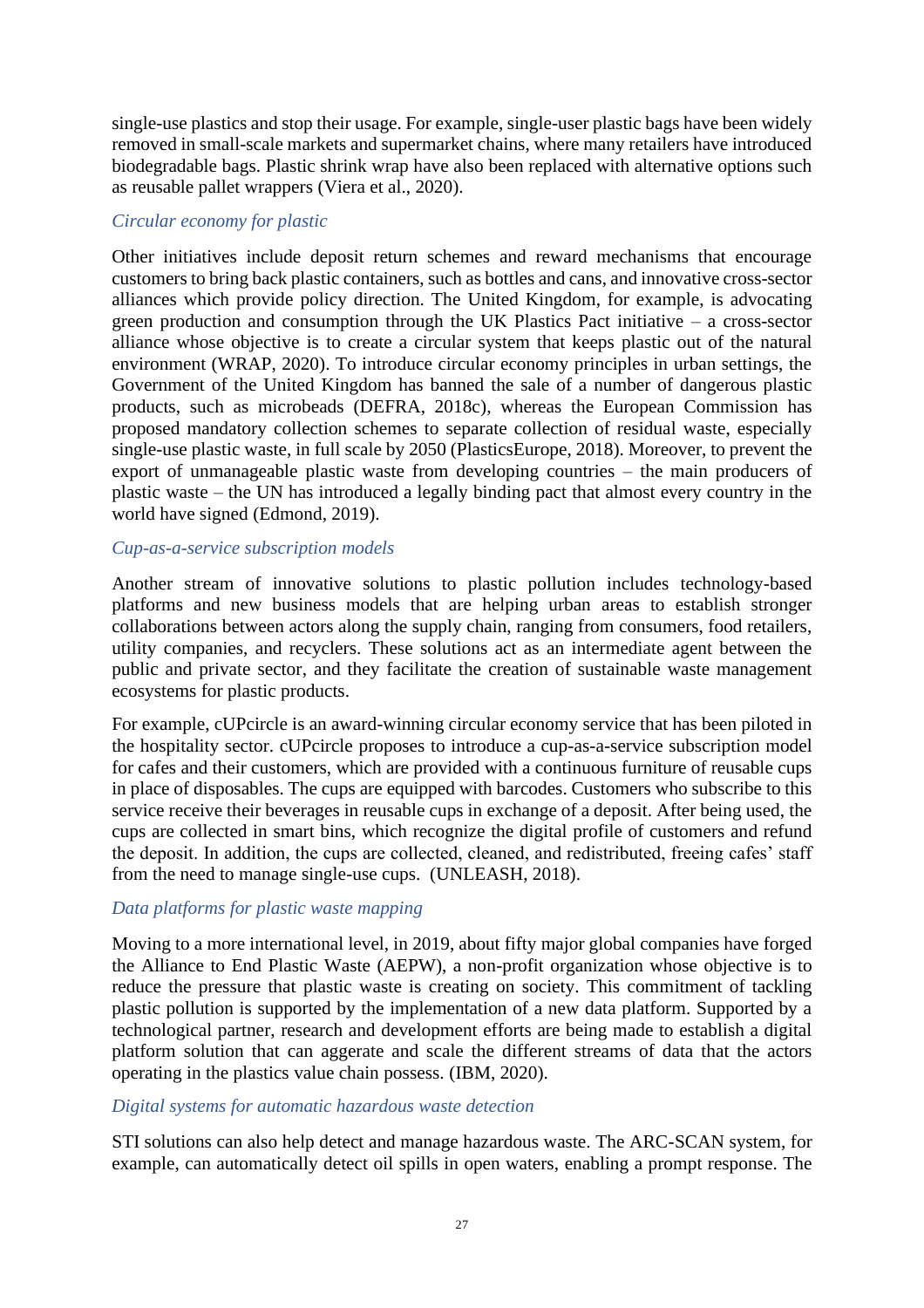system represents an advanced technological solution that combines nautical navigation systems, satellite imagery, and machine learning (ESA, 2019).

## *Robotic systems for waste management*

Additional advanced technologies are also entering into waste sorting operations, with robotics and artificial intelligence that can be used to support hazardous waste identification processes and to improve waste disposal operations (UNGC, 2017a). For example, robot technology and recycling specialists in Denmark and Sweden have been experimenting with new robotic solutions that use vision systems and deep learning to identify items that contain batteries but may pass unnoticed when electronic waste is sorted (Grau et al., 2020).

Research and development in robotics are also producing new generations of robotic systems for locating chemical leaks in industrial sites and cleaning machines powered with artificial intelligence (Amit et al., 2019).

#### *Electronic waste recycle management*

The recycling process of electronic waste is extremely complex and poses a serious threat to urban life; electronic objects are composed of an untangled mix of different materials, which are difficult to separate for reuse purposes. Changes in international regulations, for example, have been introduced in Europe, where an eco-design law including Right-to-repair standards have been recently enforced. The primary objectives are to fight against planned obsolescence and facilitate non-proprietary product repair. This new legislation forces manufacturers to ensure the longer-lasting life of their appliances, so that the production of electronic waste can be reduced. Manufacturers are required to provide spare parts for up to ten years and to ensure that the repair can be conducted by third-party professionals (European Parliament, 2020).

Responsible production principles for extending the lifespan of electronic products can also be complemented with new recycling techniques, such as urban mining. Urban mining of electronic waste implies the extraction of the nanometals embedded in discarded electronic applications – largely found in urban settlements – which are in turn reused in manufacturing processes of new products. Research and development in this area focuses attention on technological innovation, new business models, and scale-up for industrial applications. For example, the European project PLATIRUS developed and tested a set of technological solutions for recycling precious metallic elements from secondary waste sources, like electronic waste. These technologies are now ready for industrial use (EC, 2021e).

China has been experimenting with urban mining techniques and technologies for many years, extending the application area beyond electronic waste. The volume of material recovered and reused has been growing significantly since 2006. Moreover, the practice is becoming significantly cost-efficient (Zeng et al., 2018). However, unsupportive regulations, the lack of stable fiscal and taxation policy, and the absence of ad-hoc business models have been listed among the factors that are preventing urban mining from reaching its full potential at the national level (Xiaofei et al., 2017).

To monitor this electronic waste, the International Telecommunication Union (ITU) has published the Global E-waste Monitor 2020, which assessed the quantitative, flows, and the circular economy potential of e-waste. At the same time, ITU has also published a toolkit on Policy Practices for E-waste management which presents tools for fair and economically viable extended producer responsibility in the management of e-waste<sup>17</sup>.

<sup>&</sup>lt;sup>17</sup> Contributions from the International Telecommunication Union.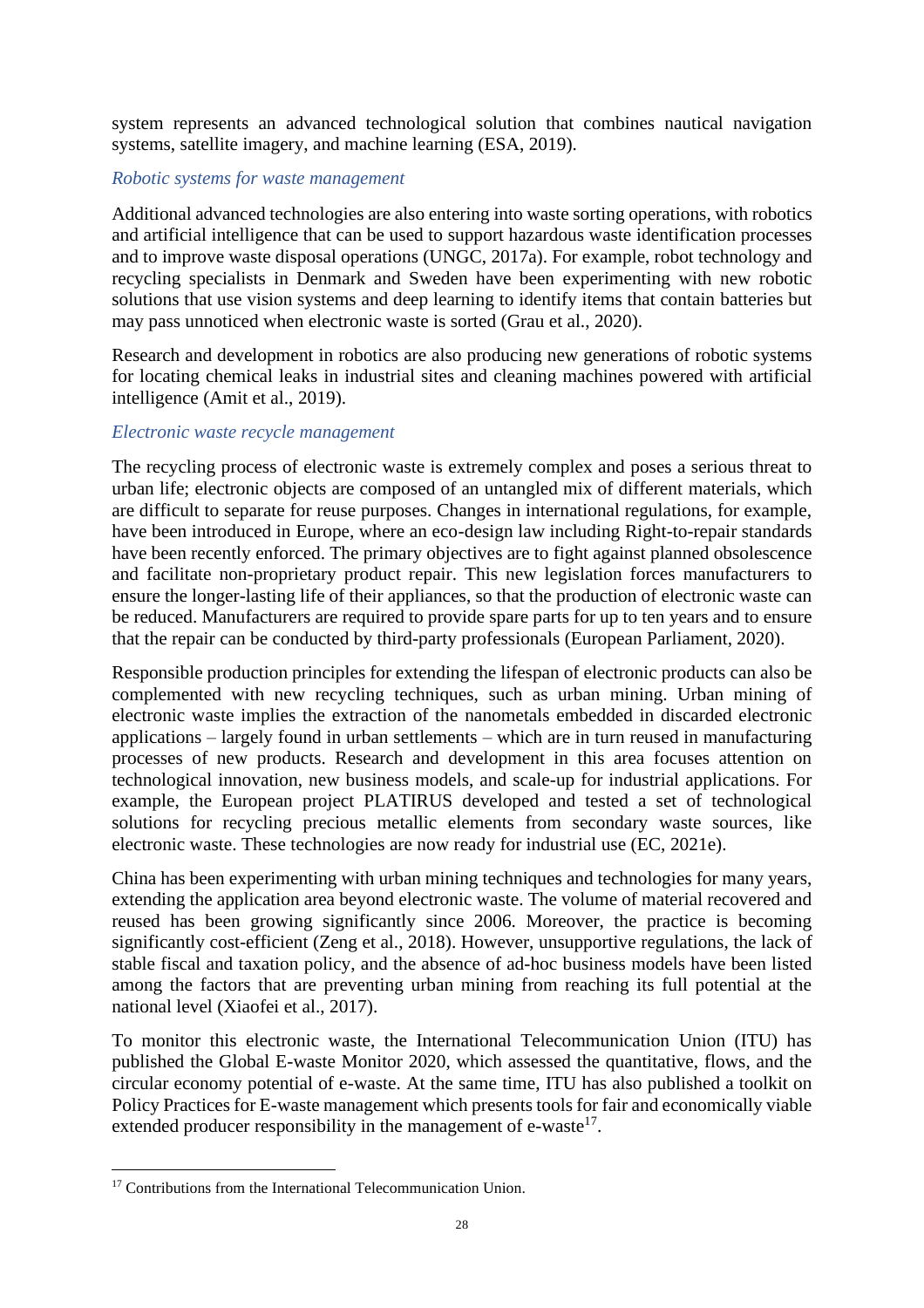## <span id="page-28-0"></span>**2.3. Water**

Access to clean water in urban areas is hindered by multiple factors, such as the lack of adequate infrastructure, limited water resources, global warming, pollution in water sources, high-water stress due to excessive extraction, and wasteful behavior. However, depending on the regions, different trends surface. On the one hand, urban areas in developing and least developed regions tend to struggle with finding adequate resources to access clean water and lack infrastructure. On the other hand, developing countries are mainly dealing with obsolete infrastructure assets and excessive levels of water consumption. Many technologies and innovative practices are currently available that can help tackle the urban water scarcity challenges. In addition to manual drilling, more advanced solutions include smart water infrastructures, nanotechnological applications, sensor-based water protection systems, portable testing kits for real-time quality control, satellite technology, and mobile apps.

#### *Smart metering infrastructures*

Improving water-use efficiency, demand management, and leakage control is one of the most urgent actions in urban contexts (Andersen, 2020), and smart technologies can provide the necessary support; these technologies can trigger behavioral change of urban households by providing them with real-time information and customized feedback (Cominola et al., 2021). For example, the European-funded project SmartH2O has developed a digital platform that uses smart meters to connect different stakeholders, such as water utilities, municipalities, and citizens, helping them to develop and implement more efficient data-driven water management practices and policies. The platform collects and processes real-time water usage data and analyze consumer behavior. This technology has been introduced in Spain and Switzerland, where it has been tested by 40,000 and 400 households, respectively. The results of the pilots show water savings of approximately 20% in Spain and 10% in Switzerland (EC, 2017b). Similarly, Smarter Homes is a company that produces smart metering and automated leakage prevention systems. Their devices have been installed in 40,000 households in India, and they have helped save approximately 35% of water consumption on average (Oliver Viola et al., 2020).

#### *Nanotechnological applications for desalination processes*

Water desalination is the process of removing salt from seawater and then filtering it to obtain drinking quality water. Conventional resources like rainfall and river runoff are becoming insufficient to meet current demand for clean water in urban systems. In response to growing needs, several countries are producing additional drinking water by using desalination technologies. As of 2018, there were 16,000 desalination plants in 177 countries (Jones et al., 2019). Nanotechnological applications have been introduced, proving to be more sustainable solution as a good alternative to reverse osmosis, one of the most common methods used in water desalination that cause pollution to sea waters (Favre and Oksen, 2020; WEF, 2018). For example, the European project NAWADES has developed since 2016 nanotechnology-based, self-cleaning membranes for water desalination. The prototypes have been tested at a desalination plant located in the metropolitan areas of Barcelona, Spain (EC, 2016b).

#### *Sensor-based water protection systems*

Water quality is becoming one of the main challenges for urban systems, due to the growing discharge of untreated waste water into rivers, lakes, and coastal and the pollution that results from various land use activities. Declining water quality is putting water availability under an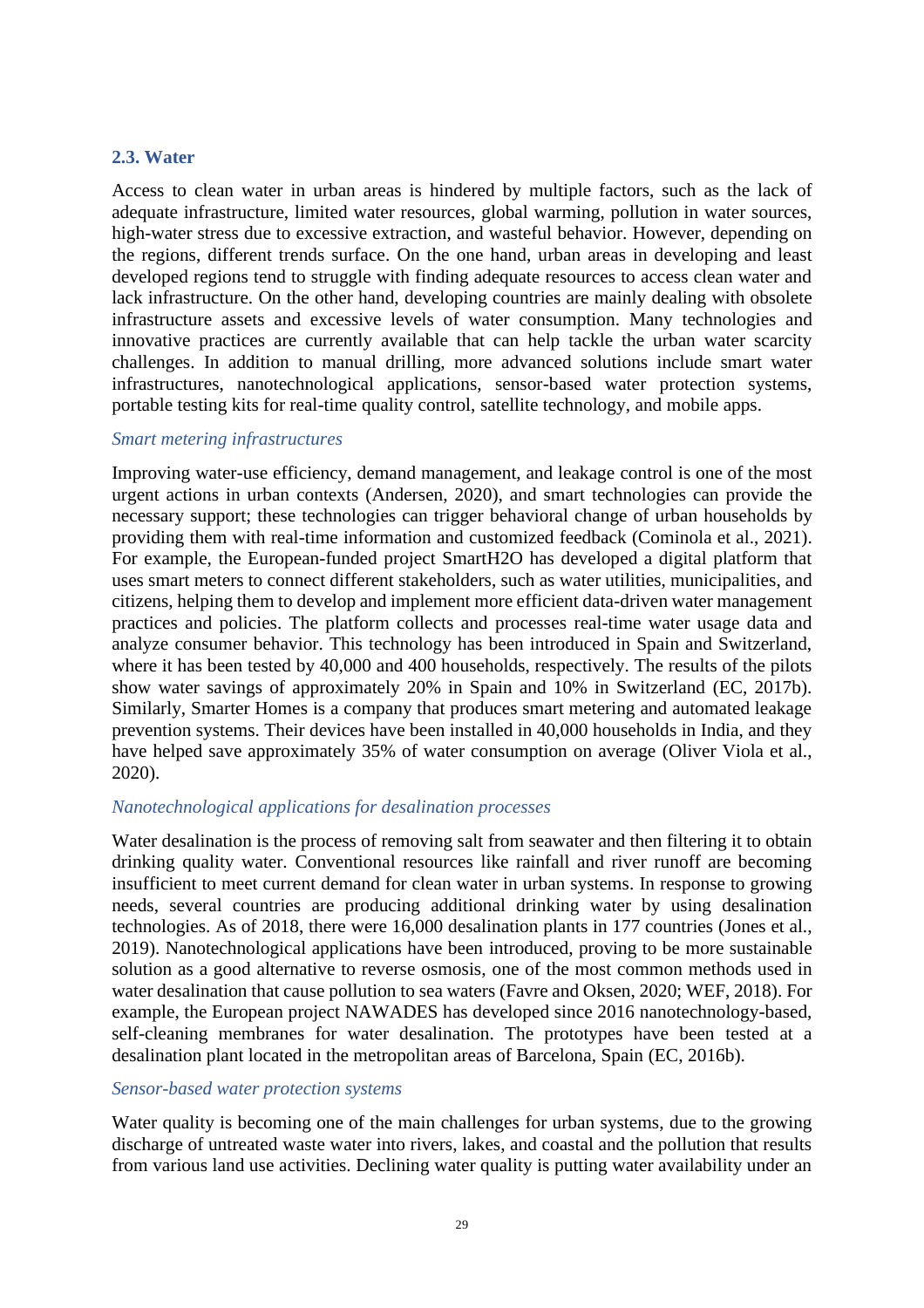even bigger stress and is affecting economic growth and public health; it causes diseases, reduces ecosystem functions, and undermines food production (Zandaryaa et al., 2015). Protecting water resources, monitoring their quality, and detecting polluted waters that require treatments is essential to ensure continuation in the supply of clean water and food (UNDESA, 2015b).

Digital solutions for water protection can help increase the efficiency and effectiveness of water treatments, enabling real-time water monitoring and the more rapid detection of possible pollutants (EC, 2021a). The project Fiware4Water, for example, has been developing a smart solution platform that builds upon distributed intelligence and combines different types of sensing devices, such as smart meters and water quality sensors, to monitor water quality parameters and enable real-time monitoring. The Fiware4Water platform has been piloted in European cities. In France, the project consortium is collaborating with the utility company that operates the water systems in Cannes. The objective of the collaboration is to channel data into to Fiware4Water platform to monitor water quality in the urban area, forecast water demand based on historical data, and manage leakage control (EC, 2021c).

# *Box 3: Sensing technology for ensuring ground and surface water quality*

Keeping the quality of ground and surface waters under control by using sensing technology is the primary purpose of GEMstat. Included in the GEMS/Water Program of UNEP, GEMstat is a free, global water quality information system that contains millions of data entries sourced from water stations worldwide. The system relies on a voluntary submission scheme that invites countries and their local organizations to share the data that they capture with monitoring networks. GEMStat is currently combining data from water stations positioned in more than 80 countries and covers a timeframe of 93 years, from 1906 to 2020.

In addition to storing the data in the same database, GEMstat produces statistical and graphical analysis of water quality data at different levels of aggregation. By using the platform, anybody can carry out essential data processing tasks in urban areas, which are enabled by a system that help to: visualize and analyze available data; harmonize and standardize monitoring data exchange to improve national and international operations; and enhance data accessibility, transparency, and discovery processes information systems like GEMStat can increase transparency, accountability, and the engagement of countries that experience reporting deficiency, especially developing and least developed countries.

However, for crowdsourcing platforms like GEMStat to be functional and maximize the potential benefits they can produce, innovative training and supportive policy frameworks are required to build capacity. Not all countries can access these online services, mainly due to the lack of adequate systems for gathering water quality data and lack of appropriate knowledge and skills.

Source: UNEP, *The global water quality database GEMStat* [\(https://gemstat.org/about/\)](https://gemstat.org/about/).

# *Portable testing kits for real-time quality control*

To address water contamination issues, British Geological Survey (GBS) has developed an innovative approach to the assessment of microbial risks in drinking water; their methodology introduces a real-time assessment that works faster than traditional methods based on fecal indicator organisms. GBS implement on-site testing using portable tryptophan-like fluorescence (TLF) sensors, which provide instantaneous readings. In 2020, this new assessment was tested in Africa. The results of the test show that TLF has proved to be a more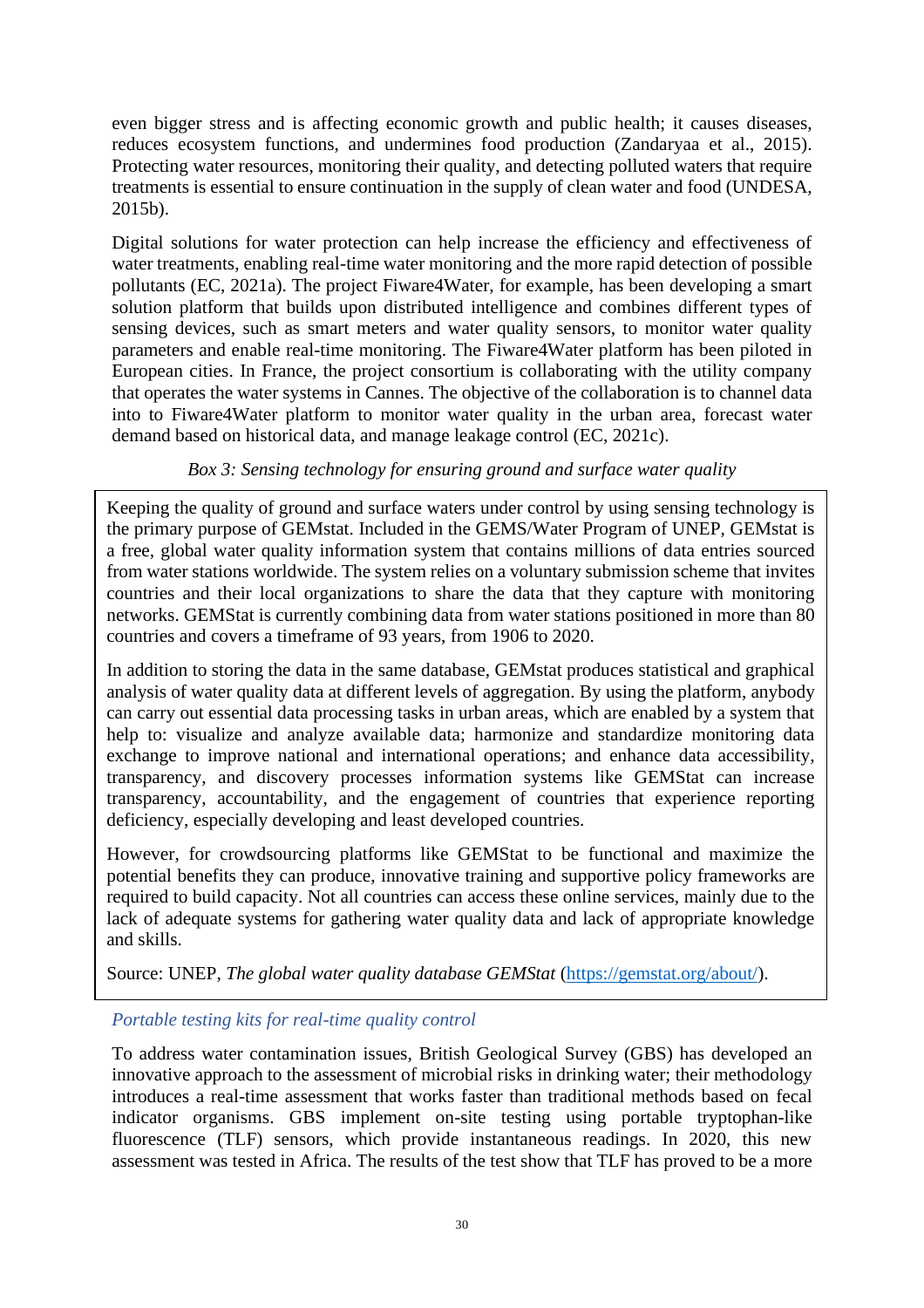stable and precautionary indicator of microbial risk than fecal indicator organisms (Sorensen, 2020).

## *Satellite technology*

When visible, pollution and contamination in water sources can also be detected by using satellite technology and drones (EC, 2021a; Favre and Oksen, 2020), which can become an economically feasible solutions for obtaining high-resolution images. Sentinel-2, for example, is an Earth observation mission launched by the European Space Agency; its objective is to monitor variability in land surface conditions using two polar-orbiting satellites. Due to its public-domain nature, Sentinel-2 is an open-data project, and its satellites can provide free images. However, in the aerospace industry, research and development activities conducted by private operators have intensified the competition, leading to technological solutions that can provide images with a quality level that is higher than the standard offered by public-funded equipment (Favre and Oksen, 2020).

# *Mobile applications for waste monitoring*

Images are also the main medium for protecting land and water from pollution in the free, easily accessible, and user-friendly mobile services that are emerging in many countries. For example, a project of the Environmental Protection Agency has resulted in a new application that can be download on mobile phones. The service enables citizens to report water and land pollution when they spot it; by taking and sending a photo of the polluted area, citizens can make authorities aware of environmental problems. The application also uses an embedded GPS system that helps authorities locate and investigate the reported areas (EC, 2021a).

# <span id="page-30-0"></span>**2.4. Mobility**

Congestion and air pollution are some of most significant mobility-related problems in urban areas globally, where state- and municipal-level interventions are urgently needed. STI solutions to these urban sustainability challenges can be grouped in three main categories: lowemission vehicles; policy, regulations, and financial schemes to incentivize the use of more sustainable transport solutions, such as cycle-to-work programs; and intelligent transportation systems, which include many different types of smart technologies. For example, journey planner applications, real-time traffic management systems using frontier technologies, mobile ticketing, Mobility as a Service (MaaS) systems, and the technological solutions enabling bike sharing systems.

#### *Low-emission vehicles*

Electric cars are among the most common examples of low-emission vehicles and the electrification of urban transportation system is growing in both developed and developing countries as a result of combined forces, such as more favorable policy settings, financial incentives, and continuous research and development efforts that are increasing the performance of vehicles while reducing their overall costs.

For example, Basel Agency for Sustainable Energy (BASE), has supported an effort to electrifying the transport system in helping Bogota, Colombia to gain access to nearly 1,500 hybrid busses. This is in line with government strategies to cap the surge of fossil-fuel-based vehicles since hybrid buses were found to save 35% fuel vis-à-vis diesel buses. Since 2013,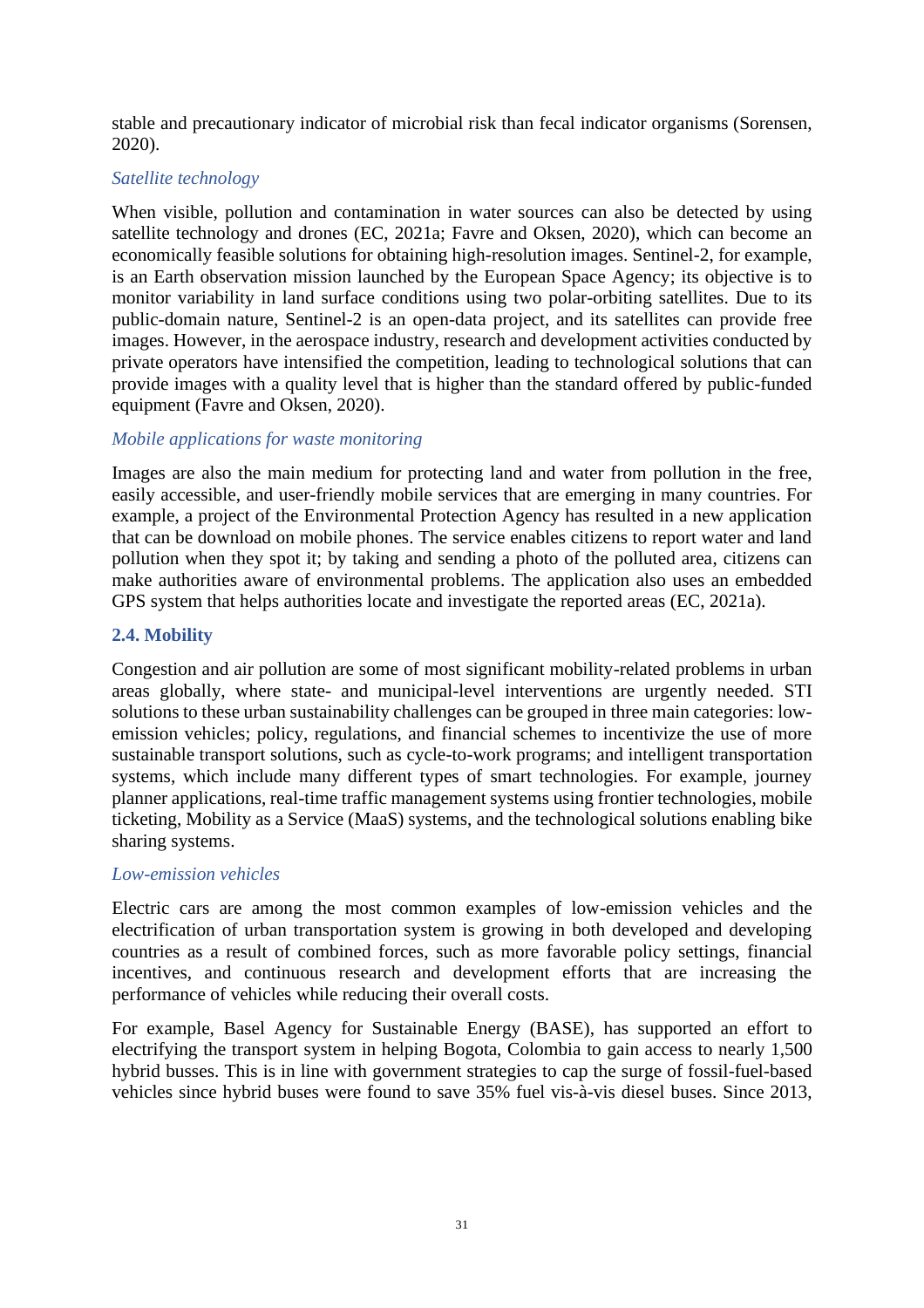BASE has supported similar initiatives in Peru, Argentina, and Costa Rica for technical, financial, and operational analysis and modelling<sup>18</sup>.

## *Box 4: An electric scooter sharing service for sustainable urban mobility*

Vehicle sharing services benefit from Global Navigation Satellite System (GNSS) information in order to track the vehicles, which are widely distributed across the city. In the case of "floating sharing", where vehicles are not parked in specific stations, GNSS is the main source of information for users to locate the vehicle. It also enhances security of the system by alerting about unexpected movements and tracking a vehicle in the event of theft.

Adopting this technology, G-MOTIT is a European-funded project that has developed an electric scooter sharing service in order to solve urban mobility problems potentially in major metropolitan areas in Europe<sup>19</sup>. It allows users to reserve a scooter with their smartphone, receive a notification with the position of the assigned vehicle, drive it and drop it off wherever they want. The service aims to enhance vehicle positioning performance by developing and integrating GNSS-based location technology, which is key for the success of the service.

Source: United Nations Office for Outer Space Affairs.

In Belarus, The National Academy of Sciences (NAS), together with other stakeholders has developed a comprehensive program for the development of electric transport for 2021-2025. It includes more than 40 interrelated activities that range from research and development to work on the development of charging infrastructure. Under the Electromobility Europe Program, NAS also supporting planning process and tool for step-by-step conversion of the conventional or mixed bus fleet to 100% electric bus fleet<sup>20</sup>.

Electric vehicles have become a critical part of sustainable urban development action. However, large concentrations of obsolete batteries that need to be replaced have created a waste management challenge for urban recycling processes (Harper et al., 2019), whereas charging operations are troubling urban residents, especially in large urban systems. Examples of issues include congestion at refuelling stations during pick hours and long waiting times due to slow recharging processes. In response to these issues, intelligent fast charging solutions are emerging in cities. For example, Amsterdam, Netherlands have been equipped with Flexpower, the largest public smart charging network for electric vehicles in the city. This technology combines faster charging with the use of locally generated renewable electricity and ensure a more efficient use of the electric grid capacity. A total of approximately 500 charging stations have been upgraded and connected to the Flexpower network – approximately 30% of all charging stations for electric cars in the urban area (Pieter Bons et al., 2020).

# *Journey planner applications*

Journey planner applications enhance urban mobility by providing real-time information; urban mobility users can use these mobile applications to plan their journey and receive continuous up-to-date information and advice about the level of traffic in different areas of the city and availability of public transport options at specific times. Moreover, this technology

<sup>18</sup> For more information, see[: https://energy-base.org/news/paving-the-way-for-e-mobility-in-latin-america/](https://energy-base.org/news/paving-the-way-for-e-mobility-in-latin-america/)

<sup>19</sup> For more information, se[e http://gmotit.pildo.com/](http://gmotit.pildo.com/)

<sup>&</sup>lt;sup>20</sup> Contributions from the Government of Belarus.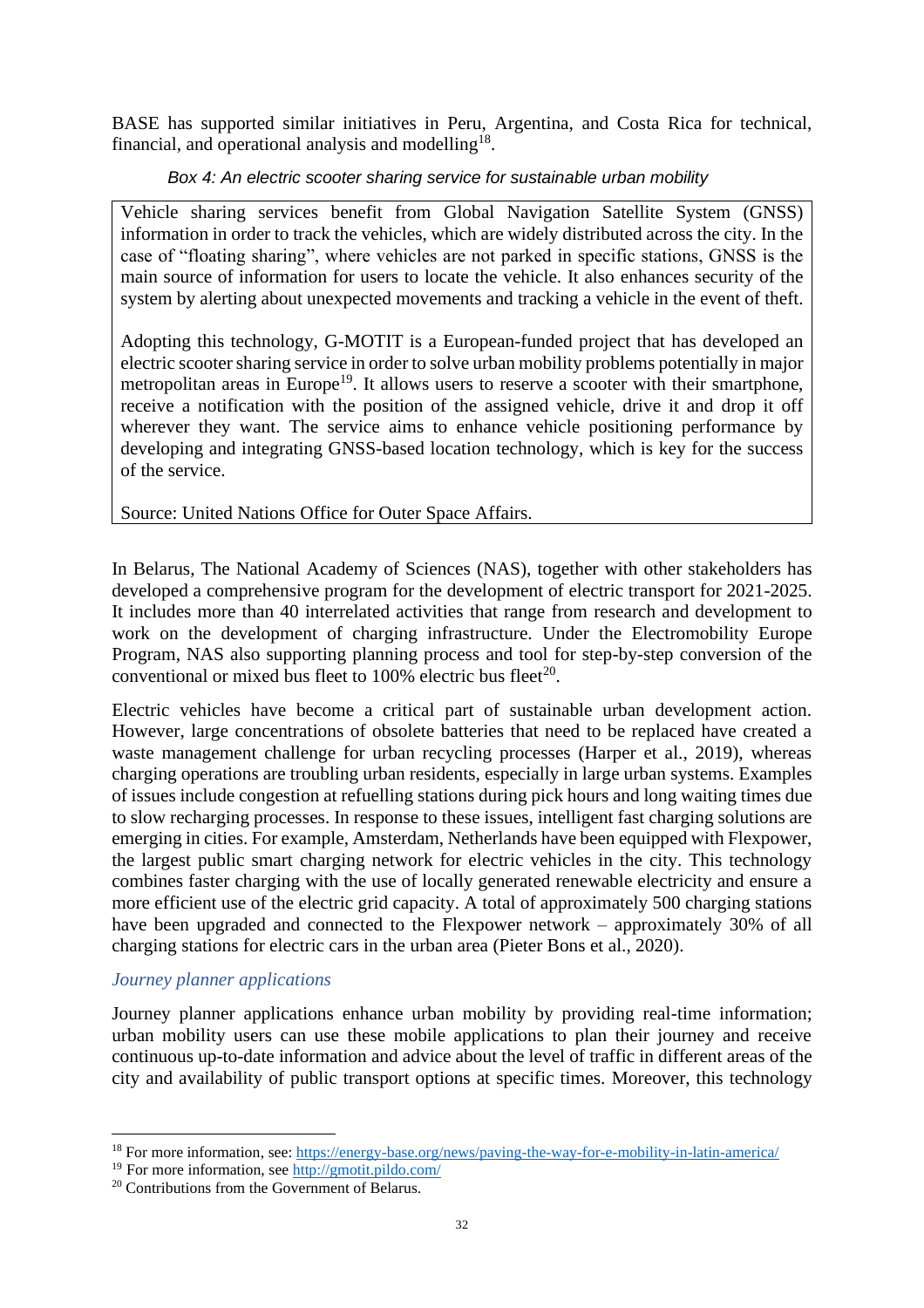helps incentivize citizens to use public transport solutions more regularly, because they facilitate the planning of their commuting routines.

Aberdeen City Council, in Scotland, launched a journey planner application called GoAbz in late 2020, The application has been developed as a part of the Civitas Portis project, a multimillion research project that aimed to test different sustainable urban mobility solutions in five European port cities. GoAbz assists citizens and tourists to plan their journeys around the city Aberdeen. The application provides information on journey times and costs, and it also enables users to receive suggestions on alternative transport modes - cycling, walking, buses, and trains (Aberdeen City Council, 2020).

# *Real-time traffic management systems*

In Bengaluru, India, the Electronics City Township Authority (ELCITA) and Siemens have developed and tested a real-time traffic management solution that fully automates traffic control and monitoring operations. The system automates operations like vehicle detection, traffic density estimation, identification of traffic accidents, and traffic light control (Chandran, 2018). A real-time traffic management solution is also the core component of the city of Bristol's traffic management operations.

In the Philippines, the government has developed Local Traffic Simulator (LOCALSIM), a microscopic traffic simulation software, designed to be used by road and traffic engineers as a decision support system for traffic management<sup>21</sup>. The UK city uses the platform to manage traffic networks and monitor traffic flows in the urban area. Moreover, the platform facilitates the collaboration with transport providers, improving the quality of public transport services (Bristol City Council, 2017).

## *Mobile ticketing*

Mobile e-ticketing solutions have the potential to boost active travel – cycling – and public transport usage (Sampson et al., 2019). For example, Oyster is a pay-as-you card developed by Transport for London. Citizens and tourists can top up their cards at kiosks and online. The cards can be used to travel on buses, subway, trams, and many other transport solutions. Moreover, as part of their pay-as-you-go scheme, Transport for London also allows city users to pay tickets with contactless credit and debit cards or mobile devices on all transport services in London (TfL, 2021).

Similarly, in 1997, HKSAR has introduced the Octopus smart card system, the first integrated contactless ticketing system for public transport in the world. The Octopus card can be used for travelling, for shopping, and on electronic government platforms (Puhe et al., 2014). The card has achieved wide circulation within the city and can also be linked to other devices, such as smartphones and smart watches. In HKSAR, 98% percent of citizens between 15 and 64 years use Octopus cards, and there are more than  $36$  million in the city<sup>22</sup>.

Finally, an e-ticketing system has also been introduced in Amsterdam. The service is called iAmsterdam and provides visitors with the access to public transports, bike sharing schemes, and the main attractions in the city. Visitors can choose between cards that are valid for a short period of time – between 24 and 120 hours. The iAmsterdam card is also available as a mobile application, which provides information on activities and touristic attractions (Puhe et al., 2014).

<sup>21</sup> Contributions from the Government of the Philippines

<sup>22</sup> Data available at:<https://www.octopus.com.hk/en/consumer/octopus-cards/about/index.html>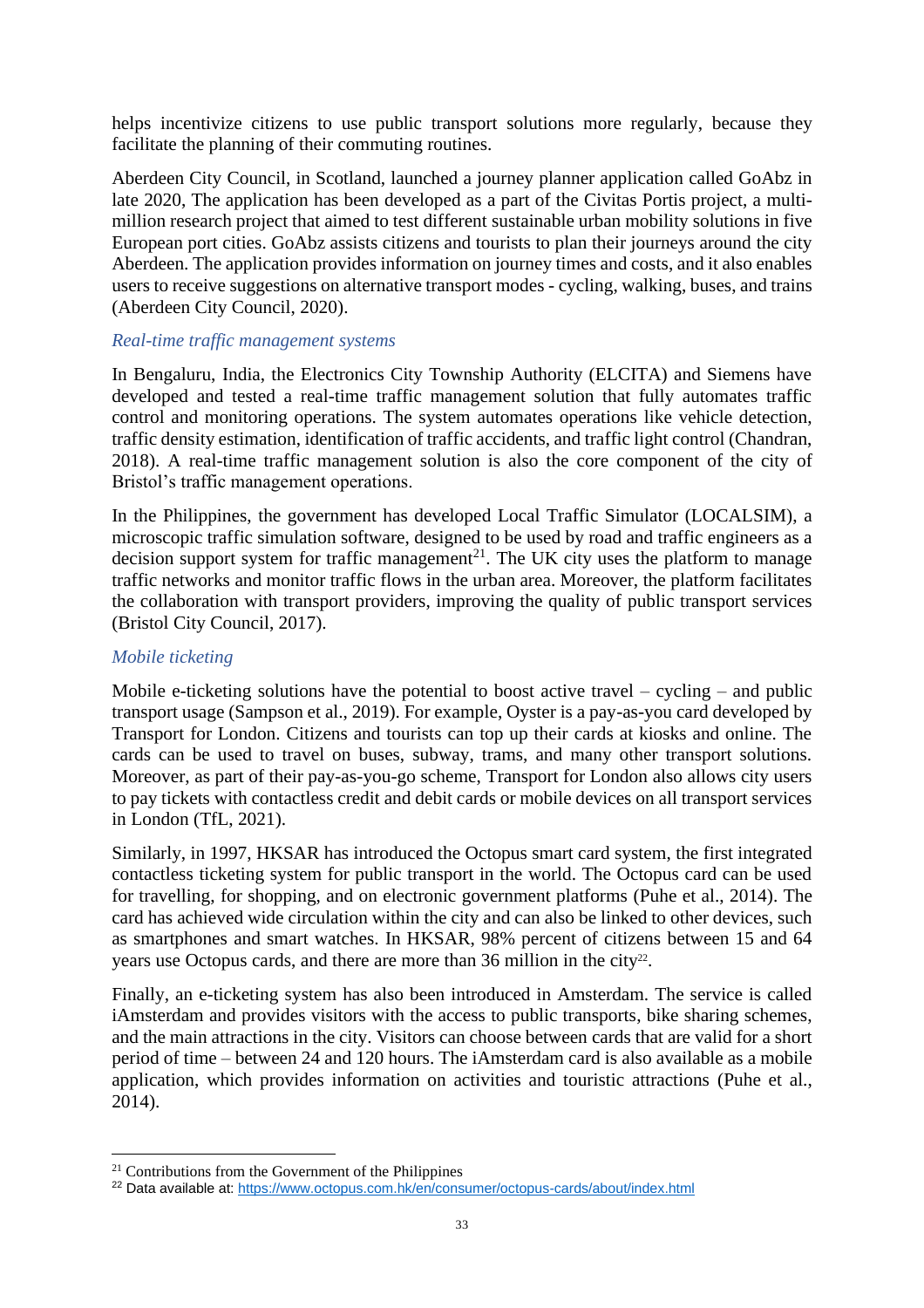# *Mobility as a Service*

Enabled by technological advancements in smart technology and the widespread diffusion of smart devices among mobility users, urban areas can also integrate various forms of their transport services into a single on-demand service. This multimodal approach to urban mobility is called MaaS, and its main objective is to disincentivize personally owned modes of transportation. Digital transport service platforms are the core of MaaS systems, and they make it possible for users to complete various tasks by using a single service that facilitates access to multimodal transport solutions. For example, MaaS systems can help users to pay tickets for a wide range of public and private transport options and obtain real-time information on their functioning (Enoch, 2018). However, technology is not enough; the collaboration between users, public authorities, and private mobility service providers is another essential component for the success of MaaS applications, where data streams and mobility-related technological systems belonging to different actors are required to connect (Crozet, 2020).

MaaS Madrid is one of the earlier examples of integrated digital transport service platforms, and it has been launched by Madrid City Council (Signor et al., 2019). This technology combines bus services, cableways, and BiciMAD – the bike-share system of the city – in a dedicated mobile application (Arias-Molinares and Carlos García-Palomares, 2020). A similar MaaS platform, which is called Whim, is also used by the city of Helsinki, Finland. Whim integrates information on bike sharing systems, taxis, car sharing services, and conventional rental cars, together with public transport data. The MaaS solution of Helsinki also allows payments to be processed through the mobile application (Cerema, 2020).

# *Bike sharing systems*

As of 2019, 18 million bikes have been shared in urban areas worldwide through 1600 bike sharing systems (Hyatt, 2019), which are becoming increasingly popular. Bike sharing systems generally combine the use of smart cards, mobile applications, automatic docks and stations, and platforms for sourcing real-time information on where bikes can be borrowed or left after being used (ECF, 2013). Cities such as Edinburgh, Bogota, Mexico City, Berlin, Lille, Prague have been using bike sharing schemes for many years and have achieved notable benefits. For example, the bike sharing system in Mexico City has reduced taxi use and private car use of 8% and 5%, respectively, and it has made it possible to save approximately 500 tons of carbon emissions, while helping users to save more than 2,000 days in aggregated travel time (Patel, 2017).

#### *Cycle-to-work schemes*

Cycling is one of the most sustainable urban mobility solutions, and it can be incentivized through different programs and initiatives. In many countries, for example, national governments have activated Cycle-to-Work schemes. In the United Kingdom, for example, this scheme allows employees to buy commuter bikes and cycling equipment through their employers, by means of an advantageous loan. After making their purchase, employees repay all costs in small instalments, which are automatically deducted from their monthly salaries. After 12 months the employer will have recovered their costs, while the employee will maintain the ownership of the bike and equipment and will have accumulated approximately 15% in savings through a tax break (DfT, 2019).

The international, non-profit organization World Bicycle Relief has introduced Employee Purchase Programs (EPPs) in developing regions, which have allowed their essential workers to buy off a bicycle over a few months. EEPs have helped purchase more than 600 bikes in Colombia, about 150 in Kenya, and almost 800 for employees located in the peri-urban areas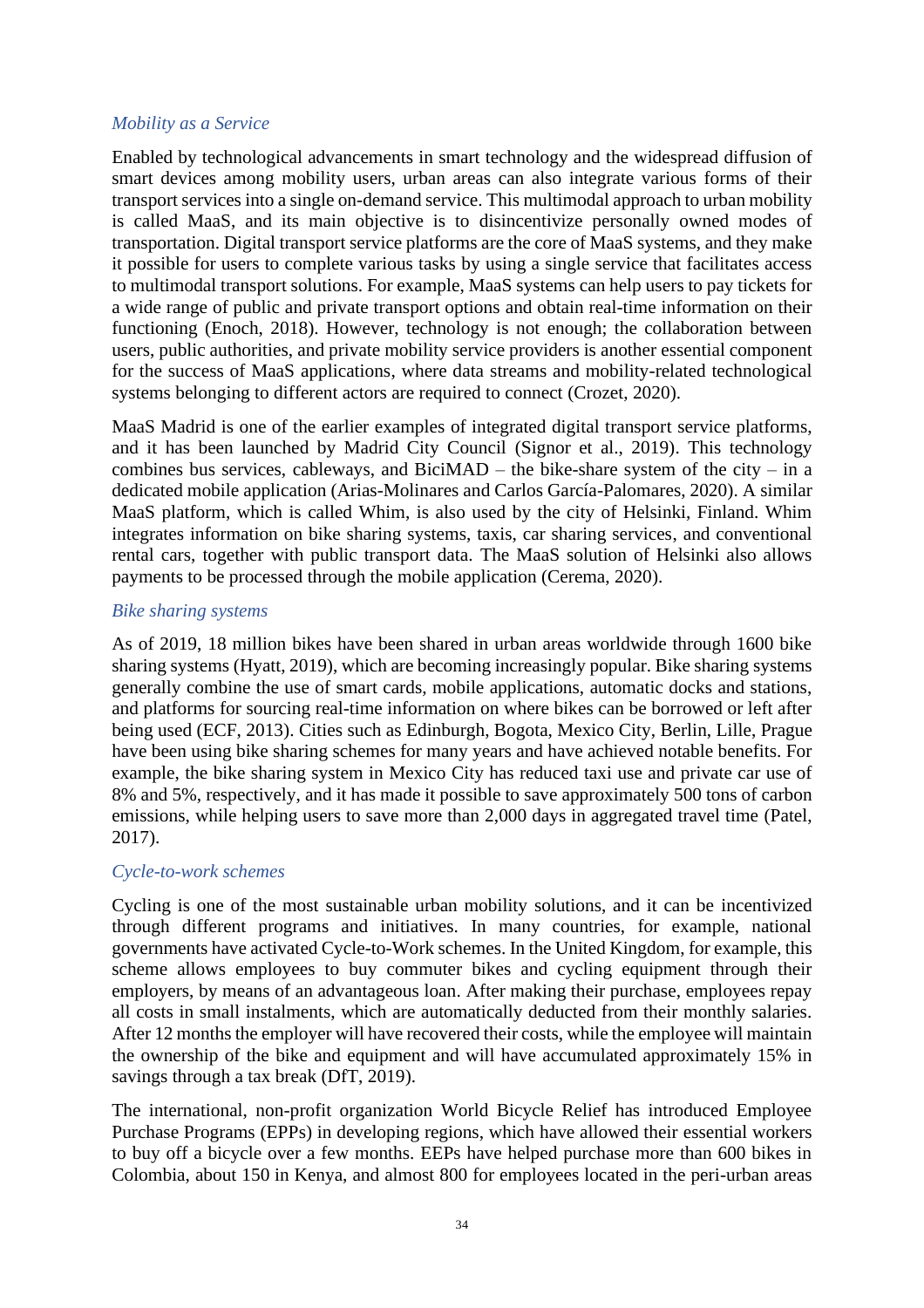around major cities in Zimbabwe. During the COVID-19 pandemic, in addition to allowing workers to get to work, the bicycles have contributed to reducing the risk of infections (WBR, 2020).

During the COVID-19 pandemic, many governments have incentivized cycling to reduce infection rates in urban areas, where bikes have become one of the preferred urban transport solutions. This preference, however, has caused a raise in the demand for bicycles globally, putting manufacturers and suppliers under great pressure. Meanwhile, many municipal governments, such as Lima in Peru, have started to redesign their urban infrastructure in the light of an expanding routes for cyclists to improve urban mobility that<sup>23</sup>, in many cases, has been largely overlooked for years (Myers et al., 2021).

# <span id="page-34-0"></span>**2.5. Economic prosperity and decent jobs**

Limited access to decent work opportunities, growing economic-related inequalities, financial instability among urban populations, forced labor, and modern slavery are pervasive issues facing urban economies across the globe (Nijman and Wei, 2020). Implementing solutions through science, technology, and innovation could help policy makers to foster entrepreneurship, promote economic prosperity, and support financial stability for urban residents. Some STI solutions could be focus on application areas such as: establishment of dedicated urban zone for STI development park, digitalization of financial systems, ecommerce platforms, innovative ICT-related education and training programs, cash transfer schemes and programs, innovative data management systems, and smart technologies to fight forced labor and modern slavery. Under the influence of COVID-19, these solutions have become imperatives for the recovery of urban economies, where an urgent call for smart, sustainable, and human-centric economic prosperity has been raised worldwide.

# *Dedicated urban zones for STI development*

A dedicated zone or area has been developed in several countries to nurture the sustainable development of science, technology, and innovation in urban area that promote job creation and advancing industrialization. This dedicated space is an effort from the government to support local urban innovation ecosystem to facilitate business sector in doing business, to provide access in financing and tax support, and to create more demand for new job opportunities.

In Turkey, the government established Technology Development Zones (TDZs) to provide job opportunities and accelerates the entry of foreign capital into the country that makes advanced technology investments, by increasing the competitiveness of the industry, provides significant contributions to the development of the cities<sup> $24$ </sup>. Furthermore, many support and tax incentives are provided to entrepreneurs in TDZs, which make significant contributions to sustainable urban development. Another example is from the city of Santo Domingo, Dominican Republic with the establishment of Technological Hub Value Proposition<sup>25</sup>. The hub is pivotal to support capacity building, as well as guided spaces that facilitate the creation, incubation and acceleration of technology-based ventures that make intensive use of knowledge. This hub also incubates companies pursuing cutting edge products in 3D printing, virtual reality, drones, block-chain, and biotech, to name a few.

A similar concept has been developed in the city of Nyeri, Kenya with the establishment of Science and Technology Park (STP), in collaboration with Dedan Kimathi University. The STP

<sup>&</sup>lt;sup>23</sup> Contribution from the Government of Peru

<sup>&</sup>lt;sup>24</sup> Contributions from the Government of Turkey.

<sup>&</sup>lt;sup>25</sup> Contributions from the Government of Dominican Republic.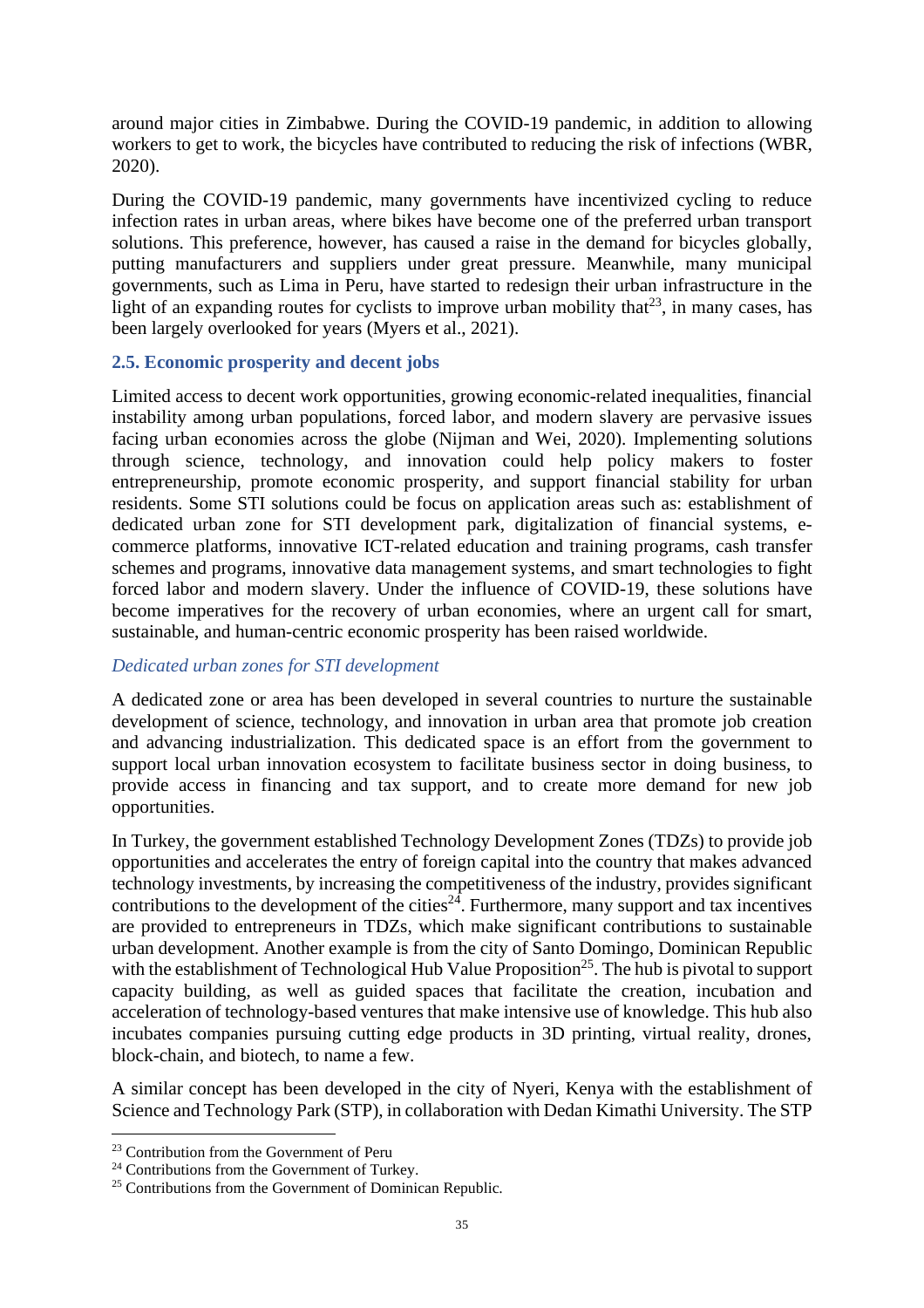encourage cooperation and synergies between universities, research institutions, and the private sectors to create a favorable environment for innovation, renovation, and training<sup>26</sup>. In Latvia, the government has established three innovation zones in the capital, Riga. The creation of these innovation zones is to help companies, researchers as well as startups to test their innovative smart city products in real-life settings and to cut unnecessary steps in approval procedures necessary for implementation of new products $27$ .

Another example is the creation of hubs of innovation and entrepreneurship for the transformation of historic urban areas in Lisbon, Portugal<sup>28</sup>. The Hub is part of European Commission program that aims to promote the urban transformation and regeneration of historic urban areas using as main catalyst the innovation and entrepreneurship, while preserving their unique identity social and cultural identity and the environment.

A different approach under the dedicated zone concept has also been developed in Russia through their single industry cities or monocity. Togliatti (or Tolyatti) is a prime example of a monocity, where innovative activities have received active support. It is the place where one of the Russia's largest high technology parks (technopark) is located, the Zhiguly Valley. Technopark's residents enjoy support at all stages of their innovative activities from idea generation through prototype development and all the way to commercialization of the product. The city of Cherepovets, Norilsk, and Magnitogorsk is another example of successful dedicated zone or area that bring forward comprehensive plan for sociotechnical development in their city to facilitate development of industrialization and promote job creation for their citizen<sup>29</sup>.

# *Digital finance*

Digital finance brings information technologies in the financial services industry and is an example of a commonly used solution for achieving higher employment and productivity rates in urban environments. It has emerged as a financial initiative to support urban lifestyle in providing electronic financial products and services, ranging from digital banking, peer-to-peer lending, e-trading platform, and digital payment services. Local authorities can use digital finance as a leverage to overcome barriers to economic productivity, entrepreneurship, and employment, and support the financial inclusion of low-income groups that experience financial instability; this technology can enable the distribution of critical financial flows and targeted funds to local companies to support stabilization and recovery in emergency situations, such as the COVID-19 pandemic.

For example, by facilitating the distribution of micro- and nano-credits, digital financial services like mobile money make low-income people become more resilient and help them overcome the barrier that bank accounts and credit checks may pose (Doorly et al., 2007). This detail is incredibly important for sustaining entrepreneurial activities in the developing world, where many people are still unbanked. Therefore, they cannot pass through the formal checks of credit history and scores, and they are classified as too risky by credit reporting agencies.

Another good example is demonstrated by The CloQ app in response to unbanked population but have access to mobile platform in urban areas. Launched in 2018, CloQ is a microcredit mobile app for people whose income is below minimum wage. The app has started by focusing its operations on Brazilian territories and, in the first two years of activity, it has provided access to credit for urban entrepreneurs. CloQ also offers nudges on financial education, to

<sup>26</sup> Contributions from the Government of Kenya

<sup>&</sup>lt;sup>27</sup> Contributions from the Government of Latvia.

<sup>28</sup> Contributions from the Government of Portugal.

<sup>&</sup>lt;sup>29</sup> Contributions from the Government of Russian Federation.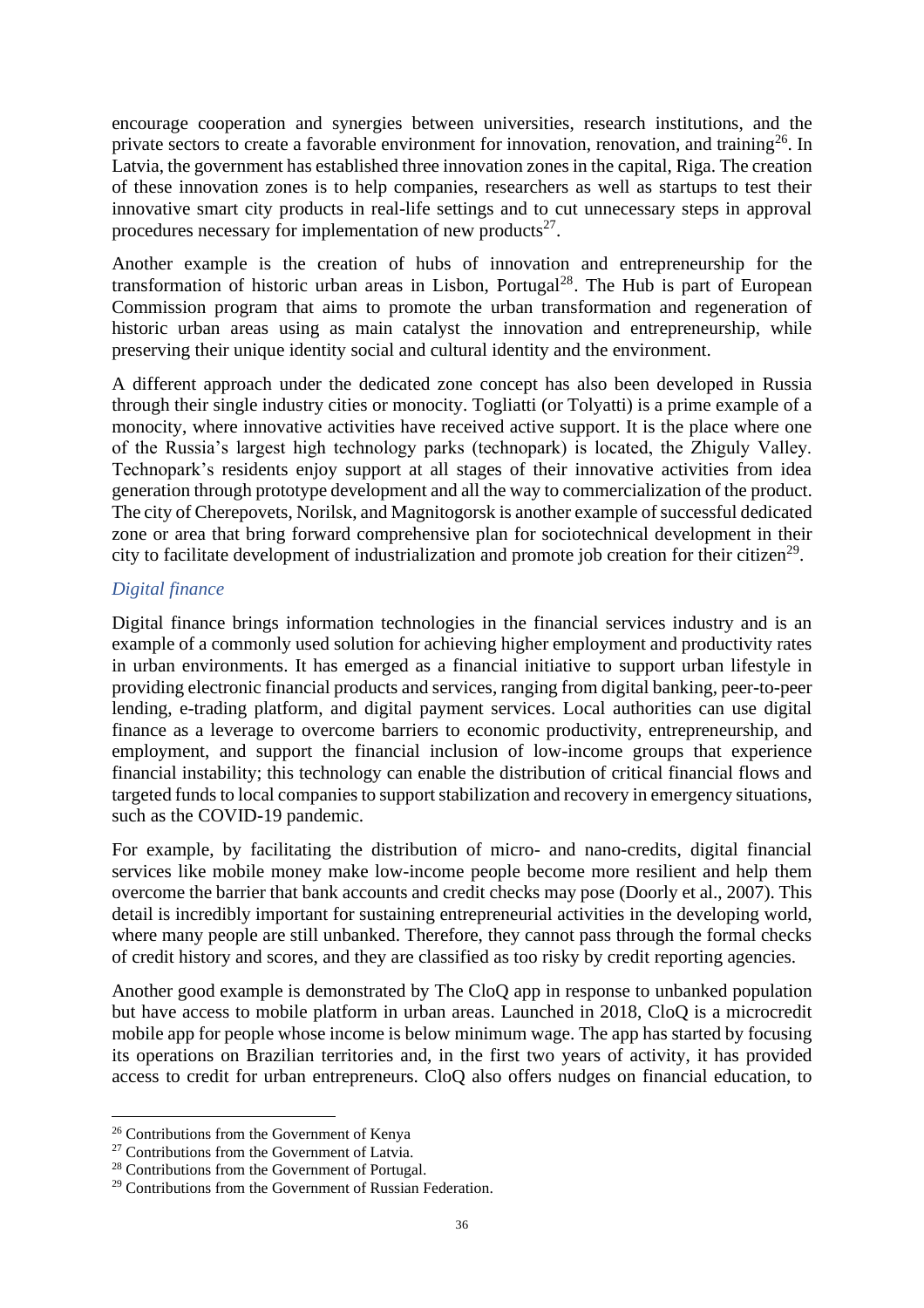sustain improvements in the capability of its users to manage their own financial situation. (CloQ, 2021).

### *E-commerce platforms*

E-commerce platform is a technology that has been proved important for business in boosting sustainable development urban area. Particularly, e-commerce platforms have been helping micro, small and medium-sized enterprises by providing online space to sell product or services and expand their market opportunities, beyond their geographic boundaries. Additionally, given that demand traffics in e-commerce platforms come from urban area, it triggers labor force absorption to support the logistics backbone to cope with whose demand. This relation was amplified during the COVID-19 pandemic era where people switch to e-platform in buying their daily needs due to the mobility restriction to contain the virus outbreak.

For example, UNCDF is collaborating with the main ride-hailing company in Kampala, the capital city of Uganda, to launch a digital platform called SafeBoda. The e-commerce platform for home deliveries amid COVID-19, has helped 18,000 people to keep their jobs, 800 vendors to maintain revenue streams during the lockdown, and thousands of customers to continue to receive deliveries of food and other essential goods.

### *ICT-related education and training programs*

In addition to data-driven decision making and predictive analytics, which are becoming increasingly common, industrial sectors have also been experimenting with the technological advancements that are leading to higher degrees of automation, such as robotic technologies (George and Paul, 2020). Although in certain sectors automation processes may cause a reduction of workers, this technology unleashes productivity gains and can help reduce occupational injuries and fatalities in dangerous urban occupations – for example, construction jobs (Peeters and Schuilenburg, 2018).

Automation is helping create more decent working conditions in many sectors of urban economies, but it also poses a threat to many workers, who experience high levels of technological anxiety because of the risk of being replaced with machines (Mokyr et al., 2015). This risk is of particular relevance in low- and middle-income countries, where many workers who conduct routine and unsophisticated labor-intensive tasks are employed in informal economies (ILO, 2020b) – an uncertain form of employment that leaves employees without the benefits and protections that standard forms of employment offer (UN, 2020f).

In response to this threat to the future of some professions, many national and local authorities have reacted by promoting innovative education and training programs that target young people and aims to increase their ICT skills. These upskilling opportunities are offered to ensure a better alignment between growing markets and education systems: an alignment which is indispensable to leave no one behind and sustain sustainability-oriented system change in urban areas.

For example, European countries can rely on the Digital Opportunity traineeships, a training initiative funded by the European Commission. Between 2018 and 2020, this initiative provided more than 6,000 students with the opportunity to boost their digital skills in fields with a high market demand. Examples of knowledge areas include cybersecurity, big data, quantum technology, machine learning, web design, digital marketing, and software development. (EC, 2019a).

Similarly, in Sub-Saharan Africa, where millions of youths are unemployed or struggle to access the formal economy largely located in urban areas, the global talent network Andela –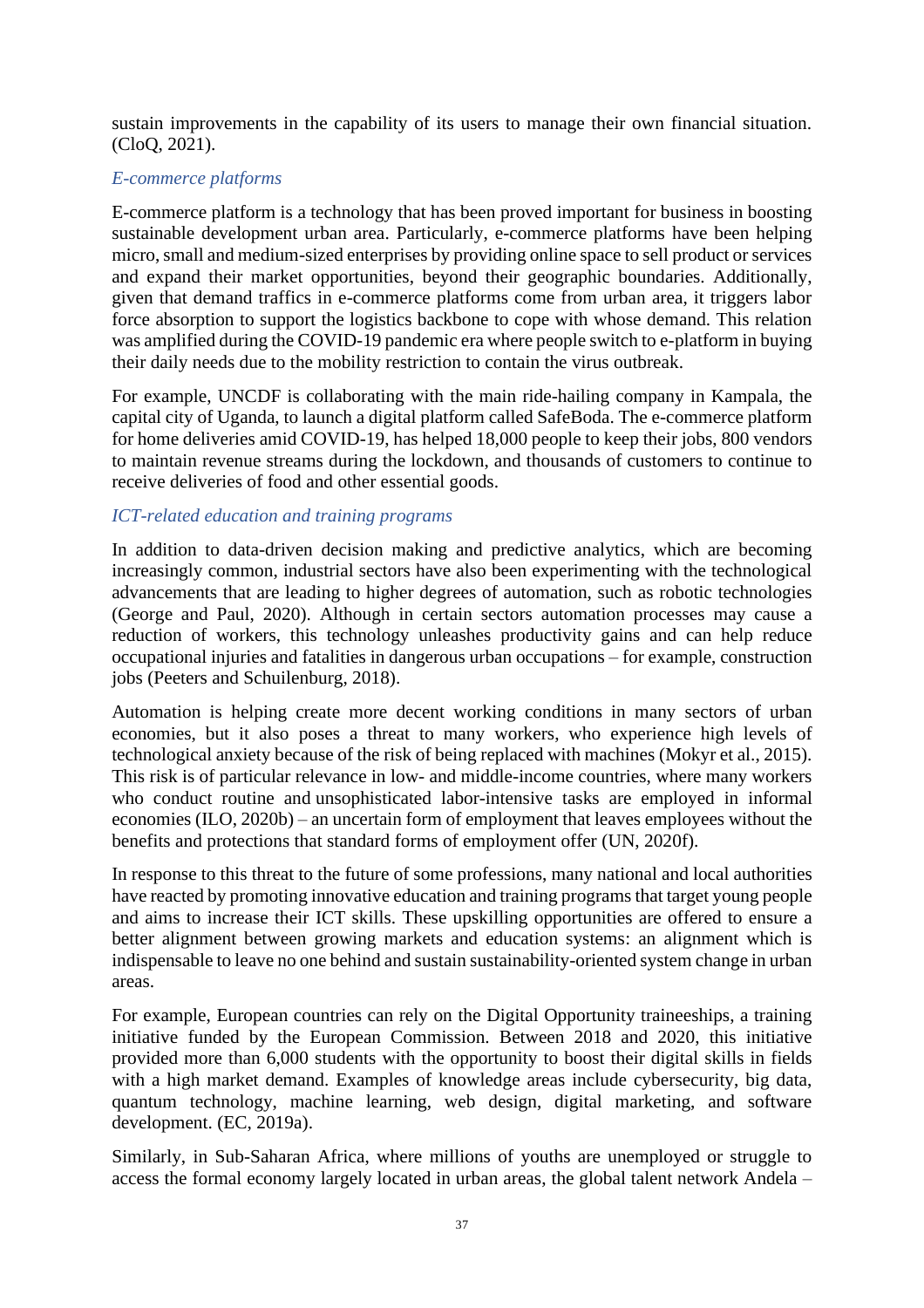supported by the International Finance Corporation – recruited talented young people and trained them to become professional software developers through a four-year placement-based training program (IFC, 2015). Moreover, in South Africa, the Oliver Tambo Research Chairs Initiative Program has builds on existing continental frameworks and intervention geared towards institutional capacity strengthening; the development of high-end skills; recruitment and retention of excellent researchers; and incentives to support research that contributes to socio-economic and transformative development in Africa<sup>30</sup>.

#### *Innovative data management systems*

Providing financial support and access to job market to people in need requires scoring and assessment tools that ensures financial inclusion, but many local authorities are experiencing difficulties in developing effective systems. Heterogenous data that is generally fragmented across different public information systems and complex multiple-indicator analyses are required to determine who is entitled to receive financial benefits. To overcome this challenge, urban areas can benefit from the use of data management solutions, which can help eliminate silos effects and lack of interoperability, while providing advanced data visualization tools, the use of AI for predictive analysis, big data analytics capability, and more transparent and accountable reporting systems.

In Costa Rica, for example, the national government has developed a data-integrated, crossagency platform that contains data of potential beneficiaries of all social protection programs financed by the state – more than 3.5 million individuals and approximately 1.2 million households. To develop the platform, information modules and data infrastructures have been standardized to facilitate data integration after collection processes, which are undertaken simultaneously in different public agencies in rural and urban settings (UNDP, 2021).

In Iran, the STI policy makers has developed an innovative platform to help matching private sectors with the city administration to provide services and products for people in urban area. The aim of this platform is to disentangle the complexity of agreement and provide incentive for the private sectors in supporting transition toward urban sustainable development. For example, the platform has been implemented as part of Smart Waste Management Systems in Iran, to make the outsourcing process more transparent and attract the attention of the startups and entrepreneurs to cooperate with the municipality administration<sup>31</sup>.

Another example is AI powered [UNWTO Jobs Factory,](https://www.unwto.org/jobs-factory) a platform that supports and improves competitiveness regarding job creation and help to leverage human capital development in cities that relied on the tourism sectors. The joint initiative between UNWTO and Hosco, the professional network specially designed for the hospitality industry, allows monitoring current and future skills development, facilitating intelligent labour market data collection, insights, and forecasting to access jobs opportunities $^{32}$ .

Embedding new platform solutions in legacy systems, however, requires staff to change their existing routines. Despite the improved efficiency that new systems can generate, digital transformation processes can lead to resistance to change and skills gaps. In addition, the promise of transparency, efficiency, and cost-effectiveness that technological solutions for financial inclusion propose is built on scoring algorithms that may give rise to injustice, leading to discrimination (Qureshi, 2020).

<sup>&</sup>lt;sup>30</sup> Contribution from the Government of Kenya

<sup>&</sup>lt;sup>31</sup> Contributions from the Government of Iran

<sup>&</sup>lt;sup>32</sup> Contributions from the United Nations World Tourism Organization. For more information on Job Factory, see: https://www.unwto.org/jobs-factory.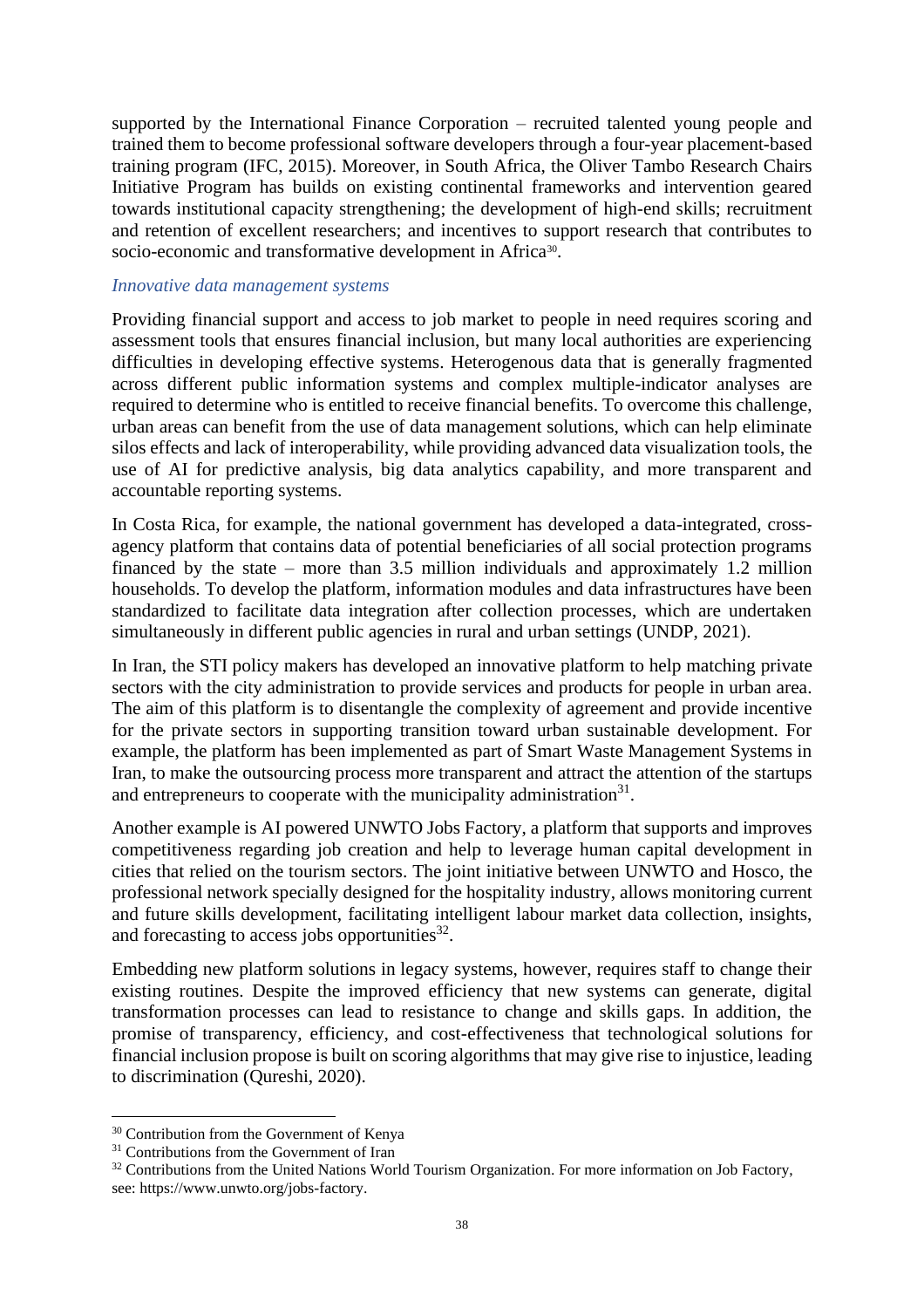#### *Cash transfer schemes and programs*

Many national and local authorities are also supporting the financial inclusion of urban populations by means of innovative cash transfer schemes that do not leverage technological solutions but still ease the financial burden of poorer workers and help them access secure financial services, limiting the widespread adoption of informal loans.

To nudge behavioral change in low-income populations and improve the sustainability of their financial situation, local authorities can also initiate conditional cash transfer programs (CCT) (Ladhani and Sitter, 2020). These programs help provide poor people with money in return for fulfilling specific behavioral conditions. For example, compulsory attendance of children to school, mandatory visits to health centers, and up-to-date vaccination are among the conditions in the Brazilian experience of Bolsa Família (The World Bank, 2020f), a CCT program activated in Brazilian municipalities. Inevitably, however, the delivery and implementation of the CCT program at the urban level needs customization that is geared towards local resources and conditions.

Another example comes from the city of Sabang, in Indonesia which piloted a similar locally funded cash transfer program called, Geunaseh. The objective of this social protection program is to provide poor households with the monthly-based cash assistance they need to meet the health and nutritional needs of children. Geunaseh represents an important experience because it started as a successful pilot project, which was then scaled up, and it has led to important changes in the institutional setting and regulatory framework of the city. The program has been written in law, defining provision and governance mechanisms and the role of the local stakeholders involved in the delivery (UNDESA, 2021b)

#### *Smart technologies to fight forced labor and modern slavery*

STI solutions also offer effective technological means to fight against child labor – whose rate has increased from 8.4 million in 2016 to 160 million in 2021 (ILO, 2021) – but also modern slavery, human trafficking and migrant smuggling, which are crucial urban-related phenomena. For example, according to the UK National Crime Agency, these challenges are affecting almost every large town and city in the country (Rudgard, 2017). Remote monitoring tools addressing forced and child labor, for example, uses mobile-phone-based technologies, realtime tracking systems, and other networked technologies to determine the presence of illegal working conditions in a workplace. These technologies can replace in-person social compliance auditing – that COVID-19 has disrupted, leaving global labor without control measures.

To help children in need, in 2018, more than 50% of UNICEF program countries adopted opensource, real-time information platforms at scale, such as the digital messaging platform RapidPro. These tools help track children and provide them with the required support. By means of messaging interactions, local governments attempt to stay closer to children and protect them from exploitation and forced labor attempts (UNICEF, 2019b, 2020a).

Some of these real-time monitoring tools also uses satellite imagery to oversee the movements and loads of boats and web scraping to search for child abuse data that can lead law enforcement agencies to children in need for help. This technology can also be used to stop human trafficking operations (UNICEF, 2020a).

Smart technologies for preventing forced labor can also leverage predictive profiling, facial recognition, and blockchain technology. Predictive profiling via natural language processing and artificial intelligence can be used to evaluate the probability of having messages associated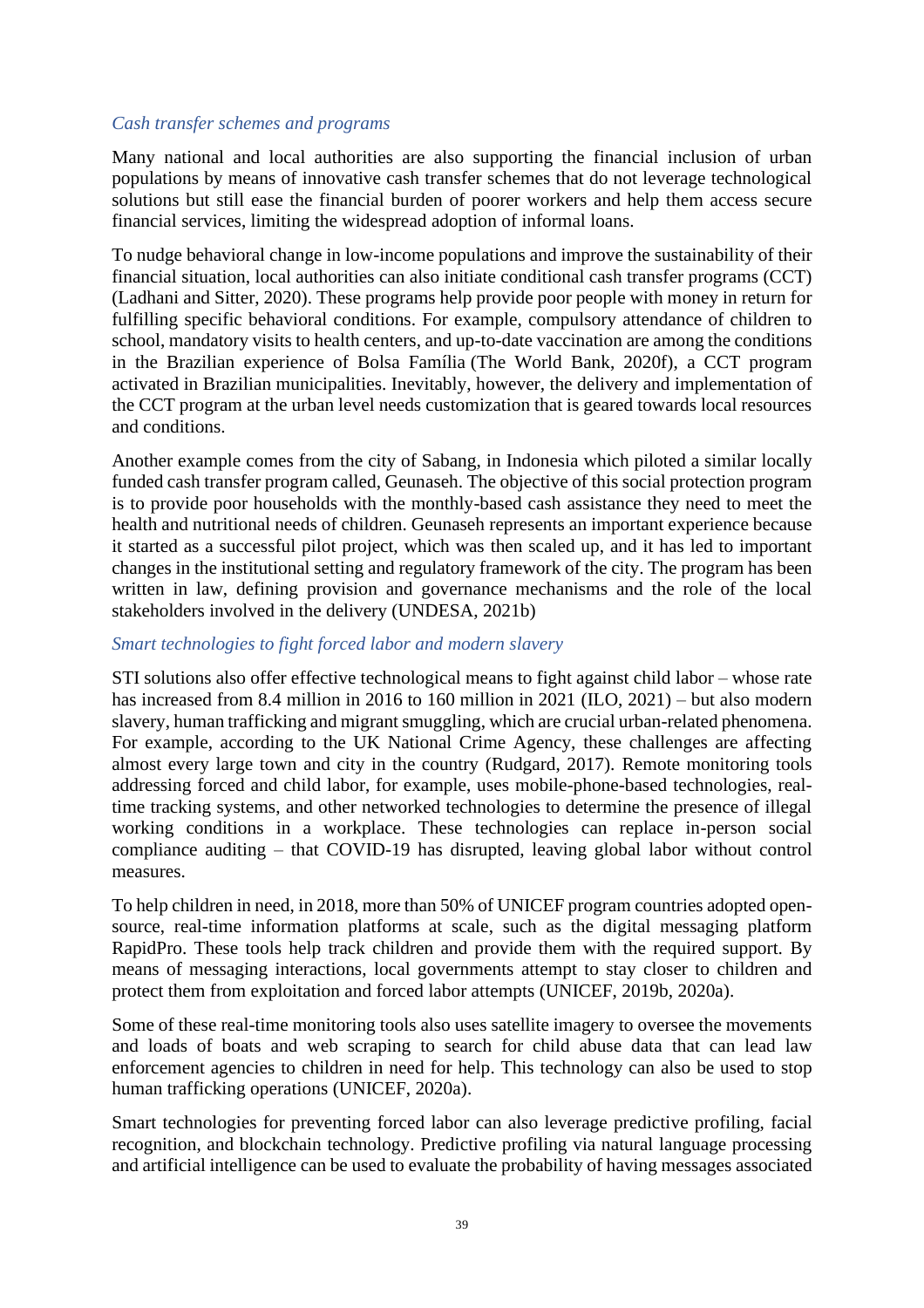with forced labor that travel across the Internet (Foy, 2021). Facial recognition algorithms are adopted by law enforcement authorities during web crawling operations, to scan online ads and attempt to prevent or stop forced labor crimes (Simonite, 2019). Finally, blockchain technology allows to constantly monitor global supply chains and identify the presence of illegal operations involving illicit traffic of goods and modern slavery (Boersma and Nolan, 2020). Nevertheless, the application of these technologies requires strong cross-sector coordination, revised institutional arrangements, and new regulatory frameworks that ensure privacy and data are firmly protected (ICAT, 2019).

#### **2.6. Housing**

The housing construction sector is responsible for the development of one of the most crucial urban infrastructure assets, but it is severely lagging behind. The Industry 4.0 vision is crucial to ensuring an improved efficiency and sustainability of the sector and the development of more affordable and quality housing solutions, and the progression of this vision is highly dependent on STI efforts. Many countries have positioned the framing of cross-sector partnerships and industrial alliances for research and development at the center of their national development agenda for the housing construction sector, alongside with establishing international standards to facilitate collaborations. In addition, artificial intelligence, machine learning, robotics, digital fabrication, cloud computing, environmentally sound technologies (EST), and smart building solutions have been widely promoted (OECD, 2019a). Policy interventions, changes in institutional and regulatory frameworks, and cost-effective financing instruments are also proliferating, to underpin system-wide transformations in the configuration of existing housing construction practices and routines (UNDESA, 2018a).

#### *Digitalization of construction operations and manufacturing processes*

STI solutions for supporting sustainable development in the housing construction sector strongly focus on the digitalization of operations and manufacturing processes. A wider use of digital fabrication techniques, which rely on IT-controlled production environments, can help improve efficiency while increasing production rates. For example, by capitalizing on digital fabrication technologies and offsite manufacturing techniques, in China, a 30-storey hotel and a 57-floor skyscraper have been built in less than 20 days – a record-breaking speed. The use of traditional building techniques would have required more than one-year of on-site construction activities to deliver the same building (Chang et al., 2018; Gao and Low, 2014).

A growing number of factories have been equipped with additive manufacturing technologies – 3D printing. This technology is used frequently during prototype phases (UNDESA, 2018a), but it can also help build new houses. This is the case of the non-profit organization New Story, which is introducing 3D-printed homes in the slum areas of Haiti, Mexico, and Bolivia. Using 3D-printing technology, New Story can produce a 600-square-feet (about 56 square meters) home in only one day, and with an overall cost of \$4,000 (Altam and Pompei, 2018). However, it is important to note that these technologies might shorten supply chains, which would in turn affect those regions in which low-cost labor is high. Moreover, intellectual property rights and legal challenges might increase because the copying and sharing of protected designs is likely to become easier (Fan et al., 2020).

The digitalization of the housing construction sector and actualization of the Industry 4.0 vision can truly push sustainable urban development. However, it also exposes digital skills gap that may prevent these technological developments from taking place and being effective (UN, 2019). For example, approximately 70% of the population living in lower-income economies do not possess basic digital skills (UN-Habitat, 2021a). The COVID-19 pandemic has clearly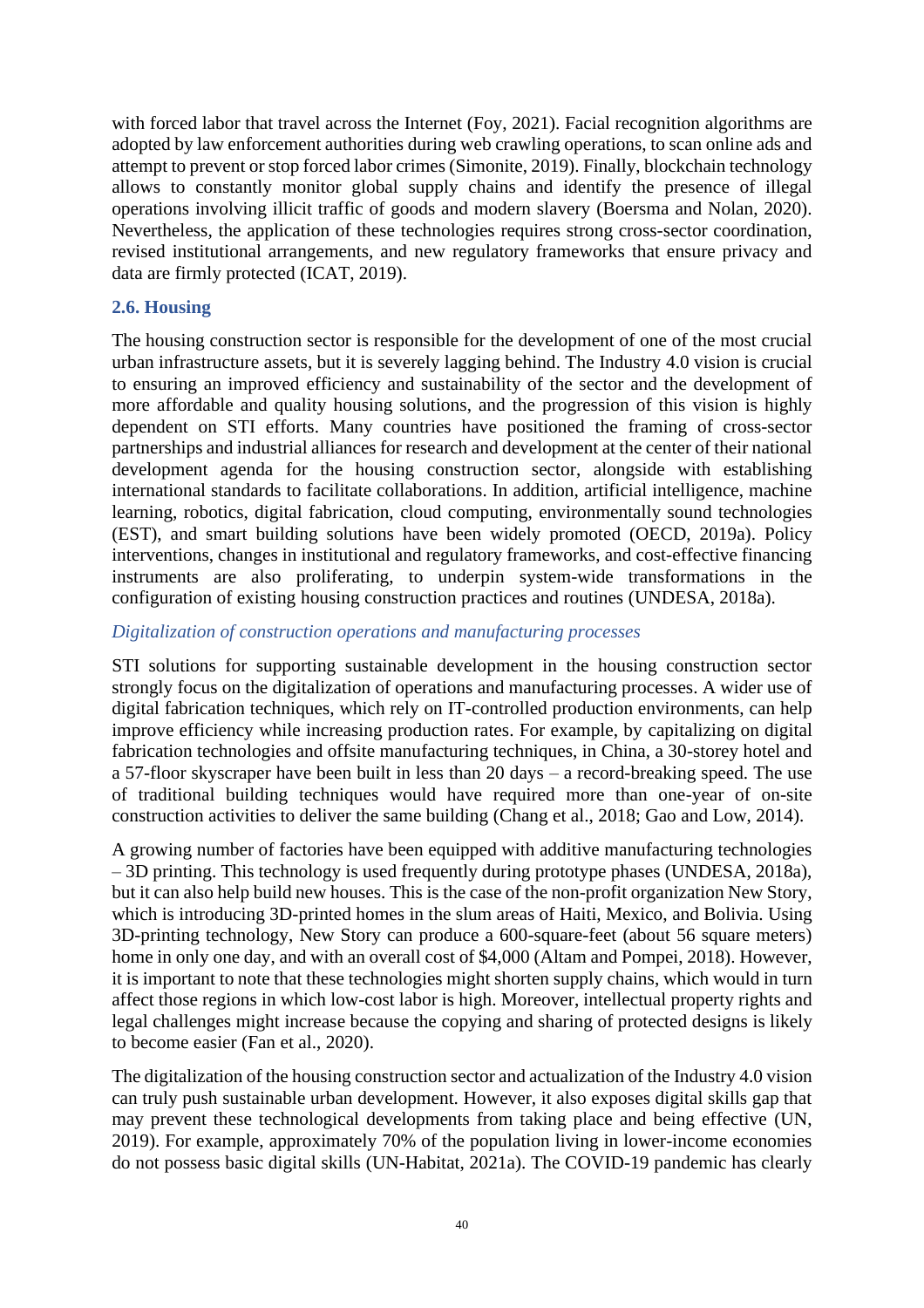exposed this skills gap and showcased the magnitude of the effects that they have on sustainable urban development, especially in a crisis condition.

Available studies have shown that the lack of IT qualified construction workers is one of the main factors inhibiting the adoption of more digital fabrication techniques in China, Australia, New Zealand, and the United Kingdom (Chang et al., 2018; Han and Wang, 2018; Mostafa et al., 2020; Pan et al., 2007), where an absence of the necessary training programs has been identified. This condition reflects the current engineering and architecture curricula, which generally tend to focus little attention on modern construction methods and digital technologies, whose deployment implies radical changes in the traditional approaches to design, fabrication, and construction. As a result of this gap, insufficiently qualified workers are trained, who lack the appropriate technology and management experience, and whose employment can compromise the affordability of dwellings – due the incurrence of severe problems such as inferior structural performance, delays, and raising construction safety accidents, which put workers in danger and make production costs arise (Jiang et al., 2018; Polat, 2008).

#### *Digital twin technology in construction*

By using digital twin technology, virtual models can be created to predict the functioning of an object before it is executed. This insight can be used to inform decision-making processes in the housing construction sector (ARUP, 2019). Engineers and designers across manufacturing industries are increasingly using this technology to experiment with different design solutions (OECD, 2020b), whereas civil engineers are using digital twins as a supporting tool during design, construction, and monitoring processes of transport infrastructure assets. Moreover, in housing construction, digital twins allow the collection of information during the entire life cycle of a building and help improve maintenance operations, while facilitating data sharing operations (OECD, 2019a).

### *Predictive analytics*

Big data analytics makes it possible to obtain a greater level of product differentiation, which is driven by intelligence, and can better align productive systems with the request of users. Government and manufacturers can use computational models, which combine customer data, purchases data, sales data, and many other information streams, to evaluate the preferences of costumers, and use this knowledge to inform different market segmentations, pricing, and positioning strategies (Tao et al., 2018). By using this data, manufacturers can introduce business model innovations that "leverage shorter distance and time to markets, which in turn are likely to benefit smaller and more responsive businesses" (OECD, 2019a). For example, in south Africa, under the Innovation and Transformative Technologies Framework, the government is working to enable big data in analyzing areas of urgent housing needs; areas that need subsidized housing; areas requiring improve access to infrastructure, amenities, and services, and areas that supports the integration of different housing typologies, land uses and economic development<sup>33</sup>.

Higher levels of customization would be beneficial in the housing construction sector. Addressing the diverse housing needs of low-income groups by offering a mix of affordable housing options is key to foster sustainable communities and this cannot result from a onesize-fits-all mentality. Evidence demonstrates the existence of a strong connection between diversity and affordability. Research using US metropolitan statistical data has demonstrated that the rate of foreclosure is higher in urban areas where housing diversity is lower. This

<sup>&</sup>lt;sup>33</sup> Contributions from the Government of South Africa.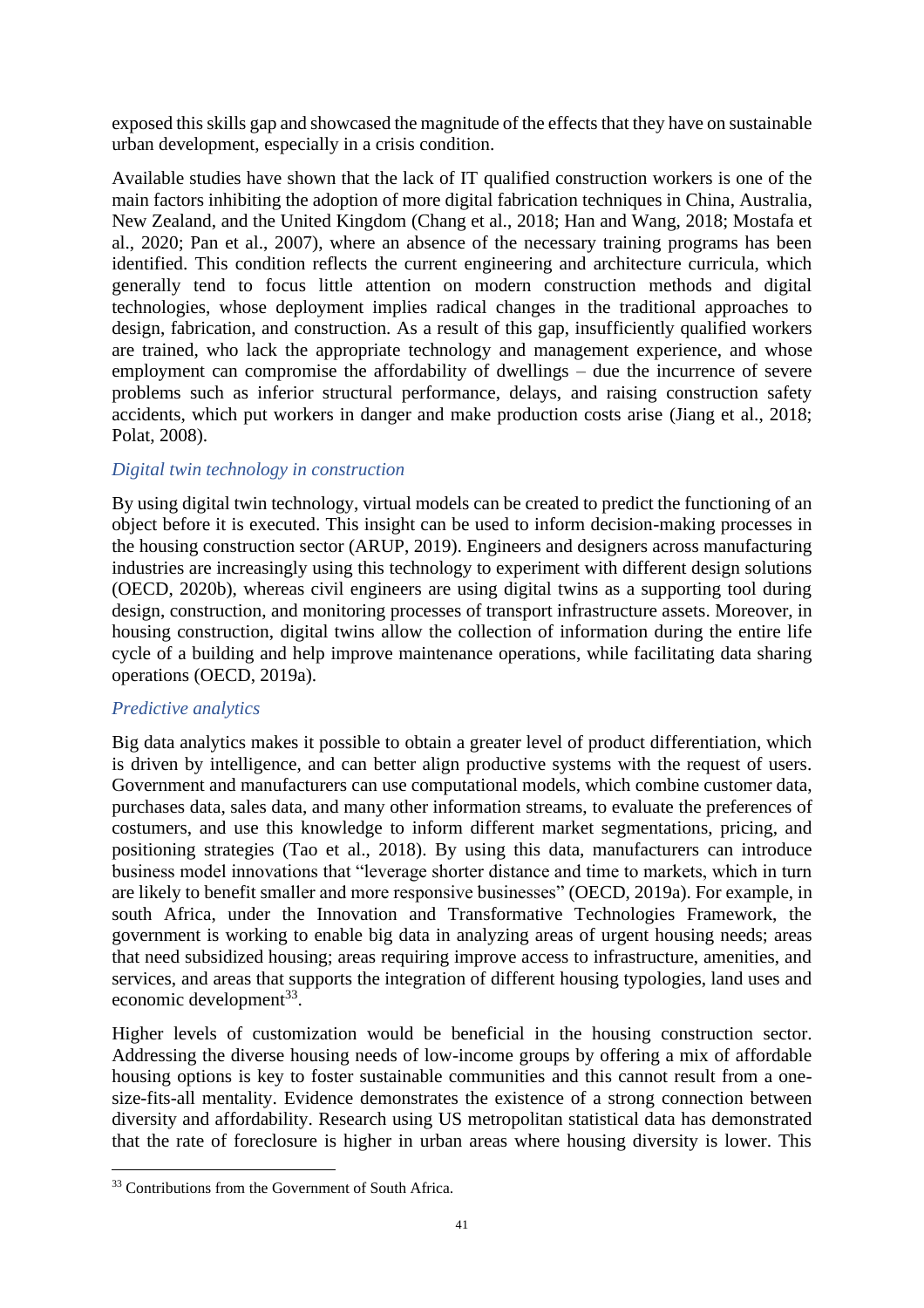correlation suggests the homogeneity of housing stock can increase the relative value of units, generating a lack of affordable housing (Chakraborty and McMillan, 2018).

Offering a diverse housing stock, however, requires governments and stakeholders in the construction and real estate sectors to better understand the diverse housing needs of heterogeneous residents and use such a knowledge to design affordable housing solutions which are tailored to meet their expectations (Pimentel Walker, 2016). Affordable housing provision should be diversified in terms of types and tenure, hence providing accommodation options to a broader number of residents while creating diverse and vital neighborhoods.

Machine learning models that transform big data in predictive analytics are already in use in the construction sector. For example, they are used to forecast the potential demand for new homes or fluctuations in market values, and the deployment of this technology can be extended to cover additional functions (Grybauskas et al., 2021).

### *Environmentally sound technologies and smart building solutions*

Housing construction actors in developing and developed countries are increasingly harnessing EST and smart technologies in new-built and retrofitting operations. In many cases, EST measures and smart technologies have been adopted to address climate and environmental issues by increasing the use of renewable energy and recycled materials, reducing waste productions and implementing water-efficiency schemes. EST and smart solutions include not only end-of-pipe and monitoring instruments – such as knowledge management systems and building automation solutions – but also environmental impact assessment tools. One example is the creation of EcoSUN Green Village, a pilot project in South Africa which implement EST and smart technologies to address challenges in human settlement (see Box 5). Another example, the World Bank Group has developed a knowledge platform on eco-friendly infrastructure construction to help govern infrastructure projects across countries in Latin America and the Caribbean (Montgomery, 2015). The idea behind the initiative is to have a one-stop shop that calls up technical specialists with different types of expertise to design and plan for sustainable buildings, roads, bridges, ports, power plants, and water supply systems.

## *Box 5: EcoSUN Green Village, a village for future. 34*

The EcoSUN Green Village, located in the Eastern Cape province, Sarah Baardtman district Kenton-on-Sea, Ekhuphumleni township -under the Local Ndlambe Municipality - is a collaborative pilot project between Department of Science and Innovation, Ndlambe Local Municipality, Nelson Mandela University, Eastern Cape Department of Human Settlement, and the German Ministry of Education and Research.

The objective of the project is to implement innovative technologies to address challenges faced by the human settlement sector, such as water and energy resource scarcity as well as unemployment. The innovative technologies include the application of water recycling (grey water technology), water filtration, renewable energy (solar technology), innovative building materials and sustainable water drainage.

The 1 hectare village includes, 10 houses, Multi-purpose Centre, landscaping for recreational activities, vegetable garden and waste management facility. The intention is to make a village that operates independent of the municipal services, a village that supports the community and generates jobs.

<sup>&</sup>lt;sup>34</sup> Contribution from the Government of South Africa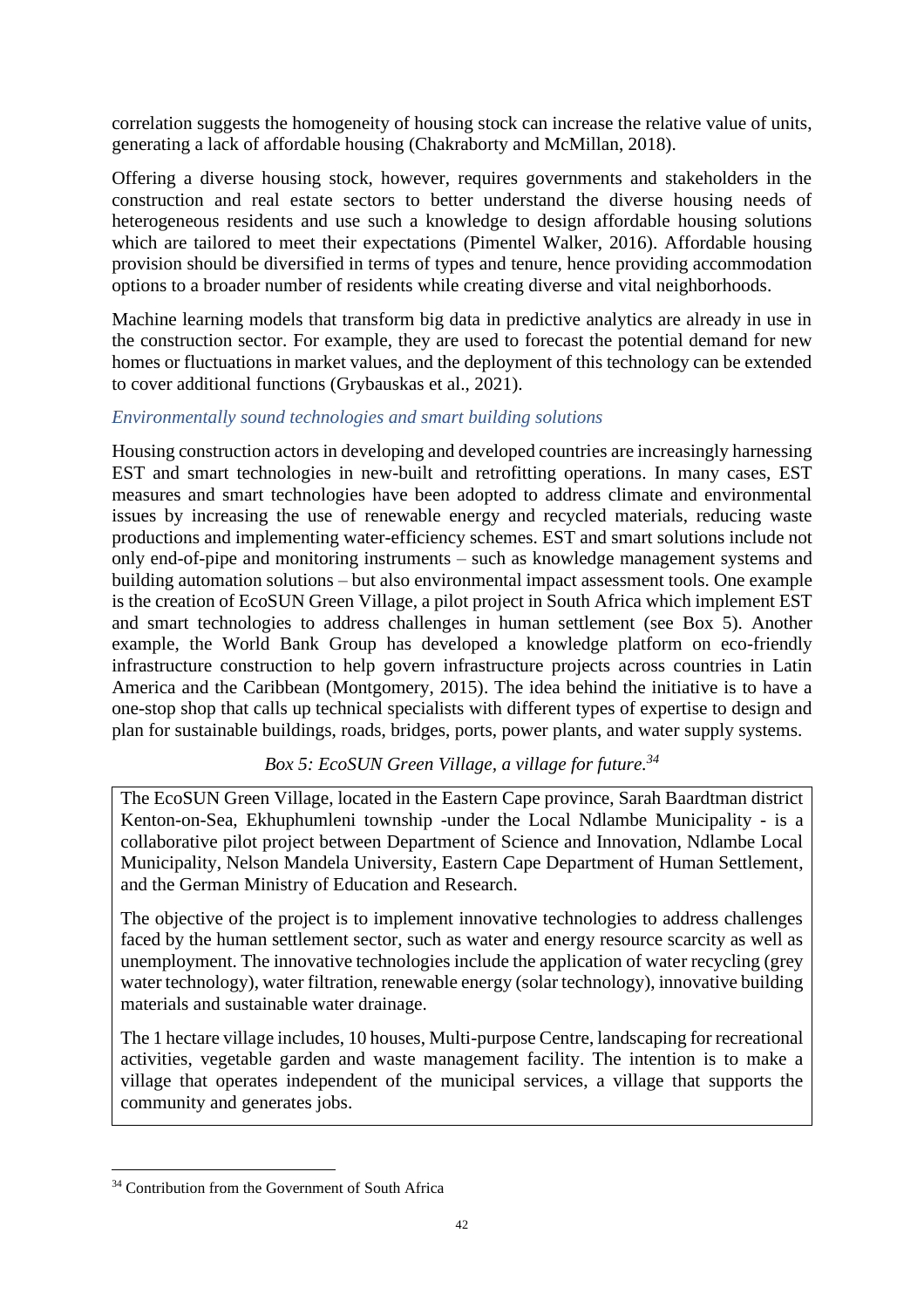The EcoSun Green Village to date has created employment for 22 youth from the area, in the construction of the Multi-purpose Centre and has attracted donors eager to support local economic development. In addition, the German Ministry of Education and Research and the Nelson Mandela University have collaborated in the development of empowering and training the local youth on the operation and maintenance of the innovative and 'green' technology. Further collaborations are to be forged with in the upcoming construction of Sustainable Urban Drainage System and landscaping for the village.

This pilot project has proven that innovative building materials and technology can be implemented with a limited time and accepted by communities, even under challenging conditions brought about by COVID-19.

One of the key priorities of ESTs and smart technology solutions in the housing construction sector is to eliminate low energy efficiency, whose combination with high energy prices increases housing expenses and force a growing number of low-income occupants to live in fuel poverty (Boardman, 1991) – a long-standing issue generating wider social and health inequalities (Pérez-Fargallo et al., 2017; Poortinga et al., 2017). Low-income households living in fuel poverty cannot afford to keep their dwellings at adequate indoor temperatures. As a result of this failure in achieving thermal efficiency, occupants are not protected from outdoor environmental conditions and more exposed to dust mites, mold, and fungal spores, due to reduced ventilation, increased air contamination, and poor hygrothermal conditions (Sharpe et al., 2015). In addition to live without the basic level of energy needed to guarantee their wellbeing, the budget constraints of fuel poor households also affect their capability to invest in retrofitting interventions for improving the energy efficiency of their substandard homes (Tardy and Lee, 2019; Wrigley and Crawford, 2017).

### **2.7. Education**

Schools and higher education institutions are mainly located in urban areas, and they play a key role in human capital development. To ensure the sustainable urban development through quality education, which is an important element of the urban sociotechnical system, the capability of education services to face crisis conditions and accommodate the request of a fastgrowing urban population should be enhanced. The COVID-19 pandemic has uncovered both the fragility of the incumbent system and the potential of digital technologies to increase the resiliency needed to avoid disruptions in service provision. Moreover, digital learning solutions can also help improve the quality of learning environments and help education-related organizations and associations to deal with the increasing demand that urbanization processes have been generating and scarcity of spaces, without incurring in the use of additional land for expanding existing facilities.

The urban sociotechnical system for the delivery of education services should also help cultivate a deeper understanding of sustainable urban development principles, because "education and lifelong learning are essential components of everyday city life, so that urban communities can create sustainable and harmonious societies that embody the principles of social justice, ecological resilience, economic productivity, political participation, and cultural vibrancy. Learning to live together sustainably in cities and communities is one of the most important educational challenges of our time" (UNESCO, 2017).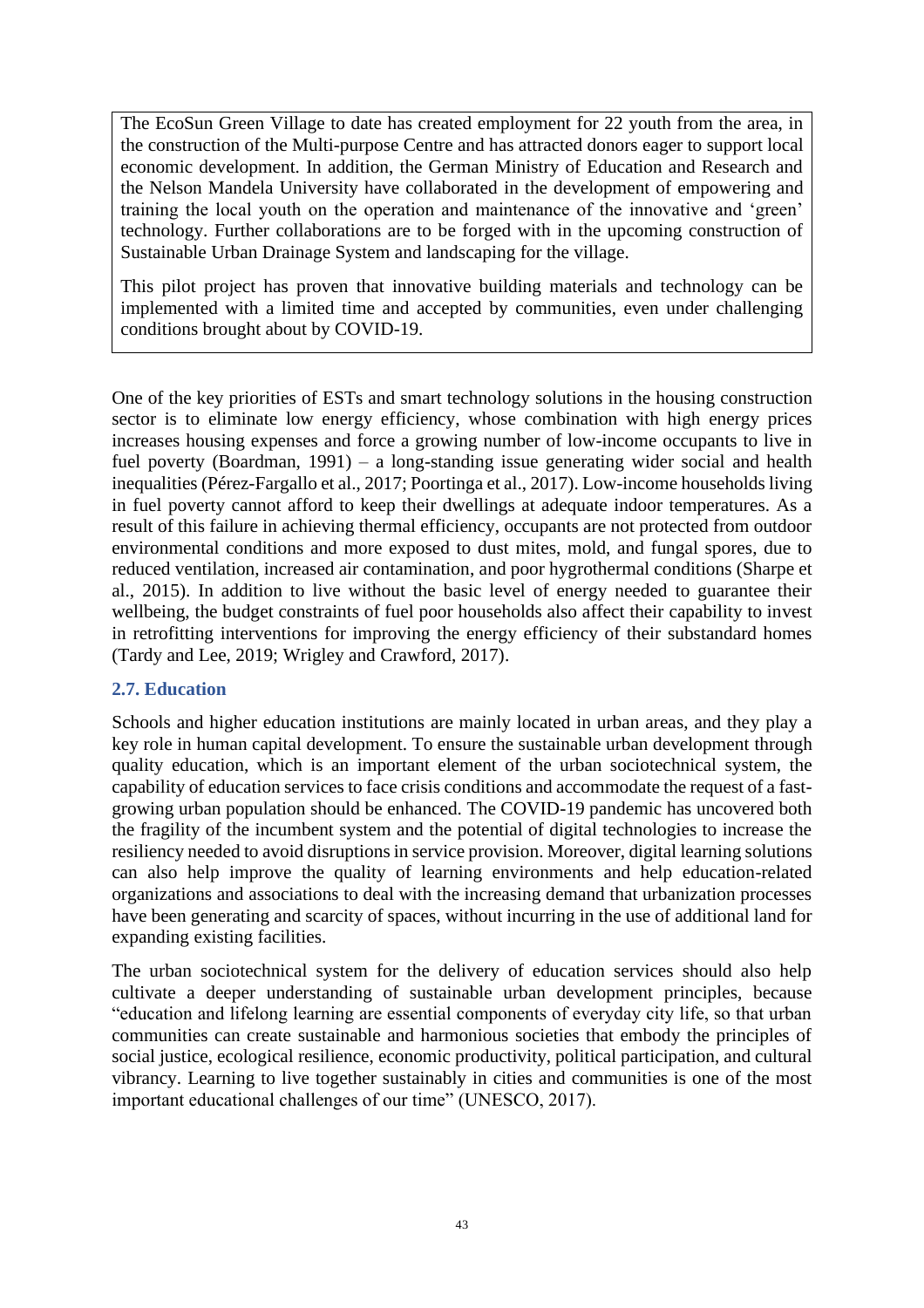The need to significantly reconsider all scientific and educational activities of the city, caused by the looming threat of the novel coronavirus infection (COVID-19), was the most important characteristic during the pandemic.

The St. Petersburg Committee for Science and Higher Education provides support to scientific and technological activities in the city on the basis of competitions as part of the state program "Economy of Knowledge in St. Petersburg," enacted by St. Petersburg Government Resolution No. 496, dated June 23, 2014. The city boasts a unique system of assistance to local researchers, ranging from senior school students to fully-fledged scholars. The system of contests and competitive selections for prizes or subsidies or grants makes it possible to provide support to research and development initiatives, as well as congress and convention activities, publication of popular-science periodicals in a variety of fields, including humanities, social, technical, natural, and exact sciences.

St. Petersburg gives room to organizations, consolidating knowledge and conducting scientific research in priority fields for the city and the country in general. The city of St. Petersburg is now hosting the world-class scientific and educational center "Artificial Intelligence in Industry" (hereinafter SEC).

The SEC is focused on world-class research and development and new competitive technologies and products for their further commercialization, as well as on the training of personnel to address large-scale scientific and technological challenges in the interests of scientific and technological development in priority fields as set forth in Russian President's Decree No. 490 "On the development of artificial intelligence in the Russian Federation" dated October 10, 2019. The center's mainstreams include machine engineering (intellectual machinery and production sites); metallurgy and mining; electronics; chemistry and material science; telecommunications; oil and gas; power engineering; pharmacology and biotechnology; Smart City technology; and transport and logistics.

# *Digital solutions for distance education and online learning*

Digital solutions for distance education and online learning are many and this apparatus of technological applications has been expanding and evolving over the years. These technologies have been largely used to ensure that quality education at all stages – from early childhood development to vocational and tertiary education, including university levels – is delivered in both rural and urban settings, especially in poorer and remote geographical areas.

Most of these STI solutions rely on the availability of internet-connected devices, whereas other tools can operate partially or completely offline. In addition, these solutions expose different levels of technological advancement: from basic online functions to more complex AI-based operational modes.

### *Touch-screen tablet solutions*

Joint winners of the Global Learning XPRIZE Award, Kitkit School and OneTab are examples of technological solutions whose objective is to help prepare children for primary education. The resources offered by these touch-screen tablet solutions support children to develop the foundations and practice needed to acquire fundamental literacy and mathematical reasoning skills, regardless of their knowledge, skills, and environment (XPRIZE Foundation, 2019).

<sup>&</sup>lt;sup>35</sup> Contribution from the Government of Russian Federation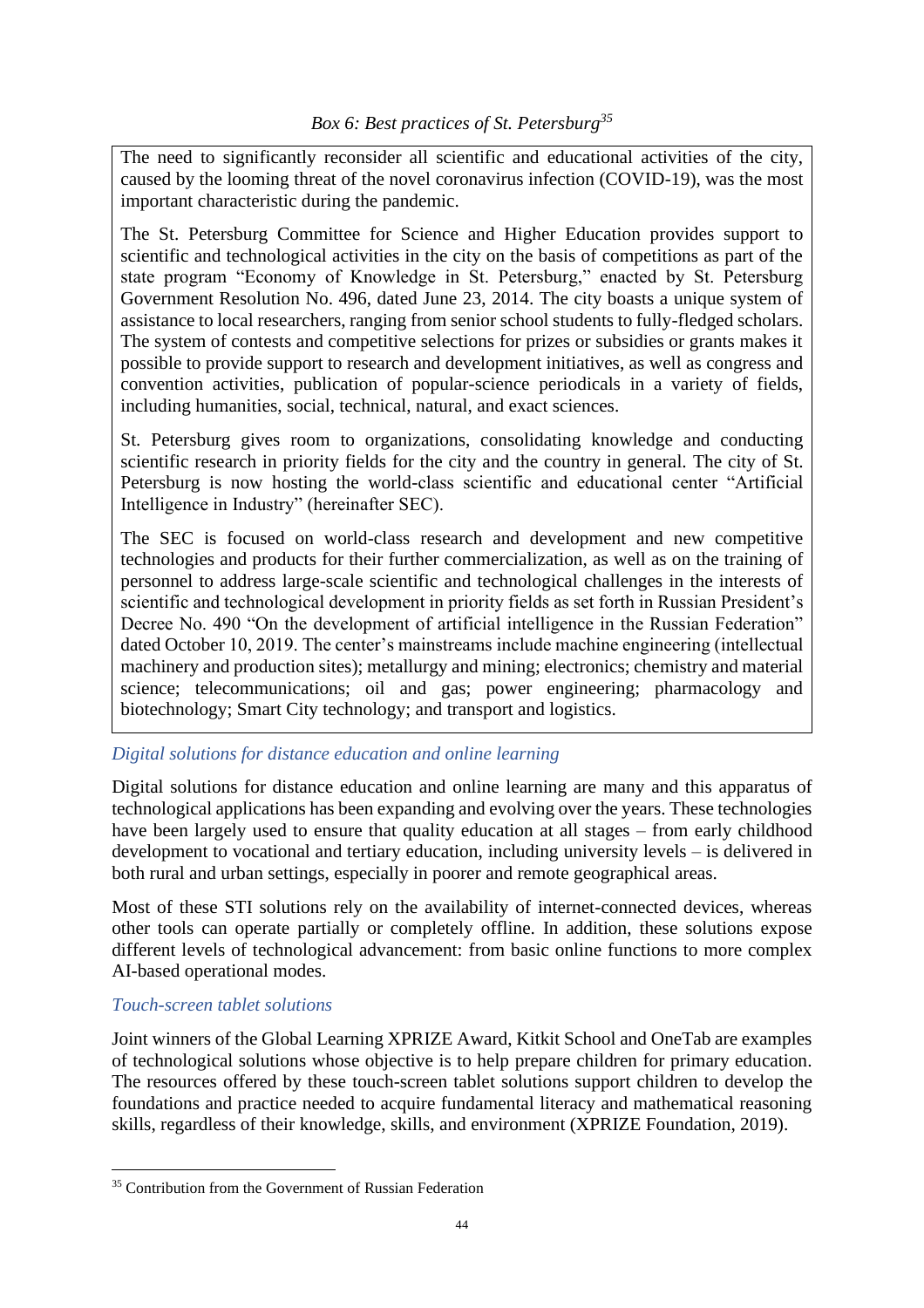The Kitkit School tablet is a learning platform with a suite of interactive educational activities and material – such as creative commons books, videos, and apps – that are designed to stimulate creativity by using the touch-based interface of the tablet. Kitkit School was initially tested through field tests in Africa – in rural and peri-urban areas of Tanzania – and it has now reached more than 270 organizations in 52 countries, with distribution partners located in Tanzania and Uganda. In addition, a Bahasa Indonesian version has been created which is expected to be released for free. Expansion plans are also in progress, aiming to introduce Kitkit School in the Rohingya refugee camp in Bangladesh and the Philippines (GIE, 2021).

#### *Speech recognition software, adaptive learning technology, augmented reality, and platform solutions*

More advanced digital solutions are also penetrating in classrooms, regardless of age, where they are helping to enhance the learning experiences of urban residents, including learners with special educational needs and disabilities. Students who struggle with writing and learningrelated vision problem, for example, can use speech recognition software technologies, which automatically replace writing with talking and can read texts aloud (Oh and Song, 2021).

Adaptive learning technology is helping to personalize learning plans, to ensure that they better respond to students' learning needs (Di Giacomo et al., 2016; Nagao, 2019). Scalable personalized education can also be supported through AI-based products, such as virtual learning assistants using conversational pedagogy (Florea and Radu, 2019).

#### *Place-based digital education strategies*

The COVID-19 pandemic crisis has dramatically accelerated the digitalization process of national education systems, with lockdowns and other social distancing measures that have forced universities and schools to close and shift to remote education solutions. In examining the policy responses to school closures, OECD describes the creation of online learning platforms to support students, their families, and the school workforce as an almost universal reaction in both developed and developing countries (OECD, 2020c).

Recognizing that students do not have the same access to the technology required to engage with online education, some governments have provided vulnerable students with digital devices – such as laptops and tablets – and Internet access, and they have started channeling teaching activities through televisions, phones, and radios. Broadcasting educational content, for example, is one of the solutions adopted by the Ministry of Education of Argentina, where disadvantaged students in urban areas have been delivered notebooks with pre-loaded learning resources(The World Bank, 2020e).

#### *Education for sustainable development*

Many of the courses that MOOC platforms offer promotes the diffusion of contents that learners require to develop a sufficient understanding of sustainable development principles. Cultivating a deeper understanding of sustainable development has also become the objective of innovative education programs like Caring for Life (CFL), which has been recently listed among the SDG Good Practices selected by UNDESA. CFL focuses on character education; it targets children, consumers, and professionals with three ad-hoc programs, whose goal is to teach how to live by following a more responsible and sustainable lifestyle. By reinforcing core qualities such as empathy, responsibility, and discerning thinking, the three educational programs enhance the students' kindness and compassion and induce a greater respect for people, animals, and the environment (ACTAsia, 2016, 2021). The results of a 2018 evaluation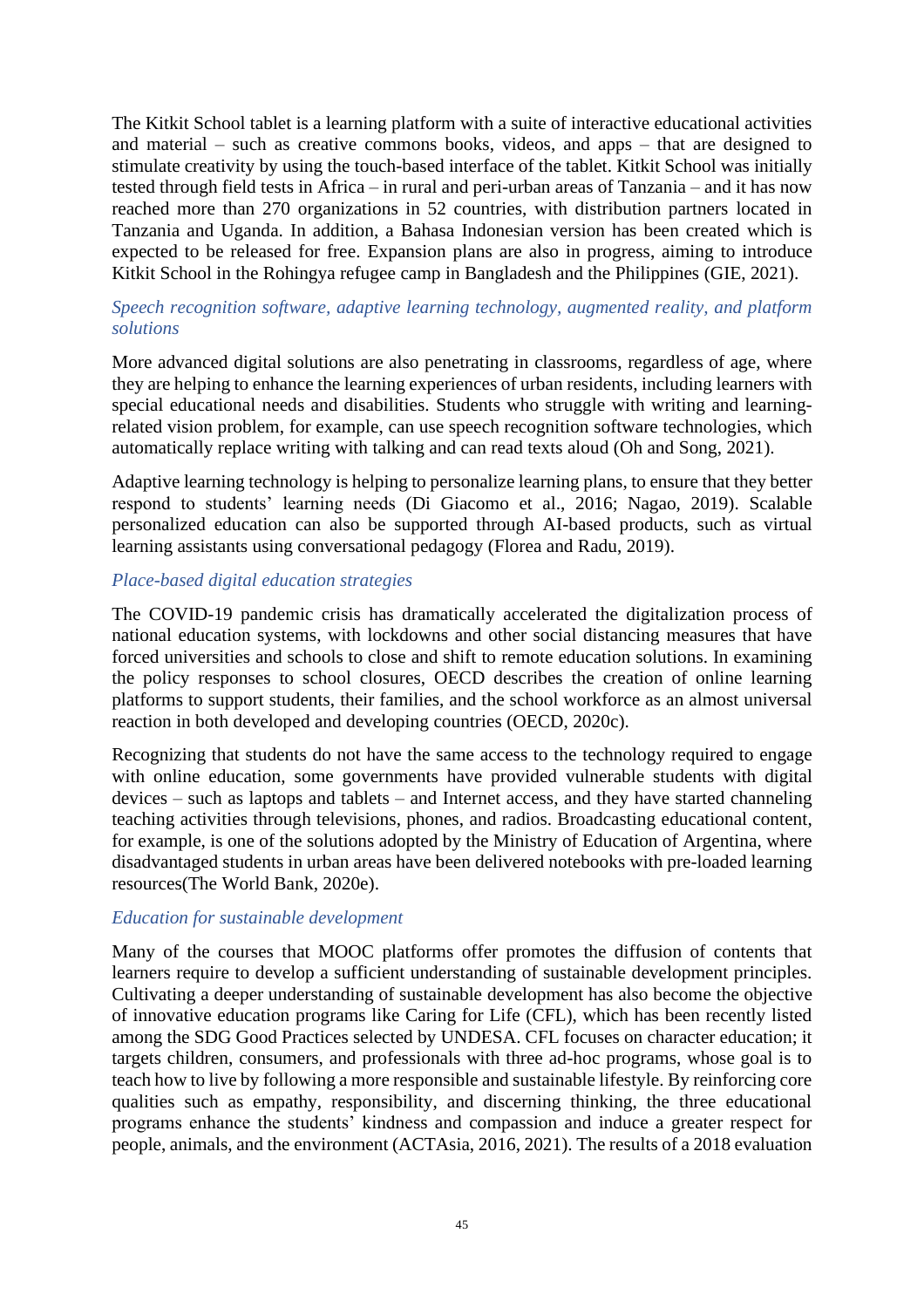study involving 25 Chinese elementary schools show that the exposure to CFL education can help first and second grade students to strengthen their prosocial behavior (Samuels, 2018).

### **2.8. Gender empowerment and equality**

The value of a sustainable urbanization cannot be realized without introducing safeguards against the existing gender-based gaps, prejudice, and discriminations that have spread in urban environments worldwide. Many women and girls across urban regions continue to suffer from these pervasive systemic issues, whose eradication is pushing public and private organizations, as well as representatives of civil society, towards experimenting with different genderresponsive forms of innovations. STI solutions in this application area range from new digital tools to non-technological interventions which aims to support awareness-raising activities, community mobilization actions, educational programs, legal and policy reforms, and changes in institutional settings.

#### *Gender-pay-gap regulations*

Wage disparities differ across countries and strongly depend upon local circumstances. No disaggregated data is currently available to determine the global urban-rural spatial variation in the gender wage gap. However, many cities worldwide have become the space in which gender-unequal economy thrives. The relevance of the problem has been recently remarked by London, Los Angeles, Barcelona, Freetown, Mexico City, and Tokyo, whose municipal administrations have decided to launch the first-of-its-kind network of cities in support of gender equity (GLA, 2020).

Recognizing the relevance of gender-based economics issues, to ensure that men and women receive equal pay for equal work, some governments have implemented innovative adjustments to their existing policy and regulatory frameworks, which impact on urban workplaces. For example, the commitment of the New Zealand Government to closing the gender pay gap has resulted in an Amendment to the country's Equal Pay Act 1972, which was approved in 2020. This law introduced a new regulatory framework that allow individual workers and their union representatives to raise pay equity claims with employers. Before establishing this new claim process, the existing gender pay gap legislation of New Zealand was already guaranteeing men and women to be paid equally for the same work, but not for different work with equal value. The Equal Pay Amendment Act added this critical new condition (UN Women, 2020).

A similar legislative framework – Equality Act 2010 – has also been introduced in England and Scotland, but with an important variant that came into effect in 2017. The act requires public, private, and voluntary-sector organizations with 250 or more employees to annually publish a series of pay gap metrics on their own websites and on a dedicated reporting service website created by the central government<sup>36</sup>.

Reputational risk may trigger the reaction of employers (Duchini et al., 2020). However, when examining the effectiveness of these new regulatory reforms, the scientific community offers inconclusive evidence of their effectiveness. For example, on the one hand, the pay transparency laws in the US, UK and Denmark have been correlated with a reduction of the gender pay gap (Bennedsen et al., 2020; Duchini et al., 2020; Kim, 2015). On the other hand, statistical analyses of the impact of the Austrian Pay Transparency Law on individual salaries and the gender pay gap have not evidenced discernible effects (Böheim and Gust, 2021; Gulyas et al., 2021).

<sup>&</sup>lt;sup>36</sup> Gender pay gap reporting system:<https://www.equalpayportal.co.uk/gender-pay-gap-reporting/>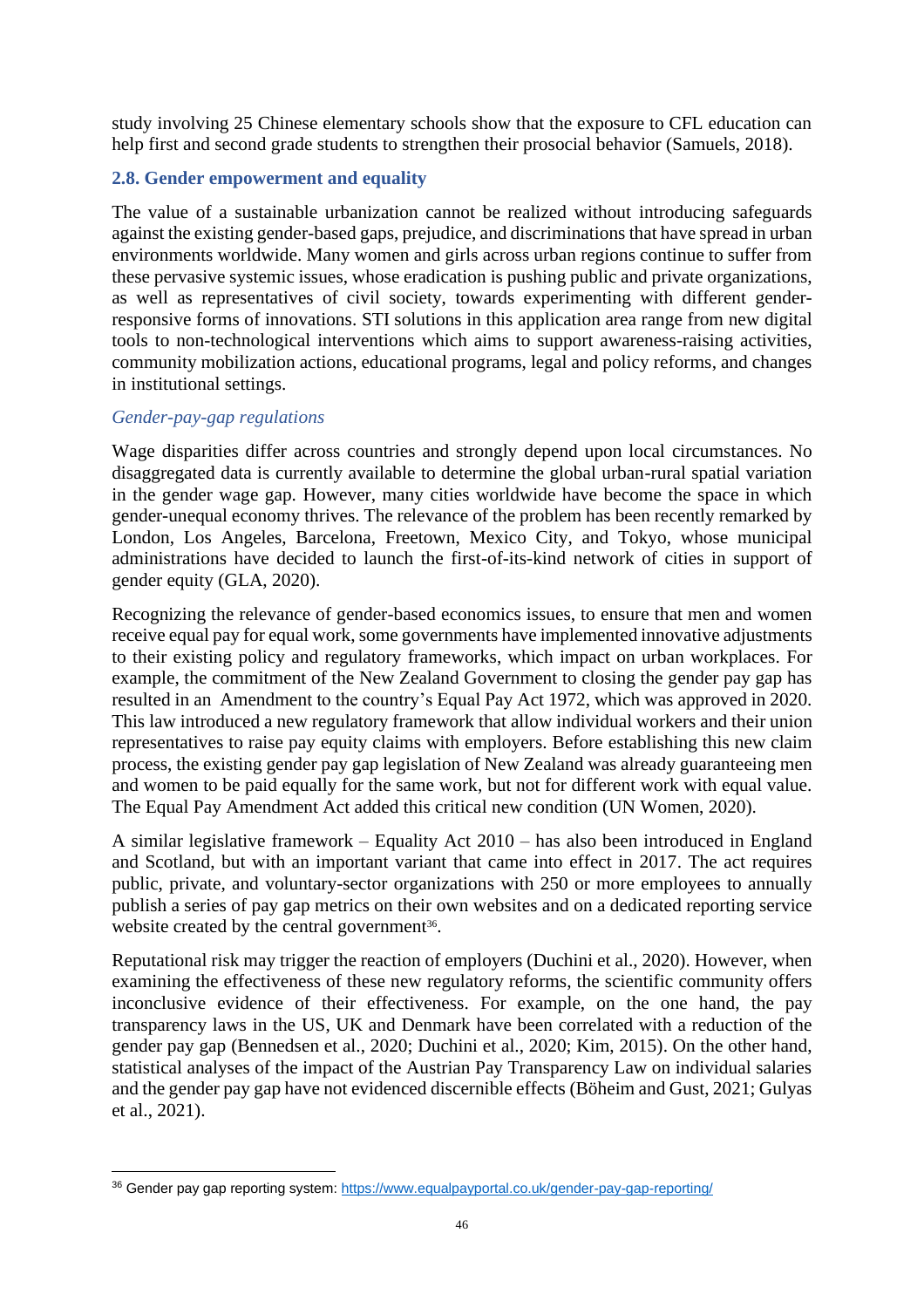#### *Compensation management platforms*

Making information on gender-friendliness more accessible requires companies that manage urban workplaces to discover pay gaps and find possible solutions. This discovery process depends upon the capability to aggregate the statistics needed for complying with transparency laws. To facilitate this analytical process, digital services have been developed, which use AIpowered budgeting and forecasting tools to provide estimates of gender-based gaps in remuneration processes (Krawcheck, 2017). These next-generation compensation management platforms can also help companies that are not subject to the statutory requirements of transparency laws but have nonetheless decided to ensure equality in compensation by voluntarily tracking salaries across demographic characteristics. This practice is also linked to voluntary gender equality reporting (Dewson et al., 2011).

#### *Anti-violence online services*

In many cities around the world, women and girls do not have the required level of safety. "Violence makes up at least 25 to 30 per cent of urban crime and women, especially in developing countries, are twice as likely to be victims of violent aggression (including domestic violence) as men". In addition, studies focusing on the Arab world demonstrated that approximately 70% of this violence occurs in large urban areas (AlSaud, 2020).

In response to this lack of safety in public and private urban spaces, technological-related grassroots innovations are spreading, some of which aim to enhance the capability of women, girls, and other city users to report abuses and help ignite the reaction of public authorities and the public. For example, by leveraging online messaging systems and social media, the crisismapping platform designed by the Nairobi-based company Ushahidi has helped to monitor election-related violence in Kenya and many other events across the world in which reports of violence sparked. The platform builds on crowdsourcing principles and geographic information technology; Ushahidi collects reports of violence submitted by eyewitnesses and, after checking their validity, it maps them out, making all data publicly available (Piccolo et al., 2018). The technology developed by Ushahidi can also be used to document acts of violence against girls and women in urban settings, and ad-hoc platform solutions could also be implemented.

#### *Awareness-raising measures and education*

Innovative gender-equality measures are also urgently needed to rethink urban safety, whose improvement can drastically change the lives of women and girls and their relationship with urban environments. "Fear of violence affects the everyday lives of women and girls, restricting their freedom and use of the city and public space" (UN Women, 2016). In many developed and developing countries, among the main causes of this anxiety is the presence of social norms that do not sufficiently deplore violence against girls and women, especially sexual harassment.

Supporting a change in the social norms that trivialize gender-based violence and abuses is one of the key objectives of *Safe Cities and Safe Public Spaces*, a UN Women's Global Flagship Program Initiative that sustains an important change of paradigm: complementing the regulatory framework of public institutions with actions that aim to raise awareness among urban actors and providing them with the training they need to become agents of change.

For example, with sexual harassment in Moroccan public transports and streets that has not been legally recognized yet, introducing a training module on prevention methods for ALSA Marrakech drivers – a large network of buses which serve the entire city – has created a possible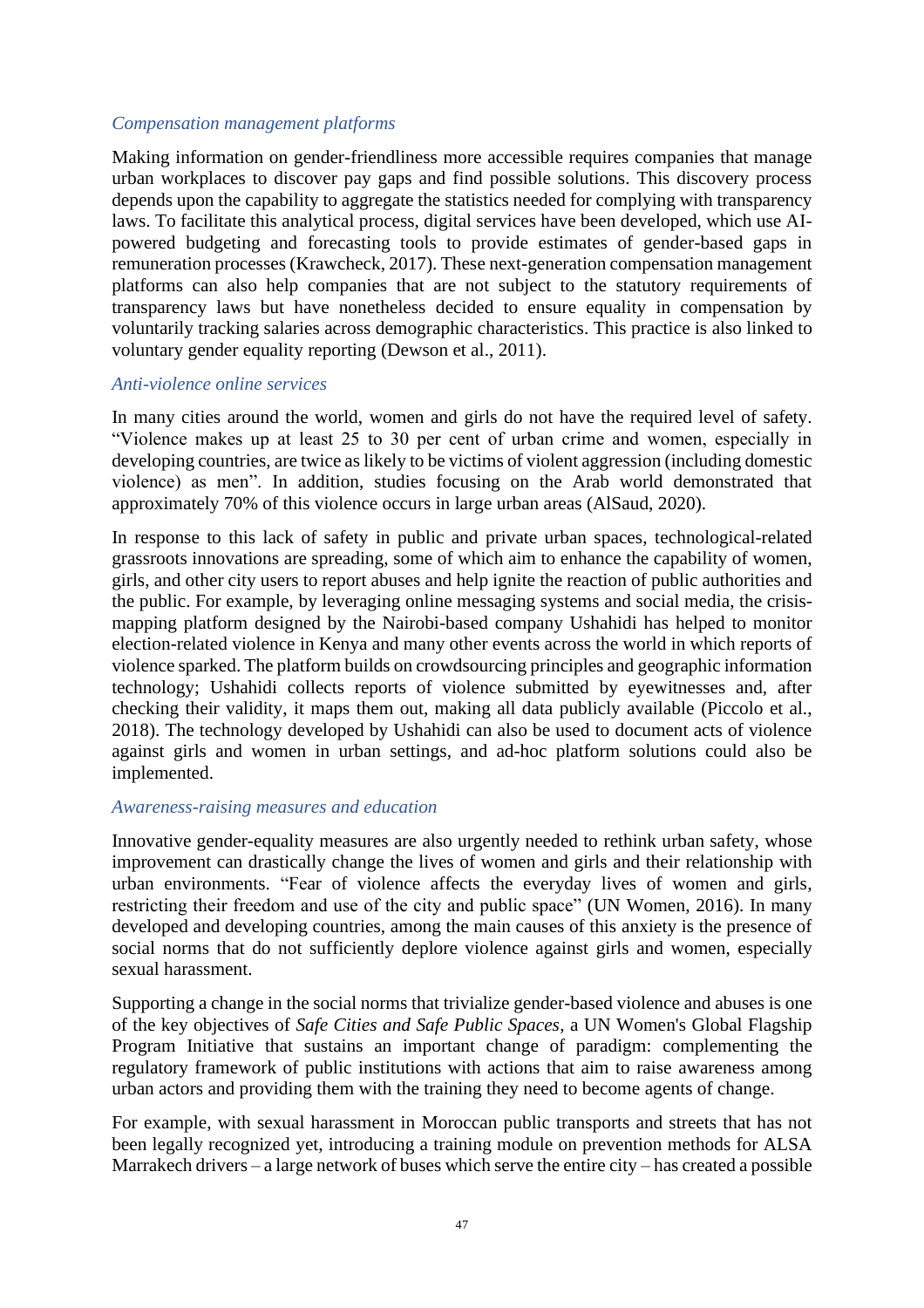safeguard. The training has informed more than 1,500 bus drivers about the procedures that can be adopted to take action against sexual harassment episodes, should they witness abuses in buses and around bus stops. Similarly, taxi drivers have been sensitized on sexual harassment and mobilized (UN Women, 2017b).

Similarly, in Rwanda, a citywide campaign has been launched to prevent sexual harassment on public transportation, and actions have been taken to enhance the capacities of public transport workers to prevent sexual harassment in public spaces. Meanwhile, in Ecuador, education material on gender discrimination and stereotypes has been piloted in some schools of Quito, whereas public service announcements in Indian metro lines and open discussions have been introduced to raise awareness. Finally, Papua New Guinea has launched a multi-channel campaign that has reached thousands of urban residents by combining social media and television networks, radios, and social interactions in schools, churches, and public spaces (UN Women, 2017c).

#### **2.9. Urban planning**

To ensure that central urban areas and their peri-urban interfaces provide all residents with equal access to urban services, facilities, and opportunities, local authorities and urban planners can rely on different STI solutions that upgrade urban planning procedures. Their adoption leads to a more detailed understanding of sustainable development issues and more efficient and inclusive decision-making processes. Examples of STI solutions include innovative approaches to participatory and collaborative urban planning, which introduce systems thinking in peri-urban development, and digital support systems. These technologies help leverage collective intelligence and create the open, inclusive, and highly collaborative environments that are required to ensure that urban planning processes take control of periurbanization processes and make urban spaces accessible to all people, regardless of gender, age, disability, or any other factors.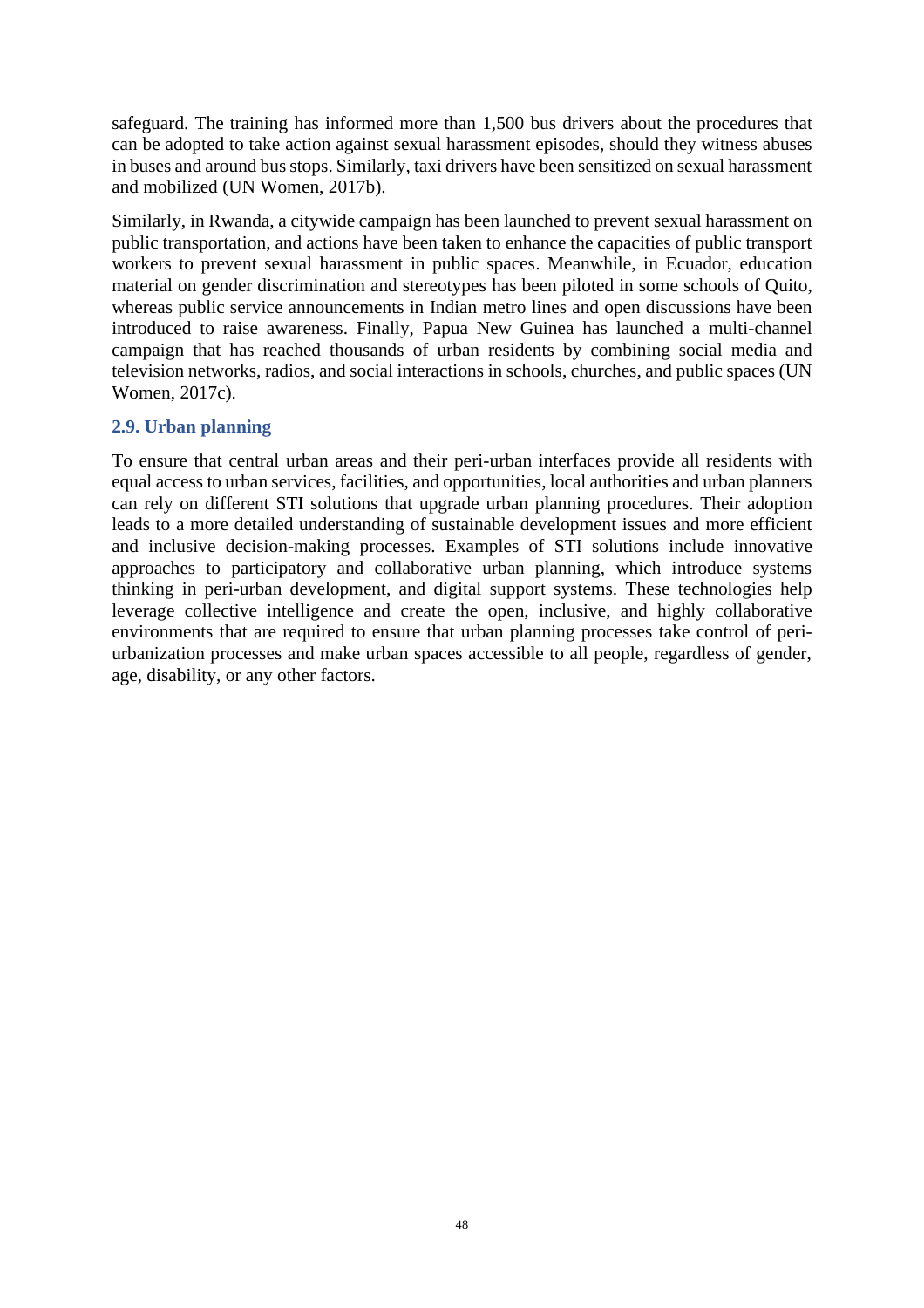## *Box 7: CITInova Project to improve national capacities for sustainable urban development*<sup>37</sup>

The CITinova Project is a good example of a project aimed at improving national capacities in urban planning for the sustainable development of Brazilian cities. The specific objectives of the project are: (a) accelerate the transition of cities towards sustainable urbanization; (b) use technology and innovation to improve the quality of life and well-being of citizens; and (c) avoid the direct emission of 3.8 million tons of CO2.

Funded by Global Environment Fund, implemented by UNEP and executed by Ministry of Science and Innovation of Brazil in partnership with the Brazilian cities of Brasilia and Recife, the project brings many successes story in developing innovative technological solutions and offer methodologies and tools for integrated urban planning and more sustainable cities. One success story is the public and free District Environmental Information System Platform which provides climate projections for the Federal District and Integrated Development Region of the Federal District and Surroundings.

Another success story is the revitalization and urbanization of Capibaribe Park in the city of Recife. The project covers 30 km of the riverbanks, focusing on public spaces for people on cycle paths and pavements, leisure, and contemplation areas. This is helpful to Recife that aims to increase the public green area index from 1.2 m2 per inhabitant to 20 m2 by 2037.

In addition, the CITinova project developed a virtual platform to support and promote integrated and sustainable public management of cities with the development of Sustainable Development Index for Cities. The Index mapped, monitored, and evaluated SDG`s compliance of 770 Brazilian cities. The data and information of the Index also provide inputs for the preparation of the Local Voluntary Report (RVL) and a balance sheet of the progress of cities in fulfilling the 2030 Agenda.

# *Spatial Group Model Building*

To ensure the synergetic growth of interconnected urban, peri-urban, and rural areas, some local authorities are replacing siloed approaches to urban planning with more integrated practices that use system thinking to better address the spatial complexity of urban-rural linkages and maximize existing interdependences. Achieving this objective, however, requires urban analysts and planners to trigger processes of co-design and participatory decisionmaking that ensure vertical and horizontal coordination. These participatory and collaborative processes help cut across different policy areas, align the interests of heterogeneous actors – urban, peri-urban, and rural residents and other key stakeholders – and define a commonlyagreed set of development goals for a given rural-urban system, ensuring that excepted benefits reach all parties and resource conflicts are minimized (ECOSOC, 2013).

Studies on peri-urban planning and management have led to the definition of new approaches that respond to the specific needs of peri-urban interfaces (Allen, 2003). For example, the city of Christchurch, New Zealand, has contributed to piloting an innovative participatory process called Spatial Group Model Building (SGMB). SGMB helps combine the expectations and knowledge of a wide range of actors into a peri-urban planning processes by inviting them to

<sup>&</sup>lt;sup>37</sup> Contribution from the Government of Brazil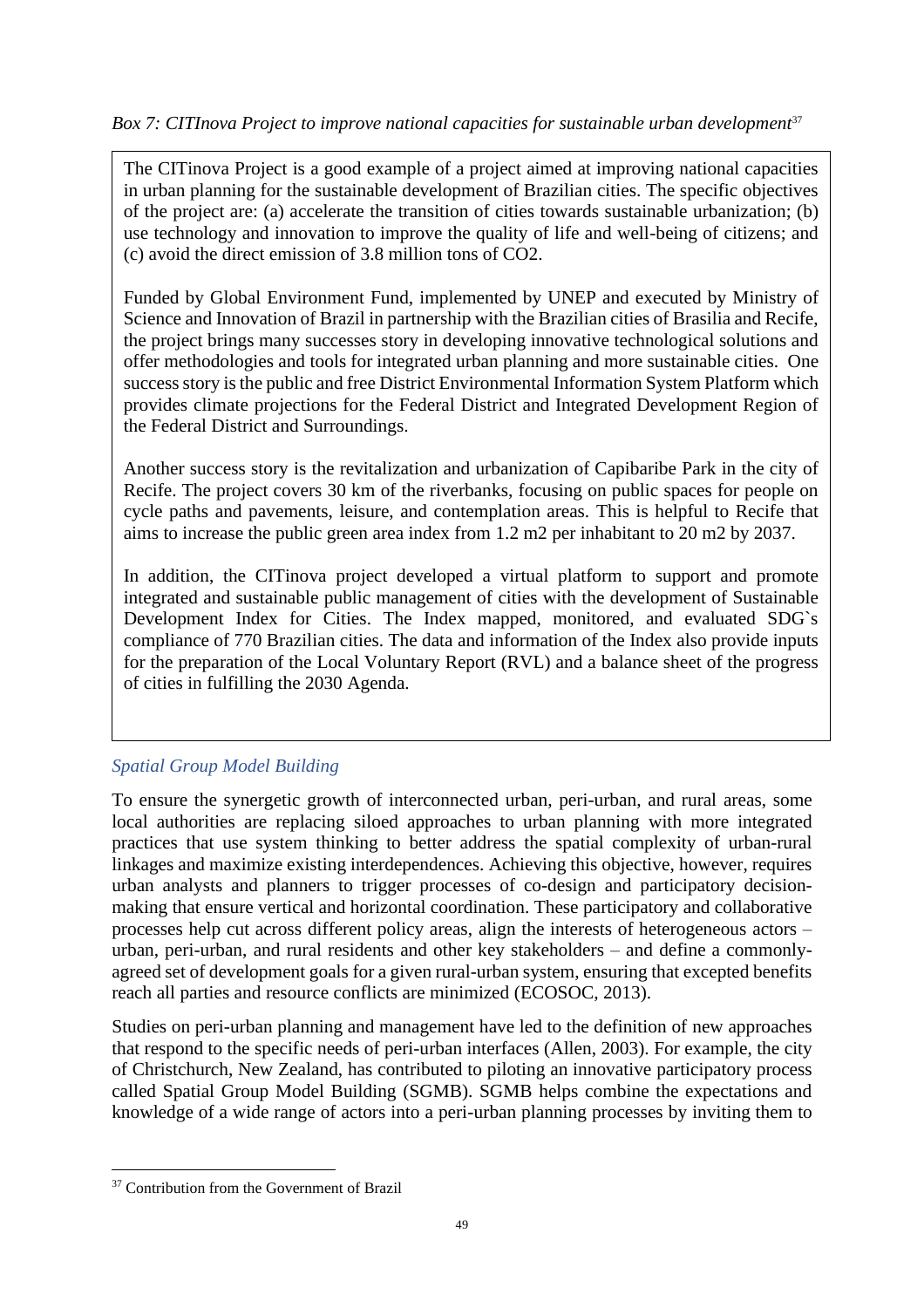co-design a group model building – a model that connects the flows, processes, and collaborative relationships among actors within a complex system.

The participatory process is supported with Geographic Information System (GIS) technology, which helps stakeholders visualize the physical space and connect the information of the group model building on digital maps. The process ends with the empirical examination of all information sourced from the participants, whose analysis helps detect and evaluate possible sustainable development paths (Rich et al., 2018). The towns of Lundazi and Monze, Zambia, have adopted SGMB to investigate how East Coast Fever – a disease of cattle and buffalo – oscillate over time and determine context-specific interventions that can mitigate the impact on the local economy (Mumba et al., 2017). SGMB has also been applied in the Indian state of Bihar, the district of Jessore in Bangladesh, and the Tanintharyi region, in Myanmar (Rich et al., 2021).

#### *Gamification for digital participation*

Different digital support tools are currently available, that local authorities, urban planners, and other participants of collaborative urban planning processes can use to jointly develop and assess alternative sustainable development strategies. For example, as part of the Block-by-Block initiative, UN-Habitat has introduced Minecraft in the framework of public space planning, where the videogame has become a participatory tool for stimulating the coproduction of regeneration projects for neglected public spaces. This Minecraft-based methodology is freely available to all and provide residents of urban areas with access to a virtual environment in which they can collaboratively design, build, and discuss virtual urban landscapes and architectural models that have the potential to improve the quality of existing urban spaces.

After being piloted in Nairobi and Mumbai, the Block by Block methodology for co-created public spaces have been used extensively in urban areas across the world, in particular developing regions, where it has shown a good capability to mobilize community engagement (Imam et al., 2021). A few years after starting the initiative, in an effort to improve the current methodology, UN-Habitat introduced a mixed-reality tool, which has been tested in Stockholm, Sweden and Johannesburg, South Africa; this enhanced version of the Block by Block methodology uses virtual reality to provide users with a lifelike experience (UN-Habitat, 2019a, b).

### *Digital twin technology for urban planning*

Virtual reality can also be used to create urban digital twins – virtual models of entire urban systems – as in the case of Herrenberg, a small city in Germany. The digital twin has been used to collect data describing the emotional responses of citizens, that local authorities are collecting to inform decision-making (Dembski et al., 2020). Similarly, Buildmedia – a company specialized in 3D visualizations of urban infrastructure – has created a digital twin of Wellington City, New Zealand. The digital twin builds on a combination of smart city technologies that connects streams of urban mobility data. This data describes the real-time functioning of the urban infrastructure and provides different types of urban mobility and transportation statistics, including air traffic data. By using the digital twin, local authorities can acquire data for supporting decision marking and collaboratively work on unbuilt developments, which can be integrated as virtual models in the existing built environment of the city (Frearson, 2021).

#### *Online crowdsourcing platforms*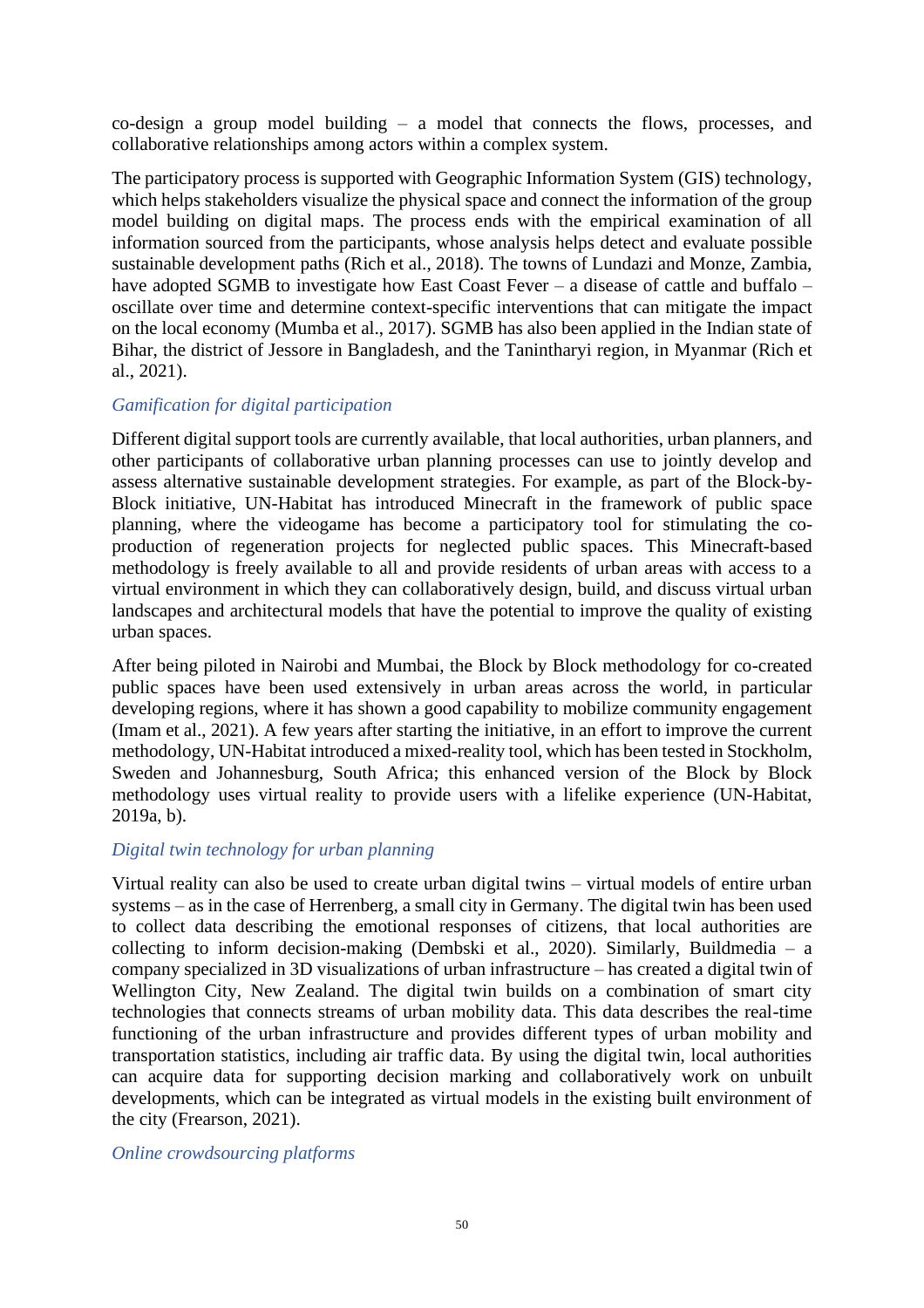Local authorities and planners can also use a low-tech apparatus, such as social media channels and online platforms, which can help stimulate inclusive discussions on planning ideas and better understand the preferences of key actors that are affected by urban planning decisions, including citizens (Afzalan and Muller, 2018). Online platforms that pool crowd-generated data can help generate collective knowledge and awareness around urban planning challenges, and they can also be used to increase the accessibility of urban spaces. For example, "pervasive computing technology can enhance quality of life for those with disabilities by providing access to timely information and helping them to navigate their environment independently" (Rector, 2018).

For example, the German non-profit organization Sozialhelden has developed Wheelmap, an online map for wheelchair accessible places identification<sup>38</sup>. Wheelmap provides information that is generated with a Wikipedia-approach; anyone can access the online map – which is generated by using OpenStreetMap data – and share knowledge on the wheelchair accessibility of the locations they have visited. Users can pick any public place around the world, rate their level of accessibility for individuals with mobility impairments, and upload photographs. The rating uses a simple traffic-light system. As of today, Wheelmap provides data on more than 1.5 million public places and is available in 33 languages. This data helps people with reduced mobility to make informed travel plans and contributes to make owners of wheelchairinaccessible public places and local authorities aware of existing barriers (Mobasheri et al., 2017).

## **2.10. Healthcare**

The COVID-19 pandemic has temporarily shifted significant attention away from the fight against other epidemics and communicable diseases, but it has further confirmed that scientific research outputs and combinations of technological solutions and innovations in institutional settings, funding mechanisms, and governance systems play a key role in helping healthcare services to limit the spread of infections and enhance the resilience of urban territories (Brem et al., 2021; Kumar et al., 2020; Steen and Brandsen, 2020). A whole range of COVID-19 related interventions clearly illustrated the importance of STI in strengthening the urban sociotechnical system for healthcare provision -- from genome mapping, diagnostics, contact tracing applications and disease monitoring to treatment and vaccine.

Beyond COVID-19, it is predicted that the digitalization of healthcare services, which has been accelerated by the pandemic, will completely change this sector in the next ten years. Remote care and mobile health, including the home monitoring of vital signs and medication adjustments, have already reduced costs and improved safety in healthcare delivery. The application of big data and artificial intelligence are enabling complex clinical decision-making and the identification and reporting of health emergencies. Finally, developing medical and assistive devices and services, such as 3D printing, have revolutionized the manufacture of devices and equipment. Moreover, many of these technological innovations have also exposed a potential for urban sustainability enhancement.

### *Digital communication channels as early-warning systems*

Municipal governments closely work with citizens and act as trusted intermediators during public health emergencies; they provide local communities with risk communication and public health advice that is informed by the guidance offered by national and intergovernmental authorities. Almost everywhere in the world, municipal governments fulfil this duty by using digital communication channels – such as social media platforms, instant messaging apps,

<sup>38</sup> See: [https://wheelmap.org](https://wheelmap.org/)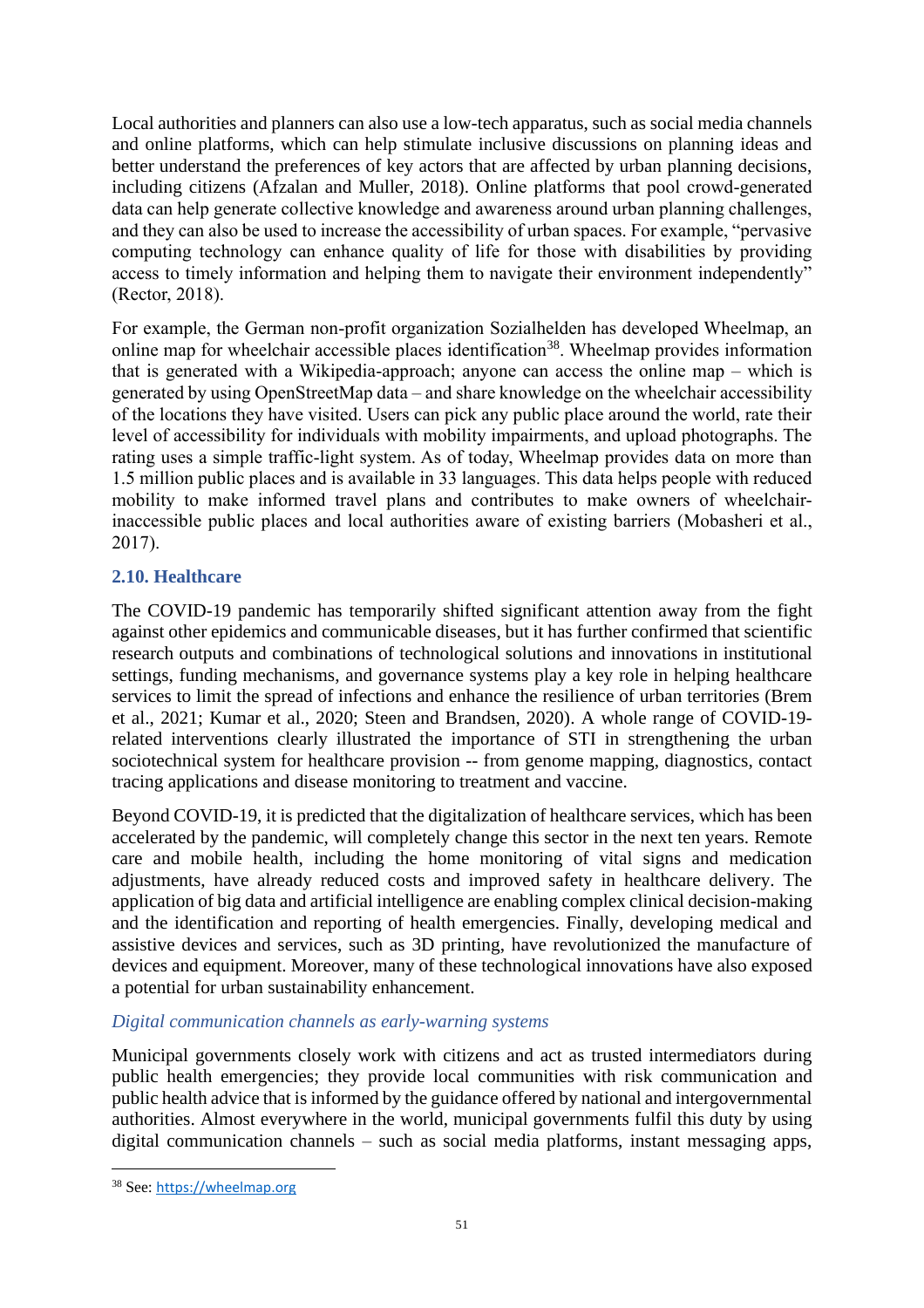online video-sharing services, digital media, and websites – which have become early warning systems that help urban populations to sustain informed reactions to health-threatening situations.

These technological solutions work as one-stop shops for distributing up-to-date and reliable information about possible virus outbreaks – like the COVID-19 case – and other public health emergencies. However, they can become the main supporting tool of ill-intentioned individuals who support the spread of fake medical news. In response to this challenge, many municipal governments can open ad-hoc myth-buster webpages, whose contents can help dismantle dangerous false beliefs. In addition, they can operate in collaboration with technology companies, who can provide AI-powered factchecking systems and digital tools that can send alerts to social media users who have engaged with posts containing unreliable claims.

#### *Wearable health devices*

Studies have also emerged which explore the potential contribution of wearable health devices – activity trackers, smartwatches, and other devices that automatically collect and monitor physiological signals – to supporting behavioral change in urban residents affected by unhealthy lifestyles. Urbanization is a factor that can affect physical activity. For example, research conducted in China and Oman concluded that rural adolescents were less likely to be overweight and obese than those living in urban communities (Machado-Rodrigues et al., 2014). Physical activity measurements are one the most common type of data that commercially available wearable technology offer to its users, and some devices are completing this information with additional features that monitor heart rates, nutrition levels, and psychological wellbeing. All these functions suggest wearable health devices, which are increasing in popularity and diffusion may help improve the health and wellbeing of urban populations. However, the implementation of this technology in clinical settings still remains a challenge: "research suggests that digital health programs incorporating health behaviors models and personalized coaching are the most successful. Yet, knowledge is limited regarding all the factors that may drive successful implementation of wearables into the healthcare environment" (Smuck et al., 2021).

Moreover, empirical evidence is still lacking in relation to the capability of this technology to motivate individuals toward healthier habits by reporting on their health behaviors and physical activity (Patel et al., 2015). A recent report commissioned by the Health Foundation confirms a high interest in exploring this potential, but it also confirms that large-scale studies are needed to shed light on the effective potential of these devices to support the prevention and management of long-term health conditions (Maguire et al., 2021).

#### *Remote clinical services*

Remote clinical services can reduce the pressure facing health systems due to fast-growing urban populations. With most of the large medical centers located in urban areas and a growing demand for healthcare services, digitalization can increase the sector capacity while preventing the consumption of additional land – an already scarce resource in many urban contexts. In addition, remote clinical services can help cope with staff shortages by improving the efficiency of resource allocation processes.

Remote clinical services Telemedicine solutions can be associated to different levels of sociotechnical complexity and include, for example, electronic intensive care units, mobile integrated health care solutions, telepresence robots, and AI-powered bots, but also low-tech solutions such video consultations and online chats. However, while these innovations are quite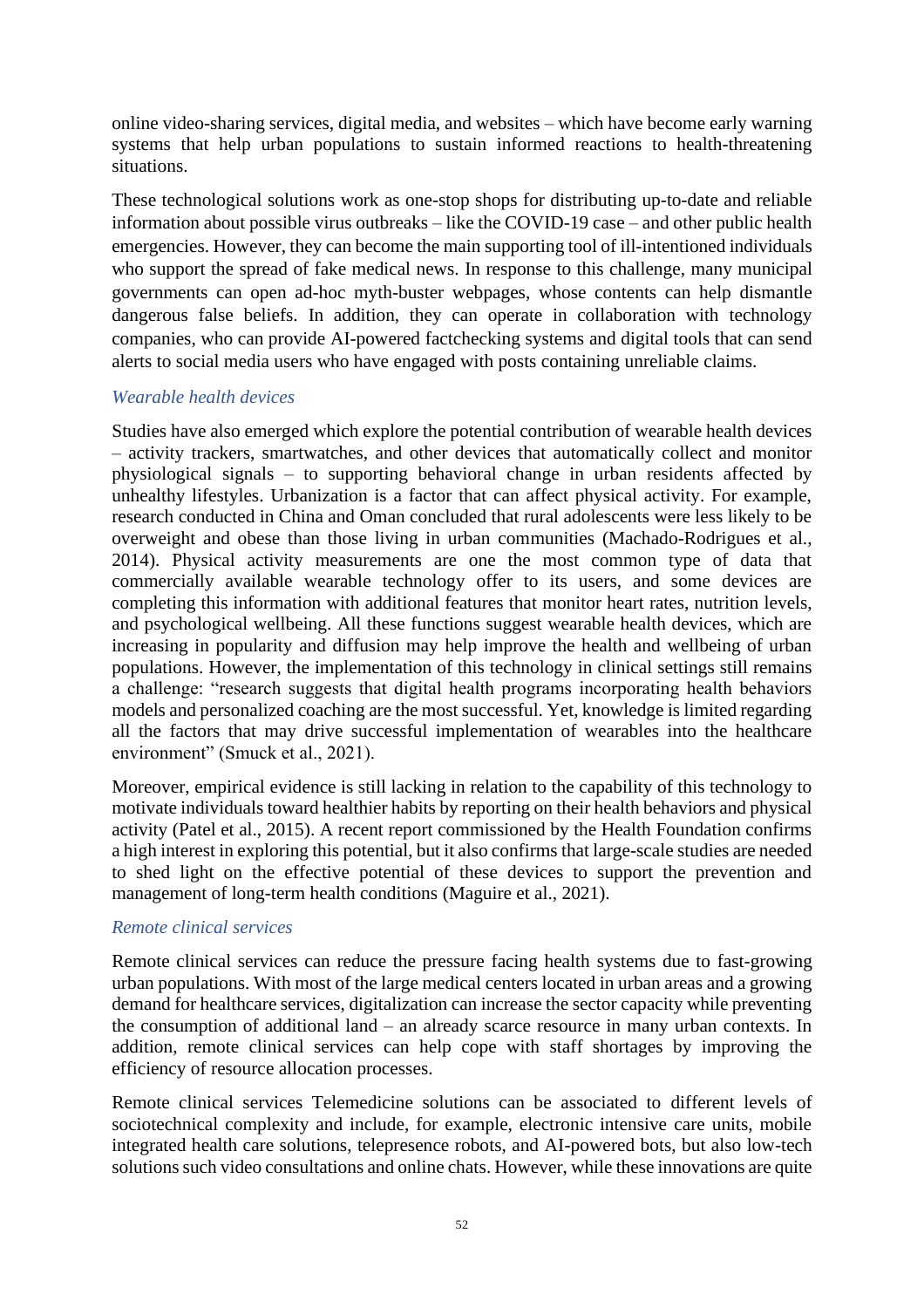diffused in developed countries, the presence of digital divides is preventing many developing countries from introducing telemedicine this technology in their urban systems.

For example, telemedicine programs can help save time and offer the means for more focused visits. Therefore, they represent a useful tool for supporting the triage-treatment decision making process. Nevertheless, despite the potential benefits, equitable access may be difficult to ensure in both developed and developing countries. Very similar issues have emerged in applications cases, such as digital divides, patients showing lack of trust and limited digital health literacy, language barriers, data security issues, financing and scale-up challenges, and high infrastructure and maintenance costs. In addition, commercial insurance plans may not provide reimbursement for telemedicine visits to patients.

It is also widely acknowledged that the adoption of telehealth, which change existing routines, requires significant levels of training, cross-sector collaboration, internal coordination, user support protocols, and regulatory structures. Introducing remote clinical services without having the required sociotechnical infrastructure might create severe difficulties and disruption.

Moreover, telemedicine – in the form of telemental health services – can also help provide mental health support to those experiencing psychological problems, such as stress, insomnia, anxiety, depression, and self-destructive behaviors (Zhou et al., 2020). Research exploring the differences in psychiatric disorders between rural and urban populations shown that the probability to incur in mood and anxiety disorders is higher in urban areas. Telemental services can help urban and peri-urban areas to cope with the existing and future demand for psychiatric services (Peen et al., 2010).

### *Crowdfunding platforms*

"Health inequalities in urban areas continue to grow; urban poor frequently experience worse health outcomes than their rural counterparts" (Elsey et al., 2019), while being exposed to the growing financial burden of medical care. To mitigate this financial pressure, some patients and their families – mainly representing vulnerable populations – have turned to crowdfunding platforms – for example, CoFund Health and GoFundMe – and have launched online crowdfunding campaigns (LSE, 2020). This action expresses a desperate need for reducing the financial burdens of illness through personal medical expense fundraising (BBC, 2021; Chakravorty, 2021).

The widespread diffusion of online crowdfunding campaigns, in particular during the COVID-19 pandemic, represents a clear signal of the acute distress of national health systems and the serious difficulties that the world has been experiencing in offering universal health coverage, including financial risk protection and access to quality and affordable essential healthcare services and medicines. However, analyses of crowdfunding responses show that only a minority of individuals tend to be successful (Saleh et al., 2021). These results confirm that crowdfunding platforms may help lessen the gravity of a serious issue that influence urban sustainability, but only in limited occasions and in the short term; deeper and more complex socio-economic transformations are needed to reach long-term and stable urban development results.

In addition, the findings of an investigation into crowdfunding technology adoption conducted by EU DisinfoLab – a non-governmental organization focused on tackling disinformation campaigns – urge caution; crowdfunding platforms can also become the host of several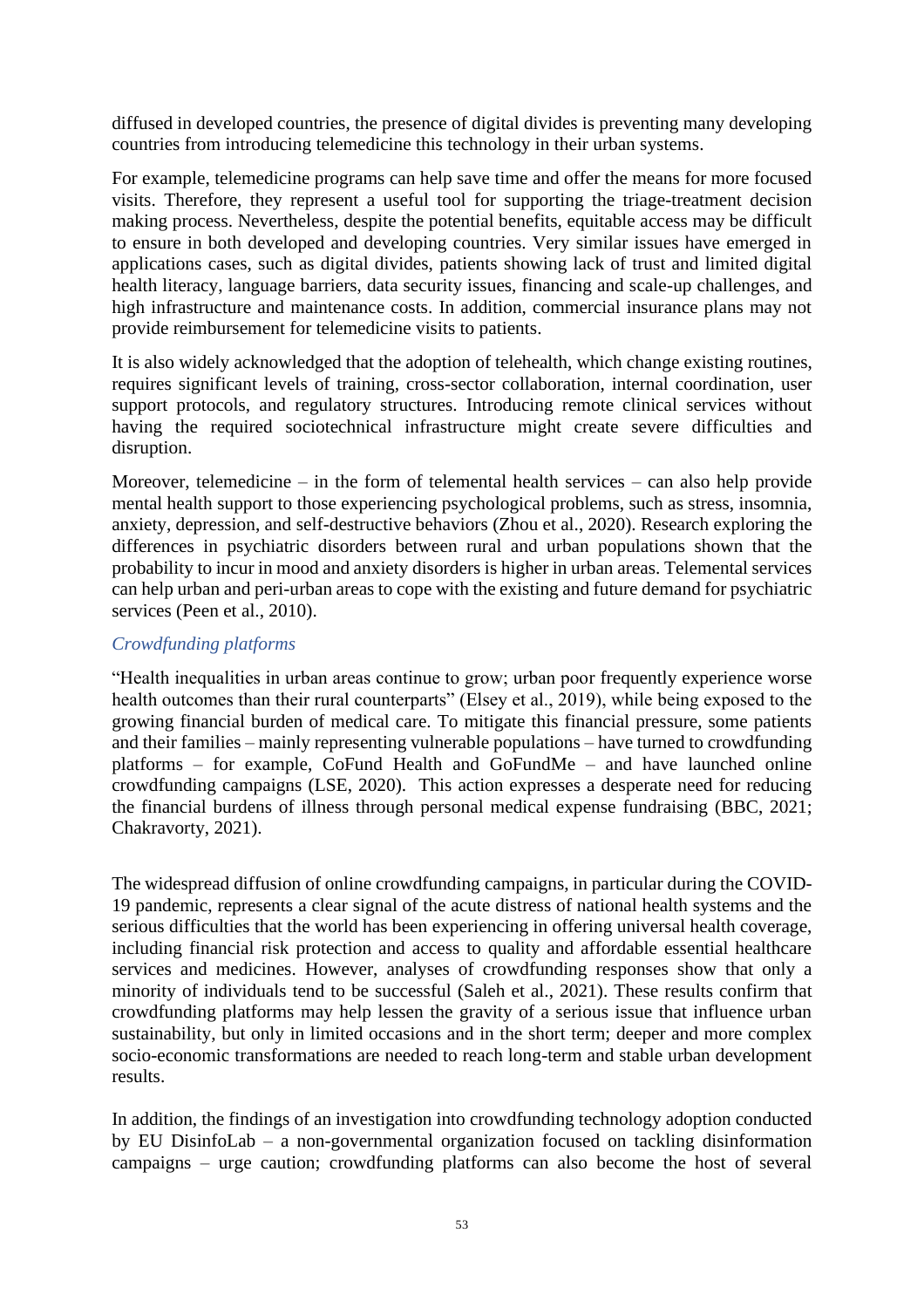attempts to monetize disinformation (EUDL, 2020). Risks of fraud may hinder the capacity of crowdfunding platforms to deliver emergency funds via donations (LSE, 2020).

Finally, evidence is also emerging of the inequalities that online crowdfunding campaigns can generate due to "unequally distributed literacies" (Berliner and Kenworthy, 2017). After analyzing more than 175,000 COVID-19 related online campaigns, researchers at University of Washington have concluded that "crowdfunding provides substantially higher benefits in wealthier counties with higher levels of education. People from these areas are more likely to initiate campaigns in response to adverse health and economic impacts of COVID-19, and they also receive more funding compared to people living in areas with lower income and education" (Igra et al., 2021).

#### *Dashboard solutions*

To build resilient recovery strategies, national and municipal governments will need to improve current approaches to epidemiological data collection and processing. The COVID-19 pandemic has been a data crisis, which has exposed the serious lack of urban disaggregated data and limited institutional capabilities of urban areas for systematic data collection.

An investigation conducted by *Nature* in August 2020 shows that unjustified political interferences, lack of national leadership, disorganized networks of public-health centers, and lack of efficient data management strategies are among the main factors that prevented many local and national governments from providing citizens with the information they needed to understand how the virus was spreading and react accordingly (Maxmen, 2020).

#### **2.11. Safety and security**

Worldwide efforts have been made to sustain urban safety and security, which are primarily based on the use of innovative policy interventions and research and development efforts that are increasing the availability and performance of technological STI solutions. Examples of technologies for urban safety and security enhancement include gunshot detection systems, crime mapping tools, and predictive profiling technology.

#### *Crime prevention policy*

To reduce youth homicide, a key issue in Doha, -Qatar, the local government launched the policy program 'Line Up, Live Up', in collaboration with UNODC and sports organizations (UNODC, 2020b). This program aimed to break the chain of violence by inducing behavioral change in new generations. Sports were promoted among at-risk youths to provide them with a means to learn tolerance and respect and to develop the positive behavior that can help them avoid criminal activates and violence in the future (UNOV, 2021).

### *Gunshot detection technology*

Technological solutions for crime prevention have also been implemented. For example, different variations of gunshot detection technology (GDT) – an audio-based analytical tool – are sprouting up. GDT offers automated analyses of urban soundscapes and build upon a network of acoustic sensors to identify the sound of urban gunshots. Data generated from GDTs becomes a source of information on firearm-related crimes, and this information can be relayed to context-aware emergency services (Irvin-Erickson et al., 2017). An advantage of GDT is that the sound analysis can help determine audio patterns (Bello et al., 2018) by collecting and analyzing data on gun use in urban areas. These audio analyses capture spatial-temporal characteristics of gunshots, which help to predict where and when firearm-related crimes are likely to happen in the future. Moreover, this knowledge can also support police forces to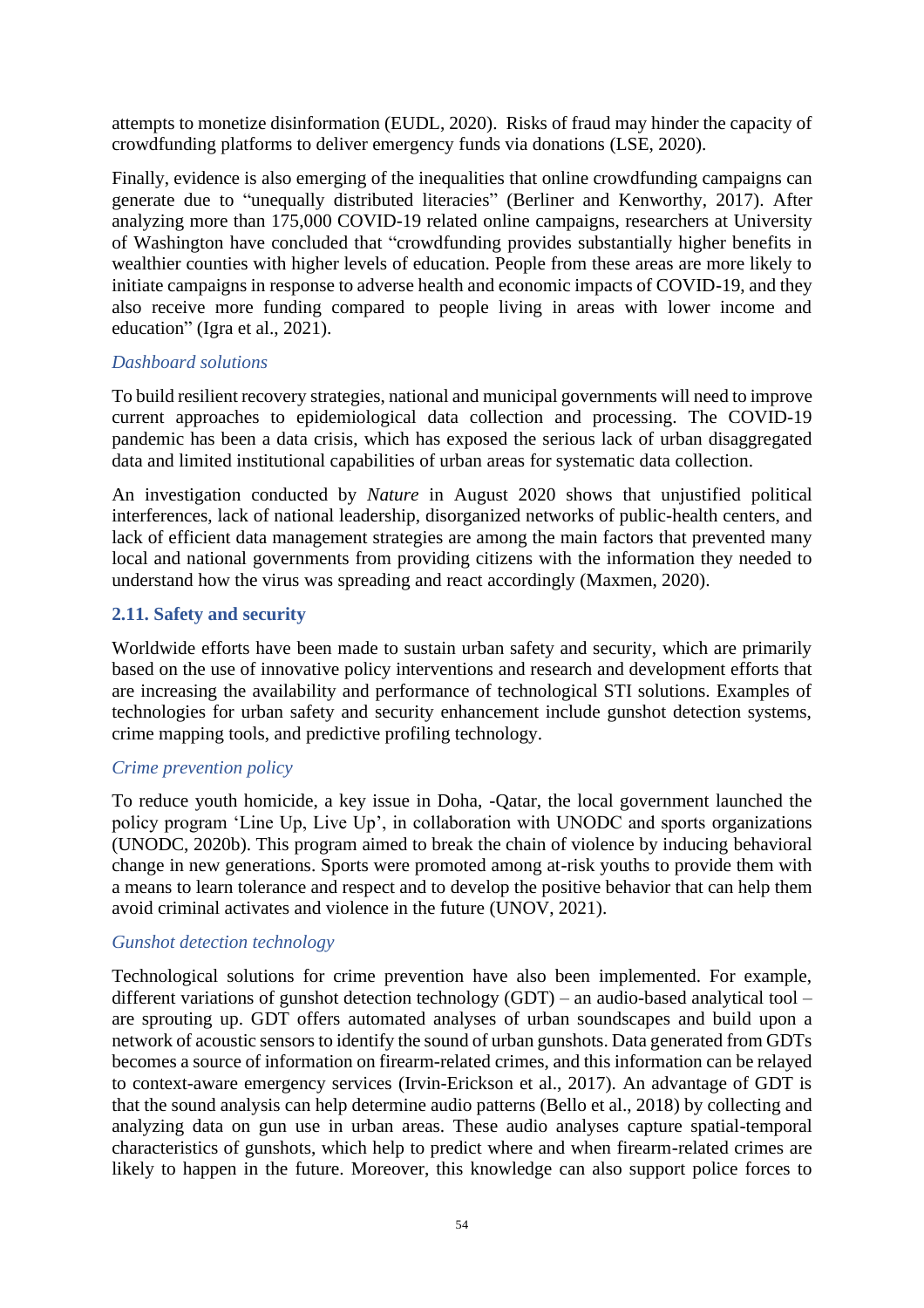determine the position of gunshots in real-time. GDT uses algorithms that identify particular acoustic frequencies at different points of public transport networks (such as underground routes or bus lanes). This differentiation helps to timely distinguish gunshots from other noises and to compute the spatial coordinates of the location where the crime is taking place (ACOEM, 2020; Anderez et al., 2021).

### *Crime mapping tools*

To enhance the capacity of GDT in crime prevention, visualization of crimes is also required. Technologies that are used for spatial identification of crime hotspots have been implemented in cities worldwide. Crime mapping via GIS analysis, for instance, is an effective measure that local police forces can adopt in urban areas to develop timelines and map locations of crime events, thereby enhancing strategic planning and operational intelligence, such as suspect movement analysis and geographic profiling of criminals.

In central London, police forces use crime mapping to analyze vehicle crime patterns, understand routines and behaviors of criminals, and determine the most probable location where these crimes take place and could happen in the future (Braga et al., 2019). Similar practices are also implemented in cities of the Global South, such as Mexico City wherein heat maps are created by local authorities to identify hotspots prone to violence against women (Royo et al., 2020).

Moreover, researchers at University of Pretoria have showcased the usefulness of crime mapping in the context of African cities by developing a robbery risk model for the city of Tshwane, South Africa. The model is based on the geo-spatial analysis in which commuter nodes and urban public facilities become points of interest. Their study reveal that urban crimes happen more commonly in neighborhoods that are ethnically heterogenous, economically poor, and with high family disruption (Kemp et al., 2021).

### *Predictive profiling technology*

Some innovative solutions for addressing forced evictions in urban areas rely on predictive profiling techniques, in which machine learning algorithms are a key component. A variety of machine learning models can be used to identify city buildings in which tenants are at risk of landlord harassment. New York City is an example of good practice wherein data scientists have developed an-hoc machine learning model. Their model analysis historical canvass data to predict landlord harassment and create risk scores. Local government agencies harness this intelligence to prioritize inspections to high-risk buildings and better organize outreach activates to vulnerable tenants (Ye et al., 2019). Similar risk scores are also available in San Francisco, where the local government consider them when reaching out to urban residents at high risk of eviction by offering rent subsidy and affordable housing schemes (Janeway Bills, 2019).

### **2.12. Protection from natural disasters**

STI solutions contribute to protect urban areas and their populations from natural disasters by empowering and giving a voice to people, including the most vulnerable; extending access to education services; making possible the monitoring of environmental risks; connecting people; and enabling the development of early warning systems<sup>39</sup>. Among available technological

<sup>&</sup>lt;sup>39</sup> To obtain a more comprehensive understanding of this theme, please see the UNCTAD issues paper on "The role of science, technology and innovation in building resilient communities, including through the contribution of citizen science". The issues paper can be accessed at: [https://unctad.org/system/files/official](https://unctad.org/system/files/official-document/CSTD2019_Issues02_STI_Build.Res.Comm_en.pdf)[document/CSTD2019\\_Issues02\\_STI\\_Build.Res.Comm\\_en.pdf.](https://unctad.org/system/files/official-document/CSTD2019_Issues02_STI_Build.Res.Comm_en.pdf)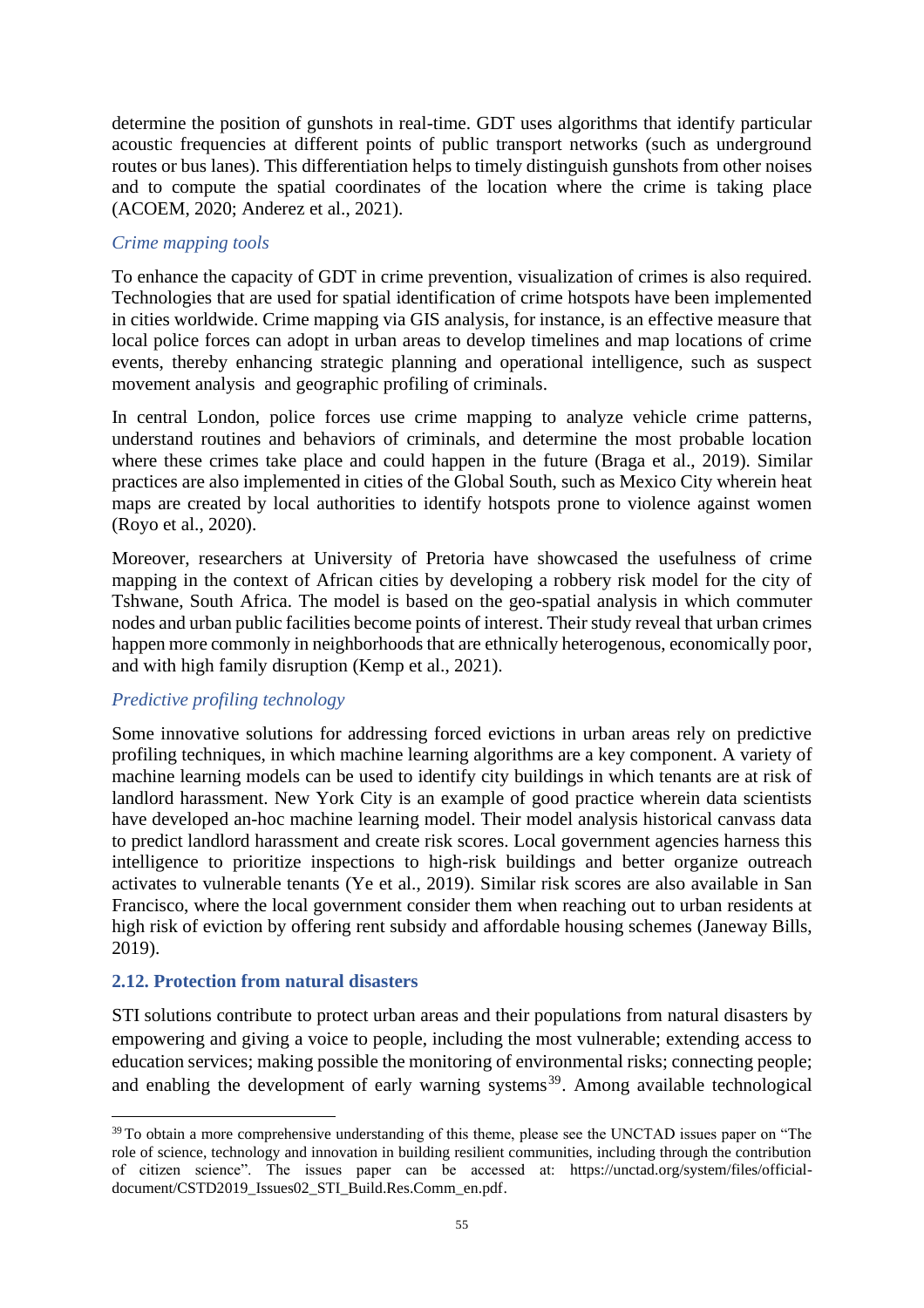innovations are disaster data infrastructure assets and nature-based solutions, whose use has proven effective in helping to increase the level of protection of urban systems from natural disasters.

### *Disaster data infrastructure*

Data analytics capability is also of the utmost importance for urban regions that are facing natural disasters. To develop this capability, many national and local governments are increasing efforts towards building integrated data management systems that pool critical information on urban infrastructure assets. A critical step for building disaster data infrastructures is the integration of heterogenous urban data sources in the same virtual environment, breaking down the silo effect that lack of communication across city agencies within and across urban environments might generate. The integration process facilitates toplevel decision-making in urban emergency responses.

For example, after experiencing a series of natural disasters, Latin America and Caribbean cities have decided to invest in developing the capacity for building a data management platform for supporting disaster management, by conducting activities that are helping to connect heterogeneous data on critical infrastructures. This integration process is already helping local governments to model risk in infrastructures like mobility and transportation (Jorisch et al., 2018). In Turkey, the Disaster Management and Decision Support System was developed in order to monitor and manage disaster and emergency processes electronically and to provide decision support to managers<sup>40</sup>.

Examples of integrated disaster data management systems are also emerging from private sectors organizations. For instance, the Portiguese company Tecmic and the private non-profit association INOV – Instituto de Novas Tecnologias – have developed the 4Forces platform, which has been tested by using data from the city of Lisbon. The 4Forces platform has showcased the importance of cross-sector data integration, which has allowed to build a virtual model of the city and use this model to evaluate the potential impact of disasters on the urban system (Elvas et al., 2021). The simulation process aims at ensuring rapid decision-making on resources allocation in case of disasters.

#### *Nature-based solutions*

When developing disaster risk reduction schemes and practices, city governments can also bring into action nature-based solutions. Nature-based solutions is an umbrella term that groups different types of ecology-based technical solutions, innovative actions, and policies whose objective is to help protect, govern, and recover urban ecosystems, build up their resilience to natural disasters, and protect biodiversity(UNDRR, 2020).

For example, the uMngeni Infrastructure Partnership (UEIP) in South Africa is a cross-sector water catchment program that aims to boost the capacity of urban systems to support water conservation by introducing nature-based solutions. Several demonstration projects have been implemented in cities of the KwaZulu-Natal Province, where nature-based solutions have helped to rehabilitate natural ecosystems, such as river areas and the Midmar Dam, which serve the urban population in the province (Apamaku, 2021). In Switzerland, the government spent 0,6% of its GDP on protection against natural hazards, including the construction of elaborate protective structures to prevent damage. Knowledge regarding the continual intensification of

<sup>40</sup> Contributions from the Government of Turkey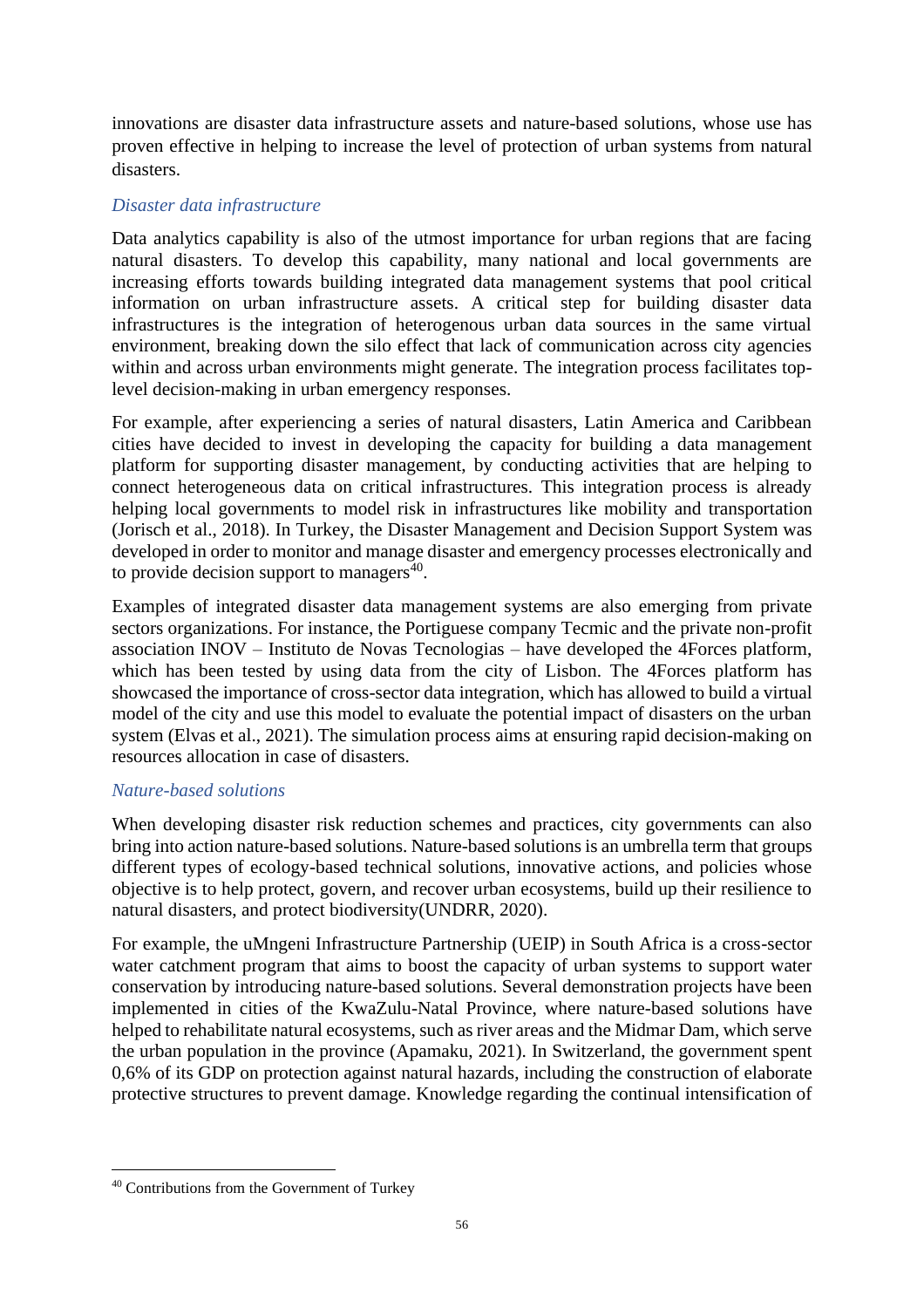land use is a key prerequisite for minimizing risk, which is why work on analyzing land use risk is currently ongoing<sup>41</sup>.

A similar practice in Lahore, Pakistan shows the government that is committed to remedying to the challenges that high-rate air pollution and heat. An urban forest named Liberty Market was planted in the city in 2019. Acting as a nature-based solution, the forest combined ecological engineering and active policy-making to ensure the exclusive use of native species of vegetation for restoring urban forested areas (Arif, 2021; SANBI, nd).

<sup>41</sup> Contributions from the Government of Switzerland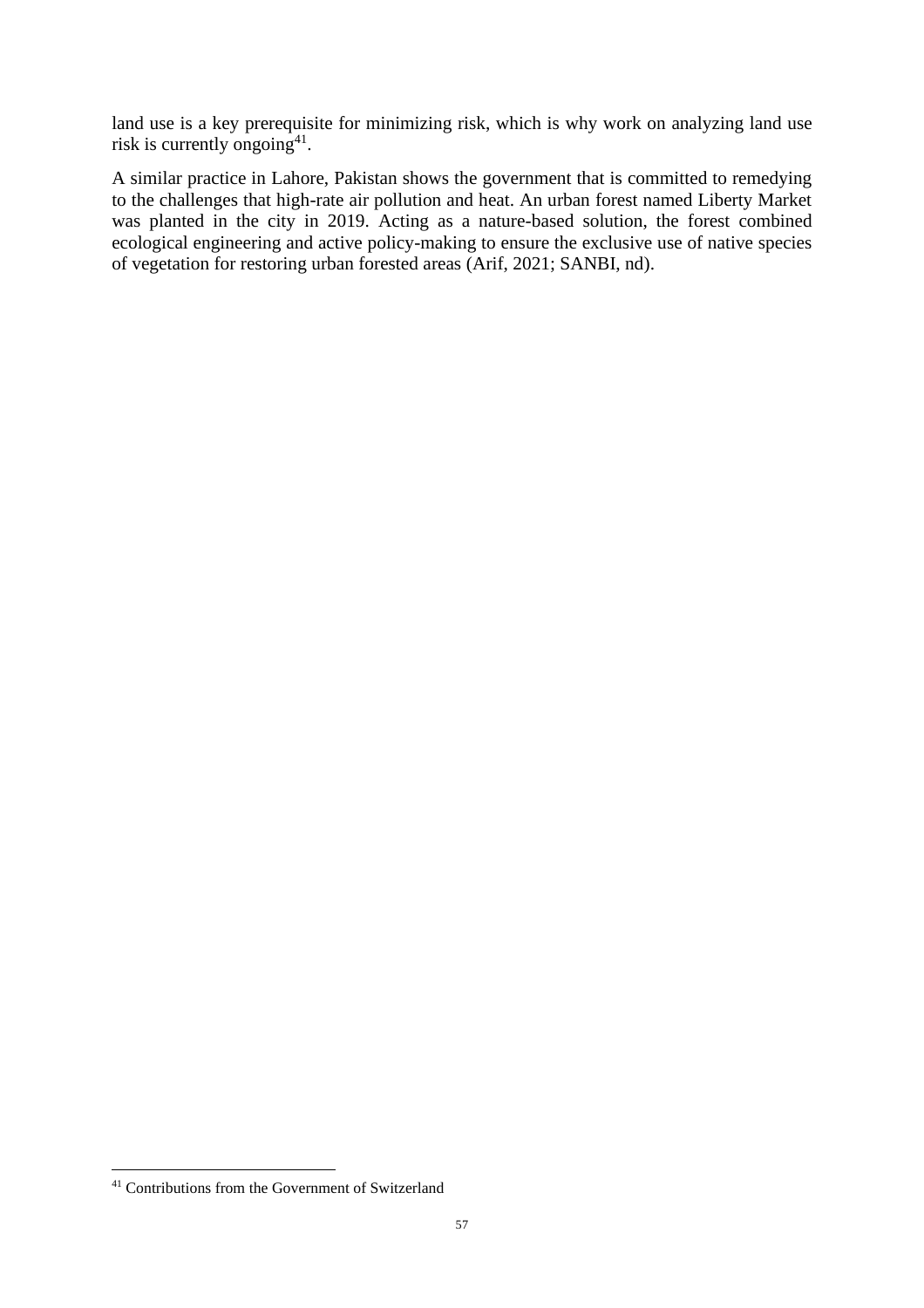## **3. POLICY RECOMMENDATIONS**

The COVID-19 pandemic has enabled many new forms of innovation for sustainable cities and communities, and it has triggered a level of research, development, and experimentation that countries have struggled to implement during non-crisis conditions. The pace with which local and national government leaders and other stakeholders have reorganized urban sociotechnical systems in many regions, by introducing innovative STI solutions to the challenges imposed by the crisis, have been remarkable, especially when observing the very fast rearrangement of healthcare and education systems. The action necessary at national and international levels is now to seize this innovation momentum and use its transformative power to ensure that urban areas can deliver on their commitment to sustainable urban development. Therefore, the following recommendations are presented making a distinction between the considerations that apply to national governments and those that would be more pertinent for international action.

### *Adjust pre-COVID priorities and resource allocation strategies*

The uncertain investment climate and fragile financial situation of public and private organizations could severely undermine the capability of countries to sustain the innovation momentum and the scope and scale of STI actions for uplifting urban sustainability. Considering only the period between 2020 and 2030, it is estimated that more than \$40 trillion will be required to provide funding for the urban infrastructure developments that are needed to enhance the sustainability of cities and towns worldwide and harness the value of sustainable urbanization (UN-Habitat, 2020c).

The negative economic effects of the COVID-19 pandemic have reached public sector organizations; the overall revenue of local authorities is expected to decline between 15% and 25% in 2021, with more drastic effects on developing countries. For example, the revenue losses of African local governments could go up to 60% (UN, 2020d). With such a massive shortfall in public and private budgets, less funds will be available for STI activities oriented toward enhancing urban sustainability.

- Considerations for member States:
	- a) Redefine sustainable urban development priorities in the aftermath of the pandemic – in particular the urgent need to invest in STI solutions that can alleviate unemployment and the financial issues of low-income households and smaller firms.
	- b) Ensure that priority is given to the STI actions that can ensure value for money and more efficient spending, with a particular focus on activities that can boost urban resilience.
- Considerations for the international community:
	- a) Introduce financial measures that can help reinstate the financial stability of private and public sector organizations, especially in developing economies.

#### *Find and share STI solutions for sustainable urban environments*

The analysis has uncovered an incredibly data-rich but fragmented knowledge environment; the application of STI in urban contexts has led to the development of many experiences, solutions, and practical knowledge whose potential for innovation is not fully enacted. Crosscountry collaborative research efforts are needed to pool and formalize this knowledge and to ensure knowledge transfer. In addition, the sharing of STI practices will also help to raise awareness of the many innovations which are already available and to forge new local and international collaborations, strengthening urban innovation ecosystems worldwide.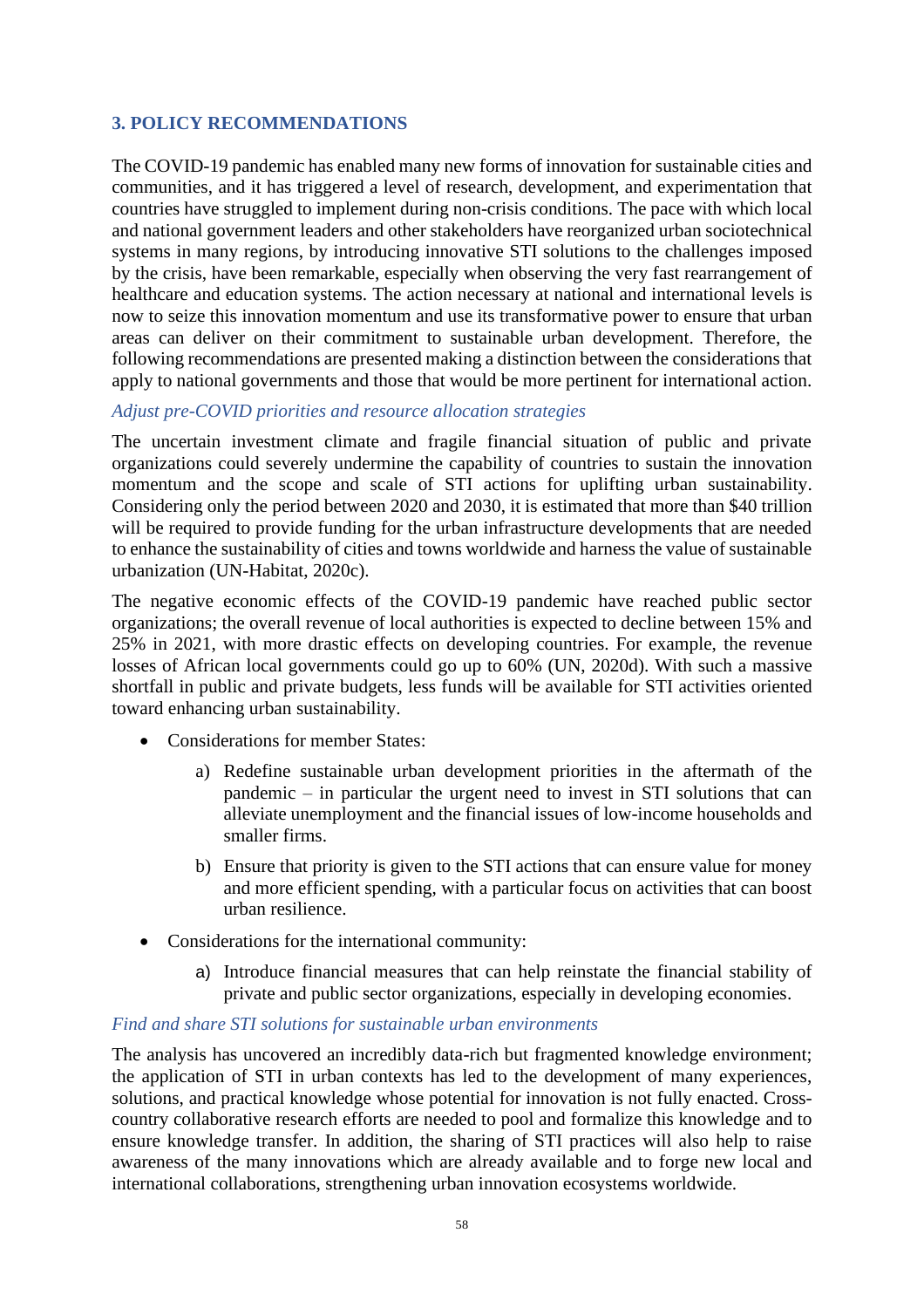- Consideration for member States:
	- a) Capture, formalize, and share positive and negative practices, at different stages of development, and experience on the use of STI solutions for urban sustainability enhancement.
- Considerations for the international community:
	- a) Support cross-country collaborative research efforts by establishing common strategies for data collection and analysis that can facilitate benchmarking
	- b) Establish a virtual environment to facilitate international knowledge transfer and ensure that an international basis of experience is available for all

### *Cultivate and empower local ecosystems for urban innovation*

Developing, testing, and scaling STI solution to urban sustainability challenges requires a cross-sector and multi-stakeholder effort, with strong collaboration among heterogeneous actors and across scales – national governments, local public sector organizations, businesses, third sector organizations, financial institutions, universities and research centers, and civil society. When all these actors operate in concert, urban innovation can flourish.

Governance frameworks supporting local innovation ecosystems for urban innovation are also required to facilitate open innovation processes, international cooperation, and the scaling up of collaborative dynamics, the three elements whose combination has proven indispensable in the fight against COVID-19 (Klingler-Vidra et al., 2021; Park et al., 2021). In this instance, local governments need to adapt swiftly to digital solutions, particularly to step up their efforts and develop new ways to communicate with their citizens in supporting the ecosystem for urban innovation, for example by facilitating citizen participation via online platforms<sup>42</sup>.

- Considerations for member States:
	- a) Frame an enabling institutional, policy, and regulatory environment that promotes the development of an open innovation culture in urban spaces and facilitates cross-sector and multi-stakeholder collaboration.
	- b) Expand incubation services to facilitate the transformation of business-sector research in science, technology, and innovation that actively contribute in solving urban development challenges (e.g., housing, job creation, waste management, etc.)
- Considerations for the international community:
	- *a)* Assist countries, especially in developing regions, in structuring long-term collaborative efforts that extend beyond single-projects and look at multi-year developments.
	- *b)* Enhance capacity-building support to increase the availability of resources for scaling up research development capacity in response to emergency condition.

### *Protect against the unperceived complexity of urban digital transformations*

In building capacity for local urban innovation, actions should also be taken to raise the awareness of the challenges that the unperceived complexity of technology-related development can generate in urban sustainability actions. For example, in leveraging smart cities technologies to improve urban service delivery, their action is guided by a wrongful

<sup>42</sup> Contribution from the government of Belgium.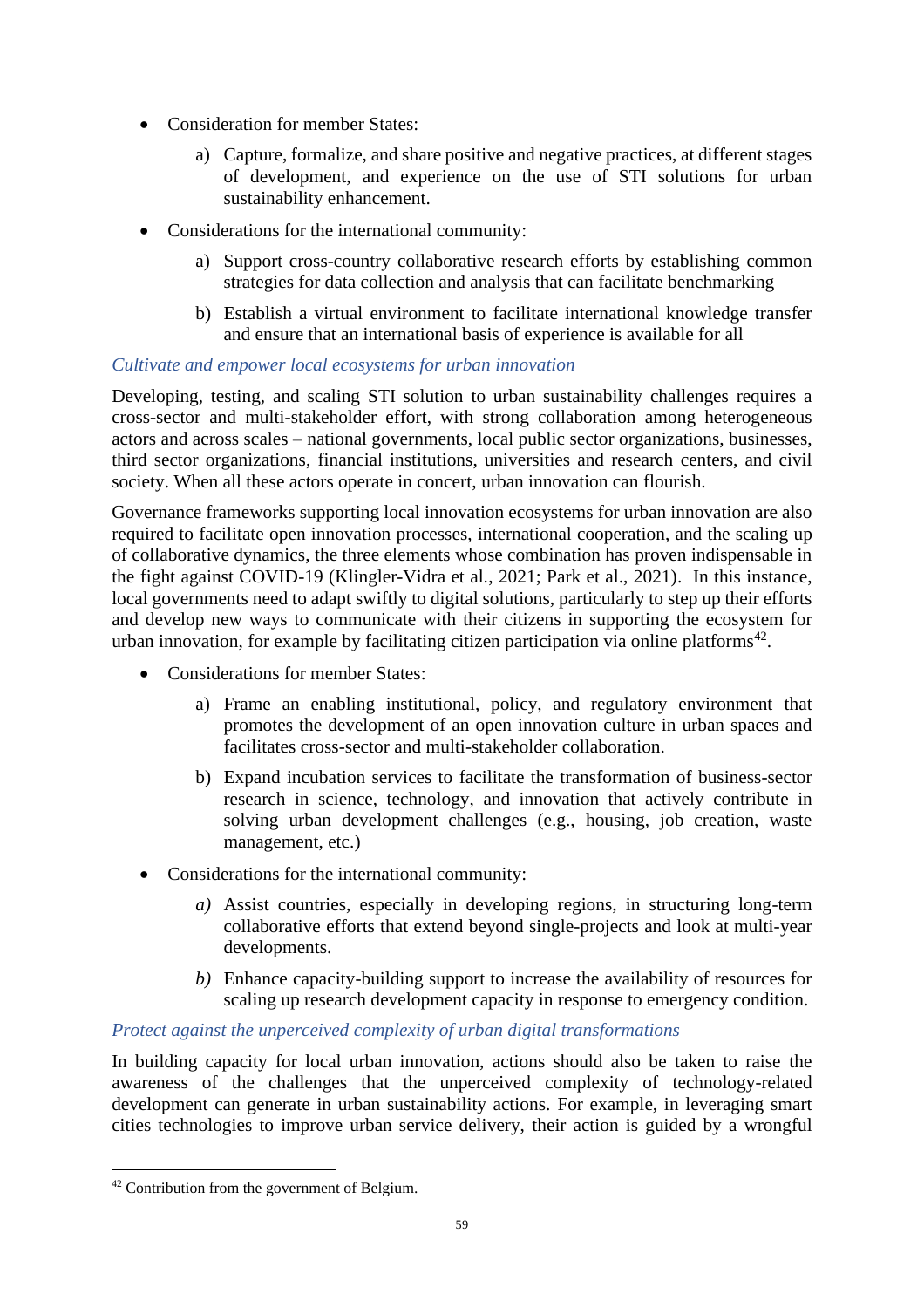conceptualization of smart city development processes which led to faulty implementation in both developed countries (Martin et al., 2019) and emerging economies (Fromhold-Eisebith and Eisebith, 2019).

As a result, urban digital transformations can be erroneously conceived as ready-to-implement technological upgrade, rather than an ongoing sociotechnical change process that is firmly anchored to spatial and temporal dimensions and existing sociotechnical arrangements. In this context, preliminary work through feasibility studies to analyze citizen security, mobility flows, risk management, and allocating economic resources would be important before developing the smart city processes<sup>43</sup>. To enhance urban sustainability, technological solutions are more effective when they are conceived taking into account local conditions and supported with complementary changes in existing institutional settings, and a people-centered focus. Otherwise, negative externalities and inefficacies may appear.

- Considerations for member States:
	- a) Provide local actors with the knowledge resources necessary to familiarize them with sustainable urban digital transformations and help them develop policy and governance capacity.
	- b) Raise awareness among municipal governments and other local stakeholders on the unperceived complexity of technology-related urban development strategies (e.g., smart city) and the importance to integrate local context conditions with people-centered focus in urban sustainability actions.
- Consideration for the international community:
	- a) Mobilize resources for supporting more research exploring the nontechnological change dimensions of urban digital transformations for urban sustainability.
	- b) Develop operational tools that consider the place-based and sociotechnical nature component of technology-related sustainability transitions, to stop the spread of one-size-fits-all mentalities.

### *Introduce new and more equitable financing mechanisms*

More efficient spending is indispensable but insufficient to ensure that the research and development efforts for sustainable urban development receive adequate financial support. The size of the investments requires countries to establish new international mechanisms to support the financing of STI solutions for urban sustainability challenges. These mechanisms are required to overcome existing inequalities in funding provision and ensure the activation of collaborative ventures with heterogenous actors. Without cross-sector collaborative efforts, financing urban development initiatives involving STI solutions has proven complex, especially when technology-related. In addition, to optimize revenue mobilization, countries should strengthen their institutional settings to ensure that public investment management in cities and communities is supported by policy coherence across multiple levels of governance.

- Considerations for member States:
	- a) Facilitate cross-sector collaborative ventures with heterogenous actors to increase the financial capacity of cities and urban communities to support the research and development actions required to embrace STI solutions.
	- b) Optimize revenue mobilization by prioritizing STI measures that can ensure

<sup>43</sup> For example, the feasibility study of Smart City in Piura, Peru.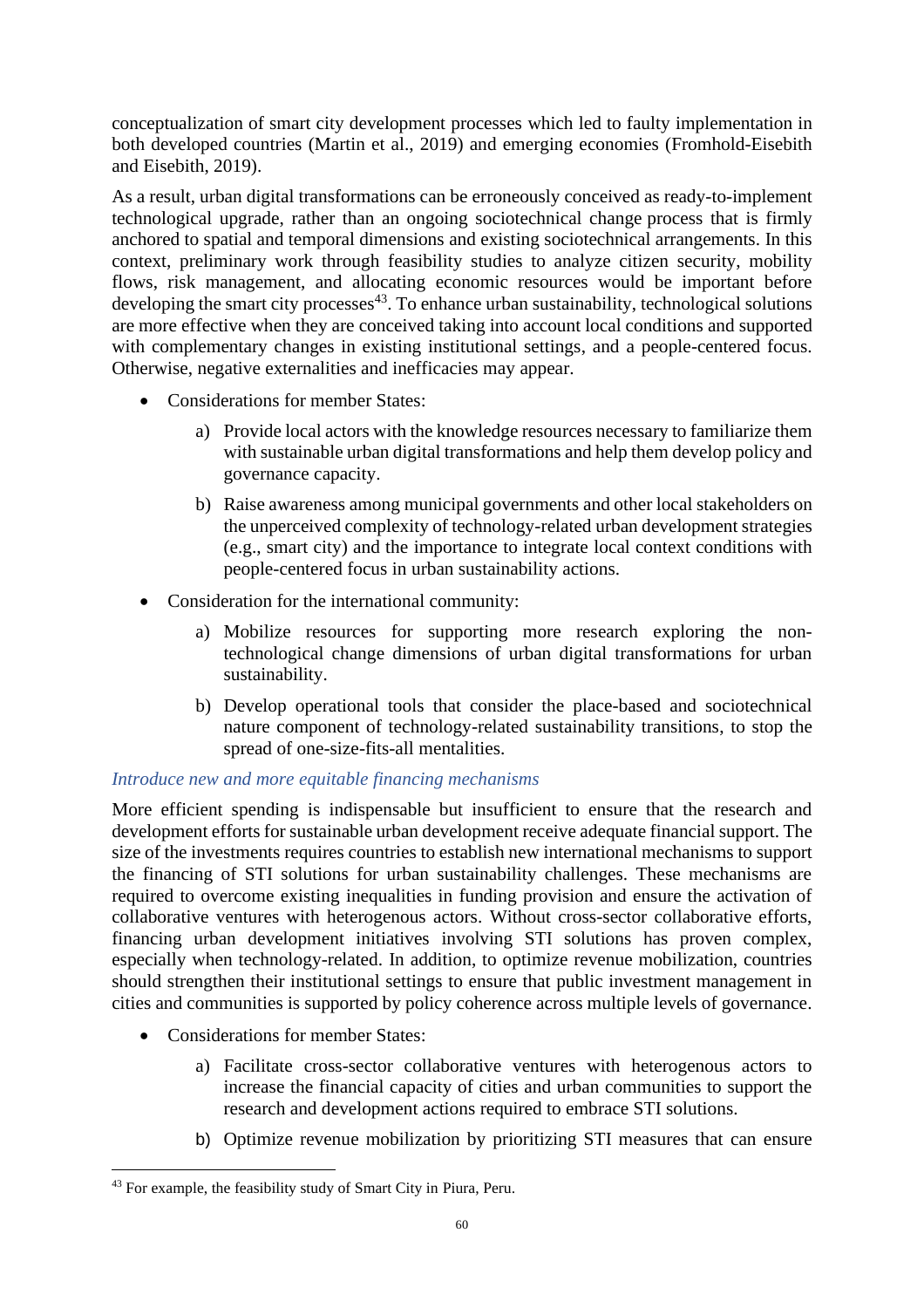value for money and more efficient spending.

- c) Strengthen institutional settings to ensure that public investment management in cities and communities is supported by policy coherence across multiple levels of governance.
- Considerations for the international community:
	- a) Enhance international support by mobilizing additional financial resources for developing countries from multiple sources.
	- b) Ensure that research and development efforts for sustainable urban development receive adequate financial support in all regions, especially those with highest need.

#### *Rethink urban areas as data infrastructures*

The COVID-19 pandemic has raised significant attention on the value of data and the and important role this resource plays in fostering urban sustainability. Lessons from the pandemic have led to important considerations for future STI policy and practice. First, the pandemic has exposed a critical gap in urban disaggregated data, whose elaboration is crucial to obtain a localized knowledge on the functioning of urban sociotechnical systems and prepare appropriate STI solutions. Second, the pandemic has further demonstrated that data fuels STI and, if correctly deployed, it can help increase urban resilience.

In this regard, the rapid and widespread diffusion of smart city technologies and other digital solutions has augmented this potential, by facilitating the continuous creation of massive amounts of new data at unprecedent speed. This data can be used to create fertile environments for STI activities oriented towards delivering sustainable value for cities and urban communities.

- Considerations for member States:
	- a) Transform existing data governance structures to ensure a more systemic, human-centric, cross-collaborative, and privacy-preserving approach to the management and development of urban data infrastructures.
	- b) Ensure that data governance structures are supported by cross-sector and multistakeholder collaborative ecosystems.
- Considerations for the international community:
	- a) Mobilize the resources required to increase the international availability of urban disaggregated data to obtain localized knowledge on the functioning of urban sociotechnical systems and prepare appropriate STI solutions
	- b) Provide countries with guidance on how to best develop effective local and national regulatory frameworks.

#### *Integrate policy settings for sustainable urban development*

The complexity of urban sustainability challenges requires multi-sector and multi-level investments and efforts, which build the foundations of the integrated approach to urban sustainability enhancement that the 2030 Agenda for Sustainable Development and New Urban Agenda champion. STI measures have proved effective in supporting integrated sustainable urban development; many solutions can address multiple sustainable urban development goals simultaneously, and they impact on multiple policy sectors. However, to maximize synergies and minimize trade-offs, coordination is needed among policy settings. When sustainable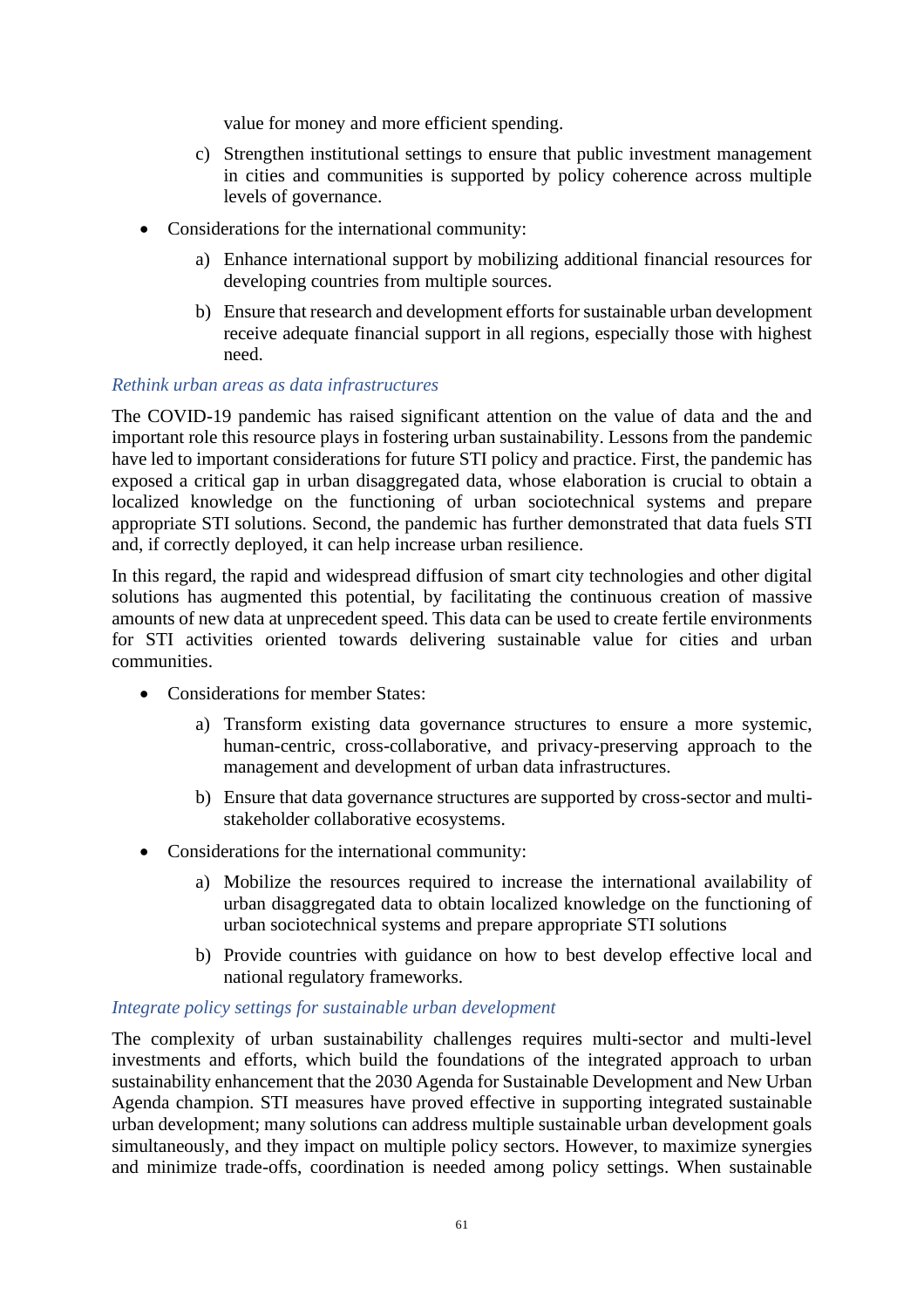urban development policy is fragmented among policy areas, their functional logics and actors lack the coordination that is required to acquire a comprehensive understanding of urban sustainability issues – for example, technological upgrades that lack interoperability.

- Considerations for member States:
	- a) Help local development actors to embrace the integrated approach to urban sustainability enhancement that the 2030 Agenda for Sustainable Development and the New Urban Agenda champion.
	- b) Adjust institutional frameworks to integrate urban sustainability policy settings, horizontally and vertically, and ensure the coordination needed to maximize synergies among STI actions and minimize fragmentation and trade-offs.
- Considerations for the international community:
	- a) Ensure a cross-sectoral harmonization of urban sustainability policies across governmental levels, from local to global.

#### *Boost scale-up and spreading operations*

The COVID-19 pandemic has demonstrated that organizations need to accelerate the digitalization of urban sociotechnical systems, especially where the delivery of basic services require more resilient operational modes. Cities and urban communities have been experimenting with a growing number of STI measures for increasing this resiliency, to the extent that many urban areas have become living laboratories for the testing and experimentation of urban innovations.

Despite the progress, in many cases, government leaders and other stakeholders struggle to move beyond local pilot phases and ensure that the benefits of a solution – together with the lessons learned during the testing – can be scaled to reach a wider audience. STI studies can help overcome this critical challenge; more research efforts and resources should be allocated to determine the barriers that are inhibiting scale-up, to develop viable strategies that can ensure the mobility of solutions and, when needed, to achieve of the necessary economies of scale and return of investments.

- Considerations for member States:
	- a) Assess the sociotechnical factors that hinder or accelerate local scale-up and spreading operations.
	- b) Develop evidence-based strategies that can help ensure the mobility of STI solutions within national boundaries.
	- c) Encourage local actors to join national and international networks of cooperation in which they can develop a deeper insight into how to manage scale-up and spreading operations.
- Considerations for the international community:
	- a) Compile and disseminate good practice on the framing of business models that support the scaling-up and replicability of STI measures with potential for urban sustainability enhancement.
	- b) Introduce measures that can help ensure the mobility of STI solutions across regions.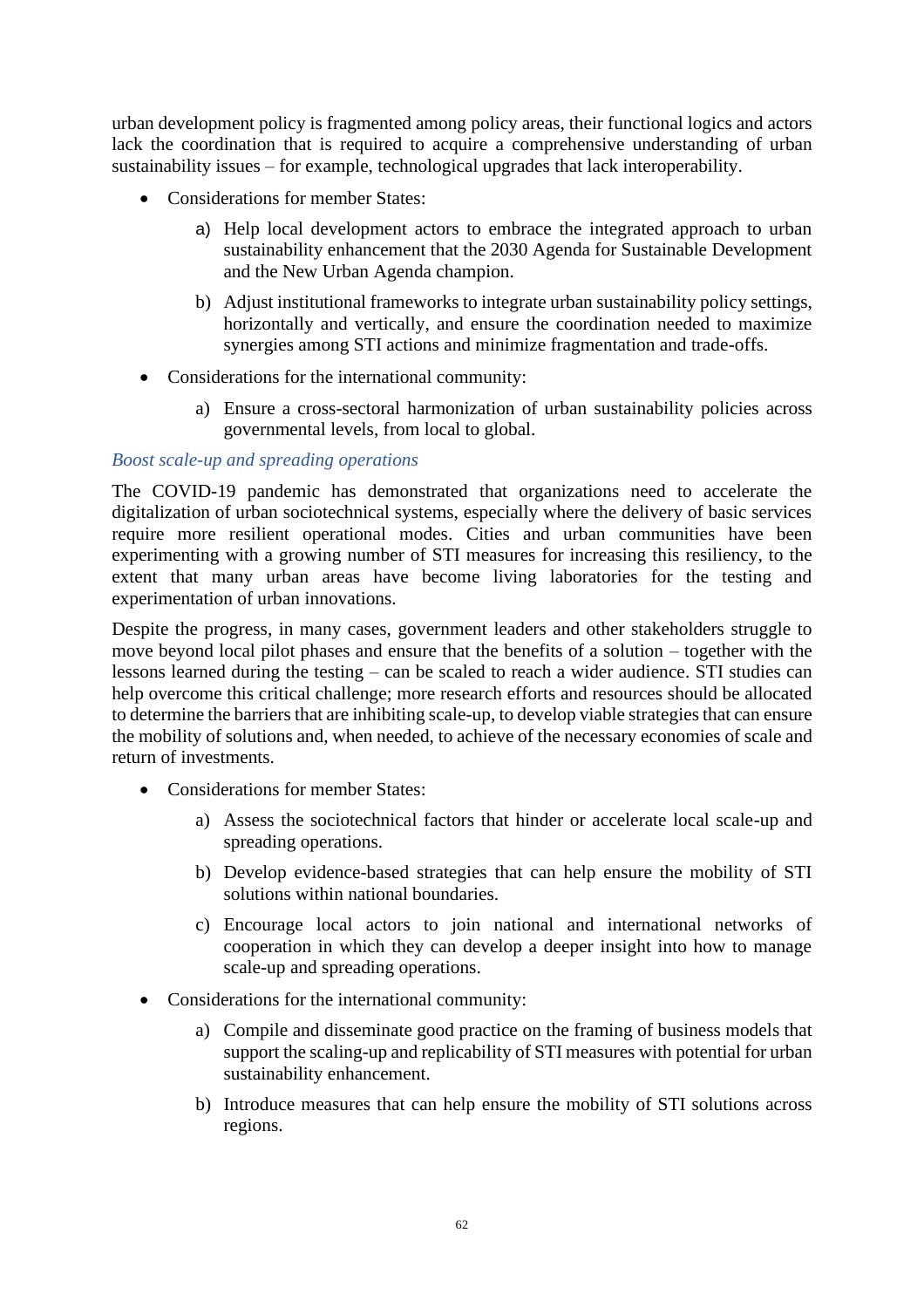### *Building capacity around digital mindsets, skills, and technology acceptance.*

During the COVID-19 pandemic many have been left behind because existing inequalities have been remarked and amplified. Among these inequalities are digital divides – especially skills and digitally literacy – which have prevented many individuals from accessing the digital services which have replaced ordinary delivery methods. Digital divides also hinder engagement to citizens who are not connected (e.g., older generation, deprived communities, etc), since those people are not sure what benefits are for them in engaging with these technologies<sup>44</sup>.

Closing these digital skills and knowledge gaps should be a central theme in all efforts to sustain a truly inclusive sustainable urban development. Measures to increase digital literacy and human skills development are equally important as those for access to infrastructure or internet.

- Considerations for member States:
	- a) Build consensus and strengthen collaboration in the field of digital education strategies including by developing national strategic plans.
	- b) Increase innovation and investment in digital technology for learning and teaching.
	- c) Introduce the training measures required to provide all children, young adults, and adults with a sufficient level of digital literacy and vital digital skills.
	- d) Enhance the digital skills of educators by providing them with the knowledge required to effectively introduce digital technologies in learning environments.
	- e) Increase access to digital devices and infrastructure for all teaching staff and learners, while ensuring that the use of this technology is embedded in their teaching and learning activities.
- Consideration for the international community:
	- a) Strengthen scientific cooperation in the field of digitally enhanced teaching and learning, to provide government leaders and local authorities with more guidance.
	- b) Encourage the reframing of national education systems to ensure that digital literacy and digital technologies become a central component of existing and future school curricula, at all levels, from pre-primary schools to universities.

<sup>44</sup> Contributions from the Government of the United Kingdom.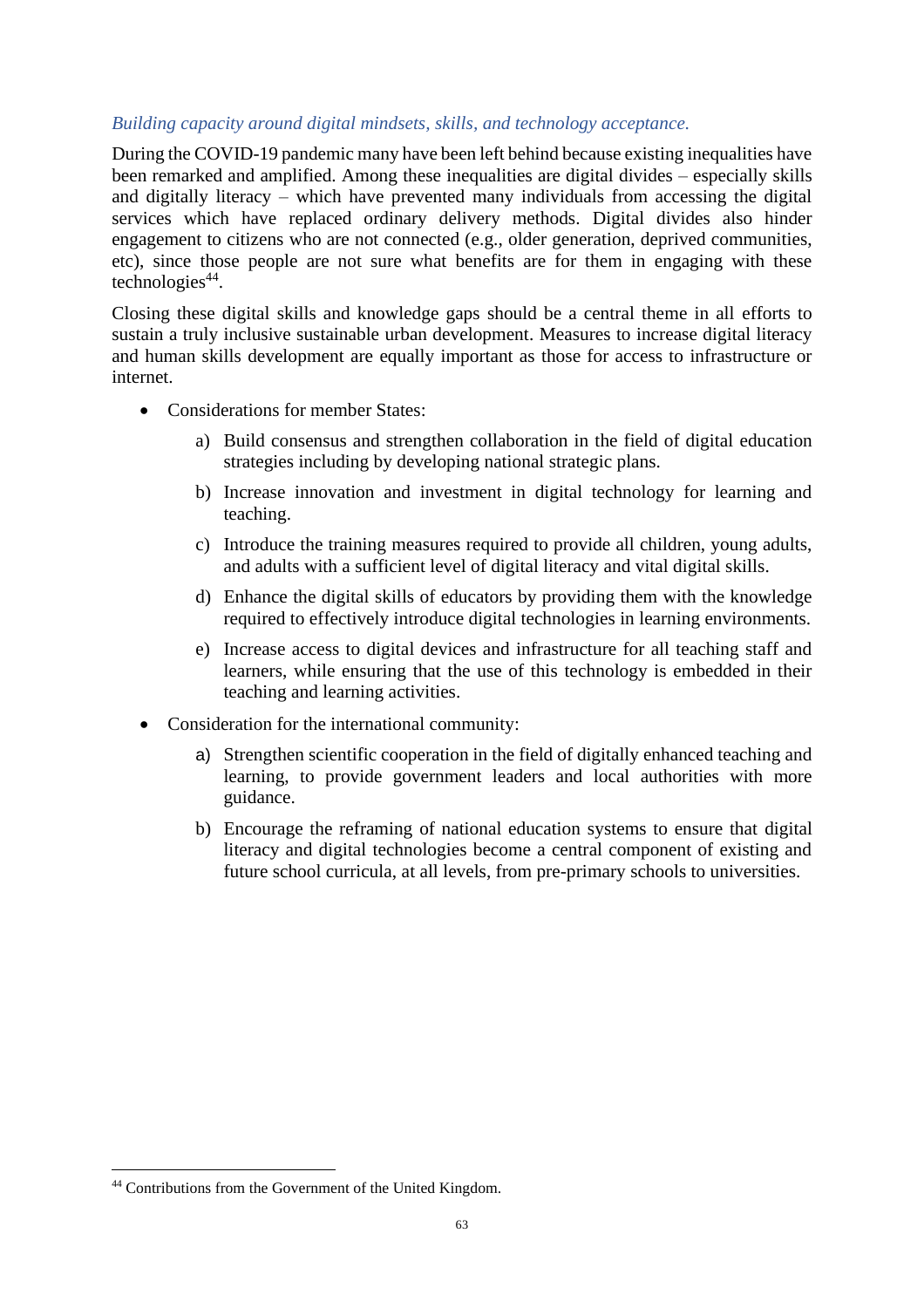#### **REFERENCES**

- Abebe, M.S., Derebew, K.T., Gemeda, D.O., 2019. *Exploiting temporal-spatial patterns of informal settlements using GIS and remote sensing technique: a case study of Jimma city, Southwestern Ethiopia*. Environmental Systems Research 8(1).
- Aberdeen City Council, 2020. *New journey planning app launched*, Aberdeen City Council, Aberdeen. [https://news.aberdeencity.gov.uk/new-journey-planning-app-launched/.](https://news.aberdeencity.gov.uk/new-journey-planning-app-launched/)
- Abergel, T., Dean, B., Dulac, J., 2017. *Towards a zero-emission, efficient, and resilient buildings and construction sector: Global Status Report 2017*, United Nations Environment Programme (UNEP) and International Energy Agency (IEA). [https://www.worldgbc.org/sites/default/files/UNEP%20188\\_GABC\\_en%20%28web%29.pdf.](https://www.worldgbc.org/sites/default/files/UNEP%20188_GABC_en%20%28web%29.pdf)
- ACOEM, 2020. *Brochure: Gunshot and Acoustic Threat Detection: Hear Danger before you See Danger*, ACOEM, Richmond, VA. [https://www.acoem.com/wp](https://www.acoem.com/wp-content/uploads/2020/03/Brochure.-ACOEM-Gunshot-Acoustic-Threat-Detection-brochure-2020.pdf)[content/uploads/2020/03/Brochure.-ACOEM-Gunshot-Acoustic-Threat-Detection-brochure-](https://www.acoem.com/wp-content/uploads/2020/03/Brochure.-ACOEM-Gunshot-Acoustic-Threat-Detection-brochure-2020.pdf)[2020.pdf.](https://www.acoem.com/wp-content/uploads/2020/03/Brochure.-ACOEM-Gunshot-Acoustic-Threat-Detection-brochure-2020.pdf)
- ACTAsia, 2016. *Caring for Life Education: Curriculum Framework and Guidelines* ACTAsia. [https://issuu.com/actasia/docs/aa-framework-f\\_online.](https://issuu.com/actasia/docs/aa-framework-f_online)
- ACTAsia, 2021. *ACTAsia invited to speak at UN High Level Political Forum*, ACTAsia. [https://www.actasia.org/news/actasia-invited-to-speak-at-un-high-level-political-forum/.](https://www.actasia.org/news/actasia-invited-to-speak-at-un-high-level-political-forum/)
- Adanu, S.K., Gbedemah, S.F., Attah, M.K., 2020. *Challenges of adopting sustainable technologies in e-waste management at Agbogbloshie, Ghana*. Heliyon 6(8), e04548.
- Adyel, T.M., 2020. *Accumulation of plastic waste during COVID-19*. Science 369(6509), 1314-1315.
- Afzalan, N., Muller, B., 2018. *Online Participatory Technologies: Opportunities and Challenges for Enriching Participatory Planning*. Journal of the American Planning Association 84(2), 162- 177.
- Ahmed, S., Sanghvi, K., Yeo, D., 2020. *Telemedicine takes centre stage during COVID-19 pandemic*. BMJ Innovations 6(4), 252-254.
- Alasuutari, H., 2020. *Tackling inequity in education during and after Covid-19*, The World Bank, Washington, DC. [https://blogs.worldbank.org/education/tackling-inequity-education-during](https://blogs.worldbank.org/education/tackling-inequity-education-during-and-after-covid-19)[and-after-covid-19.](https://blogs.worldbank.org/education/tackling-inequity-education-during-and-after-covid-19)
- Alexandratos, N., Bruinsma, J., 2012. *World Agriculture Towards 2030/2050: The 2012 Revision*, Food and Agriculture Organization (FAO), Rome. [http://www.fao.org/3/ap106e/ap106e.pdf.](http://www.fao.org/3/ap106e/ap106e.pdf)
- Alexopoulos, K., Wyrowski, L., 2015. *Sustainable urban mobility and public transport in UNECE capitals*, United Nations Economic Commission for Europe (UNECE), Geneva. https://unece.org/DAM/trans/main/wp5/publications/Sustainable\_Urban\_Mobility\_and\_Public [Transport\\_FINAL.pdf.](https://unece.org/DAM/trans/main/wp5/publications/Sustainable_Urban_Mobility_and_Public_Transport_FINAL.pdf)
- Allen, A., 2003. *Environmental planning and management of the peri-urban interface: perspectives on an emerging field*. Environment and Urbanization 15(1), 135-148.
- Allen, T., Murray, K.A., Zambrana-Torrelio, C., Morse, S.S., Rondinini, C., Di Marco, M., Breit, N., Olival, K.J., Daszak, P., 2017. *Global hotspots and correlates of emerging zoonotic diseases*. Nature Communications 8(1).
- Altam, M., Pompei, A., 2018. *3D Printing For Good: How One Nonprofit Is "Printing" Homes for Families in Need*, United Nations Foundation (UNF), New York City, NY. [https://unfoundation.org/blog/post/3d-printing-for-good-how-one-nonprofit-is-printing-homes](https://unfoundation.org/blog/post/3d-printing-for-good-how-one-nonprofit-is-printing-homes-for-families-in-need/)[for-families-in-need/.](https://unfoundation.org/blog/post/3d-printing-for-good-how-one-nonprofit-is-printing-homes-for-families-in-need/)
- Amit, M., Mishra, R.K., Hoang, Q., Galan, A.M., Wang, J., Ng, T.N., 2019. *Point-of-use robotic sensors for simultaneous pressure detection and chemical analysis*. Materials Horizons 6(3), 604-611.
- Anderez, D.O., Kanjo, E., Amnwar, A., Johnson, S., Lucy, D., 2021. *The Rise of Technology in Crime Prevention: Opportunities, Challenges and Practitioners Perspectives*, Nottingham Trent University, University College London, and Metropolitan Police, London. [https://arxiv.org/pdf/2102.04204.pdf.](https://arxiv.org/pdf/2102.04204.pdf)
- Andersen, I., 2020. *Improving Water Resource Management to Address the Climate Emergency*, United Nations Environment Programme (UNEP), Nairobi. [https://www.un.org/en/un](https://www.un.org/en/un-chronicle/we-cannot-address-climate-emergency-without-improving-water-resource-management)[chronicle/we-cannot-address-climate-emergency-without-improving-water-resource](https://www.un.org/en/un-chronicle/we-cannot-address-climate-emergency-without-improving-water-resource-management)[management.](https://www.un.org/en/un-chronicle/we-cannot-address-climate-emergency-without-improving-water-resource-management)
- Angelidaki, I., Karakashev, D., Batstone, D.J., Plugge, C.M., Stams, A.J., 2011. *Biomethanation and its potential*. Methods in enzymology 494, 327-351.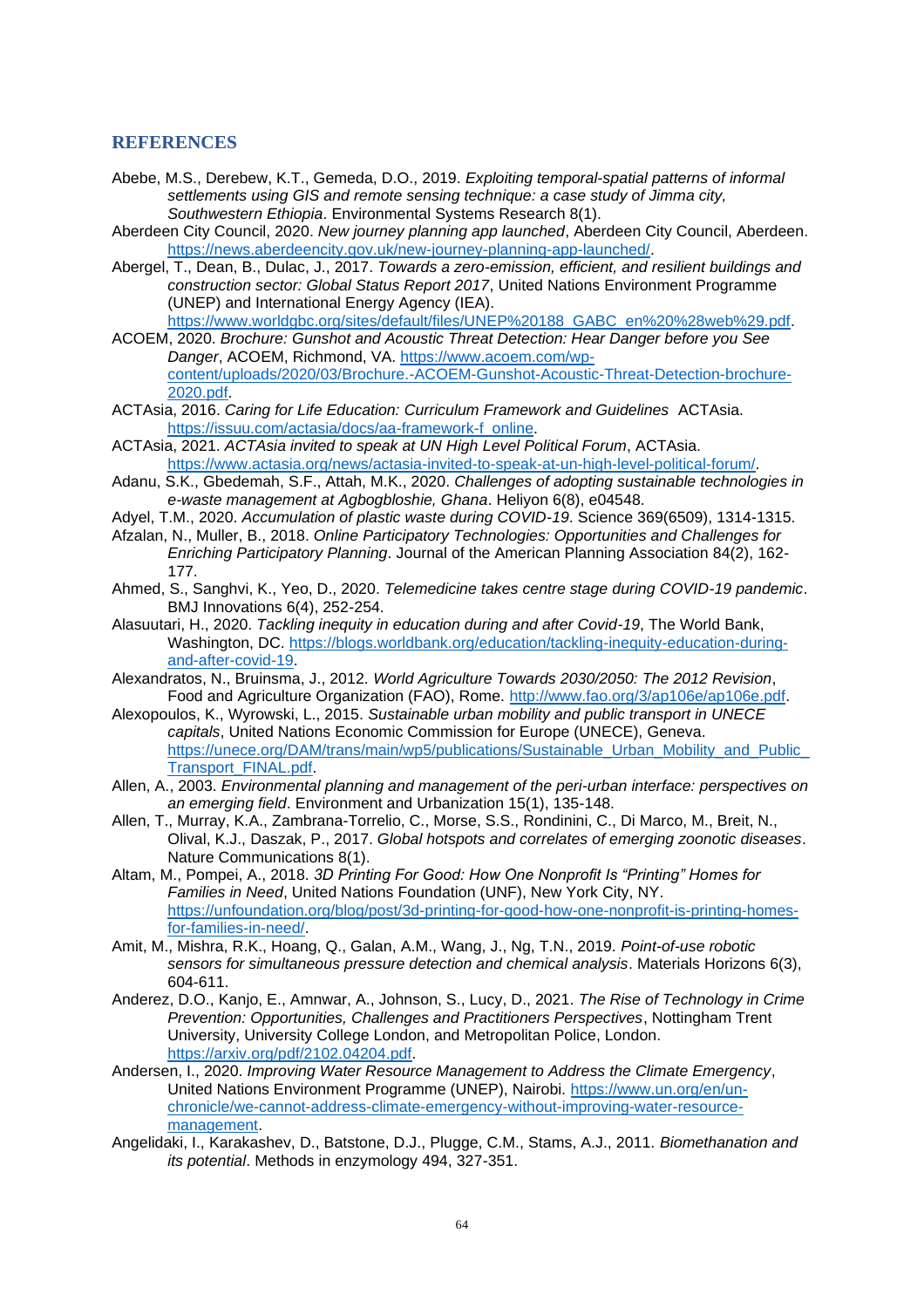Apamaku, A.J., 2021. *Nature-based solutions: Cases in African Cities*, Youth4Nature Foundation. [https://www.youth4nature.org/blog/nature-based-solutions-cases-in-african-cities.](https://www.youth4nature.org/blog/nature-based-solutions-cases-in-african-cities)

- ARC, 2019. *Government of Senegal to Receive a minimum of US\$22m from the African Risk Capacity Insurance Company Limited for Drought*, African Risk Capacity (ARC), Johannesburg. [https://www.africanriskcapacity.org/2019/09/05/government-of-senegal-to](https://www.africanriskcapacity.org/2019/09/05/government-of-senegal-to-receive-a-minimum-of-us22m-from-the-african-risk-capacity-insurance-company-limited-for-drought/)[receive-a-minimum-of-us22m-from-the-african-risk-capacity-insurance-company-limited-for](https://www.africanriskcapacity.org/2019/09/05/government-of-senegal-to-receive-a-minimum-of-us22m-from-the-african-risk-capacity-insurance-company-limited-for-drought/)[drought/.](https://www.africanriskcapacity.org/2019/09/05/government-of-senegal-to-receive-a-minimum-of-us22m-from-the-african-risk-capacity-insurance-company-limited-for-drought/)
- Arias-Molinares, D., Carlos García-Palomares, J., 2020. *Shared mobility development as key for prompting mobility as a service (MaaS) in urban areas: The case of Madrid*. Case Studies on Transport Policy 8(3), 846-859.
- Arif, Y., 2021. *Liberty Market forest: an urban forest in Pakistan*, University of Oxford, Oxford. [https://www.naturebasedsolutionsinitiative.org/news/liberty-market-forest-an-urban-forest-in](https://www.naturebasedsolutionsinitiative.org/news/liberty-market-forest-an-urban-forest-in-pakistan/)[pakistan/.](https://www.naturebasedsolutionsinitiative.org/news/liberty-market-forest-an-urban-forest-in-pakistan/)
- ARUP, 2019. *Digital Twin: Towards a Meaningful Framework*, ARUP, London. [https://www.arup.com/-](https://www.arup.com/-/media/arup/files/publications/d/digital-twin-report.pdf) [/media/arup/files/publications/d/digital-twin-report.pdf.](https://www.arup.com/-/media/arup/files/publications/d/digital-twin-report.pdf)
- Ates, H.C., Yetisen, A.K., Güder, F., Dincer, C., 2021. *Wearable devices for the detection of COVID-19*. Nature Electronics 4(1), 13-14.
- Baeumler, A., D'Aoust, O., Das, M.B., Gapihan, A., Goga, S., Lakovits, C., Restrepo Cavadid, P., Singh, G., Terraza, H., 2021. *Demographic Trends and Urbanization*, The World Bank, Washington, DC. [http://hdl.handle.net/10986/35469.](http://hdl.handle.net/10986/35469)
- BBC, 2021. *Indians turn to crowdfunding to pay Covid bills*, BBC News. [https://www.bbc.co.uk/news/world-asia-india-57981252.](https://www.bbc.co.uk/news/world-asia-india-57981252)
- Begeny, C.T., Ryan, M.K., Moss-Racusin, C.A., Ravetz, G., 2020. *In some professions, women have become well represented, yet gender bias persists—Perpetuated by those who think it is not happening*. Science Advances 6(26), eaba7814.
- BEIS, 2020. *Wind powered electricity in the UK*, Government of the United Kingdom Department for Business, Energy & Industrial Strategy (BEIS). [https://assets.publishing.service.gov.uk/government/uploads/system/uploads/attachment\\_dat](https://assets.publishing.service.gov.uk/government/uploads/system/uploads/attachment_data/file/875384/Wind_powered_electricity_in_the_UK.pdf) [a/file/875384/Wind\\_powered\\_electricity\\_in\\_the\\_UK.pdf.](https://assets.publishing.service.gov.uk/government/uploads/system/uploads/attachment_data/file/875384/Wind_powered_electricity_in_the_UK.pdf)
- Bello, J.P., Mydlarz, C., Salamon, J., 2018. *Sound analysis in smart cities*, in: Virtanen, T., Plumbley, M.D., Ellis, D. (Eds.), *Computational Analysis of Sound Scenes and Events*. Springer, Cham, pp. 373-397.
- Bennedsen, M., Simintzi, E., Tsoutsoura, M., Wolfenzon, D., 2020. *Do Firms Respond to Gender Pay Gap Transparency?*, National Bureau of Economic Research (NBER), Cambridge, MA. [https://www.nber.org/system/files/working\\_papers/w25435/w25435.pdf.](https://www.nber.org/system/files/working_papers/w25435/w25435.pdf)
- Berliner, L.S., Kenworthy, N.J., 2017. *Producing a worthy illness: Personal crowdfunding amidst financial crisis*. Social Science & Medicine 187, 233-242.
- Bhatt, A., Azcona, G., 2020. *Unpaid care and domestic work: we're not all in the same boat*, United Nations Entity for Gender Equality and the Empowerment of Women (UN Women), New York City, NY. [https://data.unwomen.org/features/unpaid-care-and-domestic-work-were-not-all](https://data.unwomen.org/features/unpaid-care-and-domestic-work-were-not-all-same-boat)[same-boat.](https://data.unwomen.org/features/unpaid-care-and-domestic-work-were-not-all-same-boat)
- Boardman, B., 1991. *Fuel Poverty: From Cold Homes to Affordable Warmth*. Belhaven Press, London.
- Boersma, M., Nolan, J., 2020. *Can Blockchain Help Resolve Modern Slavery in Supply Chains?* AIB Insights 20(2).
- Böheim, R., Gust, S., 2021. *The Austrian Pay Transparency Law and the Gender Wage Gap*, IZA Institute of Labor Economics, Bonn. [https://www.iza.org/publications/dp/14206/the-austrian](https://www.iza.org/publications/dp/14206/the-austrian-pay-transparency-law-and-the-gender-wage-gap)[pay-transparency-law-and-the-gender-wage-gap.](https://www.iza.org/publications/dp/14206/the-austrian-pay-transparency-law-and-the-gender-wage-gap)
- Braga, A.A., Turchan, B., Papachristos, A.V., Hureau, D.M., 2019. *Hot spots policing of small geographic areas effects on crime*. Campbell Systematic Reviews 15(3), e1046.
- Braich, G., Ricciardi, V., Wadhwa, D., Herrera Garci, L.D., 2020. *Managing plastic and food waste for a sustainable future*, in: Pirlea, A.F., Serajuddin, U., Wadhwa, D., Welch, M., Whitby, A. (Eds.), *Atlas of the Sustainable Development Goals 2020: From World Development Indicators*. The World Bank, Washington, DC.
- Brekke, K., Arikan, Y., Zimmermann, M., 2016. *Towards the New Urban Agenda: Linking with international processes*, Local Governments for Sustainability (ICLEI), Bonn. [https://www.local2030.org/library/252/Towards-the-New-Urban-Agenda-Linking-with](https://www.local2030.org/library/252/Towards-the-New-Urban-Agenda-Linking-with-international-processes.pdf)[international-processes.pdf.](https://www.local2030.org/library/252/Towards-the-New-Urban-Agenda-Linking-with-international-processes.pdf)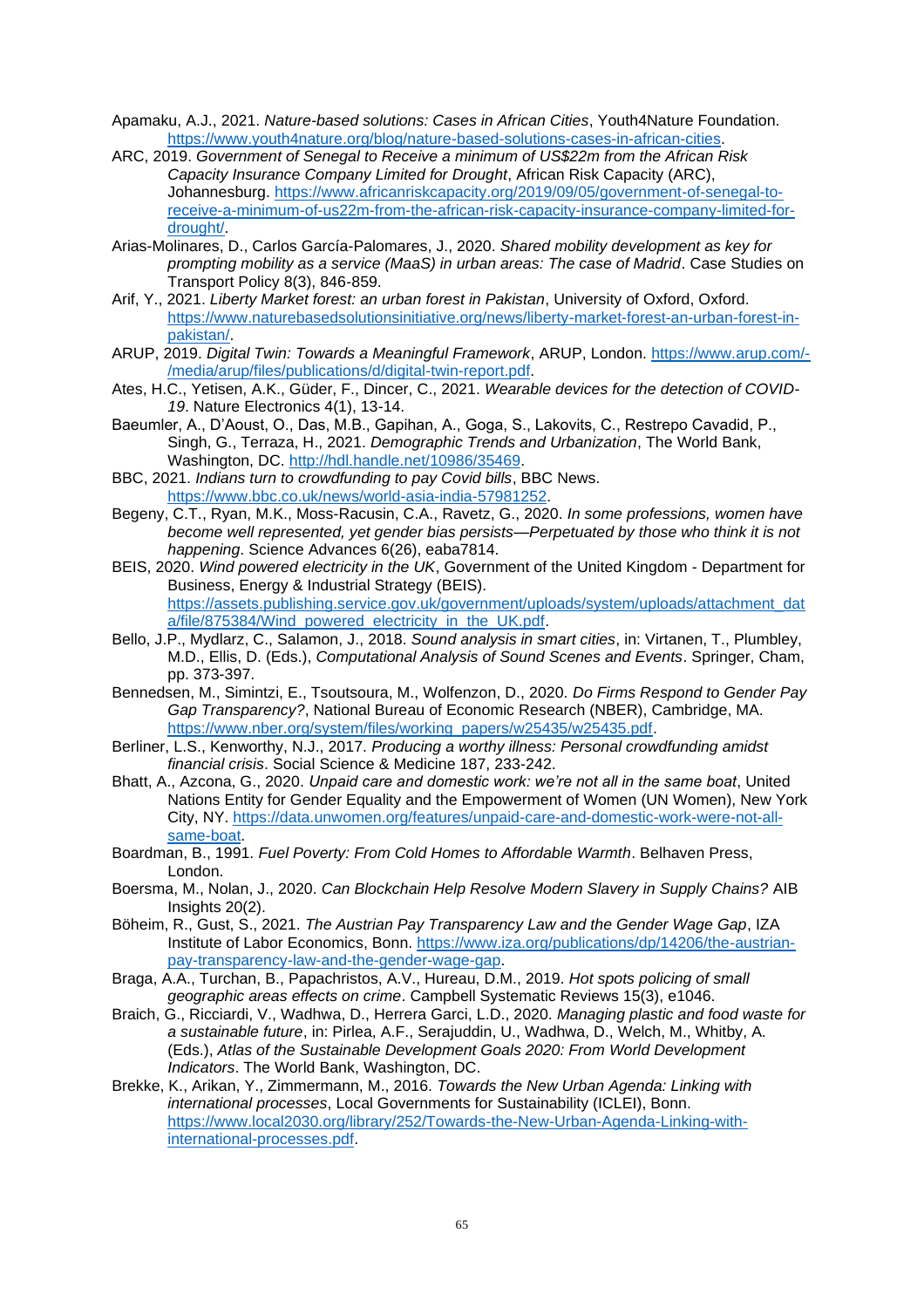- Brem, A., Viardot, E., Nylund, P.A., 2021. *Implications of the coronavirus (COVID-19) outbreak for innovation: Which technologies will improve our lives?* Technological Forecasting and Social Change 163, 120451.
- Brennen, J.S., Simon, F.M., Howard, P.N., Nielsen, R.K., 2020. *Types, Sources, and Claims of COVID-19 Misinformation*, University of Oxford, Osford. [https://www.primaonline.it/wp](https://www.primaonline.it/wp-content/uploads/2020/04/COVID-19_reuters.pdf)[content/uploads/2020/04/COVID-19\\_reuters.pdf.](https://www.primaonline.it/wp-content/uploads/2020/04/COVID-19_reuters.pdf)
- Briggs, B., 2018. *How technology can speed help to malnourished children in the effort to end global hunger*, Microsoft, Redmond, WA. [https://news.microsoft.com/transform/app-end-global](https://news.microsoft.com/transform/app-end-global-hunger/)[hunger/.](https://news.microsoft.com/transform/app-end-global-hunger/)
- Bristol City Council, 2017. *State of the art operations centre opens in Bristol*, Bristol City Council, Bristol. [https://news.bristol.gov.uk/news/state-of-the-art-operations-centre-opens-in-bristol-2.](https://news.bristol.gov.uk/news/state-of-the-art-operations-centre-opens-in-bristol-2)
- Bulkeley, H., Coenen, L., Frantzeskaki, N., Hartmann, C., Kronsell, A., Mai, L., Marvin, S., McCormick, K., Van Steenbergen, F., Voytenko Palgan, Y., 2016. *Urban living labs: governing urban sustainability transitions*. Current Opinion in Environmental Sustainability 22, 13-17.
- Burton, T., Alers, M., 2019. *Solar for Health: Five Ways Solar Power Can Make Universal Healthcare a Reality*, United Nations (UN), New York City, NY. [https://www.un.org/en/un-chronicle/solar](https://www.un.org/en/un-chronicle/solar-health-five-ways-solar-power-can-make-universal-healthcare-reality)[health-five-ways-solar-power-can-make-universal-healthcare-reality.](https://www.un.org/en/un-chronicle/solar-health-five-ways-solar-power-can-make-universal-healthcare-reality)
- C40, 2020. *Organic Waste to Biogas in Rio de Janeiro's Biomethanisation unit*, C40 Cities (C40). [https://www.c40.org/case\\_studies/rio-biomethanisation-unit.](https://www.c40.org/case_studies/rio-biomethanisation-unit)
- Calton, B., Abedini, N., Fratkin, M., 2020. *Telemedicine in the Time of Coronavirus*. Journal of Pain and Symptom Management 60(1), e12-e14.
- CCJ, 2019. *Model guidelines for sexual offence cases in the Caribbean Region*, Caribbean Court of Justice (CCJ), Port of Spain. [https://juristproject.org/wp-content/uploads/2019/08/Model-](https://juristproject.org/wp-content/uploads/2019/08/Model-Guidelines-for-Sexual-Offence-Cases-in-the-Caribbean-Region-For-website.compressed-1.pdf)[Guidelines-for-Sexual-Offence-Cases-in-the-Caribbean-Region-For-website.compressed-](https://juristproject.org/wp-content/uploads/2019/08/Model-Guidelines-for-Sexual-Offence-Cases-in-the-Caribbean-Region-For-website.compressed-1.pdf)[1.pdf.](https://juristproject.org/wp-content/uploads/2019/08/Model-Guidelines-for-Sexual-Offence-Cases-in-the-Caribbean-Region-For-website.compressed-1.pdf)
- Cerema, 2020. *MaaS in Europe: Lessons from the Helsinki, Vienna and Hanover experiments*, Centre for Studies on Risks, the Environment, Mobility and Urban Planning (Cerema), Paris.
- Chai, B., Li, X., Liu, H., Lu, G., Dang, Z., Yin, H., 2020. *Bacterial communities on soil microplastic at Guiyu, an E-Waste dismantling zone of China*. Ecotoxicology and Environmental Safety 195, 110521.
- Chaisson, C., 2021. *Fossil Fuel Air Pollution Kills One in Five People*, Natural Resources Defense Council (NRDC), New York City, NY. [https://www.nrdc.org/stories/fossil-fuel-air-pollution-kills](https://www.nrdc.org/stories/fossil-fuel-air-pollution-kills-one-five-people)[one-five-people.](https://www.nrdc.org/stories/fossil-fuel-air-pollution-kills-one-five-people)
- Chakraborty, A., McMillan, A., 2018. *Is Housing Diversity Good for Community Stability?: Evidence from the Housing Crisis*. Journal of Planning Education and Research, 0739456X1881078.
- Chakravorty, P., 2021. *How crowdfunding is transforming lives*, The Economic Times. [https://economictimes.indiatimes.com/small-biz/sme-sector/how-crowdfunding-is](https://economictimes.indiatimes.com/small-biz/sme-sector/how-crowdfunding-is-transforming-lives/articleshow/82213708.cms?from=mdr)[transforming-lives/articleshow/82213708.cms?from=mdr.](https://economictimes.indiatimes.com/small-biz/sme-sector/how-crowdfunding-is-transforming-lives/articleshow/82213708.cms?from=mdr)
- Chandran, R., 2019. *Why floating solar panels are on the rise* World Economic Forum (WEF), Cologny. [https://www.weforum.org/agenda/2019/02/in-land-scarce-southeast-asia-solar](https://www.weforum.org/agenda/2019/02/in-land-scarce-southeast-asia-solar-panels-float-on-water)[panels-float-on-water.](https://www.weforum.org/agenda/2019/02/in-land-scarce-southeast-asia-solar-panels-float-on-water)
- Chandran, T., 2018. *Smart Cities: Reducing Congestion with Deep Learning*, Siemens, Munich. [https://new.siemens.com/global/en/company/stories/research-technologies/folder-future](https://new.siemens.com/global/en/company/stories/research-technologies/folder-future-living/reducing-congestion-with-deep-learning.html)[living/reducing-congestion-with-deep-learning.html.](https://new.siemens.com/global/en/company/stories/research-technologies/folder-future-living/reducing-congestion-with-deep-learning.html)
- Chang, Y., Li, X., Masanet, E., Zhang, L., Huang, Z., Ries, R., 2018. *Unlocking the green opportunity for prefabricated buildings and construction in China*. Resources, Conservation and Recycling 139, 259-261.
- Chauhan, C., Dhir, A., Akram, M.U., Salo, J., 2021. *Food loss and waste in food supply chains. A systematic literature review and framework development approach*. Journal of Cleaner Production 295, 126438.
- Chen, F., Luo, Z., Yang, Y., Liu, G.-J., Ma, J., 2018. *Enhancing municipal solid waste recycling through reorganizing waste pickers: A case study in Nanjing, China*. Waste Management & Research 36(9), 767-778.
- Chik, H., Xue, M., 2021. *China floods: how Zhengzhou's 'once in a thousand years' rainfall compares*, South China Morning Post. [https://www.scmp.com/news/china/science/article/3142157/china](https://www.scmp.com/news/china/science/article/3142157/china-floods-how-zhengzhous-once-thousand-years-rainfall)[floods-how-zhengzhous-once-thousand-years-rainfall.](https://www.scmp.com/news/china/science/article/3142157/china-floods-how-zhengzhous-once-thousand-years-rainfall)
- Chin, C., Robison, M., 2020. *How AI bots and voice assistants reinforce gender bias*, Brookings Institution, Washington, DC. [https://www.brookings.edu/research/how-ai-bots-and-voice](https://www.brookings.edu/research/how-ai-bots-and-voice-assistants-reinforce-gender-bias/)[assistants-reinforce-gender-bias/.](https://www.brookings.edu/research/how-ai-bots-and-voice-assistants-reinforce-gender-bias/)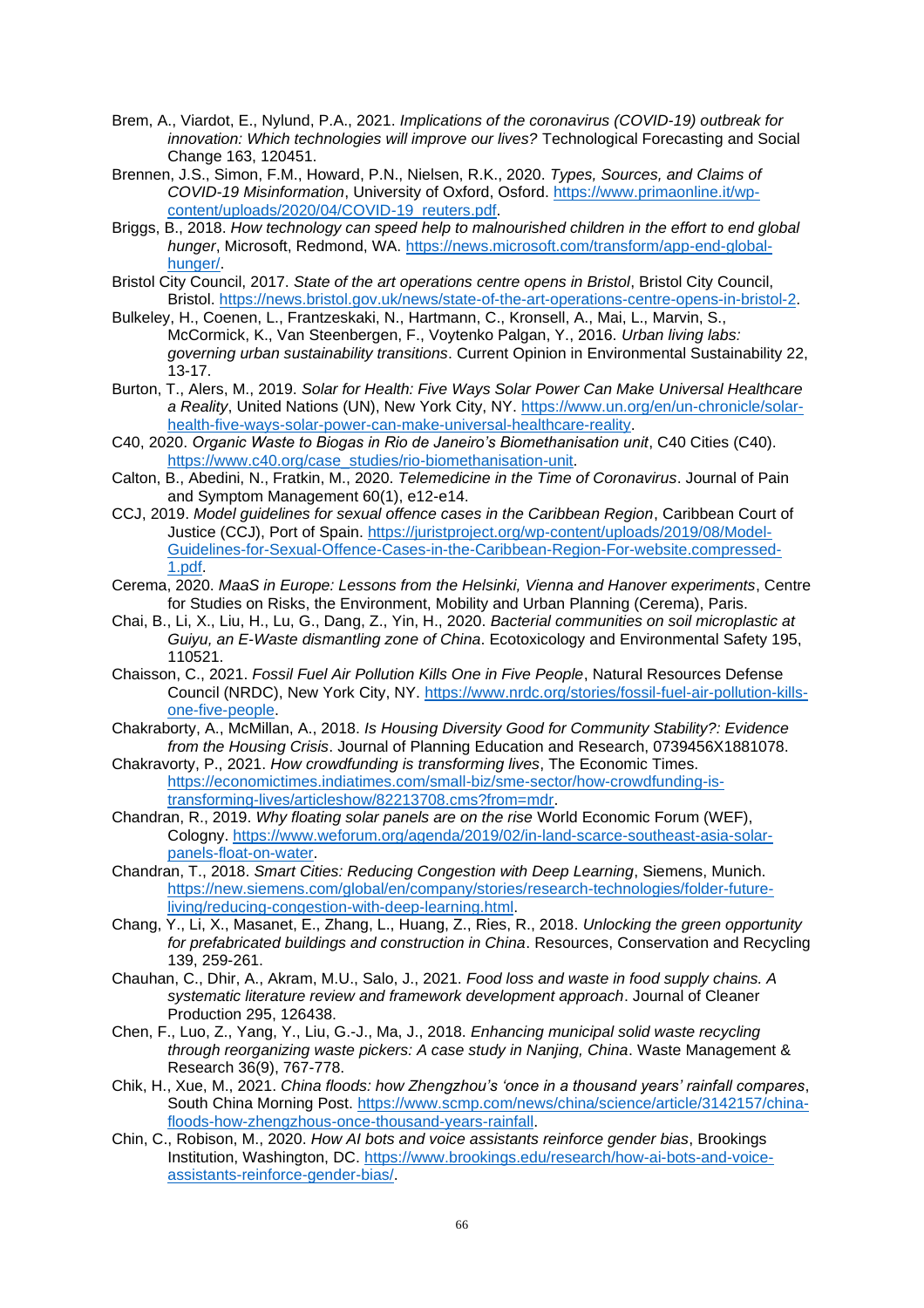- Chowdhury, S.R., Sunna, T.C., Ahmed, S., 2021. *Telemedicine is an important aspect of healthcare services amid COVID*‐*19 outbreak: Its barriers in Bangladesh and strategies to overcome*. The International Journal of Health Planning and Management 36(1), 4-12.
- CIRCit Nord, nd. *WasteIQ - Smart waste management by pay-as-you-throw*, Technical University of Denmark (DTU), Research Institutes of Sweden (RISE), Norwegian University of Science and Technology (NTNU), Innovation Center Iceland (ICI), and Technology Industries of Finland. [https://circitnord.com/inspiration-cases/cecase-49/.](https://circitnord.com/inspiration-cases/cecase-49/)
- CloQ, 2021. *CloQ - Simplifying Financial Inclusion*, CloQ, Refice. [https://sdgs.un.org/partnerships/cloq-simplifying-financial-inclusion.](https://sdgs.un.org/partnerships/cloq-simplifying-financial-inclusion)
- Codd, F., Ferguson, D., 2020. *The covid-19 outbreak and employment rights*, House of Commons Library, London. [https://researchbriefings.files.parliament.uk/documents/CDP-2020-](https://researchbriefings.files.parliament.uk/documents/CDP-2020-0140/CDP-2020-0140.pdf) [0140/CDP-2020-0140.pdf.](https://researchbriefings.files.parliament.uk/documents/CDP-2020-0140/CDP-2020-0140.pdf)
- Cominola, A., Giuliani, M., Castelletti, A., Fraternali, P., Gonzalez, S.L.H., Herrero, J.C.G., Novak, J., Rizzoli, A.E., 2021. *Long-term water conservation is fostered by smart meter-based feedback and digital user engagement*. npj Clean Water 4(1).
- Cowtribe, 2020. *#ZhuliaIsHere*, Cowtribe, Accra. [https://www.cowtribe.com/tribe-blog/.](https://www.cowtribe.com/tribe-blog/)
- Crabtree, L., 2018. *Self-organised housing in Australia: housing diversity in an age of market heat*. International Journal of Housing Policy 18(1), 15-34.
- Crozet, Y., 2020. *Mobility as a Service: A New Ambition for Public Transport Authorities*, Organisation for Economic Co-operation and Development (OECD), Paris. [https://www.itf](https://www.itf-oecd.org/sites/default/files/docs/maas-ambitions-public-transport-authorities.pdf)[oecd.org/sites/default/files/docs/maas-ambitions-public-transport-authorities.pdf.](https://www.itf-oecd.org/sites/default/files/docs/maas-ambitions-public-transport-authorities.pdf)
- Daun, J., 2019. *Child Participation and Accountability in Save the Children Colombia's Programming*, The Refugee Law Initiative, London. [https://rli.sas.ac.uk/sites/default/files/files/RLI%20Child%20participation%20ENG%20FINAL.p](https://rli.sas.ac.uk/sites/default/files/files/RLI%20Child%20participation%20ENG%20FINAL.pdf) [df.](https://rli.sas.ac.uk/sites/default/files/files/RLI%20Child%20participation%20ENG%20FINAL.pdf)
- DEFRA, 2018a. *Our waste, our resources: a strategy for England*, Government of the United Kingdom - Department for Environment, Food and Rural Affairs (DEFRA), London. [https://assets.publishing.service.gov.uk/government/uploads/system/uploads/attachment\\_dat](https://assets.publishing.service.gov.uk/government/uploads/system/uploads/attachment_data/file/765914/resources-waste-strategy-dec-2018.pdf) [a/file/765914/resources-waste-strategy-dec-2018.pdf.](https://assets.publishing.service.gov.uk/government/uploads/system/uploads/attachment_data/file/765914/resources-waste-strategy-dec-2018.pdf)
- DEFRA, 2018b. *World leading microbeads ban comes into force*, Government of the United Kingdom - Department for Environment, Food & Rural Affairs (DEFRA).
	- [https://www.gov.uk/government/news/world-leading-microbeads-ban-comes-into-force.](https://www.gov.uk/government/news/world-leading-microbeads-ban-comes-into-force)
- Dele-Ajayi, O., Fasae, O.D., Okoli, A., 2021. *Teachers' concerns about integrating information and communication technologies in the classrooms*. PLOS ONE 16(5), e0249703.
- Dembski, F., Wössner, U., Letzgus, M., Ruddat, M., Yamu, C., 2020. *Urban Digital Twins for Smart Cities and Citizens: The Case Study of Herrenberg, Germany*. Sustainability 12(6), 2307.
- Dewson, S., Gloster, R., Chubb, C., Carta, E., Reilly, P., 2011. *Voluntary Gender Equality Reporting in Organisations with 150 to 249 Employees*, Government of the United Kingdom - Government Equalities Office (GEO), London. [https://assets.publishing.service.gov.uk/government/uploads/system/uploads/attachment\\_dat](https://assets.publishing.service.gov.uk/government/uploads/system/uploads/attachment_data/file/85541/gender-equality-reporting.pdf) [a/file/85541/gender-equality-reporting.pdf.](https://assets.publishing.service.gov.uk/government/uploads/system/uploads/attachment_data/file/85541/gender-equality-reporting.pdf)
- DfT, 2019. *Cycle to work scheme implementation guidance for employers*, Government of the United Kingdom - Department for Transport (DfT), London. [https://www.gov.uk/government/publications/cycle-to-work-scheme-implementation-guidance.](https://www.gov.uk/government/publications/cycle-to-work-scheme-implementation-guidance)
- Di Giacomo, D., Vincenza, C., Mascio Tania, D., Maria Rosita, C., Daniela, F., Rosella, G., Pierpaolo, V., 2016. *The silent reading supported by adaptive learning technology: Influence in the children outcomes*. Computers in Human Behavior 55, 1125-1130.
- Dindar, M., Suorsa, A., Hermes, J., Karppinen, P., Näykki, P., 2021. *Comparing technology acceptance of K*‐*12 teachers with and without prior experience of learning management systems: A Covid*‐*19 pandemic study*. Journal of Computer Assisted Learning.
- Doetinchem, O., Xu, K., Carrin, G., 2008. *Conditional cash transfers: what's in it for health?* , World Health Organization (WHO), Geneva. [https://www.who.int/health\\_financing/documents/pb\\_e\\_08\\_1-cct.pdf.](https://www.who.int/health_financing/documents/pb_e_08_1-cct.pdf)
- Doorly, M., Martin, J., Moore, A., O'Dowd, A., Kidney, I., Kennedy, P., 2007. *Give Credit to the Poor*, Irish League of Credit Unions Foundation (ILCU) and Concern Worldwide, Dublin. [http://www.ubuntu.ie/media/microcredit.pdf.](http://www.ubuntu.ie/media/microcredit.pdf)
- Doran, P., 2021. *Doing More with Less: Ensuring Sustainable Consumption and Production*, International Institute for Sustainable Development (IISD), Winnipeg. [https://www.iisd.org/system/files/2021-08/still-one-earth-sustainable-consumption.pdf.](https://www.iisd.org/system/files/2021-08/still-one-earth-sustainable-consumption.pdf)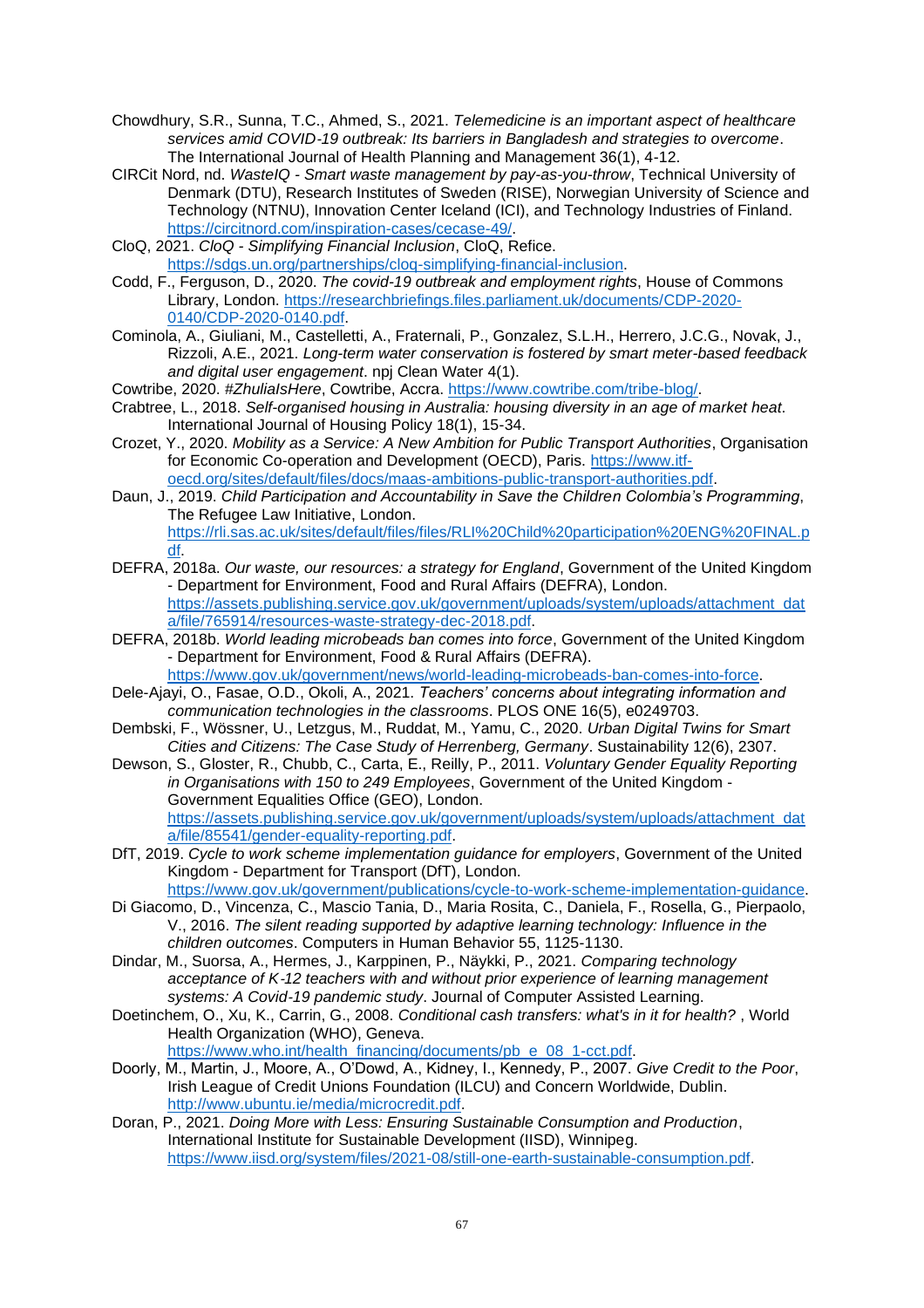- Duchini, E., Simion, S., Turrell, A., 2020. *Pay Transparency and Cracks in the Glass Ceiling*, University of Warwick, University of Bristol, and King's College London. [https://arxiv.org/abs/2006.16099.](https://arxiv.org/abs/2006.16099)
- EC, 2013. *Urban mobility*, European Commission (EC), Brussels. [https://ec.europa.eu/transport/themes/urban/urban\\_mobility\\_en.](https://ec.europa.eu/transport/themes/urban/urban_mobility_en)
- EC, 2016. *Improving desalination with nanotechnology*, European Commission (EC), Brussels. [https://cordis.europa.eu/article/id/157580-improving-desalination-with-nanotechnology.](https://cordis.europa.eu/article/id/157580-improving-desalination-with-nanotechnology)
- EC, 2017a. *From waste to wealth: a digital matching platform finds new high-value reuse options for your materials or (waste) products*, European Commission (EC), Brussels. [https://circulareconomy.europa.eu/platform/en/good-practices/waste-wealth-digital-matching](https://circulareconomy.europa.eu/platform/en/good-practices/waste-wealth-digital-matching-platform-finds-new-high-value-reuse-options-your-materials-or-waste-products)[platform-finds-new-high-value-reuse-options-your-materials-or-waste-products.](https://circulareconomy.europa.eu/platform/en/good-practices/waste-wealth-digital-matching-platform-finds-new-high-value-reuse-options-your-materials-or-waste-products)
- EC, 2017b. *ICT solutions to enhance urban water management*, European Commission (EC), Brussels. [https://cordis.europa.eu/article/id/202126-ict-solutions-to-enhance-urban-water](https://cordis.europa.eu/article/id/202126-ict-solutions-to-enhance-urban-water-management)[management.](https://cordis.europa.eu/article/id/202126-ict-solutions-to-enhance-urban-water-management)
- EC, 2017c. *Pay-as-you-throw schemes increase recycling rates*, European Commission (EC), Brussels. [https://www.interregeurope.eu/policylearning/news/550/pay-as-you-throw-schemes](https://www.interregeurope.eu/policylearning/news/550/pay-as-you-throw-schemes-increase-recycling-rates/)[increase-recycling-rates/.](https://www.interregeurope.eu/policylearning/news/550/pay-as-you-throw-schemes-increase-recycling-rates/)
- EC, 2019. *Digital Opportunity Traineeships initiative exceeds original targets*, European Commission (EC), Brussels. [https://digital-strategy.ec.europa.eu/en/news/digital-opportunity-traineeships](https://digital-strategy.ec.europa.eu/en/news/digital-opportunity-traineeships-initiative-exceeds-original-targets)[initiative-exceeds-original-targets.](https://digital-strategy.ec.europa.eu/en/news/digital-opportunity-traineeships-initiative-exceeds-original-targets)
- EC, 2020. *Questions and answers: A Hydrogen Strategy for a climate neutral Europe*, European Commission (EC), Brussels.
	- [https://ec.europa.eu/commission/presscorner/detail/en/qanda\\_20\\_1257.](https://ec.europa.eu/commission/presscorner/detail/en/qanda_20_1257)
- EC, 2021a. *Digital Solutions for Zero Pollution*, European Commission (EC), Brussels.
- EC, 2021b. *EU support to Promoting Sustainable Health and nutrition Opportunities for Marginalized urban extreme poor Population (PROSHOMON) in Bangladesh*, European Commission (EC), Brussels. [https://sdgs.un.org/partnerships/eu-support-promoting-sustainable-health-and](https://sdgs.un.org/partnerships/eu-support-promoting-sustainable-health-and-nutrition-opportunities-marginalized-urban)[nutrition-opportunities-marginalized-urban.](https://sdgs.un.org/partnerships/eu-support-promoting-sustainable-health-and-nutrition-opportunities-marginalized-urban)
- EC, 2021c. *FIWARE for the Next Generation Internet Services for the WATER sector*, European Commission (EC), Brussels. [https://cordis.europa.eu/project/id/821036.](https://cordis.europa.eu/project/id/821036)
- EC, 2021d. *National Reforms in School Education*, European Commission (EC), Brussels. [https://eacea.ec.europa.eu/national-policies/eurydice/content/national-reforms-school](https://eacea.ec.europa.eu/national-policies/eurydice/content/national-reforms-school-education-1_en)[education-1\\_en.](https://eacea.ec.europa.eu/national-policies/eurydice/content/national-reforms-school-education-1_en)
- EC, 2021e. *PLATInum group metals Recovery Using Secondary raw materials*, European Commission (EC), Brussels. [https://cordis.europa.eu/project/id/730224.](https://cordis.europa.eu/project/id/730224)
- ECF, 2013. *Bike Share Schemes*, European Cyclists Federation (ECF), Brussels. [https://ecf.com/what-we-do/urban-mobility/bike-share-schemes-bss.](https://ecf.com/what-we-do/urban-mobility/bike-share-schemes-bss)
- ECLAC, ILO, 2017. *Employment Situation in Latin America and the Caribbean: The transition of young people from school to the labour market*, United Nations Economic Commission for Latin America and the Caribbean (ECLAC) and International Labour Organization (ILO), Santiago. [https://www.cepal.org/en/publications/42251-employment-situation-latin-america](https://www.cepal.org/en/publications/42251-employment-situation-latin-america-and-caribbean-transition-young-people-school)[and-caribbean-transition-young-people-school.](https://www.cepal.org/en/publications/42251-employment-situation-latin-america-and-caribbean-transition-young-people-school)
- ECOSOC, 2013. *Science, technology and innovation for sustainable cities and peri-urban communities*, United Nations Economic and Social Council (ECOSOC), New York City, NY. [https://unctad.org/system/files/official-document/ecn162013d2\\_en.pdf.](https://unctad.org/system/files/official-document/ecn162013d2_en.pdf)
- ECOSOC, 2021. *Progress towards the Sustainable Development Goals: Report of the Secretary-General*, United Nations Economic and Social Council (ECOSOC), New York City, NY. [https://undocs.org/en/E/2021/58.](https://undocs.org/en/E/2021/58)
- Edmond, C., 2019. *This is what the world's waste does to people in poorer countries*, World Economic Forum (WEF), Cologny. [https://www.weforum.org/agenda/2019/05/this-is-what-the-world-s](https://www.weforum.org/agenda/2019/05/this-is-what-the-world-s-waste-does-to-people-in-poorer-countries/)[waste-does-to-people-in-poorer-countries/.](https://www.weforum.org/agenda/2019/05/this-is-what-the-world-s-waste-does-to-people-in-poorer-countries/)
- EEA, 2011. *Safe water and healthy water services in a changing environment*, European Environment Agency (EEA), København. [https://op.europa.eu/en/publication-detail/-/publication/504f4ea4-](https://op.europa.eu/en/publication-detail/-/publication/504f4ea4-2087-4fdc-8a3d-b522dc29f622) [2087-4fdc-8a3d-b522dc29f622.](https://op.europa.eu/en/publication-detail/-/publication/504f4ea4-2087-4fdc-8a3d-b522dc29f622)
- Ellen MacArthur Foundation, 2021. *Making new products from urban organic waste streams: De Clique*, Ellen MacArthur Foundation, Cowes. [https://declique.nl/en/.](https://declique.nl/en/)
- Elvas, L.B., Mataloto, B.M., Martins, A.L., Ferreira, J.C., 2021. *Disaster Management in Smart Cities*. Smart Cities 4(2), 819-839.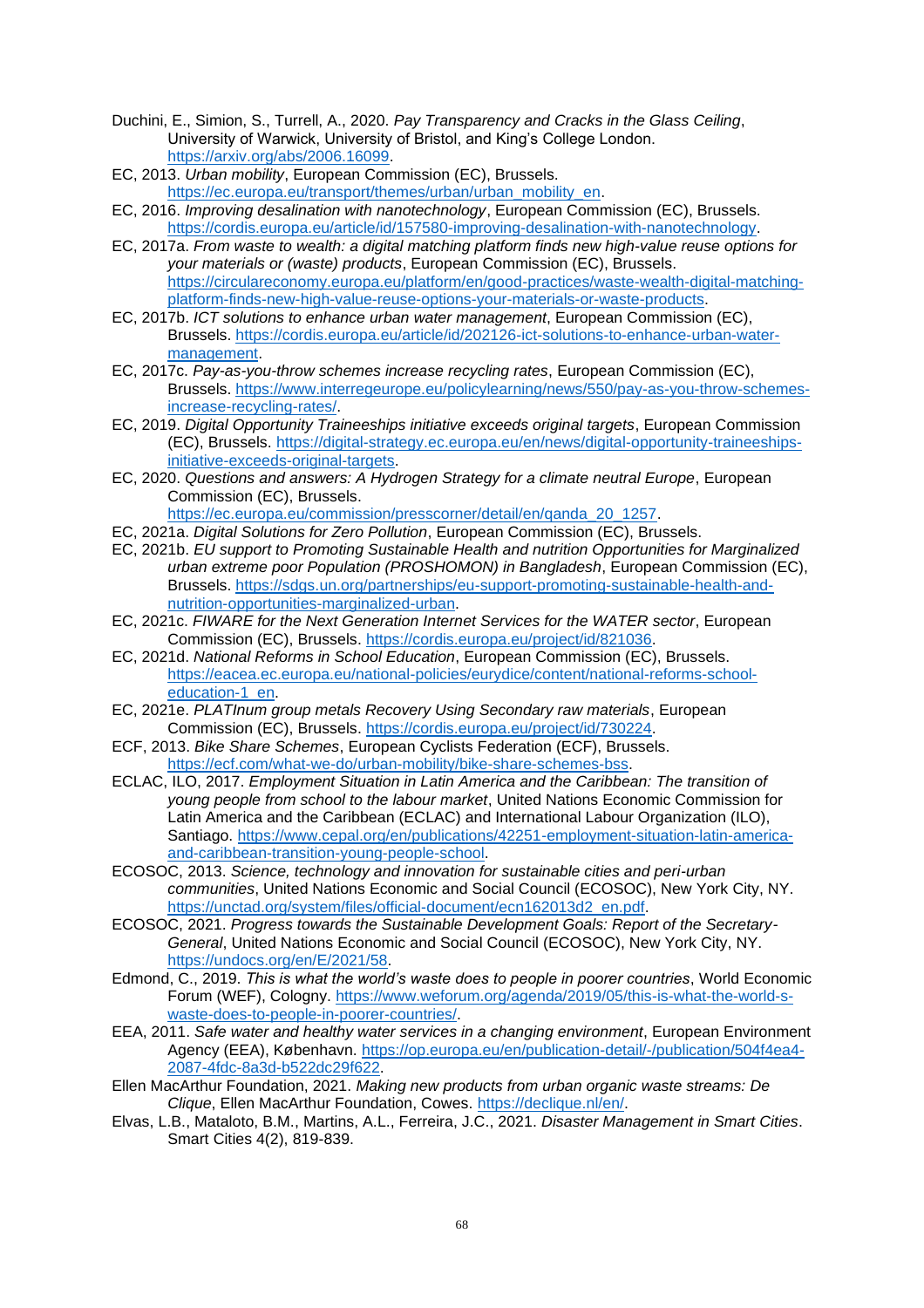EME, 2019. *EME Pilot Report*, Excess Materials Exchange (EME), Amsterdam. [https://excessmaterialsexchange-pilot-report.s3.eu-central-](https://excessmaterialsexchange-pilot-report.s3.eu-central-1.amazonaws.com/EME+Pilot+Report+compressed.pdf)[1.amazonaws.com/EME+Pilot+Report+compressed.pdf.](https://excessmaterialsexchange-pilot-report.s3.eu-central-1.amazonaws.com/EME+Pilot+Report+compressed.pdf)

Enoch, M., 2018. *Mobility as a Service (MaaS) in the UK: change and its implications*, Government of the United Kingdom - Government Office for Science (GO-Science), London.

Envirofit, nd. *Smarter cooking technology for better living*, Envirofit. [https://envirofit.org/.](https://envirofit.org/)

- Erb, D.L., 2019. *Challenges in Affordable Housing Delivery*, Overseas Private Investment Corporation (OPIC), Washington, DC. [https://www.un.org/development/desa/dspd/wp](https://www.un.org/development/desa/dspd/wp-content/uploads/sites/22/2019/06/Debra-Erb-OPIC-Challenges-in-Affordable-Housing-Delivery.pdf)[content/uploads/sites/22/2019/06/Debra-Erb-OPIC-Challenges-in-Affordable-Housing-](https://www.un.org/development/desa/dspd/wp-content/uploads/sites/22/2019/06/Debra-Erb-OPIC-Challenges-in-Affordable-Housing-Delivery.pdf)[Delivery.pdf.](https://www.un.org/development/desa/dspd/wp-content/uploads/sites/22/2019/06/Debra-Erb-OPIC-Challenges-in-Affordable-Housing-Delivery.pdf)
- ESA, 2017. *Cultivating microalgae using made-for-space formulas*, European Space Agency (ESA), Paris.

[https://www.esa.int/Science\\_Exploration/Human\\_and\\_Robotic\\_Exploration/Research/Cultivati](https://www.esa.int/Science_Exploration/Human_and_Robotic_Exploration/Research/Cultivating_microalgae_using_made-for-space_formulas) ng microalgae using made-for-space formulas.

- ESA, 2019. *ARCtic Sea-ice and CleAN monitoring*, European Space Agency (ESA), Paris. [https://business.esa.int/projects/arctic-sea-ice-and-clean-monitoring.](https://business.esa.int/projects/arctic-sea-ice-and-clean-monitoring)
- ESA, 2020. *AMBROSIA – Locally Produced Food Safety and Traceability for Municipalities*, European Space Agency (ESA), Paris. [https://business.esa.int/projects/ambrosia.](https://business.esa.int/projects/ambrosia)
- ESCAP, 2021. *A promising recipe to make clean cooking affordable for all*, United Nations Economic and Social Commission for Asia and the Pacific (ESCAP), Bangkok. [https://www.unescap.org/blog/promising-recipe-make-clean-cooking-affordable-all#.](https://www.unescap.org/blog/promising-recipe-make-clean-cooking-affordable-all)
- Estrada, F., Botzen, W.J.W., Tol, R.S.J., 2017. *A global economic assessment of city policies to reduce climate change impacts*. Nature Climate Change 7(6), 403-406.
- EUDL, 2020. *How COVID-19 conspiracists and extremists use crowdfunding platforms to fund their activities*, EU DisinfoLab (EUDL), Brussels. [https://www.disinfo.eu/publications/how-covid-19](https://www.disinfo.eu/publications/how-covid-19-conspiracists-and-extremists-use-crowdfunding-platforms-to-fund-their-activities/) [conspiracists-and-extremists-use-crowdfunding-platforms-to-fund-their-activities/.](https://www.disinfo.eu/publications/how-covid-19-conspiracists-and-extremists-use-crowdfunding-platforms-to-fund-their-activities/)
- European Parliament, 2020. *Parliament wants to grant EU consumers a "right to repair"*, European Parliament, Brussels. [https://www.europarl.europa.eu/news/en/press](https://www.europarl.europa.eu/news/en/press-room/20201120IPR92118/parliament-wants-to-grant-eu-consumers-a-right-to-repair)[room/20201120IPR92118/parliament-wants-to-grant-eu-consumers-a-right-to-repair.](https://www.europarl.europa.eu/news/en/press-room/20201120IPR92118/parliament-wants-to-grant-eu-consumers-a-right-to-repair)
- Fan, Z., Sotelo, J., Sundareswaran, V., 2020. *3D Printing: A Guide for Decision-Makers*, World Economic Forum (WEF), Cologny. [http://www3.weforum.org/docs/WEF\\_Impacts\\_3D\\_Printing\\_on\\_Trade\\_Supply\\_Chains\\_Toolkit](http://www3.weforum.org/docs/WEF_Impacts_3D_Printing_on_Trade_Supply_Chains_Toolkit.pdf) [.pdf.](http://www3.weforum.org/docs/WEF_Impacts_3D_Printing_on_Trade_Supply_Chains_Toolkit.pdf)
- FAO, 2021a. *Agriculture Investment Support Scheme (Rythu Bandhu), Andhra Pradesh, India*, Food and Agriculture Organization of the United Nations (FAO), Rome. [https://sdgs.un.org/partnerships/agriculture-investment-support-scheme-rythu-bandhu](https://sdgs.un.org/partnerships/agriculture-investment-support-scheme-rythu-bandhu-andhra-pradesh-india)[andhra-pradesh-india.](https://sdgs.un.org/partnerships/agriculture-investment-support-scheme-rythu-bandhu-andhra-pradesh-india)
- FAO, 2021b. *The State of Food Security and Nutrition in the World 2021*, Food and Agriculture Organisation of the United Nations (FAO), Rome. [http://www.fao.org/publications/sofi/2021/en/.](http://www.fao.org/publications/sofi/2021/en/)
- FAO, IFAD, UNICEF, WFP, WHO, 2020. *The State of Food Security and Nutrition in the World 2020: Transforming food systems for affordable healthy diets.*, Food and Agriculture Organisation of the United Nations (FAO), Rome. [http://www.fao.org/3/ca9692en/ca9692en.pdf.](http://www.fao.org/3/ca9692en/ca9692en.pdf)
- Farha, L., 2020. *COVID-19 Guidance Note: Prohibition of evictions*, Office of the United Nations High Commissioner for Human Rights (OHCHR), Geneva. [https://www.ohchr.org/Documents/Issues/Housing/SR\\_housing\\_COVID-](https://www.ohchr.org/Documents/Issues/Housing/SR_housing_COVID-19_guidance_evictions.pdf)[19\\_guidance\\_evictions.pdf.](https://www.ohchr.org/Documents/Issues/Housing/SR_housing_COVID-19_guidance_evictions.pdf)
- Favre, L., Oksen, P., 2020. *Innovative Technology in the Water, Sanitation and Hygiene (WASH) Sector*, World Intellectual Property Organization (WIPO), Geneva. <https://www.wipo.int/publications/en/details.jsp?id=4497&plang=EN>
- Florea, A.M., Radu, S., 2019. *Artificial Intelligence and Education*, 22nd International Conference on Control Systems and Computer Science (CSCS). IEEE, Bucharest.
- Florida, R., 2015. *The Problem of Urbanization Without Economic Growth*, Bloomberg, New York City, NY. [https://www.bloomberg.com/news/articles/2015-06-12/the-problem-of-urbanization](https://www.bloomberg.com/news/articles/2015-06-12/the-problem-of-urbanization-without-economic-growth)[without-economic-growth.](https://www.bloomberg.com/news/articles/2015-06-12/the-problem-of-urbanization-without-economic-growth)
- Foy, K., 2021. *Turning technology against human traffickers*, Lincoln Laboratory, Massachusetts Institute of Technology. [https://news.mit.edu/2021/turning-technology-against-human](https://news.mit.edu/2021/turning-technology-against-human-traffickers-0506)[traffickers-0506.](https://news.mit.edu/2021/turning-technology-against-human-traffickers-0506)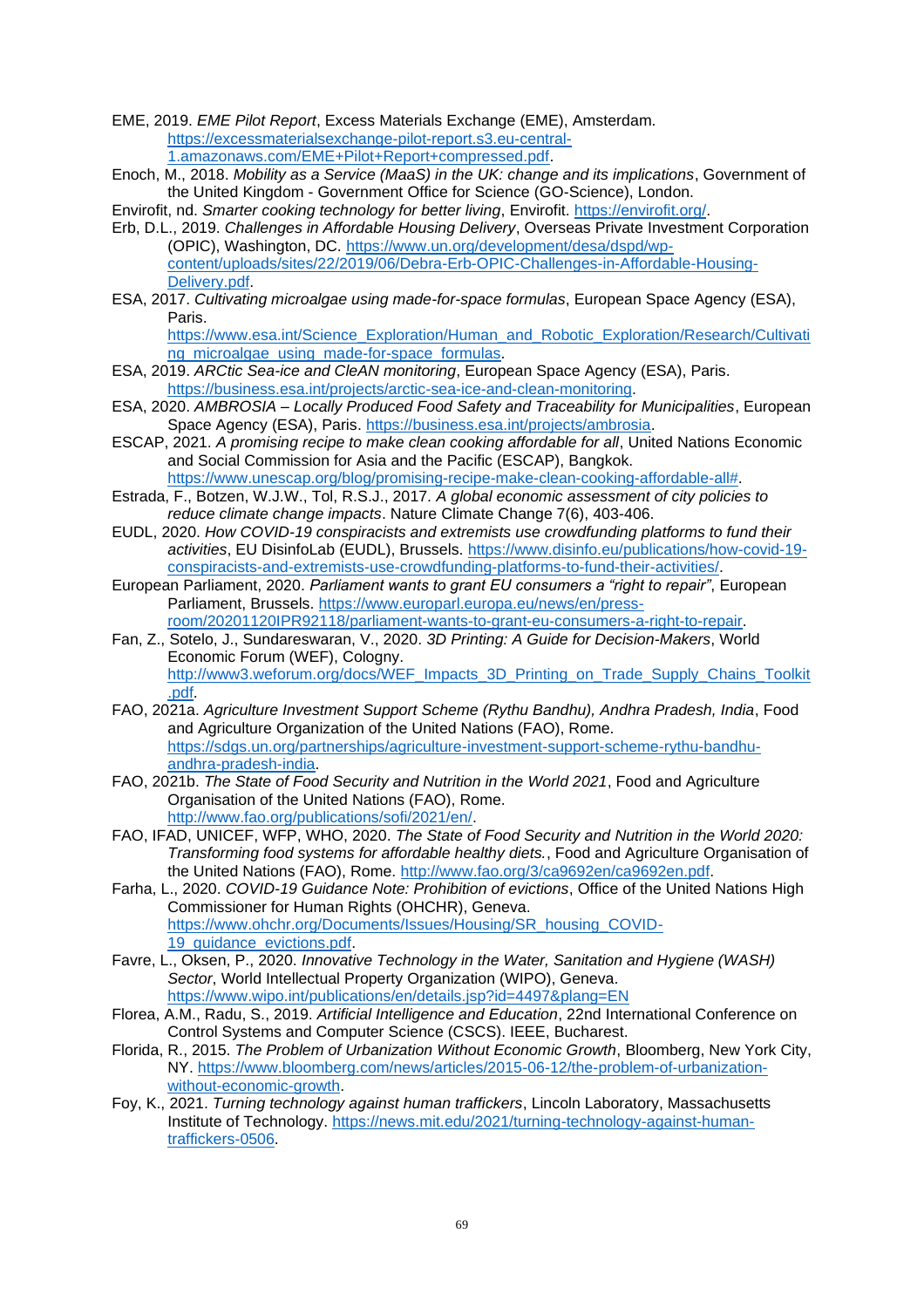- FRA, 2018. *#BigData: Discrimination in data-supported decision making*, European Union Agency for Fundamental Rights (FRA), Vienna. [https://fra.europa.eu/sites/default/files/fra\\_uploads/fra-](https://fra.europa.eu/sites/default/files/fra_uploads/fra-2018-focus-big-data_en.pdf)[2018-focus-big-data\\_en.pdf.](https://fra.europa.eu/sites/default/files/fra_uploads/fra-2018-focus-big-data_en.pdf)
- Frantzeskaki, N., Castán Broto, V., Coenen, L., Loorbach, D., 2017. *Urban Sustainability Transitions*. Routledge, New York City, NY.
- Frearson, A., 2021. *Digital twins offer "a very powerful way of developing our cities" say experts*, Dezeen. [https://www.dezeen.com/2021/07/09/digital-twins-develop-cities-digital-design](https://www.dezeen.com/2021/07/09/digital-twins-develop-cities-digital-design-architecture/)[architecture/.](https://www.dezeen.com/2021/07/09/digital-twins-develop-cities-digital-design-architecture/)
- Fromhold-Eisebith, M., Eisebith, G., 2019. *What can Smart City policies in emerging economies actually achieve? Conceptual considerations and empirical insights from India*. World Development 123, 104614.
- Fuenfschilling, L., Frantzeskaki, N., Coenen, L., 2019. *Urban experimentation & sustainability transitions*. European Planning Studies 27(2), 219-228.
- Gao, S., Low, S.P., 2014. *Lean Construction Management: The Toyota Way*. Springer, Chem.
- Gao, S., Ryan, B.D., 2020. *Can Neighborhood Planning in Shrinking Cities Achieve Demolition Goals? A Conformance and Performance Evaluation of Neighborhood Action Plans in Youngstown, Ohio*. Journal of Planning Education and Research.
- Garzón, J., Kinshuk, Baldiris, S., Gutiérrez, J., Pavón, J., 2020. *How do pedagogical approaches affect the impact of augmented reality on education? A meta-analysis and research synthesis*. Educational Research Review 31, 100334.
- George, B., Paul, J., 2020. *Digital Transformation in Business and Society: Theory and Cases*. Springer, Cham.
- GFN, 2015. *How can Mediterranean societies thrive in an era of decreasing resources?*, Global Footprint Network (GFN), Geneva.
	- [https://www.footprintnetwork.org/content/documents/MED\\_2015\\_English.pdf?\\_ga=2.2343250](https://www.footprintnetwork.org/content/documents/MED_2015_English.pdf?_ga=2.23432509.647224.1632288080-1095566433.1632288080) [9.647224.1632288080-1095566433.1632288080.](https://www.footprintnetwork.org/content/documents/MED_2015_English.pdf?_ga=2.23432509.647224.1632288080-1095566433.1632288080)
- GIE, 2021. *Kitkit School by Enuma*, Global Innovation Exchange (GIE). [https://www.globalinnovationexchange.org/innovation/enuma.](https://www.globalinnovationexchange.org/innovation/enuma)
- Gilbert, C., Gurran, N., 2018. *Planning for Diverse and Affordable Housing Supply? A Survey of 200 Australian Planning Schemes*. Journal of Planning Education and Research, 0739456X1881827.
- GIZ, 2021a. *Burundi's first non-diesel IPPGigawatt Global*, Deutsche Gesellschaft für Internationale Zusammenarbeit (GIZ), Bonn. [https://www.get-invest.eu/story/gigawatt-global-burundis-first](https://www.get-invest.eu/story/gigawatt-global-burundis-first-non-diesel-ipp/)[non-diesel-ipp/.](https://www.get-invest.eu/story/gigawatt-global-burundis-first-non-diesel-ipp/)
- GIZ, 2021b. *Powering up Southern Africa's off-grid homesSolarWorks!*, Deutsche Gesellschaft für Internationale Zusammenarbeit (GIZ), Bonn. [https://www.get-invest.eu/story/powering-up](https://www.get-invest.eu/story/powering-up-southern-africas-off-grid-homes/)[southern-africas-off-grid-homes/.](https://www.get-invest.eu/story/powering-up-southern-africas-off-grid-homes/)
- GIZ, 2021c. *Reaching last-mile communities with tailored solar solutionsUpOwa*, Deutsche Gesellschaft für Internationale Zusammenarbeit (GIZ), Bonn. [https://www.get](https://www.get-invest.eu/story/reaching-last-mile-communities-with-tailored-solar-solutions/)[invest.eu/story/reaching-last-mile-communities-with-tailored-solar-solutions/.](https://www.get-invest.eu/story/reaching-last-mile-communities-with-tailored-solar-solutions/)
- Goedde, L., McCullough, R., Ooko-Ombaka, A., Pais, G., 2021. *How digital tools can help transform African agri-food systems*, McKinsey & Company, New York City, NY.
- Gomber, P., Koch, J.-A., Siering, M., 2017. *Digital Finance and FinTech: current research and future research directions*. Journal of Business Economics 87(5), 537-580.
- Gössling, S., 2020. *Why cities need to take road space from cars - and how this could be done*. Journal of Urban Design 25(4), 443-448.
- Grau, A., Morel, Y., Puig-Pey, A., Cecchi, F., 2020. *Advances in Robotics Research: From Lab to Market. ECHORD++: Robotic Science Supporting Innovation*. Springer, Cham.
- Grid Edge, 2021. *AI for Flexibility*, Grid Edge, Birmingham. [https://gridedge.ai/ai-for-flexibility/.](https://gridedge.ai/ai-for-flexibility/)
- Grybauskas, A., Pilinkienė, V., Stundžienė, A., 2021. *Predictive analytics using Big Data for the real estate market during the COVID-19 pandemic*. Journal of Big Data 8(105), 1-20.
- GSMA, 2020. *2020 Mobile Industry Impact Report: Sustainable Development Goals*, GSM Association (GSMA), London. [https://www.gsma.com/betterfuture/2020sdgimpactreport/wp](https://www.gsma.com/betterfuture/2020sdgimpactreport/wp-content/uploads/2020/09/2020-Mobile-Industry-Impact-Report-SDGs.pdf?utm_source=better_future_site&utm_medium=search_engine&utm_campaign=2020_SDG_impact_report)[content/uploads/2020/09/2020-Mobile-Industry-Impact-Report-](https://www.gsma.com/betterfuture/2020sdgimpactreport/wp-content/uploads/2020/09/2020-Mobile-Industry-Impact-Report-SDGs.pdf?utm_source=better_future_site&utm_medium=search_engine&utm_campaign=2020_SDG_impact_report)[SDGs.pdf?utm\\_source=better\\_future\\_site&utm\\_medium=search\\_engine&utm\\_campaign=20](https://www.gsma.com/betterfuture/2020sdgimpactreport/wp-content/uploads/2020/09/2020-Mobile-Industry-Impact-Report-SDGs.pdf?utm_source=better_future_site&utm_medium=search_engine&utm_campaign=2020_SDG_impact_report) [20\\_SDG\\_impact\\_report.](https://www.gsma.com/betterfuture/2020sdgimpactreport/wp-content/uploads/2020/09/2020-Mobile-Industry-Impact-Report-SDGs.pdf?utm_source=better_future_site&utm_medium=search_engine&utm_campaign=2020_SDG_impact_report)
- Gu, D., 2019. *Exposure and vulnerability to natural disasters for world's cities*, United Nations Department of Economic and Social Affairs (UNDESA), New York, NY. [https://www.un.org/en/development/desa/population/publications/pdf/technical/TP2019-4.pdf.](https://www.un.org/en/development/desa/population/publications/pdf/technical/TP2019-4.pdf)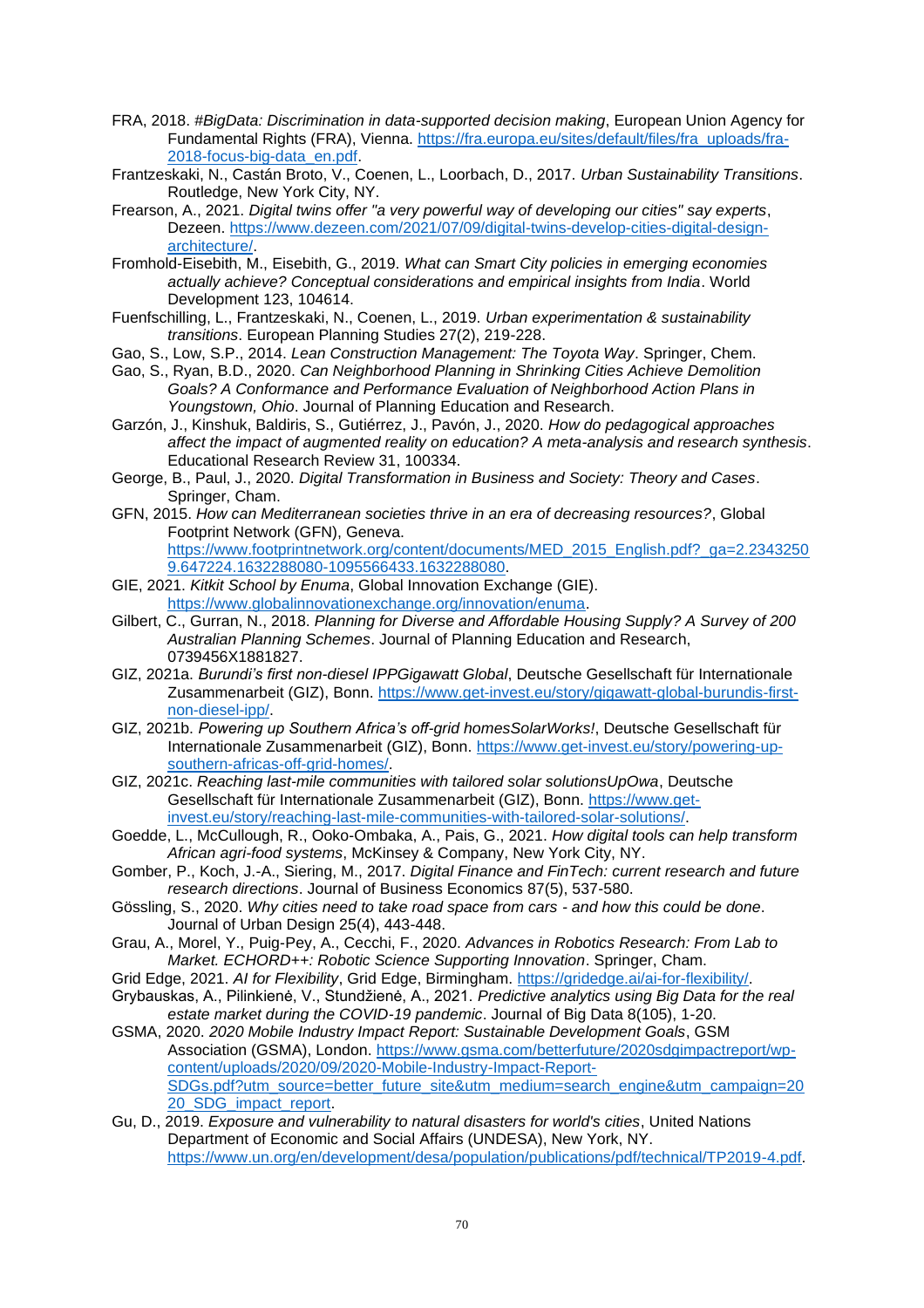- Gulyas, A., Seitz, S., Sinha, S., 2021. *Does Pay Transparency Affect the Gender Wage Gap? Evidence From Austria*, University of Mannheim and Yale University.
- GWEC, 2021. *Global Wind Report 2021*, Global Wind Energy Council (GWEC), Brussels. [https://gwec.net/wp-content/uploads/2021/03/GWEC-Global-Wind-Report-2021.pdf.](https://gwec.net/wp-content/uploads/2021/03/GWEC-Global-Wind-Report-2021.pdf)
- GWEC, CREIA, 2020. *Beijing Declaration on Wind Energy*, Global Wind Energy Council (GWEC) and Chinese Renewable Energy Industries Association (CREIA), Brissels and Beijing. [https://gwec.net/wp-content/uploads/2020/11/Beijing-Declaration-EN.pdf.](https://gwec.net/wp-content/uploads/2020/11/Beijing-Declaration-EN.pdf)
- Han, Y., Wang, L., 2018. *Identifying barriers to off-site construction using grey DEMATEL approach: Case of China*. Journal of Civil Engineering and Management 24(5), 364-377.
- Haregeweyn, N., Fikadu, G., Tsunekawa, A., Tsubo, M., Meshesha, D.T., 2012. *The dynamics of urban expansion and its impacts on land use/land cover change and small-scale farmers living near the urban fringe: A case study of Bahir Dar, Ethiopia*. Landscape and Urban Planning 106(2), 149-157.
- Harvey, J., Smith, A., Goulding, J., Branco Illodo, I., 2020. *Food sharing, redistribution, and waste reduction via mobile applications: A social network analysis*. Industrial Marketing Management 88, 437-448.
- Hasiak, S., Richer, C., 2021. *Can rail save a peri-urban way of life? The case of peri-urban cities served by rail services in the metropolitan area of Lille (France)*. European Planning Studies 29(5), 983-1002.
- HC, 2020. *Path to hydrogen competitiveness: A cost perspective*, Hydrogen Council (HC), Brussels. [https://hydrogencouncil.com/wp-content/uploads/2020/01/Path-to-Hydrogen-](https://hydrogencouncil.com/wp-content/uploads/2020/01/Path-to-Hydrogen-Competitiveness_Full-Study-1.pdf)[Competitiveness\\_Full-Study-1.pdf.](https://hydrogencouncil.com/wp-content/uploads/2020/01/Path-to-Hydrogen-Competitiveness_Full-Study-1.pdf)
- He, C., Liu, Z., Wu, J., Pan, X., Fang, Z., Li, J., Bryan, B.A., 2021. *Future global urban water scarcity and potential solutions*. Nature Communications 12(1).
- Hollander, J.E., Carr, B.G., 2020. *Virtually Perfect? Telemedicine for Covid-19*. New England Journal of Medicine 382(18), 1679-1681.
- Howarth, B., 2014. *Big data: how predictive analytics is taking over the public sector*, The Guardian. [https://www.theguardian.com/technology/2014/jun/13/big-data-how-predictive-analytics-is](https://www.theguardian.com/technology/2014/jun/13/big-data-how-predictive-analytics-is-taking-over-the-public-sector)[taking-over-the-public-sector.](https://www.theguardian.com/technology/2014/jun/13/big-data-how-predictive-analytics-is-taking-over-the-public-sector)
- Huang, N., Zhang, J., Burtch, G., Li, X., Chen, P., 2021. *Combating Procrastination on Massive Online Open Courses via Optimal Calls to Action*. Information Systems Research 32(2), 301- 317.
- Hyatt, A., 2019. *Real-time bikeshare information in Google Maps rolls out to 24 cities*, Google, Mountain View, CA. [https://www.blog.google/products/maps/real-time-bikeshare-information](https://www.blog.google/products/maps/real-time-bikeshare-information-google-map/)[google-map/.](https://www.blog.google/products/maps/real-time-bikeshare-information-google-map/)
- Hyland, M., Djankov, S., Goldberg, P.K., 2019. *Gendered Laws*, The World Bank, Washington, DC. [https://documents1.worldbank.org/curated/en/514981576015899984/pdf/Gendered-Laws.pdf.](https://documents1.worldbank.org/curated/en/514981576015899984/pdf/Gendered-Laws.pdf)
- IBM, 2020. *IBM and The Alliance to End Plastic Waste to Create Data Platform to help track global plastic waste in the environment*, International Business Machines Corporation (IBM), Armonk, NY. [https://newsroom.ibm.com/2020-12-15-IBM-and-The-Alliance-to-End-Plastic-](https://newsroom.ibm.com/2020-12-15-IBM-and-The-Alliance-to-End-Plastic-Waste-to-Create-Data-Platform-to-help-track-global-plastic-waste-in-the-environment)[Waste-to-Create-Data-Platform-to-help-track-global-plastic-waste-in-the-environment.](https://newsroom.ibm.com/2020-12-15-IBM-and-The-Alliance-to-End-Plastic-Waste-to-Create-Data-Platform-to-help-track-global-plastic-waste-in-the-environment)
- ICAT, 2019. *Human trafficking and technology trends challenges and opportunities*, Inter-agency Coordination Group Against Traffking in Persons (ICAT). [https://www.un.org/sexualviolenceinconflict/wp-content/uploads/2019/07/report/human](https://www.un.org/sexualviolenceinconflict/wp-content/uploads/2019/07/report/human-trafficking-and-technology-trends-challenges-and-opportunities/Human-trafficking-and-technology-trends-challenges-and-opportunities-WEB...-1.pdf)[trafficking-and-technology-trends-challenges-and-opportunities/Human-trafficking-and](https://www.un.org/sexualviolenceinconflict/wp-content/uploads/2019/07/report/human-trafficking-and-technology-trends-challenges-and-opportunities/Human-trafficking-and-technology-trends-challenges-and-opportunities-WEB...-1.pdf)[technology-trends-challenges-and-opportunities-WEB..-1.pdf.](https://www.un.org/sexualviolenceinconflict/wp-content/uploads/2019/07/report/human-trafficking-and-technology-trends-challenges-and-opportunities/Human-trafficking-and-technology-trends-challenges-and-opportunities-WEB...-1.pdf)
- IDA, IFC, 2020. *Impacts of COVID-19 on the Private Sector in Fragile and Conflict-Affected Situations*, International Development Association (IDA) and International Finance Corporation (IFC), Washington, DC.
	- [https://openknowledge.worldbank.org/handle/10986/34857.](https://openknowledge.worldbank.org/handle/10986/34857)
- IEA, 2019a. *Artificial Intelligence for Building Energy Management Systems*, International Energy Agency (IEA), Paris. [https://www.iea.org/articles/case-study-artificial-intelligence-for-building](https://www.iea.org/articles/case-study-artificial-intelligence-for-building-energy-management-systems)[energy-management-systems.](https://www.iea.org/articles/case-study-artificial-intelligence-for-building-energy-management-systems)
- IEA, 2019b. *Behavioural Insights-Driven Customer Engagement*, International Energy Agency (IEA), Paris. [https://www.iea.org/articles/case-study-behavioural-insights-driven-customer](https://www.iea.org/articles/case-study-behavioural-insights-driven-customer-engagement)[engagement.](https://www.iea.org/articles/case-study-behavioural-insights-driven-customer-engagement)
- IEA, 2020. *Wind: Forecast overview*, International Energy Agency (IEA), Paris. [https://www.iea.org/reports/renewables-2020/wind.](https://www.iea.org/reports/renewables-2020/wind)
- IEA, IRENA, UN, The World Bank, WHO, 2021. *Tracking SDG 7: The Energy Progress Report 2021*, International Energy Agency (IEA), International Renewable Energy Agency (IRENA), United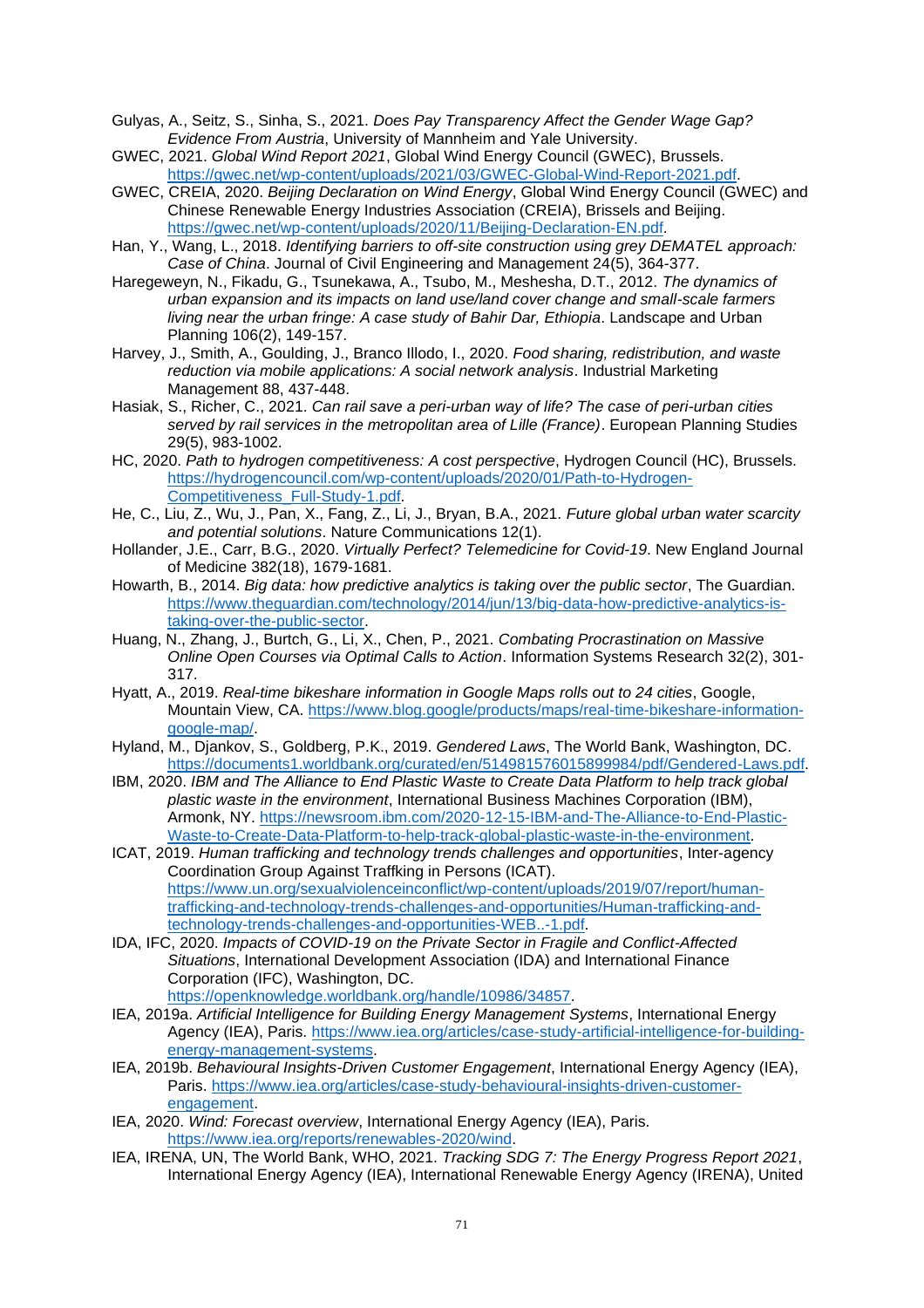Nations (UN), The World Bank, and World Health Organization (WHO), Washington, DC. [https://www.irena.org/publications/2021/Jun/Tracking-SDG-7-2021.](https://www.irena.org/publications/2021/Jun/Tracking-SDG-7-2021)

- IFC, 2015. *Tech Skills Training for African Youth*, International Finance Corporation (IFC), Washington, DC. [https://www.ifc.org/wps/wcm/connect/news\\_ext\\_content/ifc\\_external\\_corporate\\_site/news+an](https://www.ifc.org/wps/wcm/connect/news_ext_content/ifc_external_corporate_site/news+and+events/news/tech+skills+training+for+african+youth)
- [d+events/news/tech+skills+training+for+african+youth.](https://www.ifc.org/wps/wcm/connect/news_ext_content/ifc_external_corporate_site/news+and+events/news/tech+skills+training+for+african+youth) Igra, M., Kenworthy, N., Luchsinger, C., Jung, J.-K., 2021. *Crowdfunding as a response to COVID-19: Increasing inequities at a time of crisis*. Social Science & Medicine 282, 114105.
- ILO, 2019. *World Employment Social Outlook Trends 2019*, International Labour Organisation (ILO), Geneva. [https://www.ilo.org/global/research/global-reports/weso/2019/lang--en/index.htm.](https://www.ilo.org/global/research/global-reports/weso/2019/lang--en/index.htm)
- ILO, 2020a. *COVID-19 crisis and the informal economy: Immediate responses and policy challenges*  International Labour Organization (ILO), Geneva. [https://www.ilo.org/wcmsp5/groups/public/--](https://www.ilo.org/wcmsp5/groups/public/---ed_protect/---protrav/---travail/documents/briefingnote/wcms_743623.pdf) [-ed\\_protect/---protrav/---travail/documents/briefingnote/wcms\\_743623.pdf.](https://www.ilo.org/wcmsp5/groups/public/---ed_protect/---protrav/---travail/documents/briefingnote/wcms_743623.pdf)
- ILO, 2020b. *Global Employment Trends for Youth 2020: Technology and the future of jobs*, International Labour Organisation (ILO), Geneva. [https://www.ilo.org/wcmsp5/groups/public/--](https://www.ilo.org/wcmsp5/groups/public/---dgreports/---dcomm/---publ/documents/publication/wcms_737648.pdf) [-dgreports/---dcomm/---publ/documents/publication/wcms\\_737648.pdf.](https://www.ilo.org/wcmsp5/groups/public/---dgreports/---dcomm/---publ/documents/publication/wcms_737648.pdf)
- ILO, 2021. *Child labour rises to 160 million – first increase in two decades*, International Labour Organisation (ILO), Geneva. [https://www.ilo.org/global/about-the](https://www.ilo.org/global/about-the-ilo/newsroom/news/WCMS_800090/lang--en/index.htm)[ilo/newsroom/news/WCMS\\_800090/lang--en/index.htm.](https://www.ilo.org/global/about-the-ilo/newsroom/news/WCMS_800090/lang--en/index.htm)
- Imam, A., Lahoud, C., Martinuzzi, C., Gastelum, E., Delaney, J., 2021. *The Block by Block playbook: Using Minecraft as a participatory design tool in urban design and governance*, United Nations Human Settlements Programme (UN-Habitat), Nairobi. [https://unhabitat.org/sites/default/files/2021/09/1-bbb\\_playbook\\_publication\\_final.pdf.](https://unhabitat.org/sites/default/files/2021/09/1-bbb_playbook_publication_final.pdf)
- IoT4AGRI Consortium, 2021. *Avoid food waste by sensing during transport*, Netherlands Organisation for Applied Scientific Research (TNO), Wageningen Food & Biobased Research (WUR), Van Oers United, Environmental Monitoring Systems (EMS), Purfresh, SmartPort, Het Internet Huis, Euro Pool System, Thermo King. [https://smartport.nl/wp-content/uploads/2021/06/Two](https://smartport.nl/wp-content/uploads/2021/06/Two-pager_IOT4AGRI_SmartPort_TNO_final_220621.pdf)[pager\\_IOT4AGRI\\_SmartPort\\_TNO\\_final\\_220621.pdf.](https://smartport.nl/wp-content/uploads/2021/06/Two-pager_IOT4AGRI_SmartPort_TNO_final_220621.pdf)
- IRENA, 2016. *Renewable Energy in Cities*, International Renewable Energy Agency (IRENA), Abu Dhabi. [https://www.irena.org/-](https://www.irena.org/-/media/Files/IRENA/Agency/Publication/2016/IRENA_Renewable_Energy_in_Cities_2016.pdf) [/media/Files/IRENA/Agency/Publication/2016/IRENA\\_Renewable\\_Energy\\_in\\_Cities\\_2016.pdf](https://www.irena.org/-/media/Files/IRENA/Agency/Publication/2016/IRENA_Renewable_Energy_in_Cities_2016.pdf)
- . IRENA, 2019. *Renewable Energy Capacity Statistics 2019*, International Renewable Energy Agency (IRENA), Abu Dhabi. [https://irena.org/-](https://irena.org/-/media/Files/IRENA/Agency/Publication/2019/Mar/IRENA_RE_Capacity_Statistics_2019.pdf)

[/media/Files/IRENA/Agency/Publication/2019/Mar/IRENA\\_RE\\_Capacity\\_Statistics\\_2019.pdf.](https://irena.org/-/media/Files/IRENA/Agency/Publication/2019/Mar/IRENA_RE_Capacity_Statistics_2019.pdf)

- IRENA, 2020. *Global Landscape of Renewable Energy Finance*, International Renewable Energy Agency (IRENA), Abu Dhabi. [https://www.irena.org/publications/2020/Nov/Global-Landscape](https://www.irena.org/publications/2020/Nov/Global-Landscape-of-Renewable-Energy-Finance-2020)[of-Renewable-Energy-Finance-2020.](https://www.irena.org/publications/2020/Nov/Global-Landscape-of-Renewable-Energy-Finance-2020)
- IRENA, 2021a. *Geothermal energy*, International Renewable Energy Agency (IRENA), Abu Dhabi. [https://www.irena.org/geothermal.](https://www.irena.org/geothermal)
- IRENA, 2021b. *Offshore renewables: An action agenda for deployment*, International Renewable Energy Agency (IRENA), Abu Dhabi. [https://www.irena.org/-](https://www.irena.org/-/media/Files/IRENA/Agency/Publication/2021/Jul/IRENA_G20_Offshore_renewables_2021.pdf) [/media/Files/IRENA/Agency/Publication/2021/Jul/IRENA\\_G20\\_Offshore\\_renewables\\_2021.p](https://www.irena.org/-/media/Files/IRENA/Agency/Publication/2021/Jul/IRENA_G20_Offshore_renewables_2021.pdf) [df.](https://www.irena.org/-/media/Files/IRENA/Agency/Publication/2021/Jul/IRENA_G20_Offshore_renewables_2021.pdf)
- IRENA, 2021c. *Renewable Energy Policies for Cities: Buildings*, International Renewable Energy Agency (IRENA), Abu Dhabi. [https://www.irena.org/publications/2021/May/Policies-for-Cities-](https://www.irena.org/publications/2021/May/Policies-for-Cities-Buildings)[Buildings.](https://www.irena.org/publications/2021/May/Policies-for-Cities-Buildings)
- Irvin-Erickson, Y., La Vigne, N., Levine, N., Tiry, E., Bieler, S., 2017. *What does gunshot detection technology tell us about gun violence?* Applied geography 86, 262-273.
- ISO, 2019. *Environmental labels*, International Organization for Standardization (ISO), Geneva. [https://www.iso.org/files/live/sites/isoorg/files/store/en/PUB100323.pdf.](https://www.iso.org/files/live/sites/isoorg/files/store/en/PUB100323.pdf)
- ITU, 2018. *Measuring the Information Society Report*, International Telecommunication Union (ITU), Geneva. [https://www.itu.int/en/ITU-D/Statistics/Documents/publications/misr2018/MISR-2018-](https://www.itu.int/en/ITU-D/Statistics/Documents/publications/misr2018/MISR-2018-Vol-1-E.pdf) [Vol-1-E.pdf.](https://www.itu.int/en/ITU-D/Statistics/Documents/publications/misr2018/MISR-2018-Vol-1-E.pdf)
- ITU, 2020. *Digital Skills Insights 2020*, United Nations, New York City, NY. <https://academy.itu.int/sites/default/files/media2/file/Digital%20Skills%20Insights%202020.pdf> .
- Janeway Bills, N., 2019. *Evaluating Evictions to Understand America*, Medium. [https://towardsdatascience.com/data-science-of-evictions-874a41f3cc36.](https://towardsdatascience.com/data-science-of-evictions-874a41f3cc36)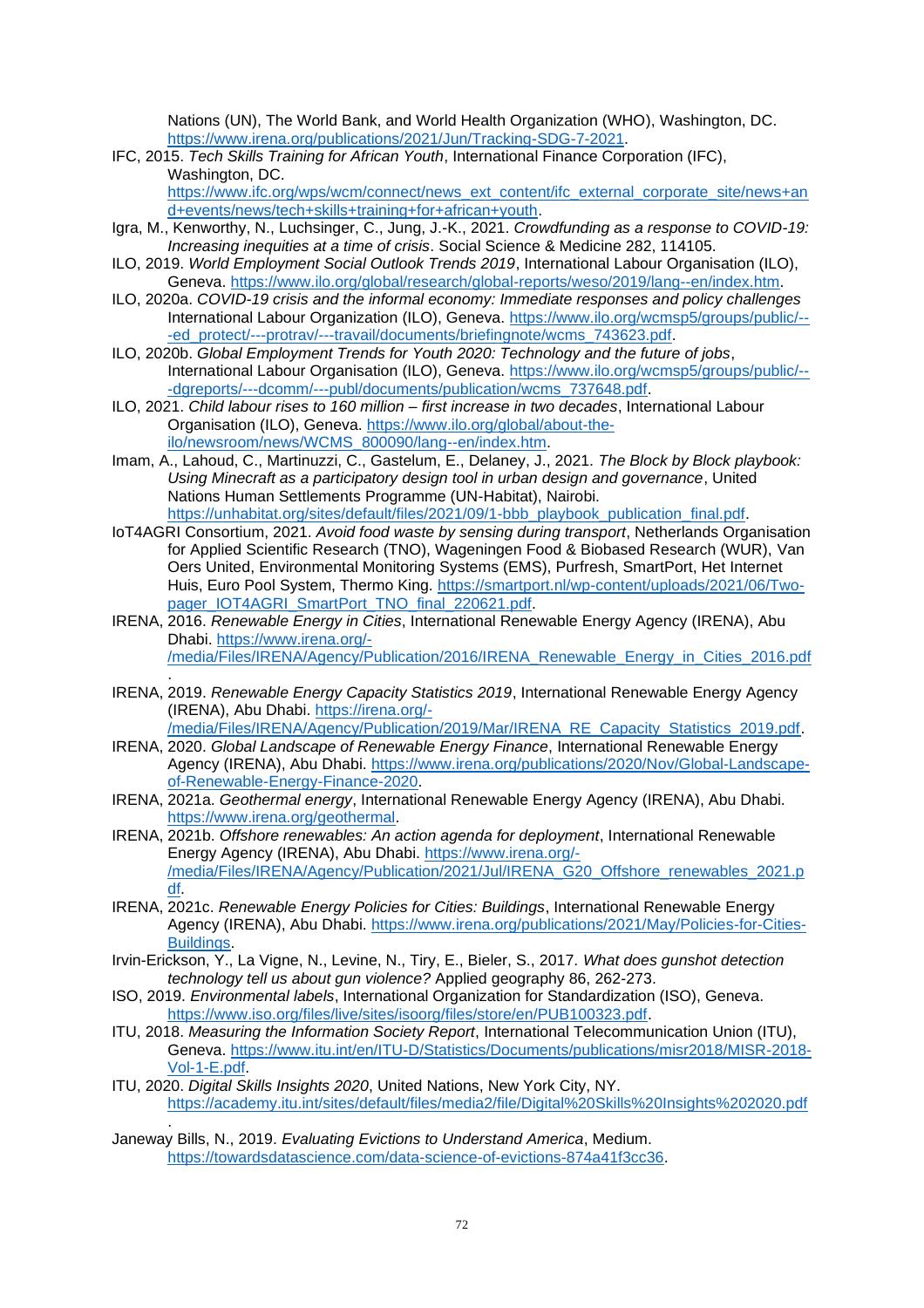Jiang, L., Li, Z., Li, L., Gao, Y., 2018. *Constraints on the Promotion of Prefabricated Construction in China*. Sustainability 10(7), 2516.

- Jones, E., Qadir, M., Van Vliet, M.T.H., Smakhtin, V., Kang, S.-M., 2019. *The state of desalination and brine production: A global outlook*. Science of The Total Environment 657, 1343-1356.
- Jorisch, D., Mallin, C., Accurso, M., Zaballos, A.G., Rodríguez, E.I., 2018. *Technology for Climate Action in Latin America and the Caribbean*, Inter-American Development Bank (IDB). [https://www.gsma.com/latinamerica/wp-content/uploads/2018/06/Technology-for-Climate-](https://www.gsma.com/latinamerica/wp-content/uploads/2018/06/Technology-for-Climate-Action-in-Latin-America-and-the-Caribbean.pdf)[Action-in-Latin-America-and-the-Caribbean.pdf.](https://www.gsma.com/latinamerica/wp-content/uploads/2018/06/Technology-for-Climate-Action-in-Latin-America-and-the-Caribbean.pdf)
- Juch, N., Rogoll, M., 2019. *Floating photovoltaics – is floating solar a new trend?*, Rödl & Partner. [https://www.roedl.com/insights/renewable-energy/2019-02/floating-photovoltaics.](https://www.roedl.com/insights/renewable-energy/2019-02/floating-photovoltaics)
- Keeton, R., Nijhuis, S., 2019. *Spatial challenges in contemporary African New Towns and potentials for alternative planning strategies*. International Planning Studies 24(3-4), 218-234.
- Keller, J., 2017. *Melbourne Water's mini hydro-electricity program*, Melbourne Water, Melbourne. [https://www.melbournewater.com.au/media/2366.](https://www.melbournewater.com.au/media/2366)
- Kemp, N., Breetzke, G.D., Cooper, A., 2021. *Modeling the risk of robbery in the city of Tshwane, South Africa*. Cartography and Geographic Information Science 48(1), 29-42.
- Kim, M., 2015. *Pay Secrecy and the Gender Wage Gap in the United States*. Industrial Relations: A Journal of Economy and Society 54(4), 648-667.
- Kimetrica, 2020. *African Risk Capacity: Payout Process Evaluation*, Kimetrica, Nairobi.
- Kimetrica, 2021. *Systems and Analytics Support to Digital Transformation for Food Systems Data Sharing and Visualization*, Kimetrica, Nairobi.
- Klingler-Vidra, R., Tran, B., Uusikyla, I., 2021. *Vietnam and innovation in COVID-19 testing*. BMJ Innovations 7(Suppl 1), s19-s22.
- Kombe, W.J., 2005. *Land use dynamics in peri-urban areas and their implications on the urban growth and form: the case of Dar es Salaam, Tanzania*. Habitat International 29(1), 113-135.
- Krawcheck, S., 2017. *How Technology Can Help Close the Gender Gap*, Harvard Business Review. [https://hbr.org/2017/01/how-technology-can-help-close-the-gender-gap.](https://hbr.org/2017/01/how-technology-can-help-close-the-gender-gap)
- Kumar, A., Gupta, P.K., Srivastava, A., 2020. *A review of modern technologies for tackling COVID-19 pandemic*. Diabetes & Metabolic Syndrome: Clinical Research & Reviews 14(4), 569-573.
- Ladhani, S., Sitter, K.C., 2020. *Conditional cash transfers: A critical review*. Development Policy Review 38(1), 28-41.
- Le Quéré, C., Jackson, R.B., Jones, M.W., Smith, A.J.P., Abernethy, S., Andrew, R.M., De-Gol, A.J., Willis, D.R., Shan, Y., Canadell, J.G., Friedlingstein, P., Creutzig, F., Peters, G.P., 2020. *Temporary reduction in daily global CO2 emissions during the COVID-19 forced confinement*. Nature Climate Change 10(7), 647-653.
- Ledo Espinoza, P.J., 2021. *Peri-urbanization in Sacaba, Bolivia: challenges to the traditional urban planning approach*. International Planning Studies 26(3), 286-301.
- Leigh Hester, J., 2017. *Just How Much Food Do Cities Squander?*, Wired. [https://www.wired.com/story/just-how-much-food-do-cities-squander/.](https://www.wired.com/story/just-how-much-food-do-cities-squander/)
- León, M., 2019. *Floating solar panels restore life to Peruvian soil*, United Nations Development Programme (UNPD), New York City, NY. [https://stories.undp.org/floating-solar-panels](https://stories.undp.org/floating-solar-panels-restore-life-to-peruvian-soil)[restore-life-to-peruvian-soil.](https://stories.undp.org/floating-solar-panels-restore-life-to-peruvian-soil)
- Letzing, J., 2020. *Can we prevent a surge in pandemic-related homelessness?*, World Economic Forum. [https://www.weforum.org/agenda/2020/08/can-we-prevent-surge-covid19-pandemic](https://www.weforum.org/agenda/2020/08/can-we-prevent-surge-covid19-pandemic-homelessness-eviction-poverty/)[homelessness-eviction-poverty/.](https://www.weforum.org/agenda/2020/08/can-we-prevent-surge-covid19-pandemic-homelessness-eviction-poverty/)
- Lew, L., 2020. *Flooding hits southern China with 14 million affected*, South China Morning Post. [https://www.scmp.com/news/china/society/article/3090854/after-coronavirus-flooding-hits](https://www.scmp.com/news/china/society/article/3090854/after-coronavirus-flooding-hits-southern-china-14-million)[southern-china-14-million.](https://www.scmp.com/news/china/society/article/3090854/after-coronavirus-flooding-hits-southern-china-14-million)
- Libertun de Duren, N.R., Brassiolo, P., Lara, E., Mastellaro, C., Cardona-Papiol, E., Palacios, A., Ma, X., Sven Hallin, M., Mwai, A., Thomas, D., 2020. *Gender Inequalities in Cities*, Inter-American Development Bank (IDB), Washington, DC. [https://publications.iadb.org/en/gender](https://publications.iadb.org/en/gender-inequalities-cities)[inequalities-cities.](https://publications.iadb.org/en/gender-inequalities-cities)
- Lin, C., 2021. *Singapore unveils one of the world's biggest floating solar panel farms*, Thomson Reuters. [https://www.reuters.com/business/energy/singapore-unveils-one-worlds-biggest](https://www.reuters.com/business/energy/singapore-unveils-one-worlds-biggest-floating-solar-panel-farms-2021-07-14/)[floating-solar-panel-farms-2021-07-14/.](https://www.reuters.com/business/energy/singapore-unveils-one-worlds-biggest-floating-solar-panel-farms-2021-07-14/)
- Llanes, M.C., 2021. *Colombia: Effects of covid-19 on employment in January 2021*, Banco Bilbao Vizcaya Argentaria (BBVA), Bilbao. [https://www.bbvaresearch.com/en/publicaciones/colombia-effects-of-covid-19-on](https://www.bbvaresearch.com/en/publicaciones/colombia-effects-of-covid-19-on-employment-in-january-2021/)[employment-in-january-2021/.](https://www.bbvaresearch.com/en/publicaciones/colombia-effects-of-covid-19-on-employment-in-january-2021/)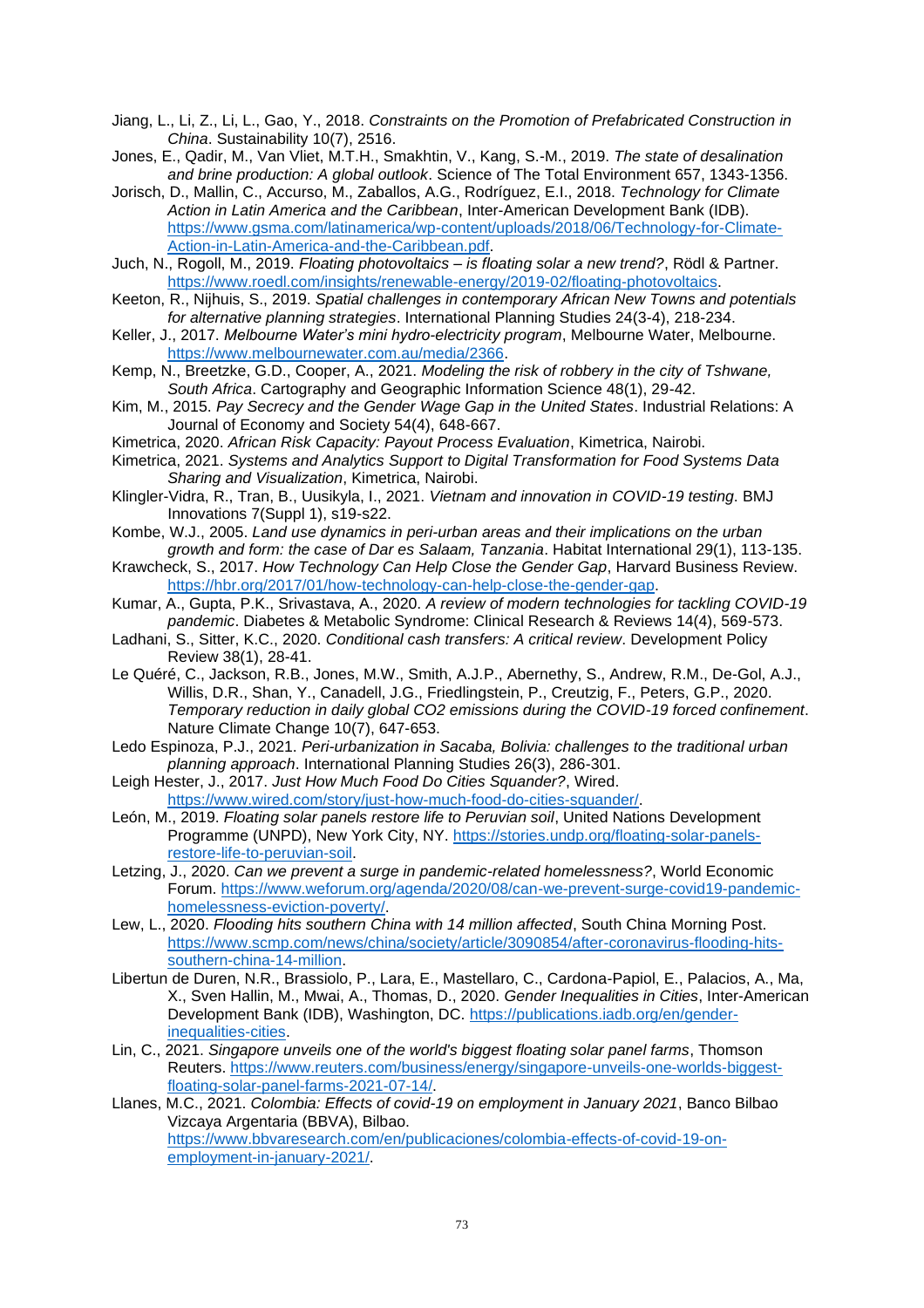- LSE, 2020. *Evidence from France: How crowdfunding is being used to support the response to Covid-19*, London School of Economics (LSE), London. [https://blogs.lse.ac.uk/europpblog/2020/04/24/evidence-from-france-how-crowdfunding-is](https://blogs.lse.ac.uk/europpblog/2020/04/24/evidence-from-france-how-crowdfunding-is-being-used-to-support-the-response-to-covid-19/)[being-used-to-support-the-response-to-covid-19/.](https://blogs.lse.ac.uk/europpblog/2020/04/24/evidence-from-france-how-crowdfunding-is-being-used-to-support-the-response-to-covid-19/)
- Magrini, E., 2021. *June 2021: What do the latest statistics tell us about the labour market of the UK's largest cities and towns?*, Centre for Cities, London. [https://www.centreforcities.org/blog/june-](https://www.centreforcities.org/blog/june-2021-labour-market-update/)[2021-labour-market-update/.](https://www.centreforcities.org/blog/june-2021-labour-market-update/)
- Maguire, D., Honeyman, M., Fenney, D., Jabbal, J., 2021. *Shaping the future of digital technology in health and social care*, The King's Fund, London. [https://www.kingsfund.org.uk/publications/future-digital-technology-health-social-care.](https://www.kingsfund.org.uk/publications/future-digital-technology-health-social-care)
- Martin, C., Evans, J., Karvonen, A., Paskaleva, K., Yang, D., Linjordet, T., 2019. *Smart-sustainability: A new urban fix?* Sustainable Cities and Society 45, 640-648.
- Maxmen, A., 2020. *Why the United States is having a coronavirus data crisis*, Nature. [https://www.nature.com/articles/d41586-020-02478-z.](https://www.nature.com/articles/d41586-020-02478-z)
- Maxmen, A., 2021. *Massive Google-funded COVID database will track variants and immunity*, Nature. [https://www.nature.com/articles/d41586-021-00490-5.](https://www.nature.com/articles/d41586-021-00490-5)
- McGreevy, M.P., 2018. *Housing Diversity and Affordability: The Effects of 35 Years of Exclusionary Land Use Regulations on Housing Affordability in Adelaide, South Australia*. Urban Policy and Research 36(3), 336-353.
- McIlwaine, C., 2013. *Urbanization and gender-based violence: exploring the paradoxes in the global South*. Environment and Urbanization 25(1), 65-79.
- Minter, A., 2016. *The Burning Truth Behind an E-Waste Dump in Africa*, Smithsonian Magazine. [https://www.smithsonianmag.com/science-nature/burning-truth-behind-e-waste-dump-africa-](https://www.smithsonianmag.com/science-nature/burning-truth-behind-e-waste-dump-africa-180957597/)[180957597/.](https://www.smithsonianmag.com/science-nature/burning-truth-behind-e-waste-dump-africa-180957597/)
- Mitlin, D., Beard, V.A., Satterthwaite, D., Du, J., 2019. *Unaffordable and Undrinkable: Rethinking Urban Water Access in the Global South*, World Resources Institute (WRI), Washington, DC. [https://files.wri.org/d8/s3fs-public/unaffordable-and-undrinkable\\_0.pdf.](https://files.wri.org/d8/s3fs-public/unaffordable-and-undrinkable_0.pdf)
- Mobasheri, A., Deister, J., Dieterich, H., 2017. *Wheelmap: the wheelchair accessibility crowdsourcing platform*. Open Geospatial Data, Software and Standards 2(1).
- Mokyr, J., Vickers, C., Ziebarth, N.L., 2015. *The history of technological anxiety and the future of economic growth: Is this time different?* Journal of economic perspectives 29(3), 31-50.
- Montgomery, R., 2015. *How can we promote sustainable infrastructure?*, World Economic Forum (WEF), Cologny. [https://www.weforum.org/agenda/2015/11/how-can-we-promote](https://www.weforum.org/agenda/2015/11/how-can-we-promote-sustainable-infrastructure/)[sustainable-infrastructure/.](https://www.weforum.org/agenda/2015/11/how-can-we-promote-sustainable-infrastructure/)
- Mora, L., Deakin, M., 2019. *Untangling Smart Cities: From utopian dreams to innovation systems for a technology-enabled urban sustainability*. Elsevier, Amsterdam.
- Morán, A.J., Profaizer, P., Zapater, M.H., Valdavida, M.A., Bribián, I.Z., 2016. *Information and Communications Technologies (ICTs) for energy efficiency in buildings: Review and analysis of results from EU pilot projects*. Energy and buildings 127, 128-137.
- Mostafa, S., Kim, K.P., Tam, V.W.Y., Rahnamayiezekavat, P., 2020. *Exploring the status, benefits, barriers and opportunities of using BIM for advancing prefabrication practice*. International Journal of Construction Management 20(2), 146-156.
- Mumba, C., Skjerve, E., Rich, M., Rich, K.M., 2017. *Application of system dynamics and participatory spatial group model building in animal health: A case study of East Coast Fever interventions in Lundazi and Monze districts of Zambia*. PLOS ONE 12(12), e0189878.
- Myers, A., Hall, J., De Vos, L., Kleine-Kalmer, L., 2021. *The Value of Cycling as an Accelerator of Sustainable Development*, United Nations (UN), New York City, NY. [https://www.un.org/en/un-chronicle/value-cycling-accelerator-sustainable-development.](https://www.un.org/en/un-chronicle/value-cycling-accelerator-sustainable-development)
- Nadeau, C.A., 2016. *Unaffordable Fare: Cost of Public Transportation for Low-Income Commuters Working at Chicago, Illinois, Midway International Airport*. Transportation Research Record: Journal of the Transportation Research Board 2600(1), 69-79.
- Nagao, K., 2019. *Artificial Intelligence Accelerates Human Learning: Discussion Data Analytics*. Springer, Singapore.
- Neiderud, C.-J., 2015. *How urbanization affects the epidemiology of emerging infectious diseases*. Infection Ecology & Epidemiology 5(1), 27060.
- NIDirect, 2021. *What Building Regulations protect*, Government of the United Kingdom Northern Ireland Direct Government Services (NIDirect) [https://www.nidirect.gov.uk/articles/what](https://www.nidirect.gov.uk/articles/what-building-regulations-protect)[building-regulations-protect.](https://www.nidirect.gov.uk/articles/what-building-regulations-protect)
- Nijman, J., Wei, Y.D., 2020. *Urban inequalities in the 21st century economy*. Applied Geography 117, 102188.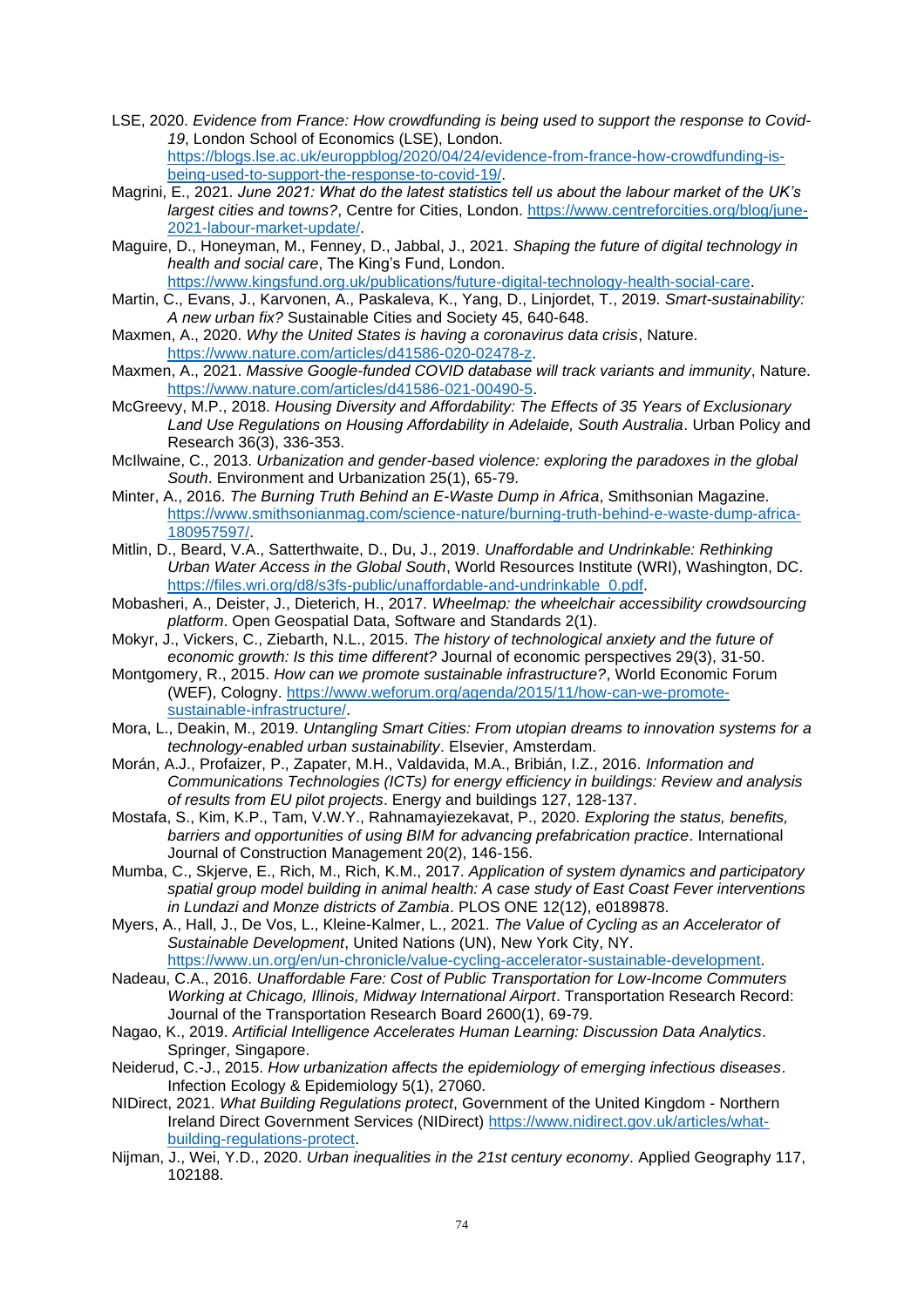- Normile, D., 2021. *Zhengzhou subway flooding a warning for other major cities*, Science. [https://www.science.org/news/2021/07/zhengzhou-subway-flooding-warning-other-major](https://www.science.org/news/2021/07/zhengzhou-subway-flooding-warning-other-major-cities)[cities.](https://www.science.org/news/2021/07/zhengzhou-subway-flooding-warning-other-major-cities)
- Nyaga, J.M., Onyango, C.M., Wetterlind, J., Söderström, M., 2021. *Precision agriculture research in sub-Saharan Africa countries: a systematic map*. Precision Agriculture 22(4), 1217-1236.
- OECD, 2016. *Environmental labelling and information schemes*, OECD. [https://www.oecd.org/env/policy-persectives-environmental-labelling-and-information](https://www.oecd.org/env/policy-persectives-environmental-labelling-and-information-schemes.pdf)[schemes.pdf.](https://www.oecd.org/env/policy-persectives-environmental-labelling-and-information-schemes.pdf)
- OECD, 2018a. *The Impact of Legal Frameworks on Women's Economic Empowerment around the World: challenges and good practices*, Organisation for Economic Co-operation and Development (OECD), Paris. [https://www.oecd.org/mena/competitiveness/2107-March-on-](https://www.oecd.org/mena/competitiveness/2107-March-on-Gender-Legal-Framework-Highlights.pdf)[Gender-Legal-Framework-Highlights.pdf.](https://www.oecd.org/mena/competitiveness/2107-March-on-Gender-Legal-Framework-Highlights.pdf)
- OECD, 2018b. *Improving Plastics Management: Trends, policy responses, and the role of international co-operation and trade: Background Report*, Organisation for Economic Cooperation and Development (OECD), Paris. [https://www.oecd.org/environment/waste/policy](https://www.oecd.org/environment/waste/policy-highlights-improving-plastics-management.pdf)[highlights-improving-plastics-management.pdf.](https://www.oecd.org/environment/waste/policy-highlights-improving-plastics-management.pdf)
- OECD, 2019a. *OECD SME and Entrepreneurship Outlook 2019*, Organisation for Economic Cooperation and Development (OECD), Paris. [https://www.oecd.org/industry/smes/SME-](https://www.oecd.org/industry/smes/SME-Outlook-Highlights-FINAL.pdf)[Outlook-Highlights-FINAL.pdf.](https://www.oecd.org/industry/smes/SME-Outlook-Highlights-FINAL.pdf)
- OECD, 2019b. *Waste Management and the Circular Economy in Selected OECD Countries*, Organisation for Economic Co-operation and Development (OECD), Paris. [https://www.oecd](https://www.oecd-ilibrary.org/sites/9789264309395-en/index.html?itemId=/content/publication/9789264309395-en)[ilibrary.org/sites/9789264309395-en/index.html?itemId=/content/publication/9789264309395](https://www.oecd-ilibrary.org/sites/9789264309395-en/index.html?itemId=/content/publication/9789264309395-en) [en.](https://www.oecd-ilibrary.org/sites/9789264309395-en/index.html?itemId=/content/publication/9789264309395-en)
- OECD, 2020a. *The Digitalisation of Science, Technology and Innovation: Key Developments and Policies*, Organisation for Economic Co-operation and Development (OECD), Paris. [https://www.oecd-ilibrary.org/sites/ee2a2c2f](https://www.oecd-ilibrary.org/sites/ee2a2c2f-en/index.html?itemId=/content/component/ee2a2c2f-en)[en/index.html?itemId=/content/component/ee2a2c2f-en.](https://www.oecd-ilibrary.org/sites/ee2a2c2f-en/index.html?itemId=/content/component/ee2a2c2f-en)
- OECD, 2020b. *The impact of COVID-19 on student equity and inclusion: Supporting vulnerable students during school closures and school re-openings*, Organisation for Economic Cooperation and Development (OECD), Paris. [https://www.oecd.org/coronavirus/policy](https://www.oecd.org/coronavirus/policy-responses/the-impact-of-covid-19-on-student-equity-and-inclusion-supporting-vulnerable-students-during-school-closures-and-school-re-openings-d593b5c8/)[responses/the-impact-of-covid-19-on-student-equity-and-inclusion-supporting-vulnerable](https://www.oecd.org/coronavirus/policy-responses/the-impact-of-covid-19-on-student-equity-and-inclusion-supporting-vulnerable-students-during-school-closures-and-school-re-openings-d593b5c8/)[students-during-school-closures-and-school-re-openings-d593b5c8/.](https://www.oecd.org/coronavirus/policy-responses/the-impact-of-covid-19-on-student-equity-and-inclusion-supporting-vulnerable-students-during-school-closures-and-school-re-openings-d593b5c8/)
- OECD, 2020c. *Improving Transport Planning for Accessible Cities*, Organisation for Economic Cooperation and Development (OECD), Paris. [https://www.oecd](https://www.oecd-ilibrary.org/content/publication/fcb2eae0-en)[ilibrary.org/content/publication/fcb2eae0-en.](https://www.oecd-ilibrary.org/content/publication/fcb2eae0-en)
- OECD, 2020d. *Smart Cities and Inclusive Growth*, Organisation for Economic Co-operation and Development (OECD), Paris. [https://www.oecd.org/cfe/cities/OECD\\_Policy\\_Paper\\_Smart\\_Cities\\_and\\_Inclusive\\_Growth.pd](https://www.oecd.org/cfe/cities/OECD_Policy_Paper_Smart_Cities_and_Inclusive_Growth.pdf) [f.](https://www.oecd.org/cfe/cities/OECD_Policy_Paper_Smart_Cities_and_Inclusive_Growth.pdf)
- OECD, 2021. *OECD Science, Technology and Innovation Outlook 2021: Times of Crisis and Opportunity*, Organisation for Economic Co-operation and Development (OECD), Paris. [https://www.oecd-ilibrary.org/science-and-technology/oecd-science-technology-and](https://www.oecd-ilibrary.org/science-and-technology/oecd-science-technology-and-innovation-outlook-2021_75f79015-en)[innovation-outlook-2021\\_75f79015-en.](https://www.oecd-ilibrary.org/science-and-technology/oecd-science-technology-and-innovation-outlook-2021_75f79015-en)
- Oh, E.Y., Song, D., 2021. *Developmental research on an interactive application for language speaking practice using speech recognition technology*. Educational Technology Research and Development 69(2), 861-884.
- OHCHR, 2021. *Forced Evictions*, Office of the United Nations High Commissioner for Human Rights (OHCHR), Geneva. [https://www.ohchr.org/en/issues/housing/pages/forcedevictions.aspx.](https://www.ohchr.org/en/issues/housing/pages/forcedevictions.aspx)
- Oliver Viola, C., Modak, N., Ferguson, T., 2020. *The future of water: How innovations will advance water sustainability and resilience worldwide*, The World Bank, Washington, DC. [https://blogs.worldbank.org/water/future-water-how-innovations-will-advance-water](https://blogs.worldbank.org/water/future-water-how-innovations-will-advance-water-sustainability-and-resilience-worldwide)[sustainability-and-resilience-worldwide.](https://blogs.worldbank.org/water/future-water-how-innovations-will-advance-water-sustainability-and-resilience-worldwide)
- Pallagst, K., Fleschurz, R., Nothof, S., Uemura, T., 2021. *Shrinking cities: Implications for planning cultures?* Urban Studies 58(1), 164-181.
- Palmiter Bajorek, J., 2019. *Voice Recognition Still Has Significant Race and Gender Biases*, Harvard Business Review. [https://hbr.org/2019/05/voice-recognition-still-has-significant-race-and](https://hbr.org/2019/05/voice-recognition-still-has-significant-race-and-gender-biases)[gender-biases.](https://hbr.org/2019/05/voice-recognition-still-has-significant-race-and-gender-biases)
- Pan, W., Gibb, A.G.F., Dainty, A.R.J., 2007. *Perspectives of UK housebuilders on the use of offsite modern methods of construction*. Construction Management and Economics 25(2), 183-194.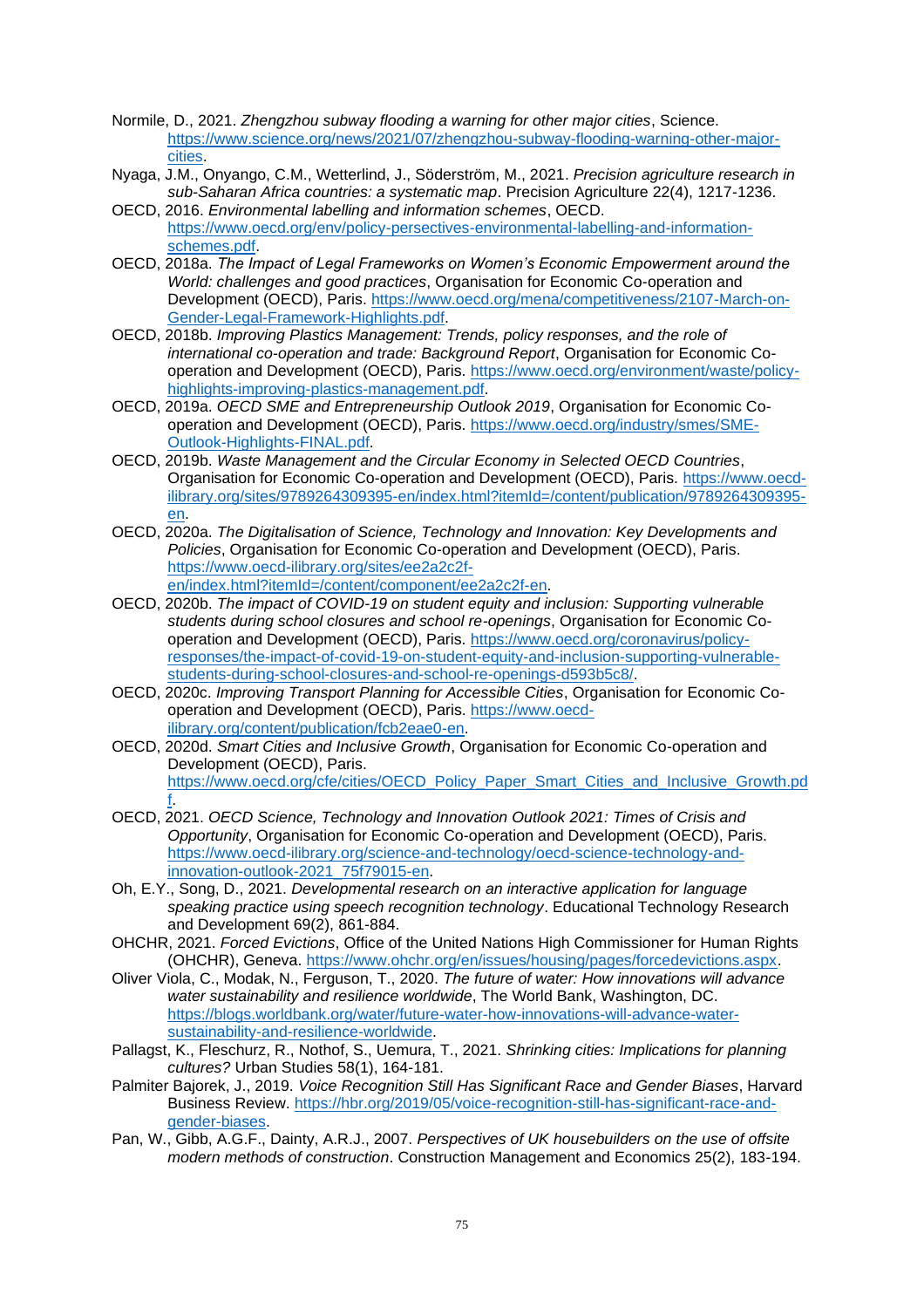- Park, H., Lee, M., Ahn, J.M., 2021. *Bottom*‐*up solutions in a time of crisis: the case of Covid*‐*19 in South Korea*. R&D Management 51(2), 211-222.
- Patel, D., 2017. *What can other cities learn from Mexico City's bike-sharing scheme?*, London School of Economics and Political Science (LSE), London. [https://blogs.lse.ac.uk/internationaldevelopment/2017/12/08/what-can-other-cities-learn-from](https://blogs.lse.ac.uk/internationaldevelopment/2017/12/08/what-can-other-cities-learn-from-mexico-citys-bike-sharing-scheme/)[mexico-citys-bike-sharing-scheme/.](https://blogs.lse.ac.uk/internationaldevelopment/2017/12/08/what-can-other-cities-learn-from-mexico-citys-bike-sharing-scheme/)
- Patel, M.S., Asch, D.A., Volpp, K.G., 2015. *Wearable Devices as Facilitators, Not Drivers, of Health Behavior Change*. JAMA 315(5), 459-460.
- Peeters, R., Schuilenburg, M., 2018. *Machine justice: Governing security through the bureaucracy of algorithms*. Information Polity 23(3), 267-280.
- Pérez-Fargallo, A., Rubio-Bellido, C., Pulido-Arcas, J.A., Trebilcock, M., 2017. *Development policy in social housing allocation: Fuel poverty potential risk index*. Indoor and Built Environment 26(7), 980-998.
- Phillips, L., Smith, P., 2015. *Sustainable Urban Energy Is the Future*, United Nations, New York City, NY. [https://www.un.org/en/chronicle/article/sustainable-urban-energy-future.](https://www.un.org/en/chronicle/article/sustainable-urban-energy-future)
- Piccolo, L.S.G., Roberts, S., Iosif, A., Alani, H., 2018. *Designing Chatbots for Crises: A Case Study Contrasting Potential andReality*, *HCI '18: Proceedings of the 32nd International BCS Human Computer Interaction Conference*. ACM, New York City, NY.
- Pimentel Walker, A.P., 2016. *Self-help or public housing? Lessons from co-managed slum upgrading via participatory budget*. Habitat International 55, 58-66.
- PlasticsEurope, 2018. *Plastics 2030: PlasticsEurope's Voluntary Commitment to increasing circularity and resource efficiency*, PlasticsEurope, Brussels. [https://www.plasticseurope.org/application/files/5115/1966/5994/PlasticsEurope\\_-](https://www.plasticseurope.org/application/files/5115/1966/5994/PlasticsEurope_-_Voluntary_Commitment_FINAL.PDF) [\\_Voluntary\\_Commitment\\_FINAL.PDF.](https://www.plasticseurope.org/application/files/5115/1966/5994/PlasticsEurope_-_Voluntary_Commitment_FINAL.PDF)
- Pojani, D., Wardale, D., Brown, K., 2018. *Sexism and the city: how urban planning has failed women*, The Conversation. [https://theconversation.com/sexism-and-the-city-how-urban-planning-has](https://theconversation.com/sexism-and-the-city-how-urban-planning-has-failed-women-93854)[failed-women-93854.](https://theconversation.com/sexism-and-the-city-how-urban-planning-has-failed-women-93854)
- Polat, G., 2008. *Factors Affecting the Use of Precast Concrete Systems in the United States*. Journal of Construction Engineering and Management 134(3), 169-178.
- Poortinga, W., Jones, N., Lannon, S., Jenkins, H., 2017. *Social and health outcomes following upgrades to a national housing standard: a multilevel analysis of a five-wave repeated crosssectional survey*. BMC Public Health 17(1).
- Prislan, K., Slak, B., 2018. *Analysis of the relationship between smart cities, policing and criminal investigation*. Journal of Criminal Justice and Security(4), 389-413.
- Puhe, M., Edelmann, M., Reichenbach, M., 2014. *Integrated urban e-ticketing for public transport and touristic sites*, Science and Technology Options Assessment (STOA), Brussels. [https://www.europarl.europa.eu/RegData/etudes/etudes/join/2014/513551/IPOL-](https://www.europarl.europa.eu/RegData/etudes/etudes/join/2014/513551/IPOL-JOIN_ET(2014)513551_EN.pdf)[JOIN\\_ET\(2014\)513551\\_EN.pdf.](https://www.europarl.europa.eu/RegData/etudes/etudes/join/2014/513551/IPOL-JOIN_ET(2014)513551_EN.pdf)
- Qureshi, S., 2020. *Why data matters for development? Exploring data justice, microentrepreneurship, mobile money and financial inclusion*. Information Technology for Development 26(2), 201-213.
- Rajab, S., 2018. *Chanouf Farm Biofire*, United Nations (UN), New York City, NY. [https://www.un.org/sustainabledevelopment/blog/2018/07/chanouf-farm-biofire/.](https://www.un.org/sustainabledevelopment/blog/2018/07/chanouf-farm-biofire/)
- Rawte, R., 2017. *The role of ICT in creating intelligent, energy efficient buildings*. Energy Procedia 143, 150-153.
- Rector, K., 2018. *Enhancing Accessibility and Engagement for Those with Disabilities*. IEEE Pervasive Computing 17(1), 9-12.
- Rende Taylor, L., Shih, E., 2019. *Worker feedback technologies and combatting modern slavery in global supply chains: examining the effectiveness of remediation-oriented and due-diligenceoriented technologies in identifying and addressing forced labour and human trafficking*. Journal of the British Academy 7(s1), 131-165.
- Rich, K.M., Berends, J., Cooper, G.S., 2021. *Enriching value chains through maps: reflections from spatial group model building in Myanmar and India*. Development in Practice, 1-7.
- Rich, K.M., Rich, M., Dizyee, K., 2018. *Participatory systems approaches for urban and peri-urban agriculture planning: The role of system dynamics and spatial group model building*. Agricultural Systems 160, 110-123.
- Richardson, H.W., Woon Nam, C., 2014. *Shrinking Cities: A Global Perspective*. Routledge, Abingdon.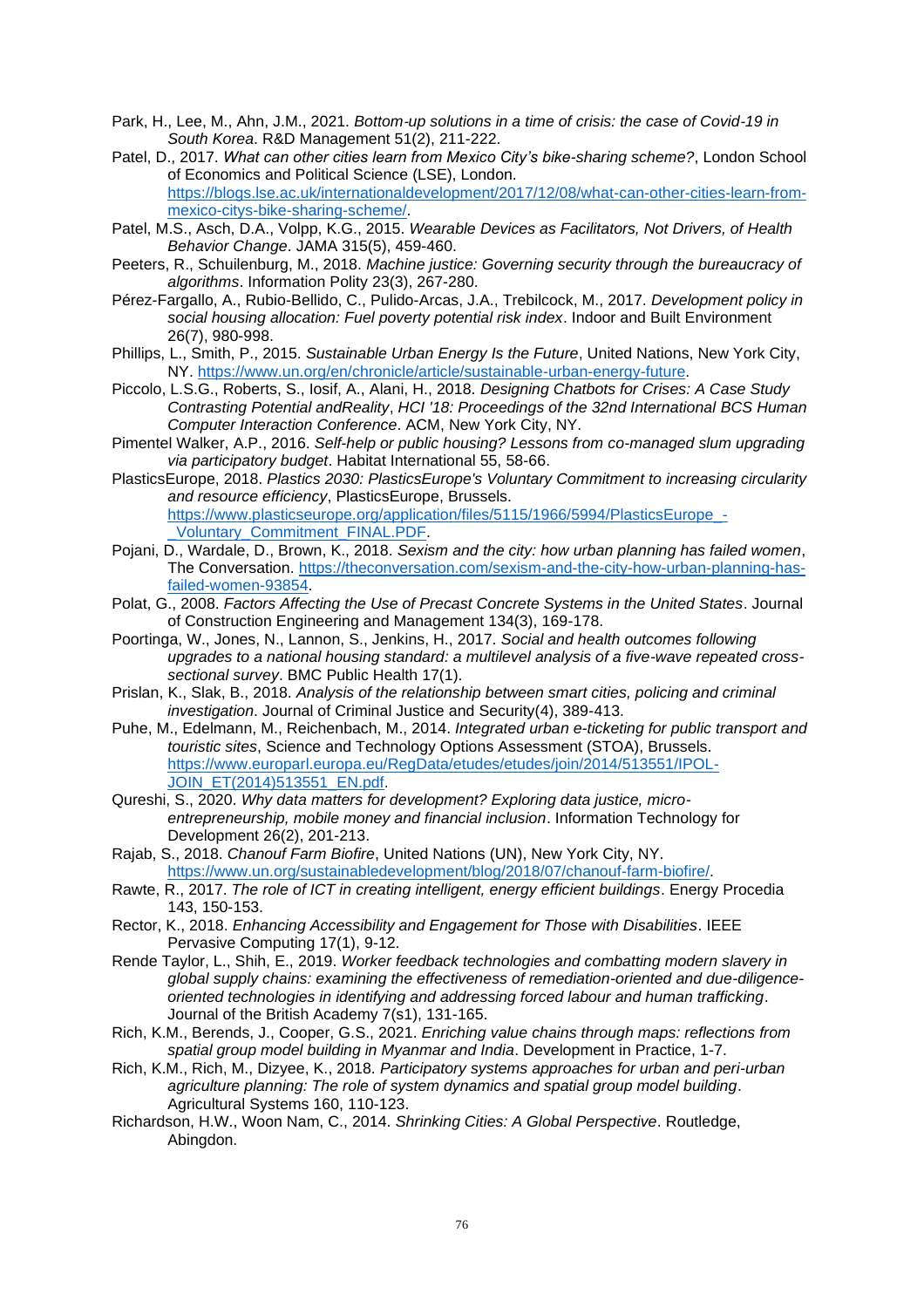- Richter, F., 2021. *COVID-19 has caused a huge amount of lost working hours*, World Economic Forum (WEF), Cologny. [https://www.weforum.org/agenda/2021/02/covid-employment-global](https://www.weforum.org/agenda/2021/02/covid-employment-global-job-loss/)[job-loss/.](https://www.weforum.org/agenda/2021/02/covid-employment-global-job-loss/)
- Ritchie, H., Roser, M., 2018. *Urbanization*, University of Oxford, Oxford. [https://ourworldindata.org/urbanization.](https://ourworldindata.org/urbanization)
- Ritter, S., Carlson, R., Sandbothe, M., Fancsali, S.E., 2015. *Carnegie Learning's Adaptive Learning Products*, in: Santos, O.C. (Ed.) *Proceedings of the 8th International Conference on Educational Data Mining*. International Educational Data Mining Society, pp. 633-634.
- Royo, M.G., Parikh, P., Belur, J., 2020. *Using heat maps to identify areas prone to violence against women in the public sphere*. Crime Science 9(1), 1-15.
- Ruel, M., 2020. *Growing Cities, Growing Food Insecurity: How to Protect the Poor during Rapid Urbanization*, Center for Strategic and International Studies (CSIS), Washington, DC. [https://www.csis.org/analysis/growing-cities-growing-food-insecurity-how-protect-poor-during](https://www.csis.org/analysis/growing-cities-growing-food-insecurity-how-protect-poor-during-rapid-urbanization)[rapid-urbanization.](https://www.csis.org/analysis/growing-cities-growing-food-insecurity-how-protect-poor-during-rapid-urbanization)
- Saleh, S.N., Lehmann, C.U., Medford, R.J., 2021. *Early Crowdfunding Response to the COVID-19 Pandemic: Cross-sectional Study*. Journal of Medical Internet Research 23(2), e25429.
- Saliba, V., Legido-Quigley, H., Hallik, R., Aaviksoo, A., Car, J., McKee, M., 2012. *Telemedicine across borders: A systematic review of factors that hinder or support implementation*. International Journal of Medical Informatics 81(12), 793-809.
- Samberg, L., 2018a. *Food Security's Social Network*, Projedct Syndicate. [https://www.project](https://www.project-syndicate.org/commentary/strengthening-social-networks-to-end-global-hunger-by-leah-samberg-2018-03)[syndicate.org/commentary/strengthening-social-networks-to-end-global-hunger-by-leah](https://www.project-syndicate.org/commentary/strengthening-social-networks-to-end-global-hunger-by-leah-samberg-2018-03)[samberg-2018-03.](https://www.project-syndicate.org/commentary/strengthening-social-networks-to-end-global-hunger-by-leah-samberg-2018-03)
- Samberg, L., 2018b. *How new technology could help to strengthen global food security*, World Economic Forum (WEF), Cologny. [https://www.weforum.org/agenda/2018/03/food-security-s](https://www.weforum.org/agenda/2018/03/food-security-s-social-network/)[social-network/.](https://www.weforum.org/agenda/2018/03/food-security-s-social-network/)
- Sampson, E., Signor, L., Flachi, M., Hemmings, E., Somma, G., Aifadopoulou, G., Mitsakis, E., Sourlas, V., 2019. *The Role of Intelligent Transport Systems (ITS) in Sustainable Urban Mobility Planning: Make smarter integrated mobility plans and policies*, ERTICO - ITS Europe, Brussels.

[https://www.eltis.org/sites/default/files/the\\_role\\_of\\_intelligent\\_transport\\_systems\\_its\\_in\\_sump](https://www.eltis.org/sites/default/files/the_role_of_intelligent_transport_systems_its_in_sumps.pdf) [s.pdf.](https://www.eltis.org/sites/default/files/the_role_of_intelligent_transport_systems_its_in_sumps.pdf)

- Samuels, W.E., 2018. *Nurturing kindness naturally: A humane education program's effect on the prosocial behavior of first and second graders across China*. International Journal of Educational Research 91, 49-64.
- SANBI, nd. *uMngeni Ecological Infrastructure Partnership*, South African National Biodiversity Institute (SANBI), Pretoria. [http://biodiversityadvisor.sanbi.org/participation/umngeni](http://biodiversityadvisor.sanbi.org/participation/umngeni-ecological-infrastructure-partnership/)[ecological-infrastructure-partnership/.](http://biodiversityadvisor.sanbi.org/participation/umngeni-ecological-infrastructure-partnership/)
- Satterthwaite, D., McGranahan, G., Tacoli, C., 2010. *Urbanization and its implications for food and farming*. Philosophical Transactions of the Royal Society B: Biological Sciences 365(1554), 2809-2820.
- Schenkel, W., 2015. *Regeneration Strategies in Shrinking Urban Neighbourhoods—Dimensions of Interventions in Theory and Practice*. European Planning Studies 23(1), 69-86.
- Scottish Government, 2020. *Offshore wind policy statement*, Scottish Government, Edinburgh. [https://www.gov.scot/publications/offshore-wind-policy-statement/documents/.](https://www.gov.scot/publications/offshore-wind-policy-statement/documents/)
- Sharma, Y.S., 2021. *Unemployment rate in urban India at 10.3% in Q3 of 2020-21: NSO*, The Economic Times. [https://economictimes.indiatimes.com/news/economy/indicators/unemployment-rate-in-urban](https://economictimes.indiatimes.com/news/economy/indicators/unemployment-rate-in-urban-india-dropped-to-10-3-in-third-quarter-of-2020-21-nso/articleshow/86070295.cms)[india-dropped-to-10-3-in-third-quarter-of-2020-21-nso/articleshow/86070295.cms.](https://economictimes.indiatimes.com/news/economy/indicators/unemployment-rate-in-urban-india-dropped-to-10-3-in-third-quarter-of-2020-21-nso/articleshow/86070295.cms)
- Sharpe, R.A., Thornton, C.R., Nikolaou, V., Osborne, N.J., 2015. *Fuel poverty increases risk of mould contamination, regardless of adult risk perception & ventilation in social housing properties*. Environment International 79, 115-129.
- Signor, L., Karjalainen, P., Kamargianni, M., Matyas, M., Pagoni, I., Stefanelli, T., Galli, G., Malgieri, P., Bousse, Y., Mizaras, V., Aifadopoulou, G., Hoadley, S., De Roeck, M., Kishchenko, K., Geier, T., 2019. *Mobility as a Service (MaaS) and Sustainable Urban Mobility Planning*, ERTICO - ITS Europe, Brussels. [https://www.eltis.org/sites/default/files/mobility\\_as\\_a\\_service\\_maas\\_and\\_sustainable\\_urban\\_](https://www.eltis.org/sites/default/files/mobility_as_a_service_maas_and_sustainable_urban_mobility_planning.pdf) [mobility\\_planning.pdf.](https://www.eltis.org/sites/default/files/mobility_as_a_service_maas_and_sustainable_urban_mobility_planning.pdf)
- Silveira, L., 2016. *4 technologies helping us to fight corruption*, World Economic Forum (WEF), Cologny. [https://www.weforum.org/agenda/2016/04/4-technologies-helping-us-to-fight](https://www.weforum.org/agenda/2016/04/4-technologies-helping-us-to-fight-corruption/)[corruption/.](https://www.weforum.org/agenda/2016/04/4-technologies-helping-us-to-fight-corruption/)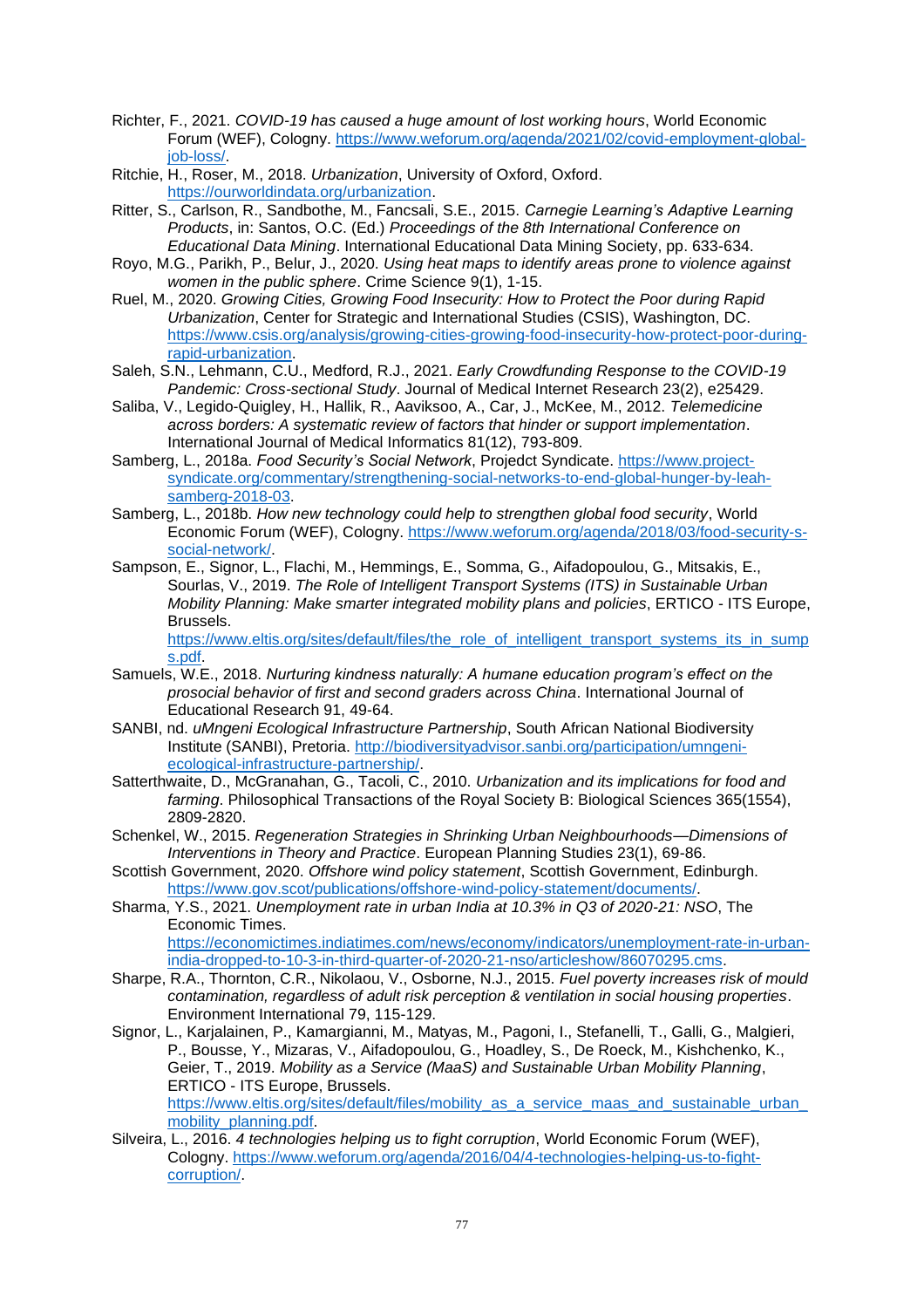- Simonite, T., 2019. *How Facial Recognition Is Fighting Child Sex Trafficking*, Wired. [https://www.wired.com/story/how-facial-recognition-fighting-child-sex-trafficking/.](https://www.wired.com/story/how-facial-recognition-fighting-child-sex-trafficking/)
- Sivaramakrishnan, K., 2018. *As the World Ages: Rethinking a Demographic Crisis*. Harvard University Press, Cambridge, MA.
- Sorensen, J., 2020. *Real-time monitoring of faecally contaminated drinking water*, British Geological Survey (BGS), Nottingham. [https://www.bgs.ac.uk/news/real-time-detection-of-faecally](https://www.bgs.ac.uk/news/real-time-detection-of-faecally-contaminated-drinking-water/)[contaminated-drinking-water/.](https://www.bgs.ac.uk/news/real-time-detection-of-faecally-contaminated-drinking-water/)
- Steen, T., Brandsen, T., 2020. *Coproduction during and after the COVID* ‐*19 Pandemic: Will It Last?* Public Administration Review 80(5), 851-855.
- Streiff, L., 2020. *NASA Model Reveals How Much COVID-related Pollution Levels Deviated from the Norm*, National Aeronautics and Space Administration (NASA), Washington, DC. [https://www.nasa.gov/feature/goddard/2020/nasa-model-reveals-how-much-covid-related](https://www.nasa.gov/feature/goddard/2020/nasa-model-reveals-how-much-covid-related-pollution-levels-deviated-from-the-norm)[pollution-levels-deviated-from-the-norm.](https://www.nasa.gov/feature/goddard/2020/nasa-model-reveals-how-much-covid-related-pollution-levels-deviated-from-the-norm)
- Sumbaly, R., Shah, H., Culatana, S.C., Luo, E., Szilvasy, G., Manadhata, P., Douze, M., Jegou, H., Miller, M., Xie, Y., Khatkevich, T., Strauss, E., Puri, M., Graham, B., Yalniz, Z., 2020. *Using AI to detect COVID-19 misinformation and exploitative content*, Facebook, Menlo Park, CA. [https://ai.facebook.com/blog/using-ai-to-detect-covid-19-misinformation-and-exploitative](https://ai.facebook.com/blog/using-ai-to-detect-covid-19-misinformation-and-exploitative-content/)[content/.](https://ai.facebook.com/blog/using-ai-to-detect-covid-19-misinformation-and-exploitative-content/)
- SWESN, 2021a. *Generating Hydropower from Water Supply Systems*, Sustainable Water and Energy Solutions Network (SWESN).

[https://www.un.org/sites/un2.un.org/files/generating\\_hydropower\\_from\\_water\\_supply\\_system](https://www.un.org/sites/un2.un.org/files/generating_hydropower_from_water_supply_systems.pdf) [s.pdf.](https://www.un.org/sites/un2.un.org/files/generating_hydropower_from_water_supply_systems.pdf)

- SWESN, 2021b. *Hydropower for CO2-free Electric Buses in Old Town of Regensburg, Germany*, Sustainable Water and Energy Solutions Network (SWESN). [https://www.un.org/sites/un2.un.org/files/hydropower\\_for\\_co2](https://www.un.org/sites/un2.un.org/files/hydropower_for_co2-free_electric_busesin_old_town_of_regensburg_germany.pdf) [free\\_electric\\_busesin\\_old\\_town\\_of\\_regensburg\\_germany.pdf.](https://www.un.org/sites/un2.un.org/files/hydropower_for_co2-free_electric_busesin_old_town_of_regensburg_germany.pdf)
- SWESN, 2021c. *Power Generation from Solar Photovoltaic Panels Floating on Water Reservoirs*, Sustainable Water and Energy Solutions Network (SWESN). https://www.un.org/sites/un2.un.org/files/power\_generation\_from\_solar\_photovoltaic\_panels [floating\\_on\\_water\\_reservoirs.pdf.](https://www.un.org/sites/un2.un.org/files/power_generation_from_solar_photovoltaic_panels_floating_on_water_reservoirs.pdf)
- SWESN, 2021d. *Sustainable Geothermal Power Generation and Heating of Greenhouses and Spas in Kenya's Rift Valley*, Sustainable Water and Energy Solutions Network (SWESN). [https://www.un.org/sites/un2.un.org/files/sustainable\\_geothermal\\_power\\_generation\\_and\\_he](https://www.un.org/sites/un2.un.org/files/sustainable_geothermal_power_generation_and_heating_of_greenhouses_and_spas_in_kenyas_rift_valley.pdf) ating of greenhouses and spas in kenyas rift valley.pdf.
- SWESN, 2021e. *Water, Biomass and Energy Nexus: Electricity Generation from Sugarcane Biomass in Guatemala*, Sustainable Water and Energy Solutions Network (SWESN). [https://www.un.org/sites/un2.un.org/files/water\\_biomass\\_and\\_energy\\_nexus](https://www.un.org/sites/un2.un.org/files/water_biomass_and_energy_nexus-_electricity_generation_from_sugarcane_biomass_in_guatemala.pdf) electricity\_generation\_from\_sugarcane\_biomass\_in\_guatemala.pdf
- Tao, F., Qi, Q., Liu, A., Kusiak, A., 2018. *Data-driven smart manufacturing*. Journal of Manufacturing Systems 48, 157-169.
- Tardy, F., Lee, B., 2019. *Building related energy poverty in developed countries – Past, present, and future from a Canadian perspective*. Energy and Buildings 194, 46-61.
- TfL, 2021. *Contactless and mobile pay as you go*, Transport in London (TfL), London. [https://tfl.gov.uk/fares/how-to-pay-and-where-to-buy-tickets-and-oyster/pay-as-you](https://tfl.gov.uk/fares/how-to-pay-and-where-to-buy-tickets-and-oyster/pay-as-you-go/contactless-and-mobile-pay-as-you-go)[go/contactless-and-mobile-pay-as-you-go.](https://tfl.gov.uk/fares/how-to-pay-and-where-to-buy-tickets-and-oyster/pay-as-you-go/contactless-and-mobile-pay-as-you-go)
- The World Bank, 2016. *World Development Report 2016: Digital Dividends*. The World Bank, Washington, DC.
- The World Bank, 2017. *Multiphase Programmatic Approach*, The World Bank, Washington, DC. [https://documents1.worldbank.org/curated/en/203081501525641125/pdf/MPA-07192017.pdf.](https://documents1.worldbank.org/curated/en/203081501525641125/pdf/MPA-07192017.pdf)
- The World Bank, 2018. *Reducing Childhood Stunting with a New Adaptive Approach*, The World Bank, Washington, DC. [https://www.worldbank.org/en/news/immersive](https://www.worldbank.org/en/news/immersive-story/2018/09/28/reducing-childhood-stunting-with-a-new-adaptive-approach)[story/2018/09/28/reducing-childhood-stunting-with-a-new-adaptive-approach.](https://www.worldbank.org/en/news/immersive-story/2018/09/28/reducing-childhood-stunting-with-a-new-adaptive-approach)
- The World Bank, 2020a. *Distance Learning as a Solution for Education in Africa in the COVID-19 Context Roundtable*, The World Bank, Washington, DC. [https://www.worldbank.org/en/events/2020/07/13/distance-learning-as-a-solution-for](https://www.worldbank.org/en/events/2020/07/13/distance-learning-as-a-solution-for-education-in-africa-in-the-covid-19-context-roundtable)[education-in-africa-in-the-covid-19-context-roundtable.](https://www.worldbank.org/en/events/2020/07/13/distance-learning-as-a-solution-for-education-in-africa-in-the-covid-19-context-roundtable)
- The World Bank, 2020b. *Gender-Inclusive Cities: Can Urban Planning Take into Account Women and Minorities?*, The World Bank, Washington, DC. [https://www.worldbank.org/en/news/feature/2020/03/07/ciudades-feministas-diseno-urbano](https://www.worldbank.org/en/news/feature/2020/03/07/ciudades-feministas-diseno-urbano-para-mujeres-y-minorias)[para-mujeres-y-minorias.](https://www.worldbank.org/en/news/feature/2020/03/07/ciudades-feministas-diseno-urbano-para-mujeres-y-minorias)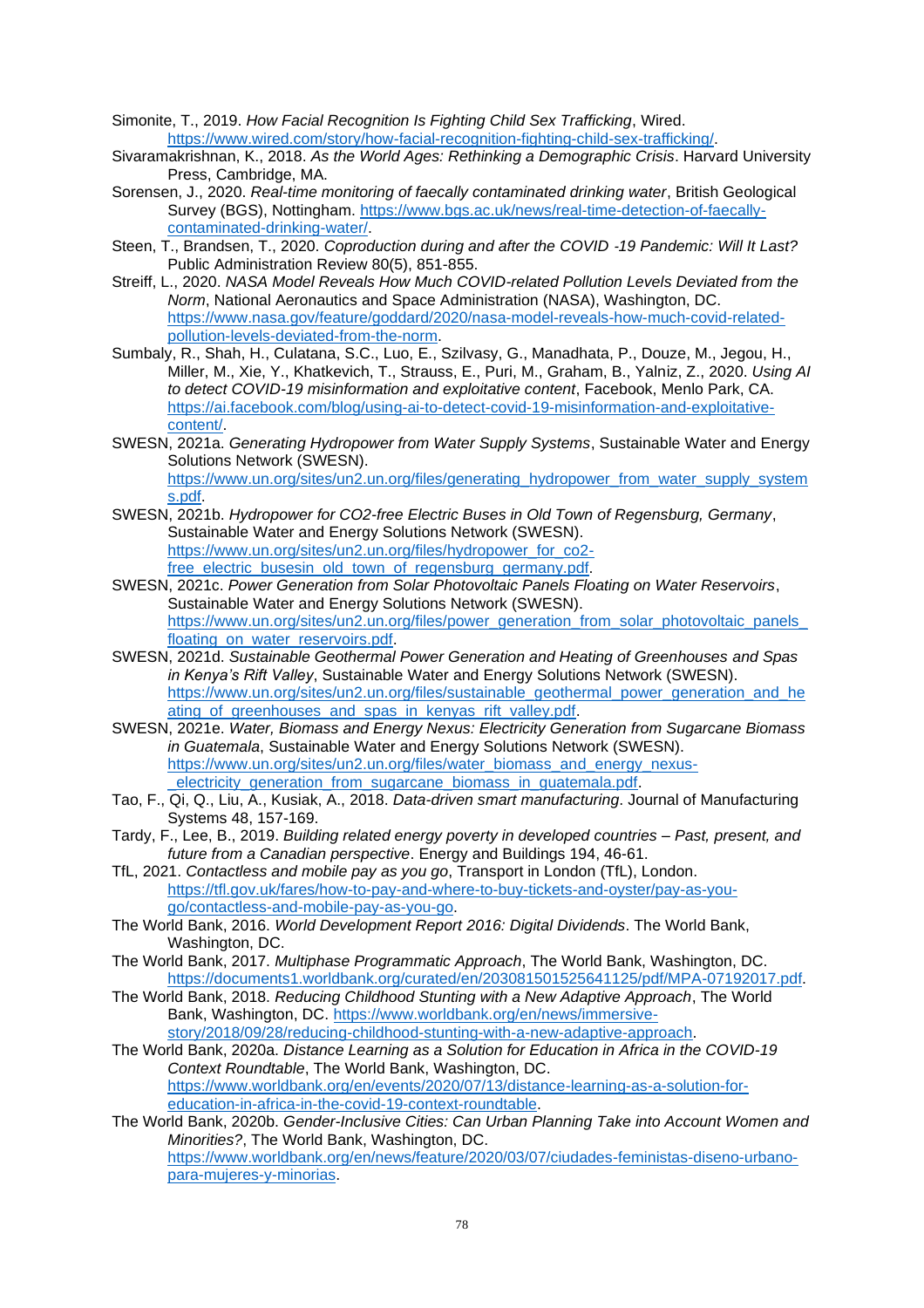- The World Bank, 2020c. *How countries are using edtech (including online learning, radio, television, texting) to support access to remote learning during the COVID-19 pandemic*, The World Bank, Washington, DC. [https://www.worldbank.org/en/topic/edutech/brief/how-countries-are](https://www.worldbank.org/en/topic/edutech/brief/how-countries-are-using-edtech-to-support-remote-learning-during-the-covid-19-pandemic)[using-edtech-to-support-remote-learning-during-the-covid-19-pandemic.](https://www.worldbank.org/en/topic/edutech/brief/how-countries-are-using-edtech-to-support-remote-learning-during-the-covid-19-pandemic)
- The World Bank, 2020d. *Strengthening Conditional Cash Transfers and the Single Registry in Brazil: A Second-Generation Platform for Service Delivery for the Poor*, The World Bank, Washington, DC. [https://www.worldbank.org/en/results/2020/04/22/strengthening-conditional](https://www.worldbank.org/en/results/2020/04/22/strengthening-conditional-cash-transfers-and-the-single-registry-in-brazil)[cash-transfers-and-the-single-registry-in-brazil.](https://www.worldbank.org/en/results/2020/04/22/strengthening-conditional-cash-transfers-and-the-single-registry-in-brazil)
- The World Bank, 2021. *Global economic prospects: A World Bank Group flagship report*, The World Bank, Washington, DC.

[https://openknowledge.worldbank.org/bitstream/handle/10986/35647/9781464816659.pdf.](https://openknowledge.worldbank.org/bitstream/handle/10986/35647/9781464816659.pdf) The World Bank, nd. *Multiphase Programmatic Approach*, The World Bank, Washington, DC. [https://www.worldbank.org/en/what-we-do/products-and-services/financing](https://www.worldbank.org/en/what-we-do/products-and-services/financing-instruments/multiphase-programmatic-approach)[instruments/multiphase-programmatic-approach.](https://www.worldbank.org/en/what-we-do/products-and-services/financing-instruments/multiphase-programmatic-approach)

- Thylin, T., Duarte, M.F.N., 2019. *Leveraging blockchain technology in humanitarian settings – opportunities and risks for women and girls*. Gender & Development 27(2), 317-336.
- Torosyan, M., 2020. *Safe YOU App: Armenian women use technology to tackle gender-based violence innovation*, The World Bank, Washington, DC. [\(https://blogs.worldbank.org/europeandcentralasia/safe-you-app-armenian-women-use](https://blogs.worldbank.org/europeandcentralasia/safe-you-app-armenian-women-use-technology-tackle-gender-based-violence)[technology-tackle-gender-based-violence.](https://blogs.worldbank.org/europeandcentralasia/safe-you-app-armenian-women-use-technology-tackle-gender-based-violence)
- UCL, 2021. *The global housing crisis and the home ownership myth*, University College London (UCL), London. [https://www.ucl.ac.uk/bartlett/public-purpose/events/2021/jun/global-housing](https://www.ucl.ac.uk/bartlett/public-purpose/events/2021/jun/global-housing-crisis-and-home-ownership-myth)[crisis-and-home-ownership-myth.](https://www.ucl.ac.uk/bartlett/public-purpose/events/2021/jun/global-housing-crisis-and-home-ownership-myth)
- UN, 2015a. *Addis Ababa Action Agenda of the Third International Conference on Financing for Development*, United Nations (UN), New York City, NY.
- [https://sustainabledevelopment.un.org/content/documents/2051AAAA\\_Outcome.pdf.](https://sustainabledevelopment.un.org/content/documents/2051AAAA_Outcome.pdf) UN, 2015b. *Paris Agreement*, United Nations (UN), New York City, NY.

[https://unfccc.int/sites/default/files/english\\_paris\\_agreement.pdf.](https://unfccc.int/sites/default/files/english_paris_agreement.pdf)

- UN, 2015c. *Sendai Framework for Disaster Risk Reduction 2015–2030*, United Nations (UN), New York City, NY. [https://www.undrr.org/implementing-sendai-framework/what-sendai](https://www.undrr.org/implementing-sendai-framework/what-sendai-framework)[framework.](https://www.undrr.org/implementing-sendai-framework/what-sendai-framework)
- UN, 2015d. *Transforming our World: The 2030 Agenda for Sustainable Development*, United Nations (UN), New York City, NY. [https://sdgs.un.org/2030agenda.](https://sdgs.un.org/2030agenda)
- UN, 2017. *New Urban Agenda*, United Nations (UN), New York City, NY. [https://uploads.habitat3.org/hb3/NUA-English.pdf.](https://uploads.habitat3.org/hb3/NUA-English.pdf)
- UN, 2019. *Closing Digital Gap Vital to Attaining Sustainable Development, Speakers Stress, as Economic and Social Council Opens Forum on Science, Technology, Innovation*, United Nations (UN), New York City, NY. [https://www.un.org/press/en/2019/ecosoc6980.doc.htm.](https://www.un.org/press/en/2019/ecosoc6980.doc.htm)
- UN, 2020a. *Addressing the Impact of the COVID-19 Pandemic on Violence Against Women and Girls*, United Nations (UN), New York City, NY. [https://www.un.org/en/addressing-impact-covid-19](https://www.un.org/en/addressing-impact-covid-19-pandemic-violence-against-women-and-girls) [pandemic-violence-against-women-and-girls.](https://www.un.org/en/addressing-impact-covid-19-pandemic-violence-against-women-and-girls)
- UN, 2020b. *Firearms trafficking, 'enabler and multiplier of violence' worldwide*, United Nations (UN), New York City, NY. [https://news.un.org/en/story/2020/07/1068451.](https://news.un.org/en/story/2020/07/1068451)
- UN, 2020c. *A New Era of Conflict and Violence*, United Nations (UN), New York City, NY. [https://www.un.org/sites/un2.un.org/files/un75\\_conflict\\_violence.pdf.](https://www.un.org/sites/un2.un.org/files/un75_conflict_violence.pdf)
- UN, 2020d. *Policy Brief on COVID-19 in the Urban World*, United Nations (UN), New York City, NY. [https://www.un.org/sites/un2.un.org/files/sg\\_policy\\_brief\\_covid\\_urban\\_world\\_july\\_2020.pdf.](https://www.un.org/sites/un2.un.org/files/sg_policy_brief_covid_urban_world_july_2020.pdf)
- UN, 2020e. *Policy Brief: Education during Covid-19 and beyond*, United Nations (UN), New York City, NY. [https://www.un.org/development/desa/dspd/wp-](https://www.un.org/development/desa/dspd/wp-content/uploads/sites/22/2020/08/sg_policy_brief_covid-19_and_education_august_2020.pdf)
- [content/uploads/sites/22/2020/08/sg\\_policy\\_brief\\_covid-19\\_and\\_education\\_august\\_2020.pdf.](https://www.un.org/development/desa/dspd/wp-content/uploads/sites/22/2020/08/sg_policy_brief_covid-19_and_education_august_2020.pdf) UN, 2020f. *Rebirthing the Global Economy to Deliver Sustainable Development*, United Nation (UN),
- New York City, NY. [https://www.un.org/en/coronavirus/rebirthing-the-global-economy-to](https://www.un.org/en/coronavirus/rebirthing-the-global-economy-to-deliver-sustainable-development-roundtable2)[deliver-sustainable-development-roundtable2.](https://www.un.org/en/coronavirus/rebirthing-the-global-economy-to-deliver-sustainable-development-roundtable2) UN, 2020g. *Shared responsibility, global solidarity: Responding to the socio-economic impacts of*
- *COVID-19*, United Nations (UN), New York City, NY. [https://unsdg.un.org/sites/default/files/2020-03/SG-Report-Socio-Economic-Impact-of-](https://unsdg.un.org/sites/default/files/2020-03/SG-Report-Socio-Economic-Impact-of-Covid19.pdf)[Covid19.pdf.](https://unsdg.un.org/sites/default/files/2020-03/SG-Report-Socio-Economic-Impact-of-Covid19.pdf)
- UN, 2020h. *The Sustainable Development Goals Report 2020*, United Nations (UN), New York City, NY. [https://unstats.un.org/sdgs/report/2020/The-Sustainable-Development-Goals-Report-](https://unstats.un.org/sdgs/report/2020/The-Sustainable-Development-Goals-Report-2020.pdf)[2020.pdf.](https://unstats.un.org/sdgs/report/2020/The-Sustainable-Development-Goals-Report-2020.pdf)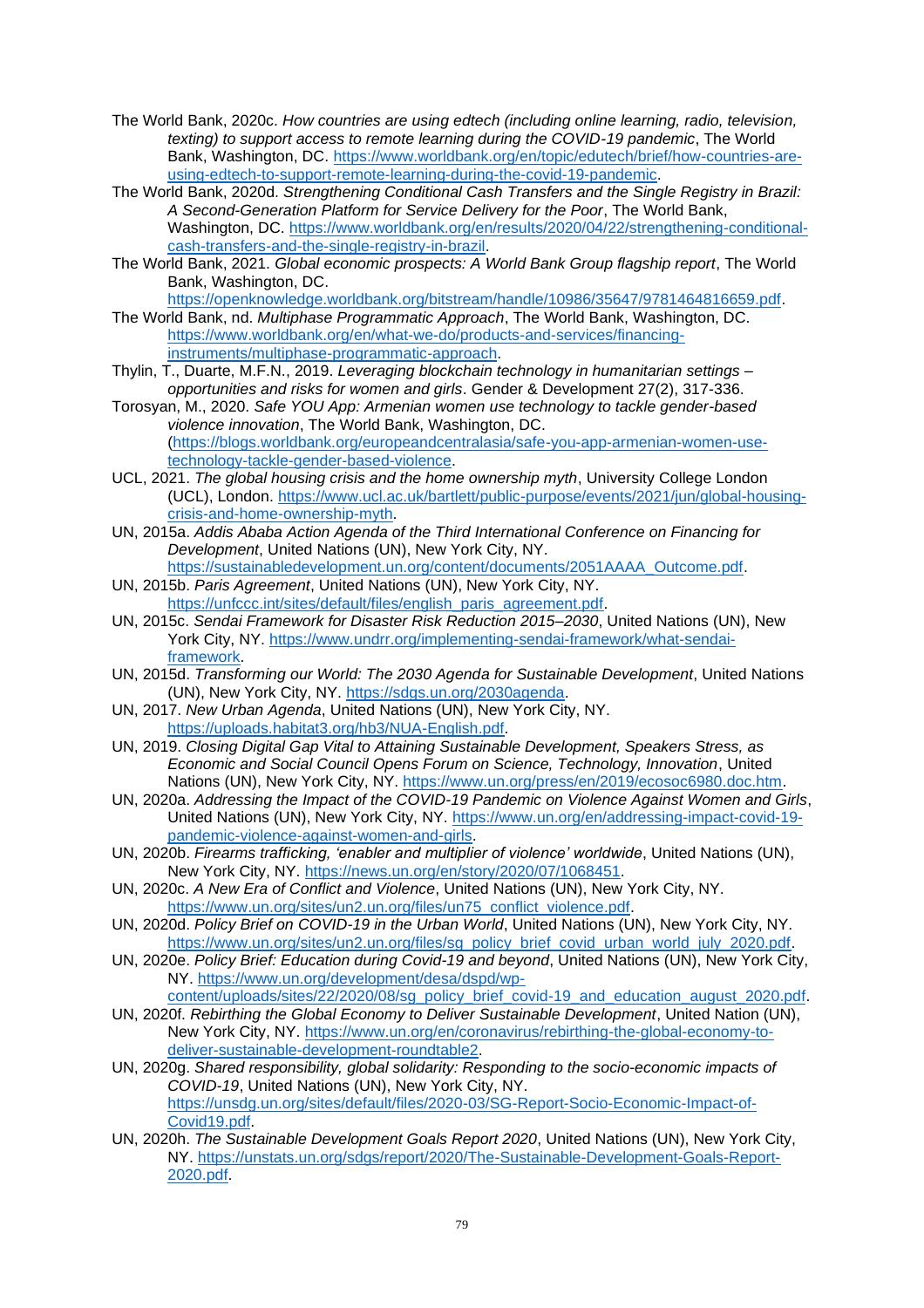- UN, 2021. *The Sustainable Development Goals Report 2021*, United Nations (UN), New York City, NY. [https://unstats.un.org/sdgs/report/2021/.](https://unstats.un.org/sdgs/report/2021/)
- UN Women, 2015. *A framework to underpin action to prevent violence against women*, United Nations Entity for Gender Equality and the Empowerment of Women (UN Women), New York City, NY. [https://www.unwomen.org/en/what-we-do/ending-violence-against](https://www.unwomen.org/en/what-we-do/ending-violence-against-women/prevention)[women/prevention.](https://www.unwomen.org/en/what-we-do/ending-violence-against-women/prevention)
- UN Women, 2016. *"Fear of violence affects the everyday lives of women and girls" — Lakshmi Puri*, United Nations Entity for Gender Equality and the Empowerment of Women (UN Women), New York City, NY. [https://www.unwomen.org/en/news/stories/2016/3/lakshmi-puri-at-habitat](https://www.unwomen.org/en/news/stories/2016/3/lakshmi-puri-at-habitat-iii-agenda-and-gender-equality)[iii-agenda-and-gender-equality.](https://www.unwomen.org/en/news/stories/2016/3/lakshmi-puri-at-habitat-iii-agenda-and-gender-equality)
- UN Women, 2017a. *Buy From Women*, United Nations Entity for Gender Equality and the Empowerment of Women (UN Women), New York City, NY. [https://www.unwomen.org/-](https://www.unwomen.org/-/media/headquarters/attachments/sections/library/publications/2017/buy-from-women.pdf?la=en&vs=231) [/media/headquarters/attachments/sections/library/publications/2017/buy-from](https://www.unwomen.org/-/media/headquarters/attachments/sections/library/publications/2017/buy-from-women.pdf?la=en&vs=231)[women.pdf?la=en&vs=231.](https://www.unwomen.org/-/media/headquarters/attachments/sections/library/publications/2017/buy-from-women.pdf?la=en&vs=231)
- UN Women, 2017b. *Making stepping out of home safer for women and girls in Marrakech*, United Nations Entity for Gender Equality and the Empowerment of Women (UN Women), New York City, NY. [https://www.unwomen.org/en/news/stories/2017/11/feature-marrakech-safe-cities.](https://www.unwomen.org/en/news/stories/2017/11/feature-marrakech-safe-cities)
- UN Women, 2017c. *Safe Cities and Safe Public Spaces: Global results report*, United Nations Entity for Gender Equality and the Empowerment of Women (UN Women), New York City, NY. [https://www.unwomen.org/-](https://www.unwomen.org/-/media/headquarters/attachments/sections/library/publications/2017/safe-cities-and-safe-public-spaces-global-results-report-en.pdf?la=en&vs=45)

[/media/headquarters/attachments/sections/library/publications/2017/safe-cities-and-safe](https://www.unwomen.org/-/media/headquarters/attachments/sections/library/publications/2017/safe-cities-and-safe-public-spaces-global-results-report-en.pdf?la=en&vs=45)[public-spaces-global-results-report-en.pdf?la=en&vs=45.](https://www.unwomen.org/-/media/headquarters/attachments/sections/library/publications/2017/safe-cities-and-safe-public-spaces-global-results-report-en.pdf?la=en&vs=45)

- UN Women, 2019. *Innovation for gender equality*, United Nations Entity for Gender Equality and the Empowerment of Women (UN Women), New York City, NY. [https://www.unwomen.org/-](https://www.unwomen.org/-/media/headquarters/attachments/sections/library/publications/2019/innovation-for-gender-equality-en.pdf?la=en&vs=733) [/media/headquarters/attachments/sections/library/publications/2019/innovation-for-gender](https://www.unwomen.org/-/media/headquarters/attachments/sections/library/publications/2019/innovation-for-gender-equality-en.pdf?la=en&vs=733)[equality-en.pdf?la=en&vs=733.](https://www.unwomen.org/-/media/headquarters/attachments/sections/library/publications/2019/innovation-for-gender-equality-en.pdf?la=en&vs=733)
- UN Women, 2020. *Explainer: Everything you need to know about pushing for equal pay*, United Nations Entity for Gender Equality and the Empowerment of Women (UN Women), New York City, NY. [https://www.unwomen.org/en/news/stories/2020/9/explainer-everything-you-need](https://www.unwomen.org/en/news/stories/2020/9/explainer-everything-you-need-to-know-about-equal-pay)[to-know-about-equal-pay.](https://www.unwomen.org/en/news/stories/2020/9/explainer-everything-you-need-to-know-about-equal-pay)
- UN Women, 2021. *UN Women-WFP blockchain pilot project for cash transfers in refugee camps*, United Nations Entity for Gender Equality and the Empowerment of Women (UN Women), New York City, NY. [https://jordan.unwomen.org/en/digital-library/publications/2021/un](https://jordan.unwomen.org/en/digital-library/publications/2021/un-women-wfp-blockchain-pilot-project-for-cash-transfers-in-refugee-camps-jordan-case-study)[women-wfp-blockchain-pilot-project-for-cash-transfers-in-refugee-camps-jordan-case-study.](https://jordan.unwomen.org/en/digital-library/publications/2021/un-women-wfp-blockchain-pilot-project-for-cash-transfers-in-refugee-camps-jordan-case-study)
- UN-Habitat, 2019a. *Using mixed reality technology for inclusive and participatory planning*, United Nations Human Settlement Programme (UN-Habitat), Nairobi. [https://unhabitat.org/using](https://unhabitat.org/using-mixed-reality-technology-for-inclusive-and-participatory-planning)[mixed-reality-technology-for-inclusive-and-participatory-planning.](https://unhabitat.org/using-mixed-reality-technology-for-inclusive-and-participatory-planning)
- UN-Habitat, 2019b. *Using mixed reality technology for inclusive and participatory planning - part two*, United Nations Human Settlement Programme (UN-Habitat), Nairobi. [https://unhabitat.org/using-mixed-reality-technology-for-inclusive-and-participatory-planning](https://unhabitat.org/using-mixed-reality-technology-for-inclusive-and-participatory-planning-part-two)[part-two.](https://unhabitat.org/using-mixed-reality-technology-for-inclusive-and-participatory-planning-part-two)
- UN-Habitat, 2020. *World Cities Report 2020: The Value of Sustainable Urbanization*, United Nations Human Settlement Programme (UN-Habitat), Nairobi. [https://unhabitat.org/sites/default/files/2020/10/wcr\\_2020\\_report.pdf.](https://unhabitat.org/sites/default/files/2020/10/wcr_2020_report.pdf)

UN-Habitat, 2021. *Cities and Pandemics: Towards a more just, green and healthy future*, United Nations Human Settlement Programme (UN-Habitat), Nairobi. [https://unhabitat.org/sites/default/files/2021/03/cities\\_and\\_pandemics](https://unhabitat.org/sites/default/files/2021/03/cities_and_pandemics-towards_a_more_just_green_and_healthy_future_un-habitat_2021.pdf)[towards\\_a\\_more\\_just\\_green\\_and\\_healthy\\_future\\_un-habitat\\_2021.pdf.](https://unhabitat.org/sites/default/files/2021/03/cities_and_pandemics-towards_a_more_just_green_and_healthy_future_un-habitat_2021.pdf)

- UN-Habitat, nd-a. *Energy*, United Nations Human Settlement Programme (UN-Habitat), Nairobi. [https://unhabitat.org/topic/energy.](https://unhabitat.org/topic/energy)
- UN-Habitat, nd-b. *Mobility and Transport*, United Nations Human Settlement Programme (UN-Habitat), Nairobi. [https://unhabitat.org/topic/mobility-and-transport.](https://unhabitat.org/topic/mobility-and-transport)
- UN-Habitat, UNECE, UNEP, 2018. *Accelerating SDG 7 Achievement: Policy Briefs in Support of the First SDG 7 Review at the UN High-Level Political Forum 2018*, United Nations Department of Economic and Social Affairs (UNDESA), New York City, NY. [https://sustainabledevelopment.un.org/content/documents/17557PB14.pdf.](https://sustainabledevelopment.un.org/content/documents/17557PB14.pdf)
- UNCDF, 2019. *Leaving no one behind in the digital era*, United Nations Capital Development Fund (UNCDF), New York City, NY. [https://www.uncdf.org/article/4931/global-strategy-leaving-no](https://www.uncdf.org/article/4931/global-strategy-leaving-no-one-behind-in-the-digital-era)[one-behind-in-the-digital-era.](https://www.uncdf.org/article/4931/global-strategy-leaving-no-one-behind-in-the-digital-era)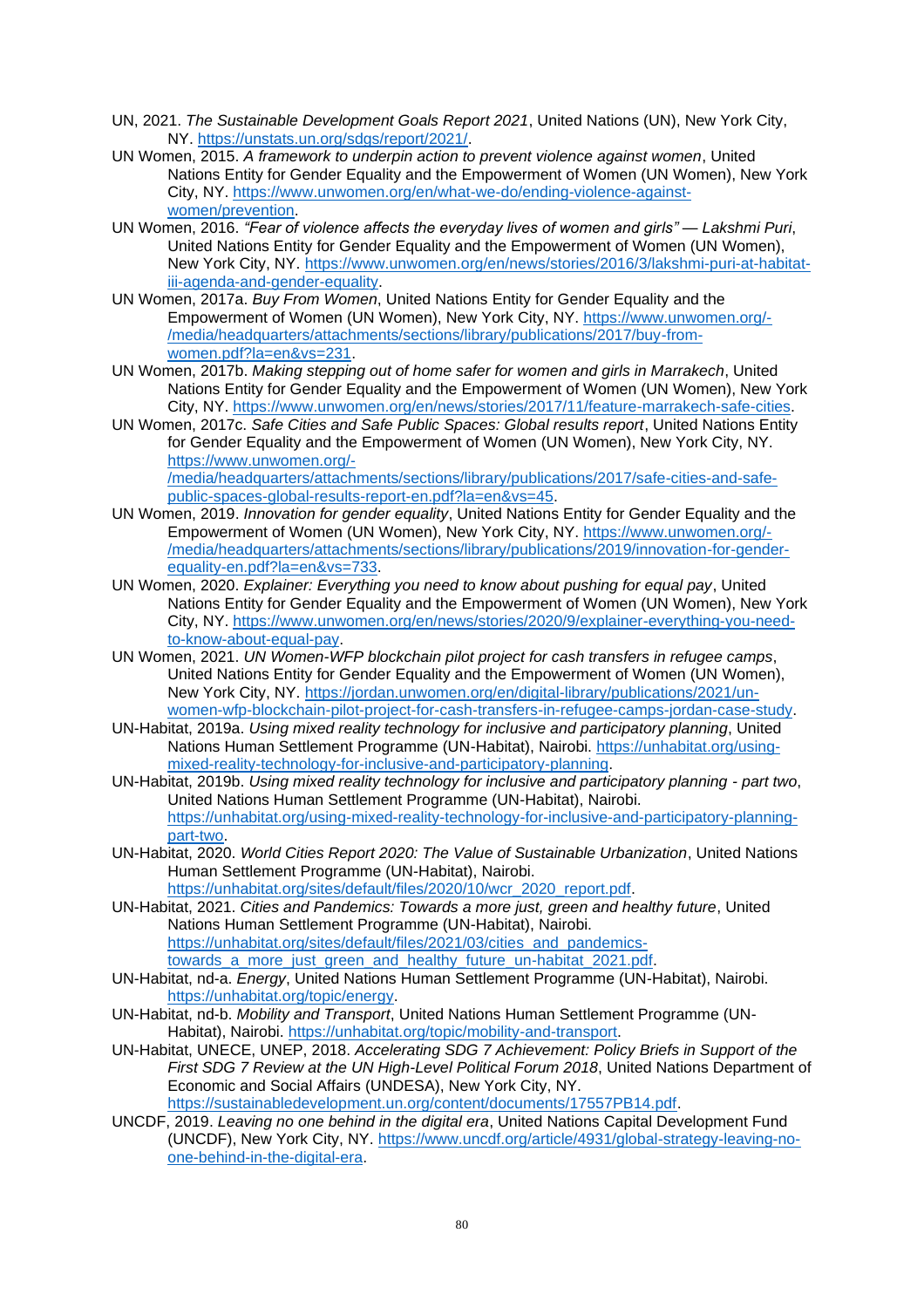- UNCDF, 2020. *Harnessing the true power of capital: Unlocking the growth of potential of the last mile*, United Nations Capital Development Fund (UNCDF), New York City, NY. [https://www.uncdf.org/Download/AdminFileWithFilename?id=14934&cultureId=127&filename](https://www.uncdf.org/Download/AdminFileWithFilename?id=14934&cultureId=127&filename=260721-uncdf-annual-report-2020webpdf) [=260721-uncdf-annual-report-2020webpdf.](https://www.uncdf.org/Download/AdminFileWithFilename?id=14934&cultureId=127&filename=260721-uncdf-annual-report-2020webpdf)
- UNCTAD, 2020. *World Investment Report 2020: International Production Beyond the Pandemic*, United Nations Conference on Trade and Development (UNCTAD), Geneva. [https://unctad.org/system/files/official-document/wir2020\\_en.pdf.](https://unctad.org/system/files/official-document/wir2020_en.pdf)
- UNDESA, 2015a. *Accessibility and Disability Inclusion in Urban Development*, United Nations Department of Economic and Social Affairs (UNDESA), New York City, NY. [https://www.un.org/disabilities/documents/2015/accessibility-urbandevelopment.pdf.](https://www.un.org/disabilities/documents/2015/accessibility-urbandevelopment.pdf)
- UNDESA, 2015b. *Action on… Water quality and the protection of ecosystems*, United Nations Department of Economic and Social Affairs (UNDESA), New York City, NY. [https://www.un.org/waterforlifedecade/waterandsustainabledevelopment2015/water\\_quality.s](https://www.un.org/waterforlifedecade/waterandsustainabledevelopment2015/water_quality.shtml) [html.](https://www.un.org/waterforlifedecade/waterandsustainabledevelopment2015/water_quality.shtml)
- UNDESA, 2016. *Good Practices of Accessible Urban Development*, United Nations Department of Economic and Social Affairs (UNDESA), New York City, NY. [https://www.un.org/disabilities/documents/desa/good\\_practices\\_in\\_accessible\\_urban\\_develo](https://www.un.org/disabilities/documents/desa/good_practices_in_accessible_urban_development_october2016.pdf) [pment\\_october2016.pdf.](https://www.un.org/disabilities/documents/desa/good_practices_in_accessible_urban_development_october2016.pdf)
- UNDESA, 2018a. *World Economic and Social Survey 2018: Frontier technologies for sustainable development*, United Nations Department of Economic and Social Affairs (UNDESA), New York City, NY. [https://www.un.org/development/desa/dpad/wp](https://www.un.org/development/desa/dpad/wp-content/uploads/sites/45/WESS2018_ch1_en.pdf)[content/uploads/sites/45/WESS2018\\_ch1\\_en.pdf.](https://www.un.org/development/desa/dpad/wp-content/uploads/sites/45/WESS2018_ch1_en.pdf)
- UNDESA, 2018b. *World Urbanization Prospects: The 2018 Revision*, United Nations Department of Economic and Social Affairs (UNDESA), New York City, NY. [https://population.un.org/wup/Publications/Files/WUP2018-Report.pdf.](https://population.un.org/wup/Publications/Files/WUP2018-Report.pdf)
- UNDESA, 2019a. *World Population Ageing 2019: Highlights*, United Nations Department of Economic and Social Affairs (UNDESA), New York City, NY.
- UNDESA, 2019b. *World Population Prospects 2019: Highlights*, United Nations Department of Economic and Social Affairs (UNDESA), New York City, NY. [https://population.un.org/wpp/Publications/Files/WPP2019\\_Highlights.pdf.](https://population.un.org/wpp/Publications/Files/WPP2019_Highlights.pdf)
- UNDESA, 2021a. *2021 Energy Statistics Pocketbook*, United Nations Department of Economic and Social Affairs (UNDESA), New York City, NY. [https://unstats.un.org/unsd/energystats/pubs/documents/2021pb-web.pdf.](https://unstats.un.org/unsd/energystats/pubs/documents/2021pb-web.pdf)
- UNDESA, 2021b. *Delivering results for children through a locally funded social protection programme*, United Nations Children's Fund (UNICEF), New York City, NY. [https://sdgs.un.org/partnerships/delivering-results-children-through-locally-funded-social](https://sdgs.un.org/partnerships/delivering-results-children-through-locally-funded-social-protection-programme)[protection-programme.](https://sdgs.un.org/partnerships/delivering-results-children-through-locally-funded-social-protection-programme)
- UNDP, 2021. *Comprehensive cooperation to Costa Rica´s National Information System and Unique Registry of Beneficiaries (SINIRUBE)*, United Nations Development Programme (UNDP), New York CIty, NY. [https://sdgs.un.org/partnerships/comprehensive-cooperation-costa-ricas](https://sdgs.un.org/partnerships/comprehensive-cooperation-costa-ricas-national-information-system-and-unique-registry)[national-information-system-and-unique-registry.](https://sdgs.un.org/partnerships/comprehensive-cooperation-costa-ricas-national-information-system-and-unique-registry)
- UNDRR, 2019. *Global assessment report on disaster risk reduction 2019*, United Nations Office for Disaster Risk Reduction (UNDRR), Geneva. [https://gar.undrr.org/sites/default/files/reports/2019-05/full\\_gar\\_report.pdf.](https://gar.undrr.org/sites/default/files/reports/2019-05/full_gar_report.pdf)
- UNDRR, 2020. *Making Cities Resilient by Integrating Nature-Based Solutions into Urban Planning*, United Nations Office for Disaster Risk Reduction (UNDRR), Geneva. [https://www.undrr.org/event/making-cities-resilient-integrating-nature-based-solutions-urban](https://www.undrr.org/event/making-cities-resilient-integrating-nature-based-solutions-urban-planning-africa)[planning-africa.](https://www.undrr.org/event/making-cities-resilient-integrating-nature-based-solutions-urban-planning-africa)
- UNECE, 2018. *Regional Forum on Sustainable Development for the UNECE Region*, United Nations Economic Commission for Europe (UNECE), Geneva. [https://unece.org/fileadmin/DAM/RCM\\_Website/RFSD\\_2018\\_case\\_studies\\_compilation.pdf.](https://unece.org/fileadmin/DAM/RCM_Website/RFSD_2018_case_studies_compilation.pdf)
- UNECE, 2019. *Mapping of Existing Technologies to Enhance Energy Efficiency in Buildings in the UNECE Region*, United Nations Economic Commission for Europe (UNECE), Geneva. [https://unece.org/fileadmin/DAM/energy/se/pdfs/geee/study/Final\\_Master\\_file\\_-](https://unece.org/fileadmin/DAM/energy/se/pdfs/geee/study/Final_Master_file_-_March_11_final_submission.pdf) March 11 final submission.pdf.
- UNEP, 2018a. *The UN in Nairobi launches bike-sharing scheme*, United Nations Environment Programme (UNEP), Nairobi. [https://www.unep.org/news-and-stories/story/un-nairobi](https://www.unep.org/news-and-stories/story/un-nairobi-launches-bike-sharing-scheme)[launches-bike-sharing-scheme.](https://www.unep.org/news-and-stories/story/un-nairobi-launches-bike-sharing-scheme)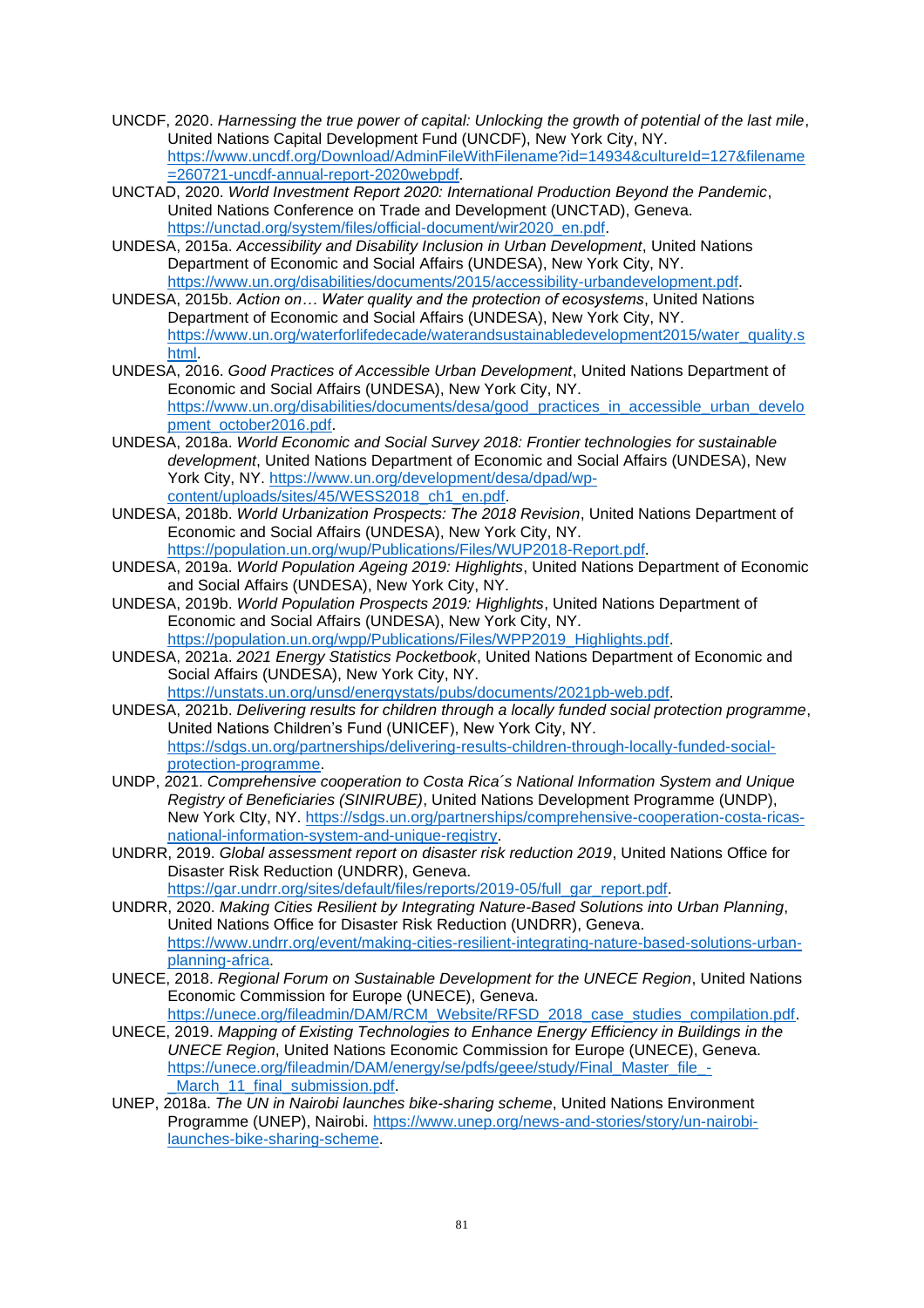- UNEP, 2018b. *The Weight of Cities: Resource Requirements of Future Urbanization*, United Nations Environment Programme (UNEP), New York City, NY. [https://www.resourcepanel.org/reports/weight-cities.](https://www.resourcepanel.org/reports/weight-cities)
- UNEP, 2019a. *Consumer Information, including Ecolabeling*, United Nations Environment Programme, Nairobi. [https://www.unep.org/es/node/1509.](https://www.unep.org/es/node/1509)
- UNEP, 2019b. *UN report: Time to seize opportunity, tackle challenge of e-waste*, United Nations Environment Programme (UNEP), New York City, NY. [https://www.unep.org/news-and](https://www.unep.org/news-and-stories/press-release/un-report-time-seize-opportunity-tackle-challenge-e-waste)[stories/press-release/un-report-time-seize-opportunity-tackle-challenge-e-waste.](https://www.unep.org/news-and-stories/press-release/un-report-time-seize-opportunity-tackle-challenge-e-waste)
- UNEP, 2020. *Electric mobility could help clean the air and boost green jobs as part of the COVID-19 recovery in Latin America and the Caribbean*, United Nations Environment Programme (UNEP), Nairobi. [https://www.unep.org/news-and-stories/press-release/electric-mobility](https://www.unep.org/news-and-stories/press-release/electric-mobility-could-help-clean-air-and-boost-green-jobs-part)[could-help-clean-air-and-boost-green-jobs-part.](https://www.unep.org/news-and-stories/press-release/electric-mobility-could-help-clean-air-and-boost-green-jobs-part)
- UNEP, 2021. *Five things to know about desalination*, United Nations Environment Programme (UNEP), Nairobi. [https://www.unep.org/news-and-stories/story/five-things-know-about](https://www.unep.org/news-and-stories/story/five-things-know-about-desalination)[desalination.](https://www.unep.org/news-and-stories/story/five-things-know-about-desalination)
- UNESCO, 2020. *Startling digital divides in distance learning emerge*, United Nations Educational, Scientific and Cultural Organization (UNESCO), Paris. [https://en.unesco.org/news/startling](https://en.unesco.org/news/startling-digital-divides-distance-learning-emerge)[digital-divides-distance-learning-emerge.](https://en.unesco.org/news/startling-digital-divides-distance-learning-emerge)
- UNESCO, 2021. *One year into Covid: prioritizing education recovery to avoid a generational catastrophe*, United Nations Educational, Scientific and Cultural Organization (UNESCO), Paris. [https://unesdoc.unesco.org/ark:/48223/pf0000376984.](https://unesdoc.unesco.org/ark:/48223/pf0000376984)
- UNFCCC, 2019. *Fossil Fuels Are Biggest Part of Global Ecological Footprint*, United Nations Framework Convention on Climate Change (UNFCCC), New York City, NY. [https://unfccc.int/news/fossil-fuels-are-biggest-part-of-global-ecological-footprint.](https://unfccc.int/news/fossil-fuels-are-biggest-part-of-global-ecological-footprint)
- UNFCCC, 2021a. *Can Green Hydrogen Play a Bigger Role in Renewables?*, United Nations Framework Convention on Climate Change (UNFCCC), New York City, NY. [https://unfccc.int/blog/can-green-hydrogen-play-a-bigger-role-in-renewables.](https://unfccc.int/blog/can-green-hydrogen-play-a-bigger-role-in-renewables)
- UNFCCC, 2021b. *Too Many Cooks*, United Nations Framework Convention on Climate Change (UNFCCC). [https://unfccc.int/blog/too-many-cooks.](https://unfccc.int/blog/too-many-cooks)
- UNGC, 2017a. *Disruptive technology executive briefs: Next generation robotics*, United Nations Global Compact (UNGC), New York City, NY. [http://breakthrough.unglobalcompact.org/site/assets/files/1308/hhw-16-0018-d\\_n\\_robots.pdf.](http://breakthrough.unglobalcompact.org/site/assets/files/1308/hhw-16-0018-d_n_robots.pdf)
- UNGC, 2017b. *Disruptive Technology Executive Briefs: The microbiome*, United Nations Global Compact (UNGC), New York City, NY. [http://breakthrough.unglobalcompact.org/site/assets/files/1555/hhw-16-0029](http://breakthrough.unglobalcompact.org/site/assets/files/1555/hhw-16-0029-d_c_microbiome.pdf) [d\\_c\\_microbiome.pdf.](http://breakthrough.unglobalcompact.org/site/assets/files/1555/hhw-16-0029-d_c_microbiome.pdf)
- UNIC Rio, 2021. *Cooperative recovers sales with e-commerce during the pandemic*, United Nations Information Centre in Rio de Janeiro (UNIC Rio), Rio de Janeiro. [https://www.un.org/en/coronavirus/cooperative-recovers-sales-e-commerce-during-pandemic.](https://www.un.org/en/coronavirus/cooperative-recovers-sales-e-commerce-during-pandemic)
- UNICEF, 2014. *Sessions with MobiStation*, United Nations Children's Fund (UNICEF), New York City, NY. [https://www.unicef.org/innovation/stories/sessions-mobistation.](https://www.unicef.org/innovation/stories/sessions-mobistation)
- UNICEF, 2019. *Annual Report 2018: For every child, every right*, United Nations Children's Fund (UNICEF), New York City, NY. [https://www.unicef.org/media/55486/file/UNICEF-annual](https://www.unicef.org/media/55486/file/UNICEF-annual-report-2018%20revised%201.pdf)[report-2018%20revised%201.pdf.](https://www.unicef.org/media/55486/file/UNICEF-annual-report-2018%20revised%201.pdf)
- UNICEF, 2020. *Accelerating Results for Children with Technology and Digital Innovation*, United Nations Children's Fund (UNICEF), New York City, NY. [https://www.unicef.org/reports/accelerating-results-children-technology-and-digital-innovation-](https://www.unicef.org/reports/accelerating-results-children-technology-and-digital-innovation-2020)[2020.](https://www.unicef.org/reports/accelerating-results-children-technology-and-digital-innovation-2020)
- UNIDO, 2019. *World Small Hydropower Development Report 2019: Case Studies*, United Nations Industrial Development Organization (UNIDO), Vienna. [https://www.unido.org/sites/default/files/files/2020-](https://www.unido.org/sites/default/files/files/2020-05/Technology%2C%20Innovation%20and%20Smart%20Small%20Hydropower.pdf) [05/Technology%2C%20Innovation%20and%20Smart%20Small%20Hydropower.pdf.](https://www.unido.org/sites/default/files/files/2020-05/Technology%2C%20Innovation%20and%20Smart%20Small%20Hydropower.pdf)
- UNISON, 2021. *Bargaining over workplace issues during the COVID-19 pandemic* UNISON, London. [https://www.unison.org.uk/content/uploads/2021/07/COVID-19-Pandemic-Bargaining-over](https://www.unison.org.uk/content/uploads/2021/07/COVID-19-Pandemic-Bargaining-over-workplace-issues-during-the-COVID-19-pandemic-v36.pdf)[workplace-issues-during-the-COVID-19-pandemic-v36.pdf.](https://www.unison.org.uk/content/uploads/2021/07/COVID-19-Pandemic-Bargaining-over-workplace-issues-during-the-COVID-19-pandemic-v36.pdf)
- UNLEASH, 2017. *Doti Gold*, UNLEASH, Copenhagen. [https://unleash.org/solutions/doti-gold/.](https://unleash.org/solutions/doti-gold/)
- UNLEASH, 2018. *Winners of SDG 12: Responsible Supply Chain and Consumption*, UNLEASH, Copenhagen. [https://unleash.org/news/winners-sdg-12-responsible-supply-chain](https://unleash.org/news/winners-sdg-12-responsible-supply-chain-consumption/)[consumption/.](https://unleash.org/news/winners-sdg-12-responsible-supply-chain-consumption/)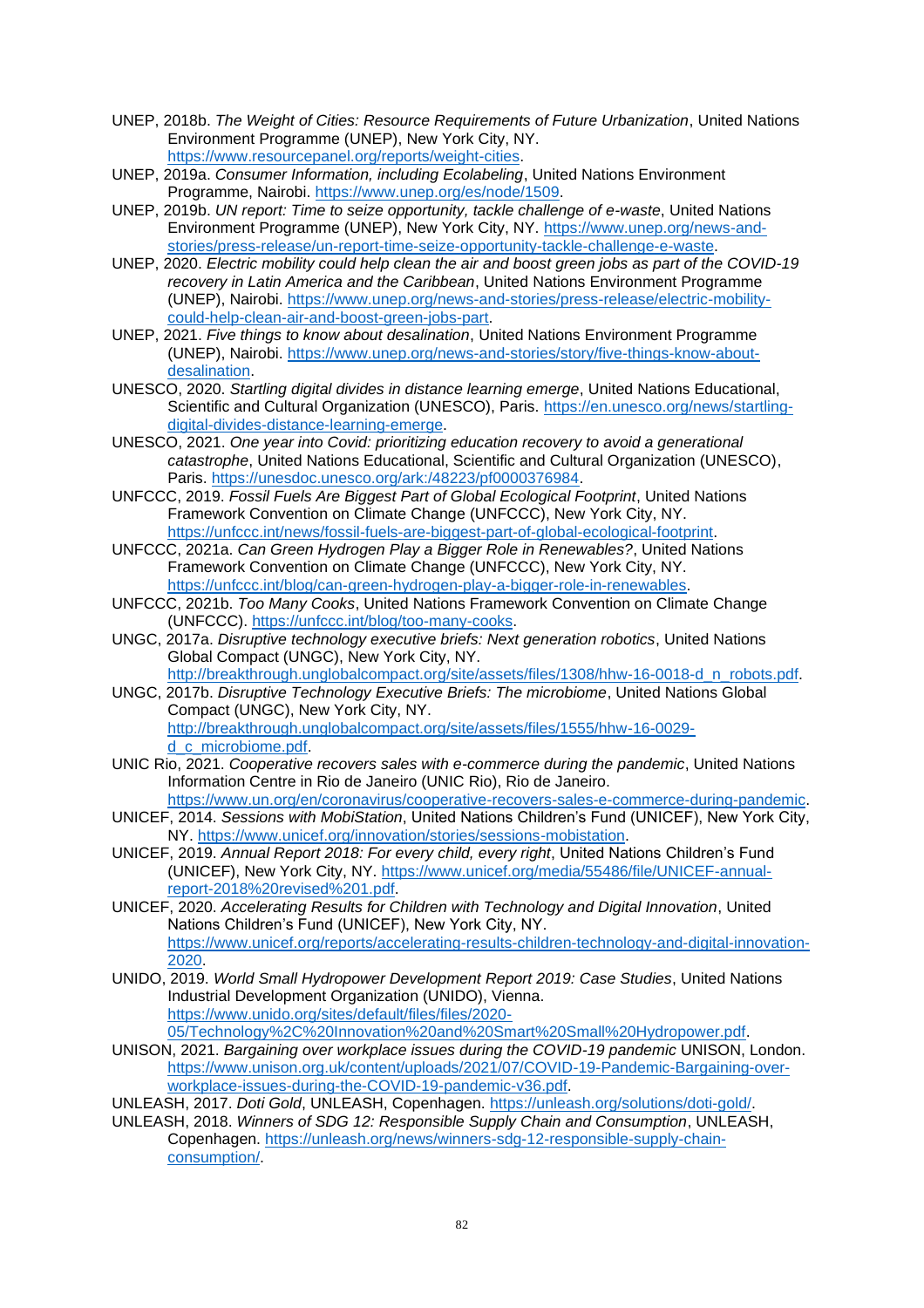- UNODC, 2020a. *Global Study on Firearms Trafficking 2020*, United Nations Office on Drugs and Crime (UNODC), Vienna. [https://www.unodc.org/documents/data-and](https://www.unodc.org/documents/data-and-analysis/Firearms/2020_REPORT_Global_Study_on_Firearms_Trafficking_2020_web.pdf)[analysis/Firearms/2020\\_REPORT\\_Global\\_Study\\_on\\_Firearms\\_Trafficking\\_2020\\_web.pdf.](https://www.unodc.org/documents/data-and-analysis/Firearms/2020_REPORT_Global_Study_on_Firearms_Trafficking_2020_web.pdf)
- UNODC, 2020b. *Line UP, Live Up: Youth crime prevention through sports*, United Nations Office on Drugs and Crime (UNODC), Vienna. [https://www.unodc.org/dohadeclaration/topics/crime](https://www.unodc.org/dohadeclaration/topics/crime-prevention-through-sports.html)[prevention-through-sports.html.](https://www.unodc.org/dohadeclaration/topics/crime-prevention-through-sports.html)
- UNODC, nd. *A Global Problem: Illicit Trafficking and Misuse of Firearms as a Threat to Global Security*, United Nations Office on Drugs and Crime (UNODC), Vienna. [https://www.unodc.org/unodc/en/firearms-protocol/index.html.](https://www.unodc.org/unodc/en/firearms-protocol/index.html)
- UNOV, 2021. *Crime in the community*, United Nations Office at Vienna (UNOV), Vienna. [https://unis.unvienna.org/unis/en/events/2020/crime\\_congress-community.html#.](https://unis.unvienna.org/unis/en/events/2020/crime_congress-community.html)
- UNSC, 2018. *Global Cost of Corruption at Least 5 Per Cent of World Gross Domestic Product, Secretary-General Tells Security Council, Citing World Economic Forum Data*, United Nations Security Council (UNSC), New York City, NY. [https://www.un.org/press/en/2018/sc13493.doc.htm.](https://www.un.org/press/en/2018/sc13493.doc.htm)
- URI, FCPP, 2021. *Demographia International Housing Affordability: 2021 Edition*, Urban Reform Institute (URI) and Frontier Centre for Public Policy (FCPP). [https://fcpp.org/wp](https://fcpp.org/wp-content/uploads/Demographia-International-Housing-Affordability-2021.pdf)[content/uploads/Demographia-International-Housing-Affordability-2021.pdf.](https://fcpp.org/wp-content/uploads/Demographia-International-Housing-Affordability-2021.pdf)
- Van Maarseveen, R., 2020. *The urban–rural education gap: do cities indeed make us smarter?* Journal of Economic Geography.
- Van Nuland, S., Mandzuk, D., Tucker Petrick, K., Cooper, T., 2020. *COVID-19 and its effects on teacher education in Ontario: a complex adaptive systems perspective*. Journal of Education for Teaching 46(4), 442-451.
- Vandenberg, P., 2006. *Poverty reduction through small enterprises: Emerging consensus, unresolved issues and ILO activities*, International Labour Organisation (ILO), Geneva. [https://www.ilo.org/wcmsp5/groups/public/---ed\\_emp/--](https://www.ilo.org/wcmsp5/groups/public/---ed_emp/---emp_ent/documents/publication/wcms_093981.pdf) [emp\\_ent/documents/publication/wcms\\_093981.pdf.](https://www.ilo.org/wcmsp5/groups/public/---ed_emp/---emp_ent/documents/publication/wcms_093981.pdf)
- Vezzoli, C., Ceschin, F., Diehl, J.C., 2021. *Product-Service Systems Development for Sustainability. A New Understanding*, in: Vezzoli, C., Garcia Parra, B., Kohtala, C. (Eds.), *Designing Sustainability for All: The Design of Sustainable Product-Service Systems Applied to Distributed Economies*. Springer, Cham, pp. 1-21.
- Viera, J.S.C., Marques, M.R.C., Nazareth, M.C., Jimenez, P.C., Castro, Í.B., 2020. *On replacing single-use plastic with so-called biodegradable ones: The case with straws*. Environmental Science & Policy 106, 177-181.
- Watson, S., Moro, A., Reis, V., Baniotopoulos, C., Barth, S., Bartoli, G., Bauer, F., Boelman, E., Bosse, D., Cherubini, A., 2019. *Future emerging technologies in the wind power sector: A European perspective*. Renewable and Sustainable Energy Reviews 113, 109270.
- WBR, 2020. *World Bicycle Relief: Impact Report 2020*, World Bicycle Relief (WBR), Chicago, IL. [https://worldbicyclerelief.org/wp-content/uploads/2021/05/WBR\\_2020\\_Impact-](https://worldbicyclerelief.org/wp-content/uploads/2021/05/WBR_2020_Impact-Report_Spread.pdf)[Report\\_Spread.pdf.](https://worldbicyclerelief.org/wp-content/uploads/2021/05/WBR_2020_Impact-Report_Spread.pdf)
- WEF, 2018. *Fourth Industrial Revolution for the Earth Series*, World Economic Forum (WEF), Cologny. www3.weforum.org/docs/ WEF\_WR129\_Harnessing\_4IR\_Water\_Online.pdf.
- WEF, 2019a. *Innovation with a Purpose: Improving Traceability in Food Value Chains through Technology Innovations*, World Economic Forum (WEF), Cologny. [http://www3.weforum.org/docs/WEF\\_Traceability\\_in\\_food\\_value\\_chains\\_Digital.pdf.](http://www3.weforum.org/docs/WEF_Traceability_in_food_value_chains_Digital.pdf)
- WEF, 2019b. *A New Circular Vision for Electronics: Time for a Global Reboot*, World Economic Forum (WEF), Cologny.
	- [http://www3.weforum.org/docs/WEF\\_A\\_New\\_Circular\\_Vision\\_for\\_Electronics.pdf.](http://www3.weforum.org/docs/WEF_A_New_Circular_Vision_for_Electronics.pdf)
- Whitelaw, S., Mamas, M.A., Topol, E., Van Spall, H.G.C., 2020. *Applications of digital technology in COVID-19 pandemic planning and response*. The Lancet Digital Health 2(8), e435-e440.
- WHO, 2016. *Health workforce requirements for universal health coverage and the Sustainable Development Goals*, World Health Organization (WHO), Geneva. [https://apps.who.int/iris/bitstream/handle/10665/250330/9789241511407-?sequence=1.](https://apps.who.int/iris/bitstream/handle/10665/250330/9789241511407-?sequence=1)
- WHO, 2020a. *COVID-19 disrupting mental health services in most countries, WHO survey*, World Health Organization (WHO), Geneva. [https://www.who.int/news/item/05-10-2020-covid-19](https://www.who.int/news/item/05-10-2020-covid-19-disrupting-mental-health-services-in-most-countries-who-survey) [disrupting-mental-health-services-in-most-countries-who-survey.](https://www.who.int/news/item/05-10-2020-covid-19-disrupting-mental-health-services-in-most-countries-who-survey)
- WHO, 2020b. *Global strategy on human resources for health: Workforce 2030*, World Health Organization (WHO), Geneva. [https://apps.who.int/iris/rest/bitstreams/1061558/retrieve.](https://apps.who.int/iris/rest/bitstreams/1061558/retrieve)